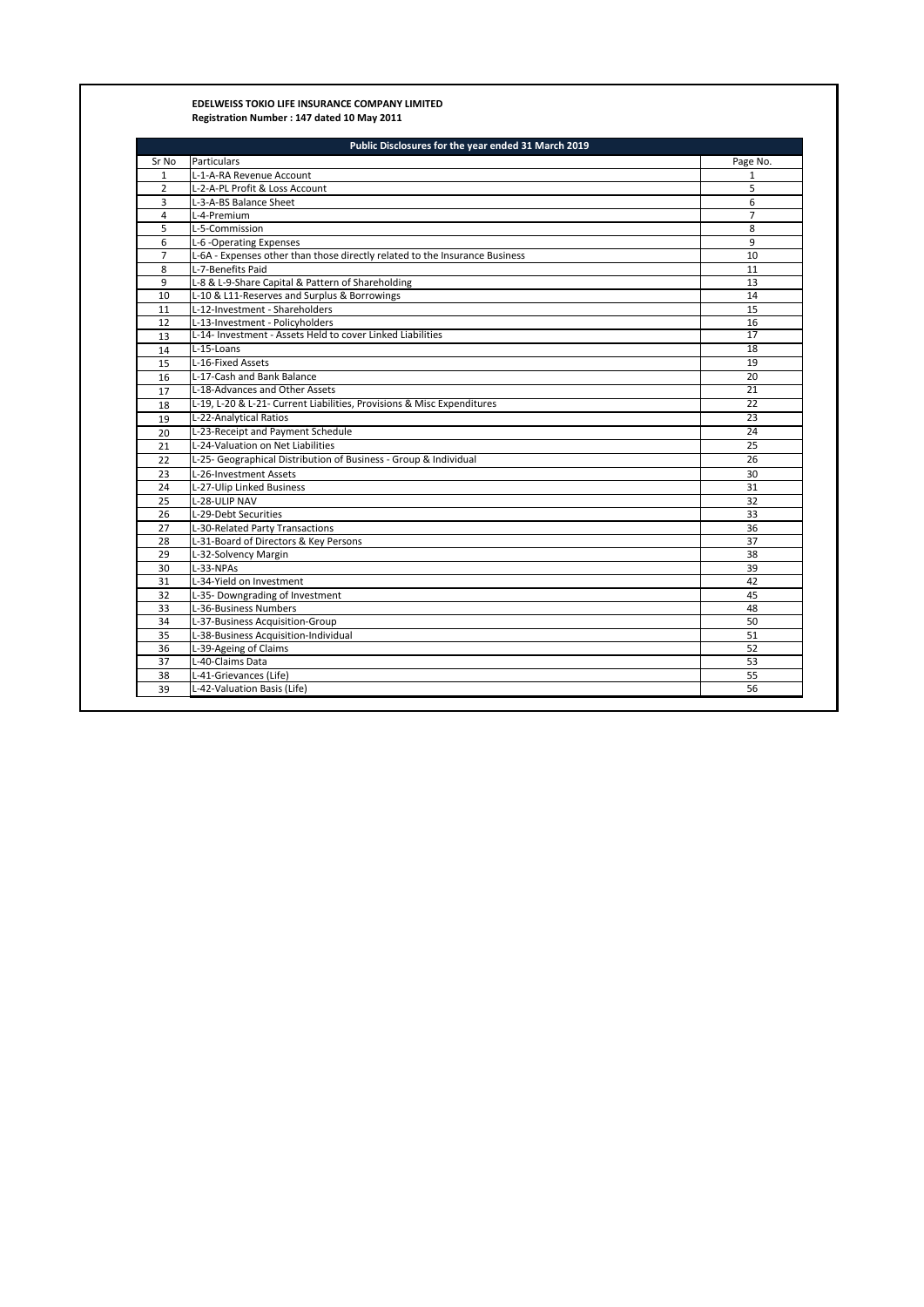#### **Form L-1-A-RA**

Name of the Insurer: **EDELWEISS TOKIO LIFE INSURANCE COMPANY LIMITED**

Registration Number : **147 dated 10 May 2011**

#### **REVENUE ACCOUNT FOR THE QUARTER ENDED 31 MARCH 2019**

| <b>Non-Linked Par</b><br>Non-Linked Non Par<br><b>Linked Non Par</b><br><b>Individual Non</b><br><b>Individual Non</b><br><b>Individual Par</b><br><b>Individual Linked</b><br><b>Particulars</b><br><b>Individual Life</b><br>Schedule<br><b>Total</b><br><b>Individual Par</b><br>Health<br>Group Non Par Group Variable<br>Group<br><b>Par Annuity</b><br>Pension<br>Par<br>Pension<br>Premium earned-net<br>$L - 4$<br>40,71,791<br>6,75,408<br>73,814<br>17,17,154<br>27,717<br>6,431<br>2,63,597<br>48,595<br>10,54,907<br>31,987<br>1,72,181<br>(a) Premium<br>(1,05,660)<br>(818)<br>(34, 469)<br>(905)<br>(67, 696)<br>(1, 772)<br>Reinsurance ceded<br>(b)<br>$\sim$<br>$\sim$<br>Reinsurance accepted<br>(c)<br>39,66,131<br>6,74,589<br>73,814<br>16,82,685<br>27,717<br>5,527<br>1,95,901<br>48,595<br>10,53,135<br>1,72,181<br>31,987<br><b>Sub Total</b><br><b>Income from Investments</b><br>9,559<br>(a) Interest & Dividends Gross & Amortisation (Net)<br>2,92,575<br>54,878<br>1,64,398<br>6,978<br>879<br>24,321<br>4,517<br>20,122<br>1,525<br>5,396<br>Profit on sale / redemption of investments<br>2,39,787<br>62,098<br>5,432<br>82,868<br>483<br>135<br>16,533<br>33<br>60,044<br>3,301<br>8,860<br>(b)<br>(Loss on sale / redemption of investments)<br>(9,588)<br>(1, 255)<br>(311)<br>(64, 579)<br>(1,729)<br>(1,92,848)<br>(1, 14, 266)<br>(1, 120)<br>(c)<br>$\sim$<br>Transfer / Gain on revaluation / change in fair value*<br>2,43,553<br>2,36,519<br>5,767<br>1,267<br>(d)<br>Accretion of discount/(amortisation of premium) (net)<br>18,433<br>893<br>177<br>2,868<br>238<br>122<br>891<br>286<br>11,649<br>1,024<br>287<br>(e)<br>6,01,500<br>1,08,281<br>13,913<br>1,35,868<br>7,387<br>1,136<br>41,745<br>4,836<br>2,63,756<br>10,497<br>14,081<br><b>Sub Total</b><br><b>Other Income</b><br>5,98,150<br>(58, 731)<br>238<br>430<br>362<br>3,26,364<br>297<br>3,29,190<br>Contribution from the Shareholders' Account<br>$\sim$<br>$\sim$<br>Income on Unclaimed amount of Policyholders<br>$\sim$<br>3,967<br>3,652<br>372<br>(6)<br>Other Income<br>8,056<br>49<br>20<br>(0)<br>Sub Total<br>6,06,205<br>(54, 764)<br>49<br>3,32,842<br>238<br>431<br>20<br>362<br>3,26,736<br>(6)<br>297<br>87,775<br>53,792<br>1,86,559<br>Total (A)<br>51,73,837<br>7,28,106<br>21,51,396<br>35,343<br>7,094<br>2,37,667<br>16,43,627<br>42,479<br>2,71,649<br>187<br>254<br>28,027<br>575<br>Commission<br>$L-5$<br>75,411<br>1,399<br>1,64,193<br>328<br>1,274<br>Operating Expenses related to Insurance Business<br>$L-6$<br>12,64,843<br>2,50,573<br>1,560<br>6,12,433<br>1,086<br>2,923<br>29,892<br>(95<br>3,65,644<br>369<br>460<br>15,394<br>942<br>Service Tax/ GST on ULIP Charges<br>17,028<br>82<br>610<br>Provision for Doubtful debts<br>24<br>24<br>Bad debt written off<br>$\sim$<br>Provision for Tax<br>Provisions (other than taxation)<br>(a) For diminution in the value of investments (Net)<br>$\overline{\phantom{a}}$<br>Others<br>(b)<br>$\sim$<br>$\sim$<br>$\overline{a}$<br>÷,<br>15,53,544<br>3,25,984<br>2,959<br>3,109<br>4,09,065<br>1,554<br>1,402<br>Total (B)<br>7,76,651<br>1,414<br>31,166<br>241<br>Benefits Paid (Net)<br>$L-7$<br>2,05,206<br>36,879<br>1,492<br>28,155<br>5,737<br>23<br>66,564<br>1,525<br>55,574<br>307<br>8,951<br><b>Interim Bonuses Paid</b><br>68<br>68<br>Change in valuation of liability in respect of life policies<br>Gross **<br>34,57,065<br>28,192<br>3,961<br>52,026<br>39,767<br>3,65,175<br>77,683<br>14,62,219<br>72,848<br>11,78,987<br>1,76,206<br>(a)<br>(1, 24, 274)<br>(1, 15, 630)<br>(8,645)<br>Amount ceded in Reinsurance<br>(b)<br>$\sim$<br>$\sim$<br>Amount accepted in Reinsurance<br>(c)<br>Unit Reserve<br>(d)<br>$\sim$<br>Funds for discontinued policies<br>(e)<br>35,38,065<br>4,02,122<br>79,175<br>13,74,745<br>33,929<br>3,984<br>1,30,767<br>53,551<br>12,34,561<br>40,074<br>1,85,157<br>Total (C)<br>SURPLUS/(DEFICIT) (D) = $(A) - (B) - (C)$<br>82,229<br>5,643<br>75,734<br>852<br>$\overline{a}$<br>$\sim$<br><b>Appropriations</b><br>76,820<br>234<br>$\mathbf 0$<br>75,734<br>852<br>Transfer to Shareholders' Account<br>Transfer to Other Reserves<br>5,409<br>5,409<br>$\mathsf 0$<br>Balance being Funds for Future Appropriations<br>$\sim$<br><b>TOTAL (D)</b><br>82,229<br>5,643<br>$\mathbf 0$<br>75,734<br>852<br><b>NOTES:</b><br>* Represents the deemed realised gain as per norms specified by the Authority.<br>**represents Mathematical Reserves after allocation of bonus [The bonus is Nil for the current period (previous period Nil thousands)].<br>The total surplus is disclosed below:<br>(a) Interim Bonuses Paid<br>68<br>68<br>$\sim$<br>(b) Allocation of Bonus to Policyholders<br>2,13,824<br>2,11,717<br>2,107<br>82,229<br>75,734<br>852<br>(c) Surplus shown in the Revenue Account<br>5,643<br>$\mathbf 0$ | POLICYHOLDERS' ACCOUNT (TECHNICAL ACCOUNT) |          |          |       |             |  |        |  |     | (₹ in '000) |
|------------------------------------------------------------------------------------------------------------------------------------------------------------------------------------------------------------------------------------------------------------------------------------------------------------------------------------------------------------------------------------------------------------------------------------------------------------------------------------------------------------------------------------------------------------------------------------------------------------------------------------------------------------------------------------------------------------------------------------------------------------------------------------------------------------------------------------------------------------------------------------------------------------------------------------------------------------------------------------------------------------------------------------------------------------------------------------------------------------------------------------------------------------------------------------------------------------------------------------------------------------------------------------------------------------------------------------------------------------------------------------------------------------------------------------------------------------------------------------------------------------------------------------------------------------------------------------------------------------------------------------------------------------------------------------------------------------------------------------------------------------------------------------------------------------------------------------------------------------------------------------------------------------------------------------------------------------------------------------------------------------------------------------------------------------------------------------------------------------------------------------------------------------------------------------------------------------------------------------------------------------------------------------------------------------------------------------------------------------------------------------------------------------------------------------------------------------------------------------------------------------------------------------------------------------------------------------------------------------------------------------------------------------------------------------------------------------------------------------------------------------------------------------------------------------------------------------------------------------------------------------------------------------------------------------------------------------------------------------------------------------------------------------------------------------------------------------------------------------------------------------------------------------------------------------------------------------------------------------------------------------------------------------------------------------------------------------------------------------------------------------------------------------------------------------------------------------------------------------------------------------------------------------------------------------------------------------------------------------------------------------------------------------------------------------------------------------------------------------------------------------------------------------------------------------------------------------------------------------------------------------------------------------------------------------------------------------------------------------------------------------------------------------------------------------------------------------------------------------------------------------------------------------------------------------------------------------------------------------------------------------------------------------------------------------------------------------------------------------------------------------------------------------------------------------------------------------------------------------------------------------------------------------------------------------------------------------------------------------------------------------------------------------------------------------------------------------------------------------------------------------------------------------------------------------------------------------------------------------------------------------------|--------------------------------------------|----------|----------|-------|-------------|--|--------|--|-----|-------------|
|                                                                                                                                                                                                                                                                                                                                                                                                                                                                                                                                                                                                                                                                                                                                                                                                                                                                                                                                                                                                                                                                                                                                                                                                                                                                                                                                                                                                                                                                                                                                                                                                                                                                                                                                                                                                                                                                                                                                                                                                                                                                                                                                                                                                                                                                                                                                                                                                                                                                                                                                                                                                                                                                                                                                                                                                                                                                                                                                                                                                                                                                                                                                                                                                                                                                                                                                                                                                                                                                                                                                                                                                                                                                                                                                                                                                                                                                                                                                                                                                                                                                                                                                                                                                                                                                                                                                                                                                                                                                                                                                                                                                                                                                                                                                                                                                                                                                                          |                                            |          |          |       |             |  |        |  |     |             |
|                                                                                                                                                                                                                                                                                                                                                                                                                                                                                                                                                                                                                                                                                                                                                                                                                                                                                                                                                                                                                                                                                                                                                                                                                                                                                                                                                                                                                                                                                                                                                                                                                                                                                                                                                                                                                                                                                                                                                                                                                                                                                                                                                                                                                                                                                                                                                                                                                                                                                                                                                                                                                                                                                                                                                                                                                                                                                                                                                                                                                                                                                                                                                                                                                                                                                                                                                                                                                                                                                                                                                                                                                                                                                                                                                                                                                                                                                                                                                                                                                                                                                                                                                                                                                                                                                                                                                                                                                                                                                                                                                                                                                                                                                                                                                                                                                                                                                          |                                            |          |          |       |             |  |        |  |     |             |
|                                                                                                                                                                                                                                                                                                                                                                                                                                                                                                                                                                                                                                                                                                                                                                                                                                                                                                                                                                                                                                                                                                                                                                                                                                                                                                                                                                                                                                                                                                                                                                                                                                                                                                                                                                                                                                                                                                                                                                                                                                                                                                                                                                                                                                                                                                                                                                                                                                                                                                                                                                                                                                                                                                                                                                                                                                                                                                                                                                                                                                                                                                                                                                                                                                                                                                                                                                                                                                                                                                                                                                                                                                                                                                                                                                                                                                                                                                                                                                                                                                                                                                                                                                                                                                                                                                                                                                                                                                                                                                                                                                                                                                                                                                                                                                                                                                                                                          |                                            |          |          |       |             |  |        |  |     |             |
|                                                                                                                                                                                                                                                                                                                                                                                                                                                                                                                                                                                                                                                                                                                                                                                                                                                                                                                                                                                                                                                                                                                                                                                                                                                                                                                                                                                                                                                                                                                                                                                                                                                                                                                                                                                                                                                                                                                                                                                                                                                                                                                                                                                                                                                                                                                                                                                                                                                                                                                                                                                                                                                                                                                                                                                                                                                                                                                                                                                                                                                                                                                                                                                                                                                                                                                                                                                                                                                                                                                                                                                                                                                                                                                                                                                                                                                                                                                                                                                                                                                                                                                                                                                                                                                                                                                                                                                                                                                                                                                                                                                                                                                                                                                                                                                                                                                                                          |                                            |          |          |       |             |  |        |  |     |             |
|                                                                                                                                                                                                                                                                                                                                                                                                                                                                                                                                                                                                                                                                                                                                                                                                                                                                                                                                                                                                                                                                                                                                                                                                                                                                                                                                                                                                                                                                                                                                                                                                                                                                                                                                                                                                                                                                                                                                                                                                                                                                                                                                                                                                                                                                                                                                                                                                                                                                                                                                                                                                                                                                                                                                                                                                                                                                                                                                                                                                                                                                                                                                                                                                                                                                                                                                                                                                                                                                                                                                                                                                                                                                                                                                                                                                                                                                                                                                                                                                                                                                                                                                                                                                                                                                                                                                                                                                                                                                                                                                                                                                                                                                                                                                                                                                                                                                                          |                                            |          |          |       |             |  |        |  |     |             |
|                                                                                                                                                                                                                                                                                                                                                                                                                                                                                                                                                                                                                                                                                                                                                                                                                                                                                                                                                                                                                                                                                                                                                                                                                                                                                                                                                                                                                                                                                                                                                                                                                                                                                                                                                                                                                                                                                                                                                                                                                                                                                                                                                                                                                                                                                                                                                                                                                                                                                                                                                                                                                                                                                                                                                                                                                                                                                                                                                                                                                                                                                                                                                                                                                                                                                                                                                                                                                                                                                                                                                                                                                                                                                                                                                                                                                                                                                                                                                                                                                                                                                                                                                                                                                                                                                                                                                                                                                                                                                                                                                                                                                                                                                                                                                                                                                                                                                          |                                            |          |          |       |             |  |        |  |     |             |
|                                                                                                                                                                                                                                                                                                                                                                                                                                                                                                                                                                                                                                                                                                                                                                                                                                                                                                                                                                                                                                                                                                                                                                                                                                                                                                                                                                                                                                                                                                                                                                                                                                                                                                                                                                                                                                                                                                                                                                                                                                                                                                                                                                                                                                                                                                                                                                                                                                                                                                                                                                                                                                                                                                                                                                                                                                                                                                                                                                                                                                                                                                                                                                                                                                                                                                                                                                                                                                                                                                                                                                                                                                                                                                                                                                                                                                                                                                                                                                                                                                                                                                                                                                                                                                                                                                                                                                                                                                                                                                                                                                                                                                                                                                                                                                                                                                                                                          |                                            |          |          |       |             |  |        |  |     |             |
|                                                                                                                                                                                                                                                                                                                                                                                                                                                                                                                                                                                                                                                                                                                                                                                                                                                                                                                                                                                                                                                                                                                                                                                                                                                                                                                                                                                                                                                                                                                                                                                                                                                                                                                                                                                                                                                                                                                                                                                                                                                                                                                                                                                                                                                                                                                                                                                                                                                                                                                                                                                                                                                                                                                                                                                                                                                                                                                                                                                                                                                                                                                                                                                                                                                                                                                                                                                                                                                                                                                                                                                                                                                                                                                                                                                                                                                                                                                                                                                                                                                                                                                                                                                                                                                                                                                                                                                                                                                                                                                                                                                                                                                                                                                                                                                                                                                                                          |                                            |          |          |       |             |  |        |  |     |             |
|                                                                                                                                                                                                                                                                                                                                                                                                                                                                                                                                                                                                                                                                                                                                                                                                                                                                                                                                                                                                                                                                                                                                                                                                                                                                                                                                                                                                                                                                                                                                                                                                                                                                                                                                                                                                                                                                                                                                                                                                                                                                                                                                                                                                                                                                                                                                                                                                                                                                                                                                                                                                                                                                                                                                                                                                                                                                                                                                                                                                                                                                                                                                                                                                                                                                                                                                                                                                                                                                                                                                                                                                                                                                                                                                                                                                                                                                                                                                                                                                                                                                                                                                                                                                                                                                                                                                                                                                                                                                                                                                                                                                                                                                                                                                                                                                                                                                                          |                                            |          |          |       |             |  |        |  |     |             |
|                                                                                                                                                                                                                                                                                                                                                                                                                                                                                                                                                                                                                                                                                                                                                                                                                                                                                                                                                                                                                                                                                                                                                                                                                                                                                                                                                                                                                                                                                                                                                                                                                                                                                                                                                                                                                                                                                                                                                                                                                                                                                                                                                                                                                                                                                                                                                                                                                                                                                                                                                                                                                                                                                                                                                                                                                                                                                                                                                                                                                                                                                                                                                                                                                                                                                                                                                                                                                                                                                                                                                                                                                                                                                                                                                                                                                                                                                                                                                                                                                                                                                                                                                                                                                                                                                                                                                                                                                                                                                                                                                                                                                                                                                                                                                                                                                                                                                          |                                            |          |          |       |             |  |        |  |     |             |
|                                                                                                                                                                                                                                                                                                                                                                                                                                                                                                                                                                                                                                                                                                                                                                                                                                                                                                                                                                                                                                                                                                                                                                                                                                                                                                                                                                                                                                                                                                                                                                                                                                                                                                                                                                                                                                                                                                                                                                                                                                                                                                                                                                                                                                                                                                                                                                                                                                                                                                                                                                                                                                                                                                                                                                                                                                                                                                                                                                                                                                                                                                                                                                                                                                                                                                                                                                                                                                                                                                                                                                                                                                                                                                                                                                                                                                                                                                                                                                                                                                                                                                                                                                                                                                                                                                                                                                                                                                                                                                                                                                                                                                                                                                                                                                                                                                                                                          |                                            |          |          |       |             |  |        |  |     |             |
|                                                                                                                                                                                                                                                                                                                                                                                                                                                                                                                                                                                                                                                                                                                                                                                                                                                                                                                                                                                                                                                                                                                                                                                                                                                                                                                                                                                                                                                                                                                                                                                                                                                                                                                                                                                                                                                                                                                                                                                                                                                                                                                                                                                                                                                                                                                                                                                                                                                                                                                                                                                                                                                                                                                                                                                                                                                                                                                                                                                                                                                                                                                                                                                                                                                                                                                                                                                                                                                                                                                                                                                                                                                                                                                                                                                                                                                                                                                                                                                                                                                                                                                                                                                                                                                                                                                                                                                                                                                                                                                                                                                                                                                                                                                                                                                                                                                                                          |                                            |          |          |       |             |  |        |  |     |             |
|                                                                                                                                                                                                                                                                                                                                                                                                                                                                                                                                                                                                                                                                                                                                                                                                                                                                                                                                                                                                                                                                                                                                                                                                                                                                                                                                                                                                                                                                                                                                                                                                                                                                                                                                                                                                                                                                                                                                                                                                                                                                                                                                                                                                                                                                                                                                                                                                                                                                                                                                                                                                                                                                                                                                                                                                                                                                                                                                                                                                                                                                                                                                                                                                                                                                                                                                                                                                                                                                                                                                                                                                                                                                                                                                                                                                                                                                                                                                                                                                                                                                                                                                                                                                                                                                                                                                                                                                                                                                                                                                                                                                                                                                                                                                                                                                                                                                                          |                                            |          |          |       |             |  |        |  |     |             |
|                                                                                                                                                                                                                                                                                                                                                                                                                                                                                                                                                                                                                                                                                                                                                                                                                                                                                                                                                                                                                                                                                                                                                                                                                                                                                                                                                                                                                                                                                                                                                                                                                                                                                                                                                                                                                                                                                                                                                                                                                                                                                                                                                                                                                                                                                                                                                                                                                                                                                                                                                                                                                                                                                                                                                                                                                                                                                                                                                                                                                                                                                                                                                                                                                                                                                                                                                                                                                                                                                                                                                                                                                                                                                                                                                                                                                                                                                                                                                                                                                                                                                                                                                                                                                                                                                                                                                                                                                                                                                                                                                                                                                                                                                                                                                                                                                                                                                          |                                            |          |          |       |             |  |        |  |     |             |
|                                                                                                                                                                                                                                                                                                                                                                                                                                                                                                                                                                                                                                                                                                                                                                                                                                                                                                                                                                                                                                                                                                                                                                                                                                                                                                                                                                                                                                                                                                                                                                                                                                                                                                                                                                                                                                                                                                                                                                                                                                                                                                                                                                                                                                                                                                                                                                                                                                                                                                                                                                                                                                                                                                                                                                                                                                                                                                                                                                                                                                                                                                                                                                                                                                                                                                                                                                                                                                                                                                                                                                                                                                                                                                                                                                                                                                                                                                                                                                                                                                                                                                                                                                                                                                                                                                                                                                                                                                                                                                                                                                                                                                                                                                                                                                                                                                                                                          |                                            |          |          |       |             |  |        |  |     |             |
|                                                                                                                                                                                                                                                                                                                                                                                                                                                                                                                                                                                                                                                                                                                                                                                                                                                                                                                                                                                                                                                                                                                                                                                                                                                                                                                                                                                                                                                                                                                                                                                                                                                                                                                                                                                                                                                                                                                                                                                                                                                                                                                                                                                                                                                                                                                                                                                                                                                                                                                                                                                                                                                                                                                                                                                                                                                                                                                                                                                                                                                                                                                                                                                                                                                                                                                                                                                                                                                                                                                                                                                                                                                                                                                                                                                                                                                                                                                                                                                                                                                                                                                                                                                                                                                                                                                                                                                                                                                                                                                                                                                                                                                                                                                                                                                                                                                                                          |                                            |          |          |       |             |  |        |  |     |             |
|                                                                                                                                                                                                                                                                                                                                                                                                                                                                                                                                                                                                                                                                                                                                                                                                                                                                                                                                                                                                                                                                                                                                                                                                                                                                                                                                                                                                                                                                                                                                                                                                                                                                                                                                                                                                                                                                                                                                                                                                                                                                                                                                                                                                                                                                                                                                                                                                                                                                                                                                                                                                                                                                                                                                                                                                                                                                                                                                                                                                                                                                                                                                                                                                                                                                                                                                                                                                                                                                                                                                                                                                                                                                                                                                                                                                                                                                                                                                                                                                                                                                                                                                                                                                                                                                                                                                                                                                                                                                                                                                                                                                                                                                                                                                                                                                                                                                                          |                                            |          |          |       |             |  |        |  |     |             |
|                                                                                                                                                                                                                                                                                                                                                                                                                                                                                                                                                                                                                                                                                                                                                                                                                                                                                                                                                                                                                                                                                                                                                                                                                                                                                                                                                                                                                                                                                                                                                                                                                                                                                                                                                                                                                                                                                                                                                                                                                                                                                                                                                                                                                                                                                                                                                                                                                                                                                                                                                                                                                                                                                                                                                                                                                                                                                                                                                                                                                                                                                                                                                                                                                                                                                                                                                                                                                                                                                                                                                                                                                                                                                                                                                                                                                                                                                                                                                                                                                                                                                                                                                                                                                                                                                                                                                                                                                                                                                                                                                                                                                                                                                                                                                                                                                                                                                          |                                            |          |          |       |             |  |        |  |     |             |
|                                                                                                                                                                                                                                                                                                                                                                                                                                                                                                                                                                                                                                                                                                                                                                                                                                                                                                                                                                                                                                                                                                                                                                                                                                                                                                                                                                                                                                                                                                                                                                                                                                                                                                                                                                                                                                                                                                                                                                                                                                                                                                                                                                                                                                                                                                                                                                                                                                                                                                                                                                                                                                                                                                                                                                                                                                                                                                                                                                                                                                                                                                                                                                                                                                                                                                                                                                                                                                                                                                                                                                                                                                                                                                                                                                                                                                                                                                                                                                                                                                                                                                                                                                                                                                                                                                                                                                                                                                                                                                                                                                                                                                                                                                                                                                                                                                                                                          |                                            |          |          |       |             |  |        |  |     |             |
|                                                                                                                                                                                                                                                                                                                                                                                                                                                                                                                                                                                                                                                                                                                                                                                                                                                                                                                                                                                                                                                                                                                                                                                                                                                                                                                                                                                                                                                                                                                                                                                                                                                                                                                                                                                                                                                                                                                                                                                                                                                                                                                                                                                                                                                                                                                                                                                                                                                                                                                                                                                                                                                                                                                                                                                                                                                                                                                                                                                                                                                                                                                                                                                                                                                                                                                                                                                                                                                                                                                                                                                                                                                                                                                                                                                                                                                                                                                                                                                                                                                                                                                                                                                                                                                                                                                                                                                                                                                                                                                                                                                                                                                                                                                                                                                                                                                                                          |                                            |          |          |       |             |  |        |  |     |             |
|                                                                                                                                                                                                                                                                                                                                                                                                                                                                                                                                                                                                                                                                                                                                                                                                                                                                                                                                                                                                                                                                                                                                                                                                                                                                                                                                                                                                                                                                                                                                                                                                                                                                                                                                                                                                                                                                                                                                                                                                                                                                                                                                                                                                                                                                                                                                                                                                                                                                                                                                                                                                                                                                                                                                                                                                                                                                                                                                                                                                                                                                                                                                                                                                                                                                                                                                                                                                                                                                                                                                                                                                                                                                                                                                                                                                                                                                                                                                                                                                                                                                                                                                                                                                                                                                                                                                                                                                                                                                                                                                                                                                                                                                                                                                                                                                                                                                                          |                                            |          |          |       |             |  |        |  |     |             |
|                                                                                                                                                                                                                                                                                                                                                                                                                                                                                                                                                                                                                                                                                                                                                                                                                                                                                                                                                                                                                                                                                                                                                                                                                                                                                                                                                                                                                                                                                                                                                                                                                                                                                                                                                                                                                                                                                                                                                                                                                                                                                                                                                                                                                                                                                                                                                                                                                                                                                                                                                                                                                                                                                                                                                                                                                                                                                                                                                                                                                                                                                                                                                                                                                                                                                                                                                                                                                                                                                                                                                                                                                                                                                                                                                                                                                                                                                                                                                                                                                                                                                                                                                                                                                                                                                                                                                                                                                                                                                                                                                                                                                                                                                                                                                                                                                                                                                          |                                            |          |          |       |             |  |        |  |     |             |
|                                                                                                                                                                                                                                                                                                                                                                                                                                                                                                                                                                                                                                                                                                                                                                                                                                                                                                                                                                                                                                                                                                                                                                                                                                                                                                                                                                                                                                                                                                                                                                                                                                                                                                                                                                                                                                                                                                                                                                                                                                                                                                                                                                                                                                                                                                                                                                                                                                                                                                                                                                                                                                                                                                                                                                                                                                                                                                                                                                                                                                                                                                                                                                                                                                                                                                                                                                                                                                                                                                                                                                                                                                                                                                                                                                                                                                                                                                                                                                                                                                                                                                                                                                                                                                                                                                                                                                                                                                                                                                                                                                                                                                                                                                                                                                                                                                                                                          |                                            |          |          |       |             |  |        |  |     |             |
|                                                                                                                                                                                                                                                                                                                                                                                                                                                                                                                                                                                                                                                                                                                                                                                                                                                                                                                                                                                                                                                                                                                                                                                                                                                                                                                                                                                                                                                                                                                                                                                                                                                                                                                                                                                                                                                                                                                                                                                                                                                                                                                                                                                                                                                                                                                                                                                                                                                                                                                                                                                                                                                                                                                                                                                                                                                                                                                                                                                                                                                                                                                                                                                                                                                                                                                                                                                                                                                                                                                                                                                                                                                                                                                                                                                                                                                                                                                                                                                                                                                                                                                                                                                                                                                                                                                                                                                                                                                                                                                                                                                                                                                                                                                                                                                                                                                                                          |                                            |          |          |       |             |  |        |  |     |             |
|                                                                                                                                                                                                                                                                                                                                                                                                                                                                                                                                                                                                                                                                                                                                                                                                                                                                                                                                                                                                                                                                                                                                                                                                                                                                                                                                                                                                                                                                                                                                                                                                                                                                                                                                                                                                                                                                                                                                                                                                                                                                                                                                                                                                                                                                                                                                                                                                                                                                                                                                                                                                                                                                                                                                                                                                                                                                                                                                                                                                                                                                                                                                                                                                                                                                                                                                                                                                                                                                                                                                                                                                                                                                                                                                                                                                                                                                                                                                                                                                                                                                                                                                                                                                                                                                                                                                                                                                                                                                                                                                                                                                                                                                                                                                                                                                                                                                                          |                                            |          |          |       |             |  |        |  |     |             |
|                                                                                                                                                                                                                                                                                                                                                                                                                                                                                                                                                                                                                                                                                                                                                                                                                                                                                                                                                                                                                                                                                                                                                                                                                                                                                                                                                                                                                                                                                                                                                                                                                                                                                                                                                                                                                                                                                                                                                                                                                                                                                                                                                                                                                                                                                                                                                                                                                                                                                                                                                                                                                                                                                                                                                                                                                                                                                                                                                                                                                                                                                                                                                                                                                                                                                                                                                                                                                                                                                                                                                                                                                                                                                                                                                                                                                                                                                                                                                                                                                                                                                                                                                                                                                                                                                                                                                                                                                                                                                                                                                                                                                                                                                                                                                                                                                                                                                          |                                            |          |          |       |             |  |        |  |     |             |
|                                                                                                                                                                                                                                                                                                                                                                                                                                                                                                                                                                                                                                                                                                                                                                                                                                                                                                                                                                                                                                                                                                                                                                                                                                                                                                                                                                                                                                                                                                                                                                                                                                                                                                                                                                                                                                                                                                                                                                                                                                                                                                                                                                                                                                                                                                                                                                                                                                                                                                                                                                                                                                                                                                                                                                                                                                                                                                                                                                                                                                                                                                                                                                                                                                                                                                                                                                                                                                                                                                                                                                                                                                                                                                                                                                                                                                                                                                                                                                                                                                                                                                                                                                                                                                                                                                                                                                                                                                                                                                                                                                                                                                                                                                                                                                                                                                                                                          |                                            |          |          |       |             |  |        |  |     |             |
|                                                                                                                                                                                                                                                                                                                                                                                                                                                                                                                                                                                                                                                                                                                                                                                                                                                                                                                                                                                                                                                                                                                                                                                                                                                                                                                                                                                                                                                                                                                                                                                                                                                                                                                                                                                                                                                                                                                                                                                                                                                                                                                                                                                                                                                                                                                                                                                                                                                                                                                                                                                                                                                                                                                                                                                                                                                                                                                                                                                                                                                                                                                                                                                                                                                                                                                                                                                                                                                                                                                                                                                                                                                                                                                                                                                                                                                                                                                                                                                                                                                                                                                                                                                                                                                                                                                                                                                                                                                                                                                                                                                                                                                                                                                                                                                                                                                                                          |                                            |          |          |       |             |  |        |  |     |             |
|                                                                                                                                                                                                                                                                                                                                                                                                                                                                                                                                                                                                                                                                                                                                                                                                                                                                                                                                                                                                                                                                                                                                                                                                                                                                                                                                                                                                                                                                                                                                                                                                                                                                                                                                                                                                                                                                                                                                                                                                                                                                                                                                                                                                                                                                                                                                                                                                                                                                                                                                                                                                                                                                                                                                                                                                                                                                                                                                                                                                                                                                                                                                                                                                                                                                                                                                                                                                                                                                                                                                                                                                                                                                                                                                                                                                                                                                                                                                                                                                                                                                                                                                                                                                                                                                                                                                                                                                                                                                                                                                                                                                                                                                                                                                                                                                                                                                                          |                                            |          |          |       |             |  |        |  |     |             |
|                                                                                                                                                                                                                                                                                                                                                                                                                                                                                                                                                                                                                                                                                                                                                                                                                                                                                                                                                                                                                                                                                                                                                                                                                                                                                                                                                                                                                                                                                                                                                                                                                                                                                                                                                                                                                                                                                                                                                                                                                                                                                                                                                                                                                                                                                                                                                                                                                                                                                                                                                                                                                                                                                                                                                                                                                                                                                                                                                                                                                                                                                                                                                                                                                                                                                                                                                                                                                                                                                                                                                                                                                                                                                                                                                                                                                                                                                                                                                                                                                                                                                                                                                                                                                                                                                                                                                                                                                                                                                                                                                                                                                                                                                                                                                                                                                                                                                          |                                            |          |          |       |             |  |        |  |     |             |
|                                                                                                                                                                                                                                                                                                                                                                                                                                                                                                                                                                                                                                                                                                                                                                                                                                                                                                                                                                                                                                                                                                                                                                                                                                                                                                                                                                                                                                                                                                                                                                                                                                                                                                                                                                                                                                                                                                                                                                                                                                                                                                                                                                                                                                                                                                                                                                                                                                                                                                                                                                                                                                                                                                                                                                                                                                                                                                                                                                                                                                                                                                                                                                                                                                                                                                                                                                                                                                                                                                                                                                                                                                                                                                                                                                                                                                                                                                                                                                                                                                                                                                                                                                                                                                                                                                                                                                                                                                                                                                                                                                                                                                                                                                                                                                                                                                                                                          |                                            |          |          |       |             |  |        |  |     |             |
|                                                                                                                                                                                                                                                                                                                                                                                                                                                                                                                                                                                                                                                                                                                                                                                                                                                                                                                                                                                                                                                                                                                                                                                                                                                                                                                                                                                                                                                                                                                                                                                                                                                                                                                                                                                                                                                                                                                                                                                                                                                                                                                                                                                                                                                                                                                                                                                                                                                                                                                                                                                                                                                                                                                                                                                                                                                                                                                                                                                                                                                                                                                                                                                                                                                                                                                                                                                                                                                                                                                                                                                                                                                                                                                                                                                                                                                                                                                                                                                                                                                                                                                                                                                                                                                                                                                                                                                                                                                                                                                                                                                                                                                                                                                                                                                                                                                                                          |                                            |          |          |       |             |  |        |  |     |             |
|                                                                                                                                                                                                                                                                                                                                                                                                                                                                                                                                                                                                                                                                                                                                                                                                                                                                                                                                                                                                                                                                                                                                                                                                                                                                                                                                                                                                                                                                                                                                                                                                                                                                                                                                                                                                                                                                                                                                                                                                                                                                                                                                                                                                                                                                                                                                                                                                                                                                                                                                                                                                                                                                                                                                                                                                                                                                                                                                                                                                                                                                                                                                                                                                                                                                                                                                                                                                                                                                                                                                                                                                                                                                                                                                                                                                                                                                                                                                                                                                                                                                                                                                                                                                                                                                                                                                                                                                                                                                                                                                                                                                                                                                                                                                                                                                                                                                                          |                                            |          |          |       |             |  |        |  |     |             |
|                                                                                                                                                                                                                                                                                                                                                                                                                                                                                                                                                                                                                                                                                                                                                                                                                                                                                                                                                                                                                                                                                                                                                                                                                                                                                                                                                                                                                                                                                                                                                                                                                                                                                                                                                                                                                                                                                                                                                                                                                                                                                                                                                                                                                                                                                                                                                                                                                                                                                                                                                                                                                                                                                                                                                                                                                                                                                                                                                                                                                                                                                                                                                                                                                                                                                                                                                                                                                                                                                                                                                                                                                                                                                                                                                                                                                                                                                                                                                                                                                                                                                                                                                                                                                                                                                                                                                                                                                                                                                                                                                                                                                                                                                                                                                                                                                                                                                          |                                            |          |          |       |             |  |        |  |     |             |
|                                                                                                                                                                                                                                                                                                                                                                                                                                                                                                                                                                                                                                                                                                                                                                                                                                                                                                                                                                                                                                                                                                                                                                                                                                                                                                                                                                                                                                                                                                                                                                                                                                                                                                                                                                                                                                                                                                                                                                                                                                                                                                                                                                                                                                                                                                                                                                                                                                                                                                                                                                                                                                                                                                                                                                                                                                                                                                                                                                                                                                                                                                                                                                                                                                                                                                                                                                                                                                                                                                                                                                                                                                                                                                                                                                                                                                                                                                                                                                                                                                                                                                                                                                                                                                                                                                                                                                                                                                                                                                                                                                                                                                                                                                                                                                                                                                                                                          |                                            |          |          |       |             |  |        |  |     |             |
|                                                                                                                                                                                                                                                                                                                                                                                                                                                                                                                                                                                                                                                                                                                                                                                                                                                                                                                                                                                                                                                                                                                                                                                                                                                                                                                                                                                                                                                                                                                                                                                                                                                                                                                                                                                                                                                                                                                                                                                                                                                                                                                                                                                                                                                                                                                                                                                                                                                                                                                                                                                                                                                                                                                                                                                                                                                                                                                                                                                                                                                                                                                                                                                                                                                                                                                                                                                                                                                                                                                                                                                                                                                                                                                                                                                                                                                                                                                                                                                                                                                                                                                                                                                                                                                                                                                                                                                                                                                                                                                                                                                                                                                                                                                                                                                                                                                                                          |                                            |          |          |       |             |  |        |  |     |             |
|                                                                                                                                                                                                                                                                                                                                                                                                                                                                                                                                                                                                                                                                                                                                                                                                                                                                                                                                                                                                                                                                                                                                                                                                                                                                                                                                                                                                                                                                                                                                                                                                                                                                                                                                                                                                                                                                                                                                                                                                                                                                                                                                                                                                                                                                                                                                                                                                                                                                                                                                                                                                                                                                                                                                                                                                                                                                                                                                                                                                                                                                                                                                                                                                                                                                                                                                                                                                                                                                                                                                                                                                                                                                                                                                                                                                                                                                                                                                                                                                                                                                                                                                                                                                                                                                                                                                                                                                                                                                                                                                                                                                                                                                                                                                                                                                                                                                                          |                                            |          |          |       |             |  |        |  |     |             |
|                                                                                                                                                                                                                                                                                                                                                                                                                                                                                                                                                                                                                                                                                                                                                                                                                                                                                                                                                                                                                                                                                                                                                                                                                                                                                                                                                                                                                                                                                                                                                                                                                                                                                                                                                                                                                                                                                                                                                                                                                                                                                                                                                                                                                                                                                                                                                                                                                                                                                                                                                                                                                                                                                                                                                                                                                                                                                                                                                                                                                                                                                                                                                                                                                                                                                                                                                                                                                                                                                                                                                                                                                                                                                                                                                                                                                                                                                                                                                                                                                                                                                                                                                                                                                                                                                                                                                                                                                                                                                                                                                                                                                                                                                                                                                                                                                                                                                          |                                            |          |          |       |             |  |        |  |     |             |
|                                                                                                                                                                                                                                                                                                                                                                                                                                                                                                                                                                                                                                                                                                                                                                                                                                                                                                                                                                                                                                                                                                                                                                                                                                                                                                                                                                                                                                                                                                                                                                                                                                                                                                                                                                                                                                                                                                                                                                                                                                                                                                                                                                                                                                                                                                                                                                                                                                                                                                                                                                                                                                                                                                                                                                                                                                                                                                                                                                                                                                                                                                                                                                                                                                                                                                                                                                                                                                                                                                                                                                                                                                                                                                                                                                                                                                                                                                                                                                                                                                                                                                                                                                                                                                                                                                                                                                                                                                                                                                                                                                                                                                                                                                                                                                                                                                                                                          |                                            |          |          |       |             |  |        |  |     |             |
|                                                                                                                                                                                                                                                                                                                                                                                                                                                                                                                                                                                                                                                                                                                                                                                                                                                                                                                                                                                                                                                                                                                                                                                                                                                                                                                                                                                                                                                                                                                                                                                                                                                                                                                                                                                                                                                                                                                                                                                                                                                                                                                                                                                                                                                                                                                                                                                                                                                                                                                                                                                                                                                                                                                                                                                                                                                                                                                                                                                                                                                                                                                                                                                                                                                                                                                                                                                                                                                                                                                                                                                                                                                                                                                                                                                                                                                                                                                                                                                                                                                                                                                                                                                                                                                                                                                                                                                                                                                                                                                                                                                                                                                                                                                                                                                                                                                                                          |                                            |          |          |       |             |  |        |  |     |             |
|                                                                                                                                                                                                                                                                                                                                                                                                                                                                                                                                                                                                                                                                                                                                                                                                                                                                                                                                                                                                                                                                                                                                                                                                                                                                                                                                                                                                                                                                                                                                                                                                                                                                                                                                                                                                                                                                                                                                                                                                                                                                                                                                                                                                                                                                                                                                                                                                                                                                                                                                                                                                                                                                                                                                                                                                                                                                                                                                                                                                                                                                                                                                                                                                                                                                                                                                                                                                                                                                                                                                                                                                                                                                                                                                                                                                                                                                                                                                                                                                                                                                                                                                                                                                                                                                                                                                                                                                                                                                                                                                                                                                                                                                                                                                                                                                                                                                                          |                                            |          |          |       |             |  |        |  |     |             |
|                                                                                                                                                                                                                                                                                                                                                                                                                                                                                                                                                                                                                                                                                                                                                                                                                                                                                                                                                                                                                                                                                                                                                                                                                                                                                                                                                                                                                                                                                                                                                                                                                                                                                                                                                                                                                                                                                                                                                                                                                                                                                                                                                                                                                                                                                                                                                                                                                                                                                                                                                                                                                                                                                                                                                                                                                                                                                                                                                                                                                                                                                                                                                                                                                                                                                                                                                                                                                                                                                                                                                                                                                                                                                                                                                                                                                                                                                                                                                                                                                                                                                                                                                                                                                                                                                                                                                                                                                                                                                                                                                                                                                                                                                                                                                                                                                                                                                          |                                            |          |          |       |             |  |        |  |     |             |
|                                                                                                                                                                                                                                                                                                                                                                                                                                                                                                                                                                                                                                                                                                                                                                                                                                                                                                                                                                                                                                                                                                                                                                                                                                                                                                                                                                                                                                                                                                                                                                                                                                                                                                                                                                                                                                                                                                                                                                                                                                                                                                                                                                                                                                                                                                                                                                                                                                                                                                                                                                                                                                                                                                                                                                                                                                                                                                                                                                                                                                                                                                                                                                                                                                                                                                                                                                                                                                                                                                                                                                                                                                                                                                                                                                                                                                                                                                                                                                                                                                                                                                                                                                                                                                                                                                                                                                                                                                                                                                                                                                                                                                                                                                                                                                                                                                                                                          |                                            |          |          |       |             |  |        |  |     |             |
|                                                                                                                                                                                                                                                                                                                                                                                                                                                                                                                                                                                                                                                                                                                                                                                                                                                                                                                                                                                                                                                                                                                                                                                                                                                                                                                                                                                                                                                                                                                                                                                                                                                                                                                                                                                                                                                                                                                                                                                                                                                                                                                                                                                                                                                                                                                                                                                                                                                                                                                                                                                                                                                                                                                                                                                                                                                                                                                                                                                                                                                                                                                                                                                                                                                                                                                                                                                                                                                                                                                                                                                                                                                                                                                                                                                                                                                                                                                                                                                                                                                                                                                                                                                                                                                                                                                                                                                                                                                                                                                                                                                                                                                                                                                                                                                                                                                                                          |                                            |          |          |       |             |  |        |  |     |             |
|                                                                                                                                                                                                                                                                                                                                                                                                                                                                                                                                                                                                                                                                                                                                                                                                                                                                                                                                                                                                                                                                                                                                                                                                                                                                                                                                                                                                                                                                                                                                                                                                                                                                                                                                                                                                                                                                                                                                                                                                                                                                                                                                                                                                                                                                                                                                                                                                                                                                                                                                                                                                                                                                                                                                                                                                                                                                                                                                                                                                                                                                                                                                                                                                                                                                                                                                                                                                                                                                                                                                                                                                                                                                                                                                                                                                                                                                                                                                                                                                                                                                                                                                                                                                                                                                                                                                                                                                                                                                                                                                                                                                                                                                                                                                                                                                                                                                                          |                                            |          |          |       |             |  |        |  |     |             |
|                                                                                                                                                                                                                                                                                                                                                                                                                                                                                                                                                                                                                                                                                                                                                                                                                                                                                                                                                                                                                                                                                                                                                                                                                                                                                                                                                                                                                                                                                                                                                                                                                                                                                                                                                                                                                                                                                                                                                                                                                                                                                                                                                                                                                                                                                                                                                                                                                                                                                                                                                                                                                                                                                                                                                                                                                                                                                                                                                                                                                                                                                                                                                                                                                                                                                                                                                                                                                                                                                                                                                                                                                                                                                                                                                                                                                                                                                                                                                                                                                                                                                                                                                                                                                                                                                                                                                                                                                                                                                                                                                                                                                                                                                                                                                                                                                                                                                          |                                            |          |          |       |             |  |        |  |     |             |
|                                                                                                                                                                                                                                                                                                                                                                                                                                                                                                                                                                                                                                                                                                                                                                                                                                                                                                                                                                                                                                                                                                                                                                                                                                                                                                                                                                                                                                                                                                                                                                                                                                                                                                                                                                                                                                                                                                                                                                                                                                                                                                                                                                                                                                                                                                                                                                                                                                                                                                                                                                                                                                                                                                                                                                                                                                                                                                                                                                                                                                                                                                                                                                                                                                                                                                                                                                                                                                                                                                                                                                                                                                                                                                                                                                                                                                                                                                                                                                                                                                                                                                                                                                                                                                                                                                                                                                                                                                                                                                                                                                                                                                                                                                                                                                                                                                                                                          |                                            |          |          |       |             |  |        |  |     |             |
|                                                                                                                                                                                                                                                                                                                                                                                                                                                                                                                                                                                                                                                                                                                                                                                                                                                                                                                                                                                                                                                                                                                                                                                                                                                                                                                                                                                                                                                                                                                                                                                                                                                                                                                                                                                                                                                                                                                                                                                                                                                                                                                                                                                                                                                                                                                                                                                                                                                                                                                                                                                                                                                                                                                                                                                                                                                                                                                                                                                                                                                                                                                                                                                                                                                                                                                                                                                                                                                                                                                                                                                                                                                                                                                                                                                                                                                                                                                                                                                                                                                                                                                                                                                                                                                                                                                                                                                                                                                                                                                                                                                                                                                                                                                                                                                                                                                                                          |                                            |          |          |       |             |  |        |  |     |             |
|                                                                                                                                                                                                                                                                                                                                                                                                                                                                                                                                                                                                                                                                                                                                                                                                                                                                                                                                                                                                                                                                                                                                                                                                                                                                                                                                                                                                                                                                                                                                                                                                                                                                                                                                                                                                                                                                                                                                                                                                                                                                                                                                                                                                                                                                                                                                                                                                                                                                                                                                                                                                                                                                                                                                                                                                                                                                                                                                                                                                                                                                                                                                                                                                                                                                                                                                                                                                                                                                                                                                                                                                                                                                                                                                                                                                                                                                                                                                                                                                                                                                                                                                                                                                                                                                                                                                                                                                                                                                                                                                                                                                                                                                                                                                                                                                                                                                                          |                                            |          |          |       |             |  |        |  |     |             |
|                                                                                                                                                                                                                                                                                                                                                                                                                                                                                                                                                                                                                                                                                                                                                                                                                                                                                                                                                                                                                                                                                                                                                                                                                                                                                                                                                                                                                                                                                                                                                                                                                                                                                                                                                                                                                                                                                                                                                                                                                                                                                                                                                                                                                                                                                                                                                                                                                                                                                                                                                                                                                                                                                                                                                                                                                                                                                                                                                                                                                                                                                                                                                                                                                                                                                                                                                                                                                                                                                                                                                                                                                                                                                                                                                                                                                                                                                                                                                                                                                                                                                                                                                                                                                                                                                                                                                                                                                                                                                                                                                                                                                                                                                                                                                                                                                                                                                          |                                            |          |          |       |             |  |        |  |     |             |
|                                                                                                                                                                                                                                                                                                                                                                                                                                                                                                                                                                                                                                                                                                                                                                                                                                                                                                                                                                                                                                                                                                                                                                                                                                                                                                                                                                                                                                                                                                                                                                                                                                                                                                                                                                                                                                                                                                                                                                                                                                                                                                                                                                                                                                                                                                                                                                                                                                                                                                                                                                                                                                                                                                                                                                                                                                                                                                                                                                                                                                                                                                                                                                                                                                                                                                                                                                                                                                                                                                                                                                                                                                                                                                                                                                                                                                                                                                                                                                                                                                                                                                                                                                                                                                                                                                                                                                                                                                                                                                                                                                                                                                                                                                                                                                                                                                                                                          |                                            |          |          |       |             |  |        |  |     |             |
|                                                                                                                                                                                                                                                                                                                                                                                                                                                                                                                                                                                                                                                                                                                                                                                                                                                                                                                                                                                                                                                                                                                                                                                                                                                                                                                                                                                                                                                                                                                                                                                                                                                                                                                                                                                                                                                                                                                                                                                                                                                                                                                                                                                                                                                                                                                                                                                                                                                                                                                                                                                                                                                                                                                                                                                                                                                                                                                                                                                                                                                                                                                                                                                                                                                                                                                                                                                                                                                                                                                                                                                                                                                                                                                                                                                                                                                                                                                                                                                                                                                                                                                                                                                                                                                                                                                                                                                                                                                                                                                                                                                                                                                                                                                                                                                                                                                                                          | (d) Total Surplus [ (a) + (b)+ (c) ].      | 2,96,121 | 2,11,786 | 7,750 | $\mathbf 0$ |  | 75,734 |  | 852 |             |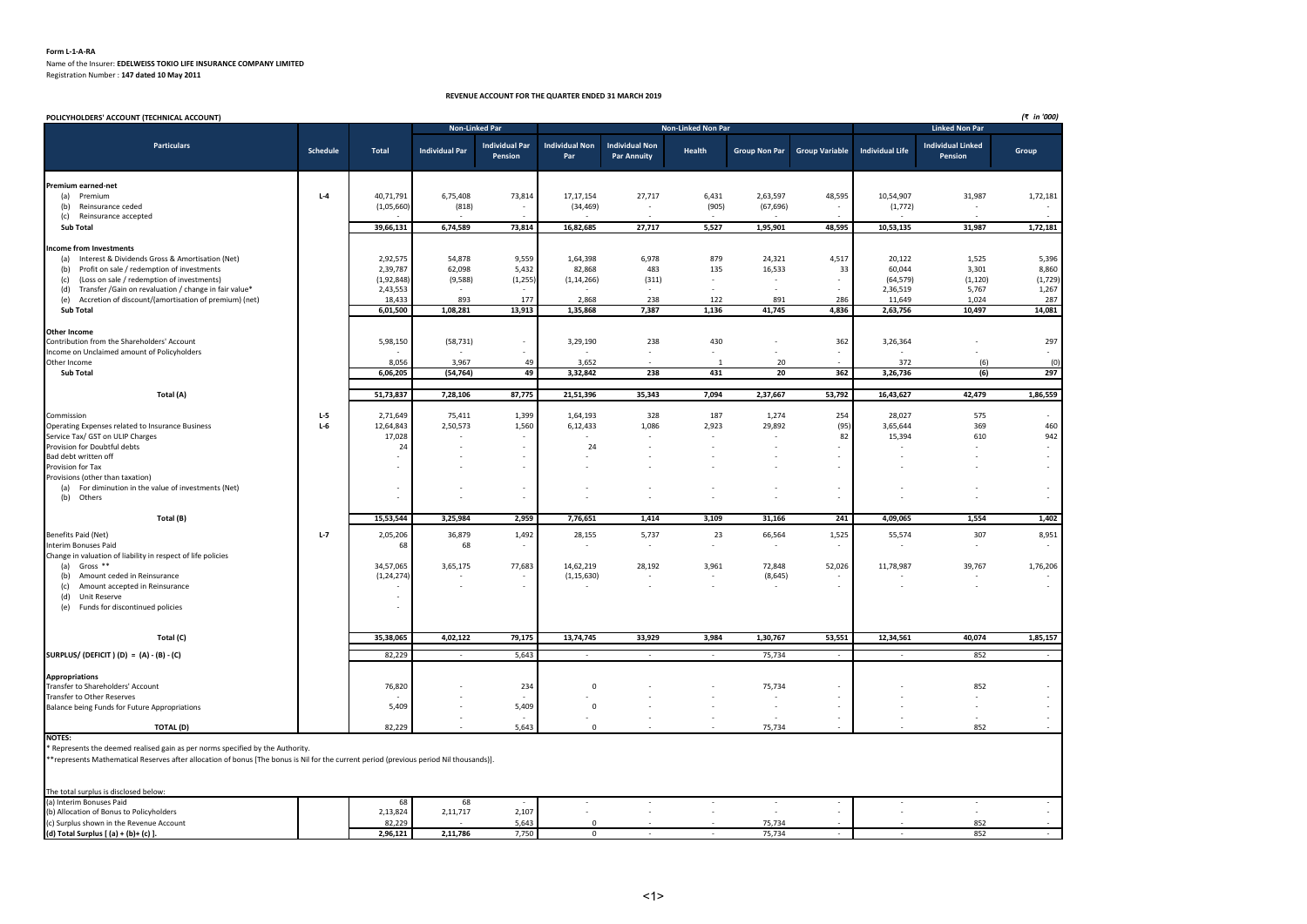#### **Form L-1-A-RA** Name of the Insurer: **EDELWEISS TOKIO LIFE INSURANCE COMPANY LIMITED** Registration Number : **147 dated 10 May 2011**

#### **REVENUE ACCOUNT FOR THE YEAR ENDED 31 MARCH 2019**

| POLICYHOLDERS' ACCOUNT (TECHNICAL ACCOUNT)                                                                                                                                                                              |          |                     |                       |                                  |                           |                                             |                           |            |                              |                          |                                     | (₹ in '000)  |
|-------------------------------------------------------------------------------------------------------------------------------------------------------------------------------------------------------------------------|----------|---------------------|-----------------------|----------------------------------|---------------------------|---------------------------------------------|---------------------------|------------|------------------------------|--------------------------|-------------------------------------|--------------|
|                                                                                                                                                                                                                         |          |                     |                       | <b>Non-Linked Par</b>            |                           |                                             | <b>Non-Linked Non Par</b> |            |                              |                          | <b>Linked Non Par</b>               |              |
| <b>Particulars</b>                                                                                                                                                                                                      | Schedule | Total               | <b>Individual Par</b> | <b>Individual Par</b><br>Pension | <b>Individual Non Par</b> | <b>Individual Non</b><br><b>Par Annuity</b> | Health                    |            | Group Non Par Group Variable | <b>Individual Life</b>   | <b>Individual Linked</b><br>Pension | Group        |
| Premium earned-net                                                                                                                                                                                                      |          |                     |                       |                                  |                           |                                             |                           |            |                              |                          |                                     |              |
| (a) Premium                                                                                                                                                                                                             | $L - 4$  | 91,93,110           | 16,31,438             | 1,82,848                         | 35,92,248                 | 65,769                                      | 17,503                    | 8,39,184   | 1,50,818                     | 24,56,246                | 69,300                              | 1,87,757     |
| (b) Reinsurance ceded                                                                                                                                                                                                   |          | (3,02,258)          | (2,697)               |                                  | (1, 19, 908)              |                                             | (3,256)                   | (1,70,698) |                              | (5,699)                  |                                     |              |
| Reinsurance accepted<br>(c)                                                                                                                                                                                             |          |                     |                       |                                  |                           |                                             |                           |            |                              |                          |                                     |              |
| Sub Total                                                                                                                                                                                                               |          | 88,90,852           | 16,28,741             | 1,82,848                         | 34,72,341                 | 65,769                                      | 14,247                    | 6,68,485   | 1,50,818                     | 24,50,547                | 69,300                              | 1,87,757     |
|                                                                                                                                                                                                                         |          |                     |                       |                                  |                           |                                             |                           |            |                              |                          |                                     |              |
| Income from Investments<br>(a) Interest & Dividends Gross & Amortisation (Net)                                                                                                                                          |          | 10,30,285           | 1,88,189              | 32,646                           | 5,94,565                  | 22,067                                      | 2,403                     | 84,886     | 11,348                       | 70,308                   | 4,813                               | 19,060       |
| Profit on sale / redemption of investments<br>(b)                                                                                                                                                                       |          | 8,22,045            | 1,01,513              | 13,017                           | 3,44,927                  | 3,800                                       | 525                       | 24,461     | 320                          | 2,91,905                 | 16,613                              | 24,965       |
| (Loss on sale / redemption of investments)<br>(c)                                                                                                                                                                       |          | (8,94,950)          | (72,002)              | (9, 223)                         | (3,07,932)                | (4,935)                                     | (377)                     | (16, 919)  | (9, 345)                     | (4, 33, 406)             | (16, 159)                           | (24, 653)    |
| Transfer /Gain on revaluation / change in fair value*<br>(d)                                                                                                                                                            |          | 3,35,100            |                       |                                  |                           |                                             |                           | $\sim$     |                              | 3,17,697                 | 7,225                               | 10,178       |
| (e) Accretion of discount/(amortisation of premium) (net)                                                                                                                                                               |          | 71,318              | 3,914                 | 953                              | 11,440                    | 1,177                                       | 621                       | 4,169      | 975                          | 43,372                   | 3,230                               | 1,467        |
| <b>Sub Total</b>                                                                                                                                                                                                        |          | 13,63,798           | 2,21,614              | 37,392                           | 6,43,000                  | 22,109                                      | 3,171                     | 96,597     | 3,298                        | 2,89,875                 | 15,723                              | 31,018       |
|                                                                                                                                                                                                                         |          |                     |                       |                                  |                           |                                             |                           |            |                              |                          |                                     |              |
| <b>Other Income</b>                                                                                                                                                                                                     |          |                     |                       |                                  |                           |                                             |                           |            |                              |                          |                                     |              |
| Contribution from the Shareholders' Account                                                                                                                                                                             |          | 14,13,897           | 39,888                |                                  | 4,93,704                  | 1,869                                       | 4,954                     |            | 12,395                       | 8,58,738                 |                                     | 2,349        |
| Income on Unclaimed amount of Policyholders                                                                                                                                                                             |          | 1,406<br>19,461     | 4,784                 |                                  | 1,406<br>6,438            | $\sim$                                      | $\overline{1}$            | 20         |                              | 7,427                    | 208                                 | 533          |
| Other Income<br><b>Sub Total</b>                                                                                                                                                                                        |          | 14,34,764           | 44,672                | 49<br>49                         | 5,01,548                  | 1,869                                       | 4,955                     | 20         | 12,395                       | 8,66,165                 | 208                                 | 2,882        |
|                                                                                                                                                                                                                         |          |                     |                       |                                  |                           |                                             |                           |            |                              |                          |                                     |              |
| Total (A)                                                                                                                                                                                                               |          | 1,16,89,413         | 18,95,027             | 2,20,289                         | 46,16,888                 | 89,747                                      | 22,373                    | 7,65,102   | 1,66,511                     | 36,06,587                | 85,231                              | 2,21,657     |
|                                                                                                                                                                                                                         |          |                     |                       |                                  |                           |                                             |                           |            |                              |                          |                                     |              |
| Commission                                                                                                                                                                                                              | $L-5$    | 5,95,895            | 1,81,767              | 3,924                            | 3,28,934                  | 909                                         | 520                       | 2,607      | 388                          | 75,390                   | 1,457                               |              |
| Operating Expenses related to Insurance Business                                                                                                                                                                        | $L-6$    | 30,62,183<br>49,737 | 6,38,478              | 4,099                            | 12,98,116                 | 2,461                                       | 7,927                     | 1,20,605   | 1,248<br>151                 | 9,84,371                 | 953<br>1,030                        | 3,925<br>942 |
| Service Tax/ GST on ULIP Charges<br>Provision for Doubtful debts                                                                                                                                                        |          | 2,145               |                       |                                  | 2,145                     |                                             | $\sim$                    |            |                              | 47,613                   |                                     | $\sim$       |
| Bad debt written off                                                                                                                                                                                                    |          |                     |                       |                                  |                           |                                             |                           |            |                              |                          |                                     | $\sim$       |
| Provision for Tax                                                                                                                                                                                                       |          | $\sim$              |                       |                                  |                           |                                             |                           |            |                              |                          |                                     |              |
| Provisions (other than taxation)                                                                                                                                                                                        |          |                     |                       |                                  |                           |                                             |                           |            |                              |                          |                                     | $\sim$       |
| (a) For diminution in the value of investments (Net)                                                                                                                                                                    |          | $\sim$              |                       |                                  |                           |                                             |                           |            |                              |                          |                                     | $\sim$       |
| (b) Others                                                                                                                                                                                                              |          |                     |                       |                                  |                           |                                             |                           |            |                              |                          |                                     |              |
| Total (B)                                                                                                                                                                                                               |          | 37,09,960           | 8,20,245              | 8,023                            | 16,29,195                 | 3,369                                       | 8,447                     | 1,23,213   | 1,788                        | 11,07,374                | 3,440                               | 4,867        |
| Benefits Paid (Net)                                                                                                                                                                                                     | $L-7$    | 6,68,525            | 1,17,396              | 3,431                            | 95,958                    | 16,526                                      | 1,114                     | 2,76,287   | 5,031                        | 1,12,882                 | 877                                 | 39,024       |
| Interim Bonuses Paid                                                                                                                                                                                                    |          | 132                 | 132                   |                                  |                           | $\sim$                                      | $\sim$                    |            |                              | $\overline{\phantom{a}}$ | ÷                                   | $\sim$       |
| Change in valuation of liability in respect of life policies                                                                                                                                                            |          |                     |                       |                                  |                           |                                             |                           |            |                              |                          |                                     |              |
| (a) Gross **                                                                                                                                                                                                            |          | 49,07,511           | 9,57,257              | 1,94,579                         | 32,17,233                 | 69,852                                      | 12,813                    | 2,43,043   | 1,59,692                     | 52,475                   | 482                                 | 86           |
| Amount ceded in Reinsurance<br>(b)                                                                                                                                                                                      |          | (3, 54, 634)        |                       |                                  | (3, 25, 501)              | $\sim$                                      | $\sim$                    | (29, 133)  |                              | $\overline{\phantom{a}}$ | $\sim$                              | $\sim$       |
| (c)<br>Amount accepted in Reinsurance                                                                                                                                                                                   |          |                     |                       |                                  |                           |                                             | $\sim$                    | $\sim$     |                              |                          |                                     |              |
| (d)<br>Unit Reserve                                                                                                                                                                                                     |          | 22,96,037           |                       |                                  | $\overline{\phantom{a}}$  | $\sim$                                      | $\sim$                    |            | $\overline{\phantom{a}}$     | 20,63,589                | 54,768                              | 1,77,680     |
| (e) Funds for discontinued policies                                                                                                                                                                                     |          | 2,92,425            |                       |                                  |                           |                                             |                           | $\sim$     |                              | 2,70,267                 | 22,158                              |              |
| Total (C)                                                                                                                                                                                                               |          | 78,09,996           | 10,74,784             | 1,98,010                         | 29,87,691                 | 86,377                                      | 13,926                    | 4,90,197   | 1,64,723                     | 24,99,213                | 78,285                              | 2,16,790     |
| SURPLUS/(DEFICIT)(D) = $(A) - (B) - (C)$                                                                                                                                                                                |          | 1,69,457            | $\sim$                | 14,257                           | $\sim$                    | $\sim$                                      | $\sim$                    | 1,51,694   | $\sim$                       | $\sim$                   | 3,507                               | $\sim 100$   |
|                                                                                                                                                                                                                         |          |                     |                       |                                  |                           |                                             |                           |            |                              |                          |                                     |              |
| <b>Appropriations</b>                                                                                                                                                                                                   |          |                     |                       |                                  |                           |                                             |                           |            |                              |                          |                                     |              |
| Transfer to Shareholders' Account                                                                                                                                                                                       |          | 1,55,434            |                       | 234                              |                           |                                             |                           | 1,51,694   |                              |                          | 3,507                               | $\sim$       |
| Transfer to Other Reserves                                                                                                                                                                                              |          |                     |                       |                                  |                           |                                             | $\sim$                    |            | $\sim$                       |                          |                                     | $\sim$       |
| Balance being Funds for Future Appropriations                                                                                                                                                                           |          | 14,023              |                       | 14,023                           |                           |                                             | ÷                         | $\sim$     | $\sim$                       |                          | $\sim$                              | $\sim$       |
| <b>TOTAL (D)</b>                                                                                                                                                                                                        |          | 1,69,457            |                       | 14,257                           |                           |                                             |                           | 1,51,694   |                              |                          | 3,507                               |              |
| <b>NOTES:</b>                                                                                                                                                                                                           |          |                     |                       |                                  |                           |                                             |                           |            |                              |                          |                                     |              |
| Represents the deemed realised gain as per norms specified by the Authority.<br>**represents Mathematical Reserves after allocation of bonus [The bonus is Nil for the current period (previous period Nil thousands)]. |          |                     |                       |                                  |                           |                                             |                           |            |                              |                          |                                     |              |
|                                                                                                                                                                                                                         |          |                     |                       |                                  |                           |                                             |                           |            |                              |                          |                                     |              |
|                                                                                                                                                                                                                         |          |                     |                       |                                  |                           |                                             |                           |            |                              |                          |                                     |              |
| The total surplus is disclosed below:<br>(a) Interim Bonuses Paid                                                                                                                                                       |          | 132                 | 132                   |                                  |                           |                                             |                           |            |                              |                          | $\sim$                              | $\sim$       |
| (b) Allocation of Bonus to Policyholders                                                                                                                                                                                |          | 2,13,824            | 2,11,717              | 2,107                            |                           |                                             |                           |            |                              |                          |                                     |              |
| (c) Surplus shown in the Revenue Account                                                                                                                                                                                |          | 1.69.457            |                       | 14.257                           |                           |                                             |                           | 1.51.694   |                              |                          | 3.507                               |              |
| (d) Total Surplus [ (a) + (b)+ (c) ].                                                                                                                                                                                   |          | 3,83,413            | 2,11,849              | 16,364                           |                           |                                             |                           | 1,51,694   |                              |                          | 3,507                               | $\sim$       |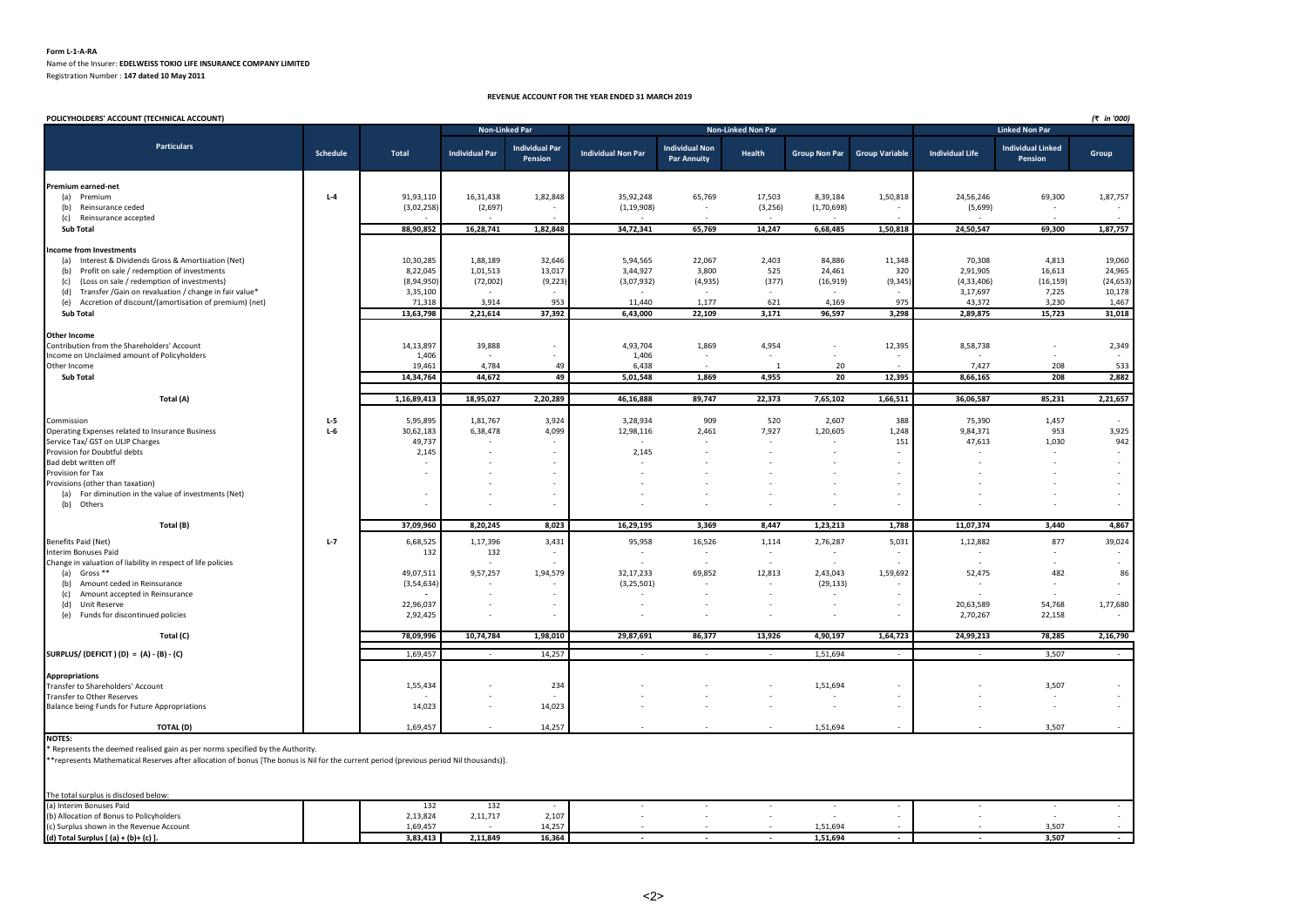# **Form L-1-A-RA** Name of the Insurer: **EDELWEISS TOKIO LIFE INSURANCE COMPANY LIMITED** Registration Number : **147 dated 10 May 2011**

#### **REVENUE ACCOUNT FOR THE QUARTER ENDED 31 MARCH 2018**

| POLICYHOLDERS' ACCOUNT (TECHNICAL ACCOUNT)                                                            |          |                      |                       |                                  |                           |                                      |                           |                          |                       |                        |                                     | (₹ in '000)    |
|-------------------------------------------------------------------------------------------------------|----------|----------------------|-----------------------|----------------------------------|---------------------------|--------------------------------------|---------------------------|--------------------------|-----------------------|------------------------|-------------------------------------|----------------|
|                                                                                                       |          |                      | Non-Linked Par        |                                  |                           |                                      | <b>Non-Linked Non Par</b> |                          |                       |                        | <b>Linked Non Par</b>               |                |
| <b>Particulars</b>                                                                                    | Schedule | <b>Total</b>         | <b>Individual Par</b> | <b>Individual Par</b><br>Pension | <b>Individual Non Par</b> | <b>Individual Non Par</b><br>Annuity | Health                    | <b>Group Non Par</b>     | <b>Group Variable</b> | <b>Individual Life</b> | <b>Individual Linked</b><br>Pension | Group          |
| Premium earned-net                                                                                    |          |                      |                       |                                  |                           |                                      |                           |                          |                       |                        |                                     |                |
| (a) Premium                                                                                           | $L-4$    | 31,03,259            | 4,41,389              | 83,353                           | 12,30,713                 | 39,531                               | 5,268                     | 2,76,108                 | 11,649                | 9,14,115               | 32,666                              | 68,467         |
| (b) Reinsurance ceded                                                                                 |          | (51, 684)            | (642)                 | $\sim$                           | (25, 775)                 | $\sim$                               | (689)                     | (23, 398)                | $\sim$                | (1, 180)               |                                     |                |
| (c) Reinsurance accepted                                                                              |          |                      |                       |                                  |                           |                                      |                           |                          |                       |                        |                                     |                |
| Sub Total                                                                                             |          | 30,51,575            | 4,40,747              | 83,353                           | 12,04,937                 | 39,531                               | 4,580                     | 2,52,710                 | 11,649                | 9,12,934               | 32,666                              | 68,467         |
|                                                                                                       |          |                      |                       |                                  |                           |                                      |                           |                          |                       |                        |                                     |                |
| <b>Income from Investments</b>                                                                        |          |                      |                       |                                  |                           | 3,013                                |                           | 14,100                   | 1,398                 | 17,832                 |                                     | 4,493          |
| (a) Interest & Dividends Gross & Amortisation (Net)<br>(b) Profit on sale / redemption of investments |          | 1,89,483<br>1,32,075 | 31,462<br>9,740       | 5,194<br>896                     | 1,10,492<br>50,192        | 144                                  | 165<br>16                 | 484                      | 44                    | 65,176                 | 1,333<br>2,037                      | 3,345          |
| (c) (Loss on sale / redemption of investments)                                                        |          | (1, 17, 735)         | (1,641)               | (209)                            | (89, 836)                 |                                      |                           | (2,835)                  |                       | (18, 517)              | (1, 488)                            | (3, 207)       |
| (d) Transfer / Gain on revaluation / change in fair value*                                            |          | (1, 77, 716)         |                       |                                  | $\sim$                    |                                      |                           |                          |                       | (1,67,451)             | (4, 548)                            | (5,717)        |
| (e) Accretion of discount/(amortisation of premium) (net)                                             |          | 13,633               | 473                   | 806                              | 1,849                     | 724                                  | 106                       | 1,015                    | 269                   | 7,725                  | 389                                 | 276            |
| Sub Total                                                                                             |          | 39,740               | 40,035                | 6,687                            | 72,698                    | 3,880                                | 288                       | 12,764                   | 1,712                 | (95, 236)              | (2, 276)                            | (810)          |
|                                                                                                       |          |                      |                       |                                  |                           |                                      |                           |                          |                       |                        |                                     |                |
| <b>Other Income</b><br>Contribution from the Shareholders' Account                                    |          | (4,50,276)           | (1,55,005)            | (44, 805)                        | (2,77,338)                | (8, 206)                             | (6, 487)                  | (4, 416)                 | (9, 915)              | 68,543                 | (10, 392)                           | (2, 256)       |
| Income on Unclaimed amount of Policyholders                                                           |          |                      |                       |                                  |                           |                                      |                           |                          |                       |                        |                                     |                |
| Other Income                                                                                          |          | 2,070                | 234                   |                                  | 1,831                     |                                      |                           |                          |                       | (113)                  |                                     | 119            |
| Sub Total                                                                                             |          | (4, 48, 206)         | (1, 54, 771)          | (44, 805)                        | (2,75,507)                | (8, 206)                             | (6, 487)                  | (4, 416)                 | (9, 915)              | 68,430                 | (10, 392)                           | (2, 137)       |
|                                                                                                       |          |                      |                       | 45,235                           |                           | 35,205                               |                           |                          | 3,446                 |                        | 19,997                              | 65,520         |
| Total (A)                                                                                             |          | 26,43,108            | 3,26,011              |                                  | 10,02,130                 |                                      | (1,619)                   | 2,61,058                 |                       | 8,86,128               |                                     |                |
| Commission                                                                                            | L-5      | 1,86,134             | 56,611                | 3,239                            | 90,574                    | 757                                  | 216                       | 1,297                    |                       | 32,665                 | 774                                 | $\overline{2}$ |
| Operating Expenses related to Insurance Business                                                      | $L-6$    | (1, 20, 915)         | 14,628                | (55, 962)                        | (1, 22, 126)              | (8, 258)                             | (6,627)                   | 11,456                   | (10, 356)             | 70,558                 | (12, 433)                           | (1,794)        |
| Service Tax on ULIP Charges                                                                           |          | 16,532               |                       |                                  |                           |                                      |                           |                          | 50                    | 15,877                 | 254                                 | 351            |
| Provision for Doubtful debts                                                                          |          | 1,631                |                       |                                  | 1,631                     |                                      |                           |                          |                       |                        |                                     |                |
| Bad debt written off                                                                                  |          |                      |                       |                                  |                           |                                      |                           |                          |                       |                        |                                     |                |
| Provision for Tax                                                                                     |          |                      |                       |                                  |                           |                                      |                           |                          |                       |                        |                                     |                |
| Provisions (other than taxation)<br>(a) For diminution in the value of investments (Net)              |          |                      |                       |                                  |                           |                                      |                           |                          |                       |                        |                                     |                |
| (b) Others                                                                                            |          |                      |                       |                                  |                           |                                      |                           |                          |                       |                        |                                     |                |
|                                                                                                       |          |                      |                       |                                  |                           |                                      |                           |                          |                       |                        |                                     |                |
| Total (B)                                                                                             |          | 83,382               | 71,238                | (52, 723)                        | (29, 921)                 | (7, 501)                             | (6, 410)                  | 12,752                   | (10, 306)             | 1,19,100               | (11, 405)                           | (1, 442)       |
| Benefits Paid (Net)                                                                                   | $L-7$    | 2,23,330             | 70,355                | 4,634                            | 17,682                    | 3,817                                | 375                       | 84,606                   | 1,956                 | 33,477                 | 129                                 | 6,296          |
| Interim Bonuses Paid                                                                                  |          | 108                  | 108                   |                                  |                           | $\sim$                               |                           |                          | $\sim$                |                        |                                     |                |
| Change in valuation of liability in respect of life policies                                          |          |                      |                       |                                  |                           |                                      |                           |                          |                       |                        |                                     |                |
| (a) Gross **                                                                                          |          | 24,75,675            | 1,84,309              | 69,871                           | 11,74,740                 | 38,888                               | 4,415                     | 1,67,927                 | 11,796                | 7,33,552               | 29,510                              | 60,666         |
| (b) Amount ceded in Reinsurance                                                                       |          | (1,76,786)           |                       |                                  | (1,60,372)                |                                      |                           | (16, 414)                |                       |                        |                                     |                |
| (c) Amount accepted in Reinsurance                                                                    |          |                      |                       |                                  |                           |                                      |                           |                          |                       |                        |                                     |                |
| (d) Unit Reserve                                                                                      |          |                      |                       |                                  |                           |                                      |                           |                          |                       |                        |                                     |                |
| (e) Funds for discontinued policies                                                                   |          |                      |                       |                                  |                           |                                      |                           |                          |                       |                        |                                     |                |
| Total (C)                                                                                             |          | 25,22,327            | 2,54,772              | 74,505                           | 10,32,050                 | 42,706                               | 4,790                     | 2,36,119                 | 13,752                | 7,67,030               | 29,639                              | 66,962         |
| SURPLUS/ (DEFICIT) (D) = (A) - (B) - (C)                                                              |          | 37,399               | (0)                   | 23,453                           | (1)                       | (0)                                  | $\mathbf{1}$              | 12,186                   | (0)                   | (2)                    | 1,764                               | (0)            |
|                                                                                                       |          |                      |                       |                                  |                           |                                      |                           |                          |                       |                        |                                     |                |
| <b>Appropriations</b>                                                                                 |          |                      |                       |                                  |                           |                                      |                           |                          |                       |                        |                                     |                |
| Transfer to Shareholders' Account                                                                     |          | 13,951               |                       |                                  |                           |                                      |                           | 12,187                   |                       |                        | 1,764                               |                |
| Transfer to Other Reserves<br>Balance being Funds for Future Appropriations                           |          | 23,451               |                       | 23,451                           |                           |                                      |                           | $\overline{\phantom{a}}$ |                       |                        |                                     |                |
|                                                                                                       |          |                      |                       |                                  |                           |                                      |                           |                          |                       |                        |                                     |                |
| <b>TOTAL (D)</b>                                                                                      |          | 37,399               |                       | 23,451                           |                           |                                      |                           | 12,187                   |                       |                        | 1,764                               |                |
| <b>NOTES:</b><br>* Represents the deemed realised gain as per norms specified by the Authority.       |          |                      |                       |                                  |                           |                                      |                           |                          |                       |                        |                                     |                |
| **represents Mathematical Reserves after allocation of bonus.                                         |          |                      |                       |                                  |                           |                                      |                           |                          |                       |                        |                                     |                |
|                                                                                                       |          |                      |                       |                                  |                           |                                      |                           |                          |                       |                        |                                     |                |
| The total surplus is disclosed below:<br>(a) Interim Bonuses Paid                                     |          | 108                  | 108                   |                                  |                           |                                      |                           |                          |                       |                        |                                     |                |
| (b) Allocation of Bonus to Policyholders                                                              |          | 1,14,775             | 1,14,775              |                                  |                           |                                      |                           |                          |                       |                        |                                     |                |
| (c) Surplus shown in the Revenue Account                                                              |          | 37,399               |                       | 23,451                           |                           |                                      |                           | 12,187                   |                       |                        | 1,764                               |                |
| (d) Total Surplus [ (a) + (b)+ (c) ].                                                                 |          | 1,52,281             | 1.14.882              | 23,451                           |                           |                                      |                           | 12.187                   |                       |                        | 1.764                               | $\sim$         |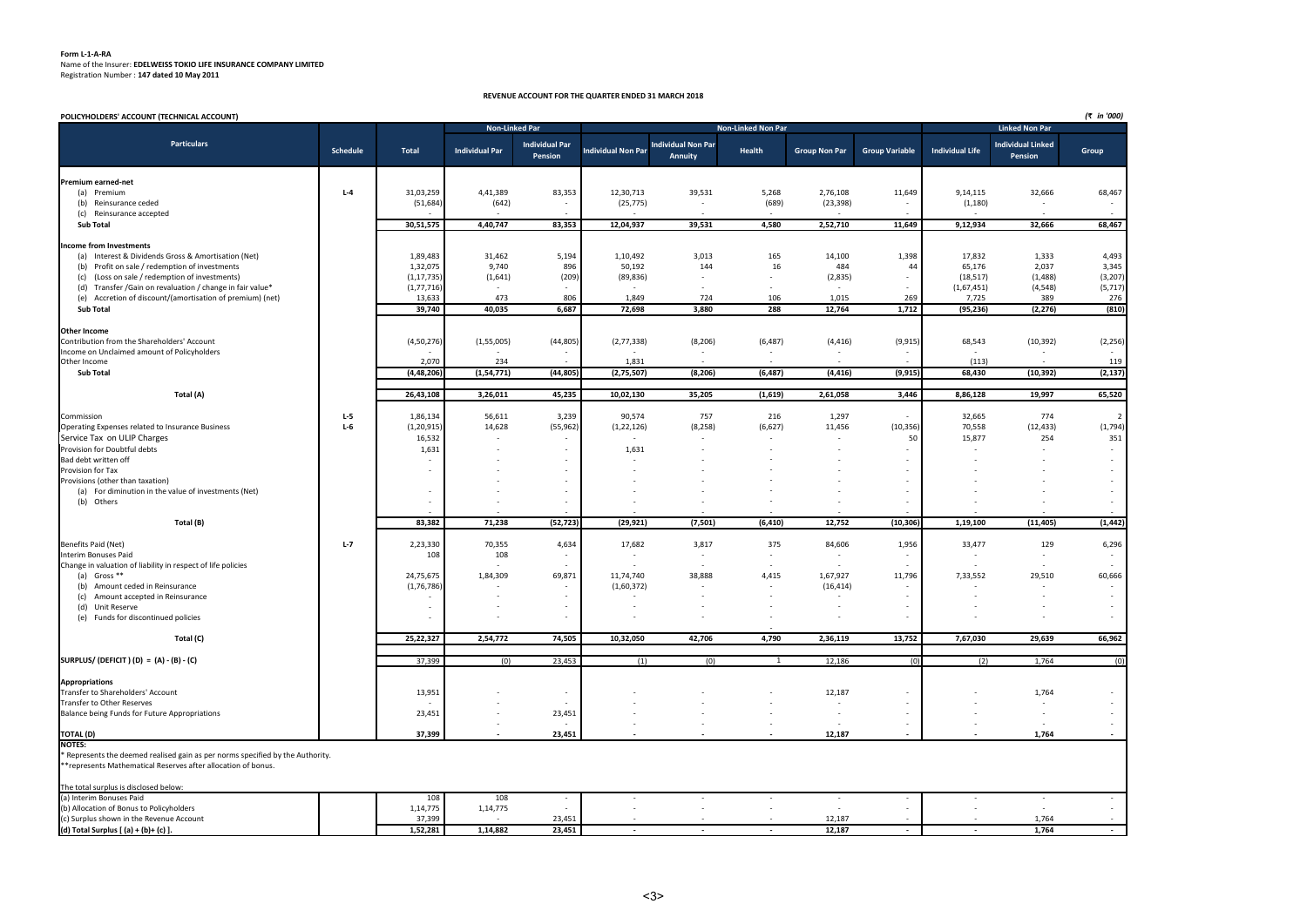**Form L-1-A-RA** Name of the Insurer: **EDELWEISS TOKIO LIFE INSURANCE COMPANY LIMITED** Registration Number : **147 dated 10 May 2011**

**REVENUE ACCOUNT FOR THE YEAR ENDED 31 MARCH 2018**

| POLICYHOLDERS' ACCOUNT (TECHNICAL ACCOUNT)                                                                       |          |                           |                       | <b>Non-Linked Par</b>            |                           |                                      | Non-Linked Non Par |                       |                       |                        | <b>Linked Non Par</b>               | (₹ in '000)    |
|------------------------------------------------------------------------------------------------------------------|----------|---------------------------|-----------------------|----------------------------------|---------------------------|--------------------------------------|--------------------|-----------------------|-----------------------|------------------------|-------------------------------------|----------------|
| <b>Particulars</b>                                                                                               | Schedule | Total                     | <b>Individual Par</b> | <b>Individual Par</b><br>Pension | <b>Individual Non Par</b> | <b>Individual Non Par</b><br>Annuity | Health             | <b>Group Non Par</b>  | <b>Group Variable</b> | <b>Individual Life</b> | <b>Individual Linked</b><br>Pension | Group          |
| Premium earned-net                                                                                               |          |                           |                       |                                  |                           |                                      |                    |                       |                       |                        |                                     |                |
| (a) Premium                                                                                                      | $L-4$    | 63,82,596                 | 9,96,580              | 1,89,812                         | 25,16,597                 | 77,128                               | 13,822             | 6,96,771              | 97,497                | 16,54,251              | 60,389                              | 79,748         |
| (b) Reinsurance ceded                                                                                            |          | (1,93,678)                | (1,896)               |                                  | (92, 575)                 |                                      | (2, 416)           | (93, 349)             |                       | (3, 442)               |                                     |                |
| (c) Reinsurance accepted                                                                                         |          |                           |                       |                                  |                           |                                      |                    |                       |                       |                        |                                     |                |
| Sub Total                                                                                                        |          | 61,88,918                 | 9,94,684              | 1,89,812                         | 24,24,023                 | 77,128                               | 11,406             | 6,03,422              | 97,497                | 16,50,810              | 60,389                              | 79,748         |
| Income from Investments                                                                                          |          |                           |                       |                                  |                           |                                      |                    |                       |                       |                        |                                     |                |
| (a) Interest & Dividends Gross & Amortisation (Net)                                                              |          | 6,44,081                  | 1,22,191              | 17,084                           | 3,68,613                  | 11,422                               | 682                | 53,604                | 3,291                 | 47,478                 | 3,599                               | 16,116         |
| (b) Profit on sale / redemption of investments                                                                   |          | 5,91,839                  | 90,059                | 7,228                            | 1,66,351                  | 1,645                                | 358                | 12,594                | 391                   | 2,74,303               | 13,983                              | 24,926         |
| (c) (Loss on sale / redemption of investments)                                                                   |          | (3,66,902)                | (25, 019)             | (2, 552)                         | (2,52,775)                | (1,831)                              |                    | (3, 404)              | (543)                 | (65, 934)              | (4, 553)                            | (10, 291)      |
| (d) Transfer /Gain on revaluation / change in fair value*                                                        |          | (75, 707)                 |                       |                                  |                           |                                      |                    |                       |                       | (72, 023)              | (974)                               | (2,711)        |
| (e) Accretion of discount/(amortisation of premium) (net)                                                        |          | 40,515                    | 4,594                 | 1,466                            | 3,057                     | 1,635                                | 375                | 3,754                 | 914                   | 23,363                 | 1,054                               | 303            |
| <b>Sub Total</b>                                                                                                 |          | 8,33,826                  | 1,91,826              | 23,227                           | 2,85,246                  | 12,871                               | 1,416              | 66,548                | 4,054                 | 2,07,187               | 13,109                              | 28,344         |
| <b>Other Income</b>                                                                                              |          |                           |                       |                                  |                           |                                      |                    |                       |                       |                        |                                     |                |
| Contribution from the Shareholders' Account                                                                      |          | 15, 13, 776               | 1,04,832              |                                  | 5,74,874                  | 8,832                                | 6,104              |                       | 2,474                 | 8,14,644               |                                     | 2,016          |
| Income on Unclaimed amount of Policyholders                                                                      |          | 1,153                     |                       |                                  | 1,153                     |                                      |                    |                       |                       |                        |                                     |                |
| Other Income                                                                                                     |          | 3,071                     | 715                   | $\Omega$                         | 2,200                     |                                      |                    |                       |                       | (57)                   | 89                                  | 124            |
| <b>Sub Total</b>                                                                                                 |          | 15,18,000                 | 1,05,547              | $\mathbf{0}$                     | 5,78,227                  | 8,832                                | 6,104              | ×.                    | 2,474                 | 8,14,587               | 89                                  | 2,140          |
| Total (A)                                                                                                        |          | 85,40,745                 | 12,92,057             | 2,13,039                         | 32,87,496                 | 98,832                               | 18,926             | 6,69,970              | 1,04,025              | 26,72,583              | 73,586                              | 1,10,232       |
| Commission                                                                                                       | $L-5$    | 4,00,185                  | 1,22,313              | 7,307                            | 1,99,632                  | 1,436                                | 531                | 3,271                 |                       | 64,101                 | 1,593                               | $\overline{2}$ |
| Operating Expenses related to Insurance Business                                                                 | $L-6$    | 23,71,460                 | 4,37,423              | 6,284                            | 9,68,883                  | 2,846                                | 7,563              | 1,03,856              | 593                   | 8,39,263               | 1,272                               | 3,475          |
| Service Tax on ULIP Charges                                                                                      |          | 30,175                    |                       |                                  |                           |                                      |                    |                       | 50                    | 28,976                 | 679                                 | 469            |
| Provision for Doubtful debts                                                                                     |          | 2,594                     |                       |                                  | 2,594                     |                                      |                    |                       |                       |                        |                                     |                |
| Bad debt written off                                                                                             |          |                           |                       |                                  |                           |                                      |                    |                       |                       |                        |                                     |                |
| Provision for Tax                                                                                                |          |                           |                       |                                  |                           |                                      |                    |                       |                       |                        |                                     |                |
| Provisions (other than taxation)                                                                                 |          |                           |                       |                                  |                           |                                      |                    |                       |                       |                        |                                     |                |
| (a) For diminution in the value of investments (Net)<br>(b) Others                                               |          |                           |                       |                                  |                           |                                      |                    |                       |                       |                        |                                     |                |
| Total (B)                                                                                                        |          | 28,04,413                 | 5,59,736              | 13,592                           | 11,71,109                 | 4,282                                | 8,093              | 1,07,127              | 643                   | 9,32,340               | 3,544                               | 3,946          |
|                                                                                                                  |          |                           |                       |                                  |                           |                                      |                    |                       |                       |                        |                                     |                |
| Benefits Paid (Net)                                                                                              | $L-7$    | 7,46,504                  | 1,90,664              | 11,406                           | 69,498                    | 11,021                               | 376                | 3,19,559              | 13,607                | 99,494                 | 754                                 | 30,126         |
| Interim Bonuses Paid                                                                                             |          | 231                       | 231                   |                                  | ٠                         | $\sim$                               |                    | ٠                     |                       |                        |                                     | $\sim$         |
| Change in valuation of liability in respect of life policies                                                     |          |                           |                       |                                  |                           |                                      |                    |                       |                       |                        |                                     |                |
| (a) Gross **<br>(b) Amount ceded in Reinsurance                                                                  |          | 36,85,069<br>(4, 54, 625) | 5,41,426              | 1,64,591                         | 24,70,872<br>(4, 23, 983) | 83,528                               | 10,456             | 2,61,739<br>(30, 641) | 89,775                | 61,745                 | 935                                 | 3              |
| (c) Amount accepted in Reinsurance                                                                               |          |                           |                       |                                  |                           |                                      |                    |                       |                       |                        |                                     |                |
| (d) Unit Reserve                                                                                                 |          | 15,43,645                 |                       |                                  |                           |                                      |                    |                       | $\sim$                | 14,25,576              | 41,912                              | 76,157         |
| (e) Funds for discontinued policies                                                                              |          | 1,78,105                  |                       |                                  |                           |                                      |                    |                       |                       | 1,53,427               | 24,677                              |                |
| Total (C)                                                                                                        |          | 56,98,930                 | 7,32,320              | 1,75,997                         | 21,16,387                 | 94,549                               | 10,832             | 5,50,656              | 1,03,382              | 17,40,242              | 68,278                              | 1,06,285       |
| SURPLUS/(DEFICIT) (D) = $(A) - (B) - (C)$                                                                        |          | 37,402                    | $\mathsf 0$           | 23,451                           | (0)                       | $\mathbb O$                          | $\Omega$           | 12,187                | (0)                   | (0)                    | 1,764                               | $\Omega$       |
|                                                                                                                  |          |                           |                       |                                  |                           |                                      |                    |                       |                       |                        |                                     |                |
| <b>Appropriations</b><br><b>Transfer to Shareholders' Account</b>                                                |          | 13,951                    |                       |                                  |                           |                                      |                    | 12,187                |                       |                        | 1,764                               |                |
| Transfer to Other Reserves                                                                                       |          |                           |                       |                                  |                           |                                      |                    |                       |                       |                        |                                     |                |
| Balance being Funds for Future Appropriations                                                                    |          | 23,451                    |                       | 23,451                           |                           |                                      |                    | $\sim$                |                       |                        |                                     |                |
| <b>TOTAL (D)</b>                                                                                                 |          | 37,402                    |                       | 23,451                           | $\sim$                    | $\sim$                               |                    | 12,187                |                       |                        | 1,764                               | $\sim$         |
| <b>NOTES:</b><br>* Represents the deemed realised gain as per norms specified by the Authority.                  |          |                           |                       |                                  |                           |                                      |                    |                       |                       |                        |                                     |                |
| **represents Mathematical Reserves after allocation of bonus.                                                    |          |                           |                       |                                  |                           |                                      |                    |                       |                       |                        |                                     |                |
| The total surplus is disclosed below:                                                                            |          |                           |                       |                                  |                           |                                      |                    |                       |                       |                        |                                     |                |
|                                                                                                                  |          | 231                       | 231                   |                                  |                           |                                      |                    |                       |                       |                        |                                     |                |
|                                                                                                                  |          |                           |                       |                                  |                           |                                      |                    |                       |                       |                        |                                     |                |
| (a) Interim Bonuses Paid<br>(b) Allocation of Bonus to Policyholders<br>(c) Surplus shown in the Revenue Account |          | 1,14,775<br>37,402        | 1,14,775              | 23,451                           |                           |                                      |                    | 12,187                |                       |                        | 1,764                               |                |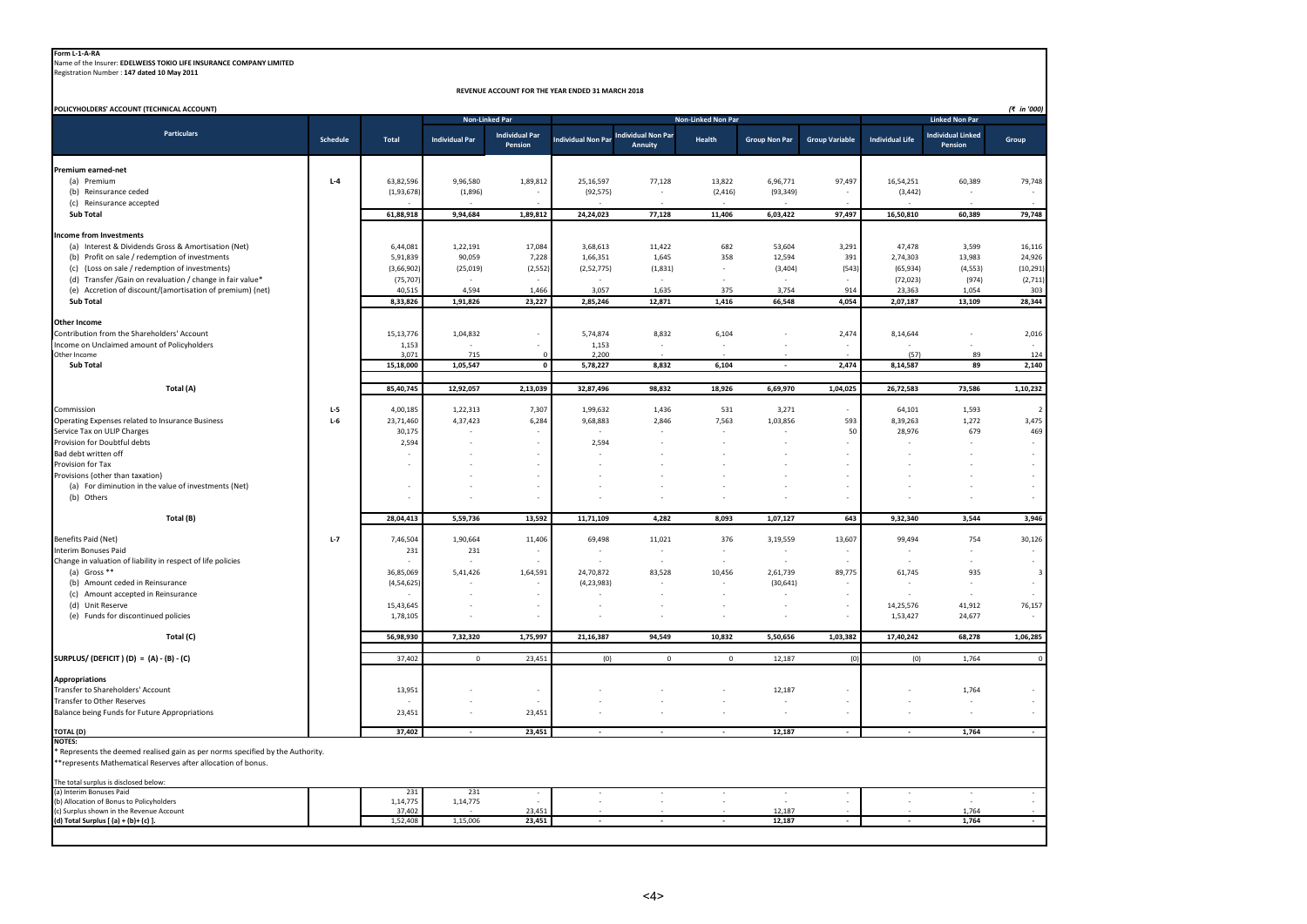**Form L-2-A-PL Name of the Insurer: EDELWEISS TOKIO LIFE INSURANCE COMPANY LIMITED Registration Number : 147 dated 10 May 2011** 

### **PROFIT AND LOSS ACCOUNT FOR THE YEAR ENDED 31 MARCH 2019**

| <b>Particulars</b>                                                   | <b>SCHEDULE</b> | For the Quarter Ended | <b>For the Year Ended</b> | For the Quarter Ended | <b>For the Year Ended</b> |
|----------------------------------------------------------------------|-----------------|-----------------------|---------------------------|-----------------------|---------------------------|
|                                                                      |                 | 31 March 2019         | 31 March 2019             | 31 March 2018         | 31 March 2019             |
| Amounts tranfered from the policyholders account (Technical Account) |                 | 76,820                | 1,55,434                  | 13,951                | 13,951                    |
| Income from investments                                              |                 |                       |                           |                       |                           |
| (a) Interest, Dividend & Rent- Gross & Amortisation (Net)            |                 | 1,65,178              | 6,61,304                  | 1,71,877              | 4,68,036                  |
| (b) Profit on sale / redemption of investments                       |                 | 27,835                | 1,75,395                  | 27,126                | 3,73,119                  |
| (c) (Loss on sale / redemption of investments)                       |                 | (21, 977)             | (2,48,859)                | (40, 820)             | (78, 242)                 |
| (d) Transfer /Gain/(Loss) on revaluation / change in fair value      |                 |                       |                           |                       |                           |
| (e) Transfer /Gain/(Loss) on revaluation / change in fair value      |                 | (102)                 | 15,151                    | 13.301                | 33,654                    |
| <b>Sub Total</b>                                                     |                 | 1,70,934              | 6,02,991                  | 1,71,484              | 7,96,567                  |
| Other income                                                         |                 |                       |                           | (60)                  |                           |
| Total (A)                                                            |                 | 2,47,754              | 7,58,425                  | 1,85,375              | 8,10,518                  |
| Expenses other than those directly related to the insurance business |                 | 3,26,559              | 20,50,794                 | 16,06,084             | 16,23,699                 |
| Bad debts written off                                                |                 |                       |                           |                       |                           |
| Provisions (Other than taxation)                                     |                 |                       |                           |                       |                           |
| (a) For diminution in the value of investment (net)                  |                 |                       |                           |                       |                           |
| (b) Provision for doubtful debts                                     |                 |                       |                           |                       |                           |
| (c) Others                                                           |                 |                       |                           |                       |                           |
| Contribution to Policyholders' Account                               |                 | 5,98,152              | 14,13,897                 | (4,50,276)            | 15,13,776                 |
| Total (B)                                                            |                 | 9,24,711              | 34,64,691                 | 11,55,808             | 31, 37, 475               |
| Profit / (Loss) before tax                                           |                 | (6,76,957)            | (27,06,266)               | (9,70,433)            | (23, 26, 957)             |
| Provision for taxation                                               |                 |                       |                           |                       |                           |
| Current Year                                                         |                 |                       |                           |                       |                           |
| For earlier years                                                    |                 |                       |                           |                       |                           |
| Profit / (Loss) after tax                                            |                 | (6,76,957)            | (27,06,266)               | (9,70,433)            | (23, 26, 957)             |
| <b>APPROPRIATIONS</b>                                                |                 |                       |                           |                       |                           |
| (a) Balance at the beginning of the period                           |                 | (1,04,04,477)         | (83, 75, 165)             | (74, 04, 732)         | (60, 48, 207)             |
| (b) Interim dividends paid during the period                         |                 |                       |                           |                       |                           |
| (c) Proposed final dividend                                          |                 |                       |                           |                       |                           |
| (d) Dividend distribution tax                                        |                 |                       |                           |                       |                           |
| (e) Transfer to reserves / other accounts                            |                 |                       |                           |                       |                           |
| Profit / (Loss) carried to the Balance Sheet                         |                 | (1, 10, 81, 434)      | (1, 10, 81, 432)          | (83,75,165)           | (83, 75, 164)             |
| Earning per share of face value ₹ 10 - Basic/Diluted                 |                 | (2.17)                | (8.66)                    | (3.54)                | (8.48)                    |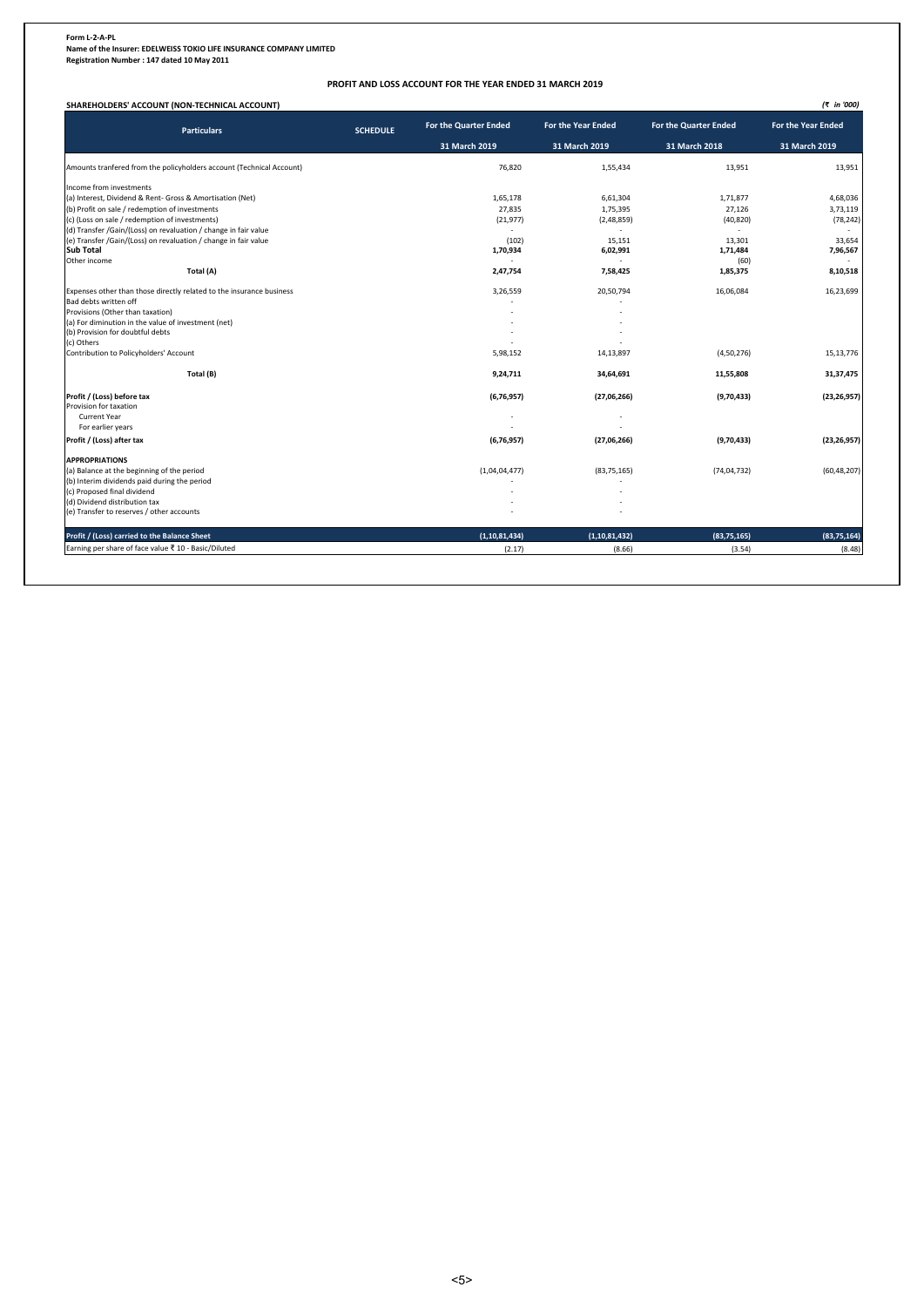# **Form L-3- A-BS**

Name of the Insurer: EDELWEISS TOKIO LIFE INSURANCE COMPANY LIMITED

**Registration Number : 147 dated 10 May 2011** 

# **BALANCE SHEET AS AT 31 MARCH 2019**

|                                                                       |                 |                | (₹ in '000)   |
|-----------------------------------------------------------------------|-----------------|----------------|---------------|
| <b>PARTICULARS</b>                                                    | <b>SCHEDULE</b> | As at          | As at         |
|                                                                       |                 | 31 March 2019  | 31 March 2018 |
| <b>SOURCES OF FUNDS</b>                                               |                 |                |               |
| Shareholders' funds                                                   |                 |                |               |
|                                                                       |                 |                |               |
| Share capital                                                         | $L-8$ , $L-9$   | 31,26,209      | 31,26,209     |
| Reserves and surplus                                                  | $L-10$          | 1,68,48,478    | 1,68,48,478   |
| Credit/(debit) fair value change account                              |                 | 12,775         | (44, 039)     |
| Sub-total                                                             |                 | 1,99,87,462    | 1,99,30,648   |
| <b>Borrowings</b>                                                     | $L-11$          |                |               |
| <b>Policyholders' Funds</b>                                           |                 |                |               |
| Credit/(Debit) Fair Value Change Account                              |                 | 3,061          | 3,671         |
| Policy liabilities<br>Insurance reserves                              |                 | 1,48,34,417    | 1,02,81,540   |
| Provision for Linked Liabilities                                      |                 | 55,03,750      | 35,42,814     |
| Add: Credit/(Debit) Fair Value Change Account                         |                 | 3,50,409       | 15,308        |
| <b>Total Provision for Linked Liabilities</b>                         |                 | 58,54,159      | 35,58,122     |
| Sub-total                                                             |                 | 2,06,91,637    | 1,38,43,332   |
| <b>Funds for Discontinued Policies</b>                                |                 |                |               |
| Discontinued on account of non-payment of premium-Linked              |                 | 5,99,215       | 3,06,790      |
| Others                                                                |                 |                |               |
| <b>Funds for Future Appropriations</b>                                |                 | 37,474         | 23,451        |
| <b>Total</b>                                                          |                 | 4, 13, 15, 787 | 3,41,04,221   |
| <b>APPLICATION OF FUNDS</b>                                           |                 |                |               |
| Investments                                                           |                 |                |               |
| Shareholders'                                                         | $L-12$          | 66,89,467      | 98,92,607     |
| Policyholders'                                                        | $L-13$          | 1,57,24,897    | 1,06,23,034   |
| Assets held to cover linked liabilities                               | $L-14$          | 64,53,373      | 38,64,911     |
| Loans                                                                 | $L-15$          | 52,716         | 25,382        |
| <b>Fixed assets</b>                                                   | $L-16$          | 9,82,444       | 8,89,338      |
| <b>Current assets</b>                                                 |                 |                |               |
| Cash and bank balances                                                | $L-17$          | 9,73,959       | 9,46,125      |
| Advances and other assets                                             | $L-18$          | 23,24,359      | 17,87,137     |
| Sub-total (A)                                                         |                 | 32,98,318      | 27,33,262     |
| <b>Current liabilities</b>                                            | $L-19$          | 29,52,689      | 22,86,924     |
| Provisions                                                            | $L-20$          | 14,171         | 12,553        |
| Sub-total (B)                                                         |                 | 29,66,860      | 3,33,953      |
| Net Current Assets $(C) = (A - B)$                                    |                 | 3,31,458       | 4,33,785      |
| Miscellaneous expenditure (to the extent not written off or adjusted) | $L-21$          |                |               |
| Debit Balance in Profit and Loss Account (Shareholders' Account)      |                 | 1,10,81,432    | 83,75,165     |
| Debit Balance in Revenue Account (Policyholders' Account)             |                 |                |               |
| <b>Total</b>                                                          |                 | 4, 13, 15, 787 | 3,41,04,222   |

# **Contingent Liability**

| <b>PARTICULARS</b>                                                            | As at         | As at         |
|-------------------------------------------------------------------------------|---------------|---------------|
|                                                                               | 31 March 2019 | 31 March 2018 |
| Partly-paid up investments                                                    |               |               |
| Claims, other than against policies, not acknowledged as debts by the Company |               |               |
| Guarantees given by or on behalf of the Company                               |               |               |
| Underwriting commitments outstanding (in respect of shares and securities)    |               |               |
| Statutory demands / liabilities in dispute, not provided for                  | 35.660*       | 35,660*       |
| Reinsurance obligations to the extent not provided for in accounts            |               |               |
| Others (Claims against policies under litigation)                             | 7.844         | 7,621         |

Show cause notices issued by various Tax Authorities are not considered as obligation. When any demand notice is raised by the tax authorities, these are disclosed as contingent liability except in cases where the probability of any financial outflow is remote.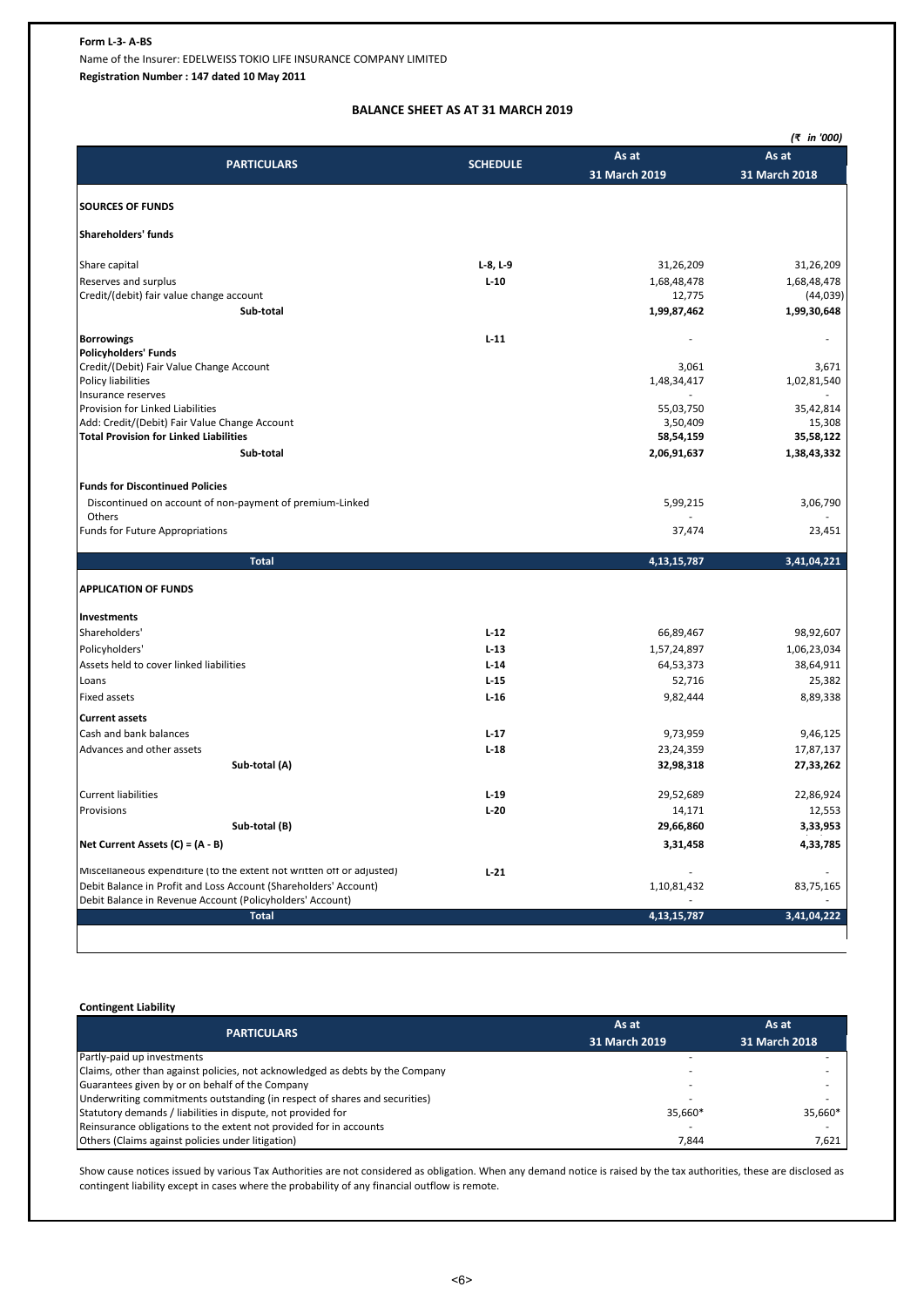### **Form L-4 Premium Schedule**

# **PREMIUM**

| For the Quarter Ended 31 March 2019 |  |  |
|-------------------------------------|--|--|
|-------------------------------------|--|--|

| For the Quarter Ended 31 March 2019 |              |                       |                                  |                           |                                             |        |                       |                       |                        |                                     | (₹ in '000) |
|-------------------------------------|--------------|-----------------------|----------------------------------|---------------------------|---------------------------------------------|--------|-----------------------|-----------------------|------------------------|-------------------------------------|-------------|
|                                     |              |                       | <b>Non-Linked Par</b>            |                           | <b>Non-Linked Non Par</b>                   |        | <b>Linked Non Par</b> |                       |                        |                                     |             |
| <b>Particulars</b>                  | <b>Total</b> | <b>Individual Par</b> | <b>Individual Par</b><br>Pension | <b>Individual Non Par</b> | <b>Individual Non</b><br><b>Par Annuity</b> | Health | <b>Group Non Par</b>  | <b>Group Variable</b> | <b>Individual Life</b> | <b>Individual Linked</b><br>Pension | Group       |
| Premium                             |              |                       |                                  |                           |                                             |        |                       |                       |                        |                                     |             |
| First year Premiums                 | 16,02,040    | 3,01,482              |                                  | 6,94,219                  |                                             | 2,096  | 12,356                | 48,595                | 3,66,649               | 4,507                               | 1,72,181    |
| <b>Renewal Premiums</b>             | 22,16,865    | 3,73,926              | 73,859                           | 10,16,040                 |                                             | 4,335  | 46,544                |                       | 6,75,081               | 27,080                              |             |
| Single Premiums                     | 2,52,886     |                       |                                  | 6,895                     | 27,717                                      |        | 2,04,697              |                       | 13,177                 | 400                                 |             |
| <b>Total</b>                        | 40,71,792    | 6,75,408              | 73,815                           | 17, 17, 154               | 27,717                                      | 6,431  | 2,63,597              | 48,595                | 10,54,907              | 31,987                              | 1,72,181    |

#### **For the Year Ended 31 March 2019**

|                         |           |                       | <b>Non-Linked Par</b>             |                           | <b>Non-Linked Non Par</b>                   |        | <b>Linked Non Par</b> |                       |                        |                                     |          |
|-------------------------|-----------|-----------------------|-----------------------------------|---------------------------|---------------------------------------------|--------|-----------------------|-----------------------|------------------------|-------------------------------------|----------|
| <b>Particulars</b>      | Total     | <b>Individual Par</b> | <b>Individual Par</b><br>Pension# | <b>Individual Non Par</b> | <b>Individual Non</b><br><b>Par Annuity</b> | Health | <b>Group Non Par</b>  | <b>Group Variable</b> | <b>Individual Life</b> | <b>Individual Linked</b><br>Pension | Group    |
| Premium                 |           |                       |                                   |                           |                                             |        |                       |                       |                        |                                     |          |
| First year Premiums     | 39,01,593 | 7,94,728              | 10,956                            | 14,64,634                 |                                             | 5,490  | 1,70,467              | 1,50,818              | 11,06,288              | 10,456                              | 1,87,757 |
| <b>Renewal Premiums</b> | 46,34,358 | 8,36,710              | 1,72,021                          | 21,12,902                 |                                             | 12,013 | 1,57,391              |                       | 12,88,537              | 54,783                              |          |
| Single Premiums         | 6,57,159  |                       | $-129$                            | 14,712                    | 65,769                                      |        | 5,11,325              |                       | 61,421                 | 4,061                               |          |
| <b>Total</b>            | 91,93,110 | 16,31,438             | 1,82,849                          | 35,92,247                 | 65,769                                      | 17,503 | 8,39,184              | 1,50,818              | 24,56,246              | 69,300                              | 1,87,757 |

#### **For the Quarter Ended 31 March 2018**

|                         |              |                       | <b>Non-Linked Par</b>            |                           | <b>Non-Linked Non Par</b>                   | <b>Linked Non Par</b> |                      |                       |                        |                              |        |
|-------------------------|--------------|-----------------------|----------------------------------|---------------------------|---------------------------------------------|-----------------------|----------------------|-----------------------|------------------------|------------------------------|--------|
| <b>Particulars</b>      | <b>Total</b> | <b>Individual Par</b> | <b>Individual Par</b><br>Pension | <b>Individual Non Par</b> | <b>Individual Non</b><br><b>Par Annuity</b> | Health                | <b>Group Non Par</b> | <b>Group Variable</b> | <b>Individual Life</b> | Individual Linked<br>Pension | Group  |
| Premium                 |              |                       |                                  |                           |                                             |                       |                      |                       |                        |                              |        |
| First year Premiums     | 13,89,259    | 2,46,987              | 35,223                           | 4,77,841                  |                                             | 2,013                 | 21,522               | 11,649                | 5,20,361               | 5,195                        | 68,467 |
| <b>Renewal Premiums</b> | 14,41,931    | 1,94,402              | 48,001                           | 7,47,459                  |                                             | 3,255                 | 59,214               | . .                   | 3,65,923               | 23,678                       |        |
| Single Premiums         | 2,72,069     |                       | 129                              | 5,413                     | 39,531                                      |                       | 1,95,373             |                       | 27,830                 | 3,793                        |        |
| <b>Total</b>            | 31,03,258    | 4,41,389              | 83,353                           | 12,30,713                 | 39,531                                      | 5,268                 | 2,76,109             | 11,649                | 9,14,115               | 32,666                       | 68,467 |

#### **For the Year Ended 31 March 2018**

|                         |              |                       | <b>Non-Linked Par</b><br><b>Non-Linked Non Par</b> |                           |                                             |        |                      | <b>Linked Non Par</b>    |                        |                              |        |
|-------------------------|--------------|-----------------------|----------------------------------------------------|---------------------------|---------------------------------------------|--------|----------------------|--------------------------|------------------------|------------------------------|--------|
| <b>Particulars</b>      | <b>Total</b> | <b>Individual Par</b> | <b>Individual Par</b><br>Pension#                  | <b>Individual Non Par</b> | <b>Individual Non</b><br><b>Par Annuity</b> | Health | <b>Group Non Par</b> | <b>Group Variable</b>    | <b>Individual Life</b> | Individual Linked<br>Pension | Group  |
|                         |              |                       |                                                    |                           |                                             |        |                      |                          |                        |                              |        |
| Premium                 |              |                       |                                                    |                           |                                             |        |                      |                          |                        |                              |        |
| First year Premiums     | 28,19,890    | 4,88,706              | 73,950                                             | 9,61,919                  |                                             | 5,292  | 1,54,575             | 97,497                   | 9,45,504               | 12,700                       | 79,748 |
| <b>Renewal Premiums</b> | 29,57,976    | 5,07,874              | 1,15,273                                           | 15,40,123                 |                                             | 8,530  | 1,20,304             | $\overline{\phantom{a}}$ | 6,23,082               | 42,788                       |        |
| Single Premiums         | 6,04,730     |                       | 589                                                | 14,555                    | 77,128                                      |        | 4,21,892             |                          | 85,665                 | 4,901                        |        |
| Total                   | 63,82,595    | 9,96,580              | 1,89,812                                           | 25, 16, 597               | 77,128                                      | 13,822 | 6,96,771             | 97,497                   | 16,54,251              | 60,389                       | 79,748 |
|                         |              |                       |                                                    |                           |                                             |        |                      |                          |                        |                              |        |
|                         |              |                       |                                                    |                           |                                             |        |                      |                          |                        |                              |        |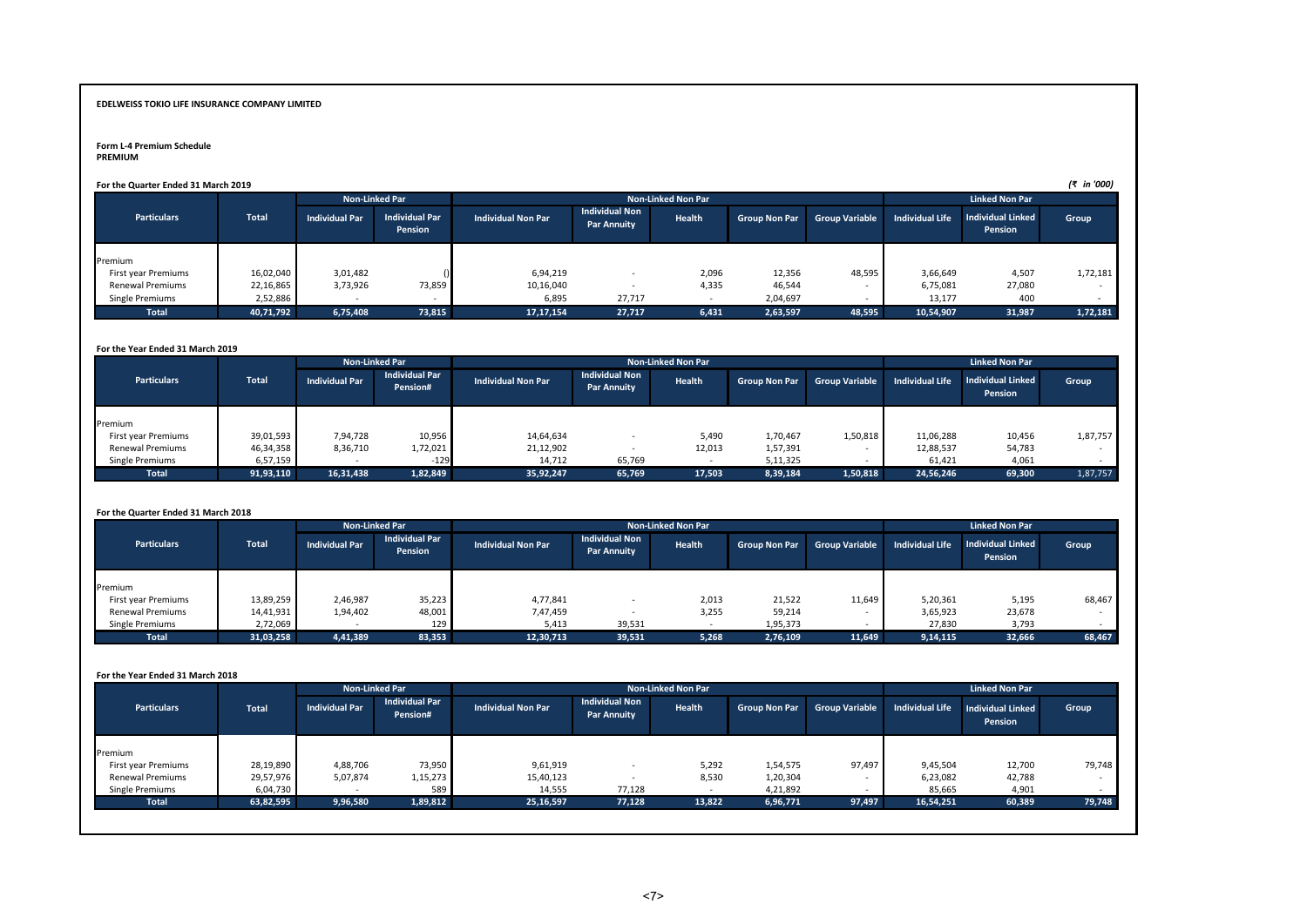**Form L-5- Commission Schedule**

**COMMISSION**

|                                                                               |          | Non-Linked Par        |                                  |                              | <b>Non-Linked Non Par</b>                   |        |                      |                       | <b>Linked Non Par</b>  |                                     |       |
|-------------------------------------------------------------------------------|----------|-----------------------|----------------------------------|------------------------------|---------------------------------------------|--------|----------------------|-----------------------|------------------------|-------------------------------------|-------|
| <b>Particulars</b>                                                            | Total    | <b>Individual Par</b> | <b>Individual Par</b><br>Pension | <b>Individual Non</b><br>Par | <b>Individual Non</b><br><b>Par Annuity</b> | Health | <b>Group Non Par</b> | <b>Group Variable</b> | <b>Individual Life</b> | <b>Individual Linked</b><br>Pension | Group |
| Commission                                                                    |          |                       |                                  |                              |                                             |        |                      |                       |                        |                                     |       |
| First year Premiums                                                           | 2,09,032 | 61,506                |                                  | 1,28,723                     | ٠                                           | 182    | 351                  | 254                   | 17,887                 | 126                                 |       |
| <b>Renewal Premiums</b>                                                       | 62,022   | 13,904                | 1,395                            | 35,384                       | ٠                                           | 5      | 922                  |                       | 9,968                  | 443                                 |       |
| <b>Single Premiums</b>                                                        | 594      | $\sim$                |                                  | 86                           | 328                                         |        | ۰                    |                       | 173                    |                                     |       |
| <b>Other Commisions</b>                                                       |          | $\sim$                | <b>1999</b>                      |                              |                                             |        | ٠                    |                       | $\sim$                 |                                     |       |
| Total (A)                                                                     | 2,71,648 | 75,411                | 1,399                            | 1,64,193                     | 328                                         | 187    | 1,274                | 254                   | 28,027                 | 575                                 |       |
| Add: Commission on re-insurance accepted                                      |          | $\sim$                |                                  |                              | $\sim$                                      |        |                      |                       | $\sim$                 |                                     |       |
| Less: Commission on re-insurance ceded                                        |          |                       |                                  |                              |                                             |        |                      |                       |                        |                                     |       |
| <b>Net commission</b>                                                         | 2,71,648 | 75,411                | 1,399                            | 1,64,193                     | 328                                         | 187    | 1,274                | 254                   | 28,027                 | 575                                 |       |
| Break-up of the commisssion expenses (gross)<br>incurred to procure business: |          |                       |                                  |                              |                                             |        |                      |                       |                        |                                     |       |
| Agents                                                                        | 1,98,114 | 54,668                | 360                              | 1,24,955                     |                                             | 164    | 12                   | 101                   | 17,315                 | 532                                 |       |
| <b>Brokers</b>                                                                | 13,134   | 4,098                 |                                  | 7,495                        |                                             | 6      | 1,261                | 153                   | 119                    |                                     |       |
| Corporate agency                                                              | 60,400   | 16,645                | 1,037                            | 31,744                       | 321                                         | 17     | $\sim$               |                       | 10,593                 | 44                                  |       |
| Referral                                                                      |          | $\sim$                |                                  |                              | $\sim$                                      |        |                      |                       | $\sim$                 | $\overline{\phantom{a}}$            |       |
| Others                                                                        |          | ٠                     |                                  | $\sim$                       | ٠                                           | ٠      |                      |                       | $\sim$                 | ٠                                   |       |
| Total                                                                         | 2,71,649 | 75,411                | 1,399                            | 1,64,193                     | 328                                         | 187    | 1,274                | 254                   | 28,027                 | 575                                 |       |

#### **For the Year Ended 31 March 2019**

|                                                                               |          | <b>Non-Linked Par</b> |                                  |                              |                                             | <b>Non-Linked Non Par</b> |                      |                       | <b>Linked Non Par</b>  |                                     |       |
|-------------------------------------------------------------------------------|----------|-----------------------|----------------------------------|------------------------------|---------------------------------------------|---------------------------|----------------------|-----------------------|------------------------|-------------------------------------|-------|
| <b>Particulars</b>                                                            | Total    | <b>Individual Par</b> | <b>Individual Par</b><br>Pension | <b>Individual Non</b><br>Par | <b>Individual Non</b><br><b>Par Annuity</b> | Health                    | <b>Group Non Par</b> | <b>Group Variable</b> | <b>Individual Life</b> | <b>Individual Linked</b><br>Pension | Group |
| Commission                                                                    |          |                       |                                  |                              |                                             |                           |                      |                       |                        |                                     |       |
| First year Premiums                                                           | 4,63,838 | 1,50,893              | 652                              | 2,55,144                     | <b>1999</b>                                 | 512                       | 1,198                | 388                   | 54,573                 | 479                                 |       |
| <b>Renewal Premiums</b>                                                       | 1,30,073 | 30,874                | 3,272                            | 73,578                       |                                             | 8                         | 1,410                |                       | 20,021                 | 911                                 |       |
| <b>Single Premiums</b>                                                        | 1,984    |                       |                                  | 212                          | 909                                         | $\sim$                    | $\sim$               |                       | 796                    | 67                                  |       |
| <b>Other Commisions</b>                                                       |          | $\sim$                | $\sim$                           |                              | <b>1999</b>                                 |                           | $\sim$               | $\sim$                | ٠                      |                                     |       |
| Total (A)                                                                     | 5,95,895 | 1,81,767              | 3,924                            | 3,28,934                     | 909                                         | 520                       | 2,607                | 388                   | 75,390                 | 1,457                               |       |
| Add: Commission on re-insurance accepted                                      |          |                       |                                  | $\sim$                       | <b>1999</b>                                 |                           | $\sim$               |                       | ٠                      |                                     |       |
| Less: Commission on re-insurance ceded                                        |          |                       |                                  | $\overline{\phantom{a}}$     |                                             | $\sim$                    |                      |                       | $\sim$                 |                                     |       |
| Net commission                                                                | 5,95,895 | 1,81,767              | 3,924                            | 3,28,934                     | 909                                         | 520                       | 2,607                | 388                   | 75,390                 | 1,457                               |       |
| Break-up of the commisssion expenses (gross)<br>incurred to procure business: |          |                       |                                  |                              |                                             |                           |                      |                       |                        |                                     |       |
| Agents                                                                        | 4,38,524 | 1,36,981              | 1,479                            | 2,51,440                     | 151                                         | 444                       | 22                   | 107                   | 46,577                 | 1,323                               |       |
| <b>Brokers</b>                                                                | 31,927   | 9,270                 |                                  | 19,436                       | 4                                           | 11                        | 2,585                | 281                   | 335                    |                                     |       |
| Corporate agency                                                              | 1,25,444 | 35,516                | 2,440                            | 58,057                       | 753                                         | 65                        | $\sim$               | $\sim$                | 28,479                 | 134                                 |       |
| Referral                                                                      |          | ٠                     | ×.                               | ۰                            | . .                                         |                           | $\sim$               | ۰                     | ٠                      | ۰.                                  |       |
| Others                                                                        |          |                       |                                  | $\sim$                       | $\sim$                                      | $\sim$                    | $\sim$               |                       | ٠                      |                                     |       |
| <b>Total</b>                                                                  | 5,95,895 | 1,81,767              | 3,924                            | 3,28,933                     | 909                                         | 520                       | 2,607                | 388                   | 75,390                 | 1,457                               |       |

| For the Quarter Ended 31 March 2018                                           |          |                       |                                  |                              |                                             |                          |                      |                          |                        |                                            |       |
|-------------------------------------------------------------------------------|----------|-----------------------|----------------------------------|------------------------------|---------------------------------------------|--------------------------|----------------------|--------------------------|------------------------|--------------------------------------------|-------|
|                                                                               |          | <b>Non-Linked Par</b> |                                  |                              | Non-Linked Non Par                          |                          |                      |                          |                        | <b>Linked Non Par</b>                      |       |
| <b>Particulars</b>                                                            | Total    | <b>Individual Par</b> | <b>Individual Par</b><br>Pension | <b>Individual Non</b><br>Par | <b>Individual Non</b><br><b>Par Annuity</b> | Health                   | <b>Group Non Par</b> | <b>Group Variable</b>    | <b>Individual Life</b> | <b>Individual Linked</b><br><b>Pension</b> | Group |
| Commission                                                                    |          |                       |                                  |                              |                                             |                          |                      |                          |                        |                                            |       |
| First year Premiums                                                           | 1,40,306 | 49,254                | 2,290                            | 61,244                       | ٠                                           | 160                      | 850                  |                          | 26,191                 | 316                                        |       |
| Renewal Premiums                                                              | 44,503   | 7,356                 | 948                              | 29,257                       | ٠                                           | 57                       | 446                  |                          | 6,043                  | 395                                        |       |
| <b>Single Premiums</b>                                                        | 1,324    | $\sim$                |                                  | 73                           | 757                                         | $\sim$                   |                      |                          | 431                    | 63                                         |       |
| <b>Other Commisions</b>                                                       |          |                       | $\sim$                           | $\overline{\phantom{a}}$     | ٠                                           | $\overline{\phantom{a}}$ |                      | $\overline{\phantom{a}}$ | $\sim$                 | $\sim$                                     |       |
| Total (A)                                                                     | 1,86,134 | 56,610                | 3,239                            | 90,574                       | 757                                         | 216                      | 1,297                |                          | 32,665                 | 774                                        |       |
| Add: Commission on re-insurance accepted                                      |          | ٠                     |                                  | ٠                            | ٠                                           | ۰.                       |                      |                          | $\sim$                 | $\sim$                                     |       |
| Less: Commission on re-insurance ceded                                        |          | $\sim$                |                                  | $\sim$                       | ٠                                           | $\sim$                   |                      | $\sim$                   | $\sim$                 | $\sim$                                     |       |
| Net commission                                                                | 1,86,134 | 56,610                | 3,239                            | 90,574                       | 757                                         | 216                      | 1,297                |                          | 32,665                 | 774                                        |       |
| Break-up of the commisssion expenses (gross)<br>incurred to procure business: |          |                       |                                  |                              |                                             |                          |                      |                          |                        |                                            |       |
| Agents                                                                        | 1,38,409 | 45,838                | 875                              | 67,425                       | 125                                         | 195                      | 21                   |                          | 23,244                 | 687                                        |       |
| <b>Brokers</b>                                                                | 8,182    | 1,262                 |                                  | 5,520                        | $\sim$                                      |                          | 1,276                |                          | 118                    | $\sim$                                     |       |
| Corporate agency                                                              | 39,543   | 9,511                 | 2,362                            | 17,630                       | 632                                         | 19                       | $\sim$               |                          | 9,303                  | 87                                         |       |
| Referral                                                                      |          |                       |                                  |                              |                                             |                          |                      |                          |                        |                                            |       |
| Others                                                                        |          |                       |                                  |                              |                                             |                          |                      |                          |                        |                                            |       |
| Total                                                                         | 1,86,134 | 56,610                | 3,239                            | 90,574                       | 757                                         | 216                      | 1,297                |                          | 32,665                 | 773                                        |       |

**For the Year Ended 31 March 2018**

|                                              |          | <b>Non-Linked Par</b> |                                  |                              | <b>Non-Linked Non Par</b>                   |        |                      |                       | <b>Linked Non Par</b>  |                                     |                |  |
|----------------------------------------------|----------|-----------------------|----------------------------------|------------------------------|---------------------------------------------|--------|----------------------|-----------------------|------------------------|-------------------------------------|----------------|--|
| <b>Particulars</b>                           | Total    | <b>Individual Par</b> | <b>Individual Par</b><br>Pension | <b>Individual Non</b><br>Par | <b>Individual Non</b><br><b>Par Annuity</b> | Health | <b>Group Non Par</b> | <b>Group Variable</b> | <b>Individual Life</b> | <b>Individual Linked</b><br>Pension | Group          |  |
| <b>Commission</b>                            |          |                       |                                  |                              |                                             |        |                      |                       |                        |                                     |                |  |
| First year Premiums                          | 3,04,508 | 1,03,304              | 5,014                            | 1,39,956                     | $\sim$                                      | 463    | 2,530                |                       | 52,451                 | 789                                 |                |  |
| <b>Renewal Premiums</b>                      | 92,589   | 19,009                | 2,284                            | 59,459                       | $\sim$                                      | 67     | 741                  |                       | 10,300                 | 728                                 |                |  |
| <b>Single Premiums</b>                       | 3,088    |                       | ٩                                | 217                          | 1,436                                       | ٠.     |                      |                       | 1,350                  | 76                                  |                |  |
| <b>Other Commisions</b>                      |          |                       |                                  |                              |                                             |        |                      |                       |                        |                                     |                |  |
| Total (A)                                    | 4,00,185 | 1,22,313              | 7,307                            | 1,99,632                     | 1,436                                       | 531    | 3,271                |                       | 64,101                 | 1,593                               | $\overline{2}$ |  |
| Add: Commission on re-insurance accepted     |          |                       |                                  |                              |                                             |        |                      |                       |                        |                                     |                |  |
| Less: Commission on re-insurance ceded       |          |                       |                                  |                              |                                             |        |                      |                       |                        |                                     |                |  |
| Net commission                               | 4,00,185 | 1,22,313              | 7,307                            | 1,99,632                     | 1,436                                       | 531    | 3,271                |                       | 64,101                 | 1,593                               |                |  |
| Break-up of the commisssion expenses (gross) |          |                       |                                  |                              |                                             |        |                      |                       |                        |                                     |                |  |
| incurred to procure business:                |          |                       |                                  |                              |                                             |        |                      |                       |                        |                                     |                |  |
| Agents                                       | 2,96,486 | 1,01,434              | 2,513                            | 1,47,843                     | 280                                         | 470    | 30                   | $\sim$                | 42,514                 | 1,401                               |                |  |
| <b>Brokers</b>                               | 18,791   | 2,704                 |                                  | 12,598                       | <b>A</b>                                    | 9      | 3,241                | $\sim$                | 233                    | $\sim$                              | $\overline{2}$ |  |
| Corporate agency                             | 84,908   | 18,175                | 4,789                            | 39,191                       | 1,156                                       | 51     | $\Omega$             |                       | 21,354                 | 192                                 |                |  |
| Referral                                     |          |                       |                                  |                              |                                             |        |                      |                       |                        |                                     |                |  |
| Others                                       |          |                       |                                  |                              |                                             |        |                      |                       |                        |                                     |                |  |
| <b>Total</b>                                 | 4,00,185 | 1,22,313              | 7,306                            | 1,99,633                     | 1,436                                       | 530    | 3,271                | the co                | 64,101                 | 1,593                               |                |  |
|                                              |          |                       |                                  |                              |                                             |        |                      |                       |                        |                                     |                |  |
|                                              |          |                       |                                  |                              |                                             |        |                      |                       |                        |                                     |                |  |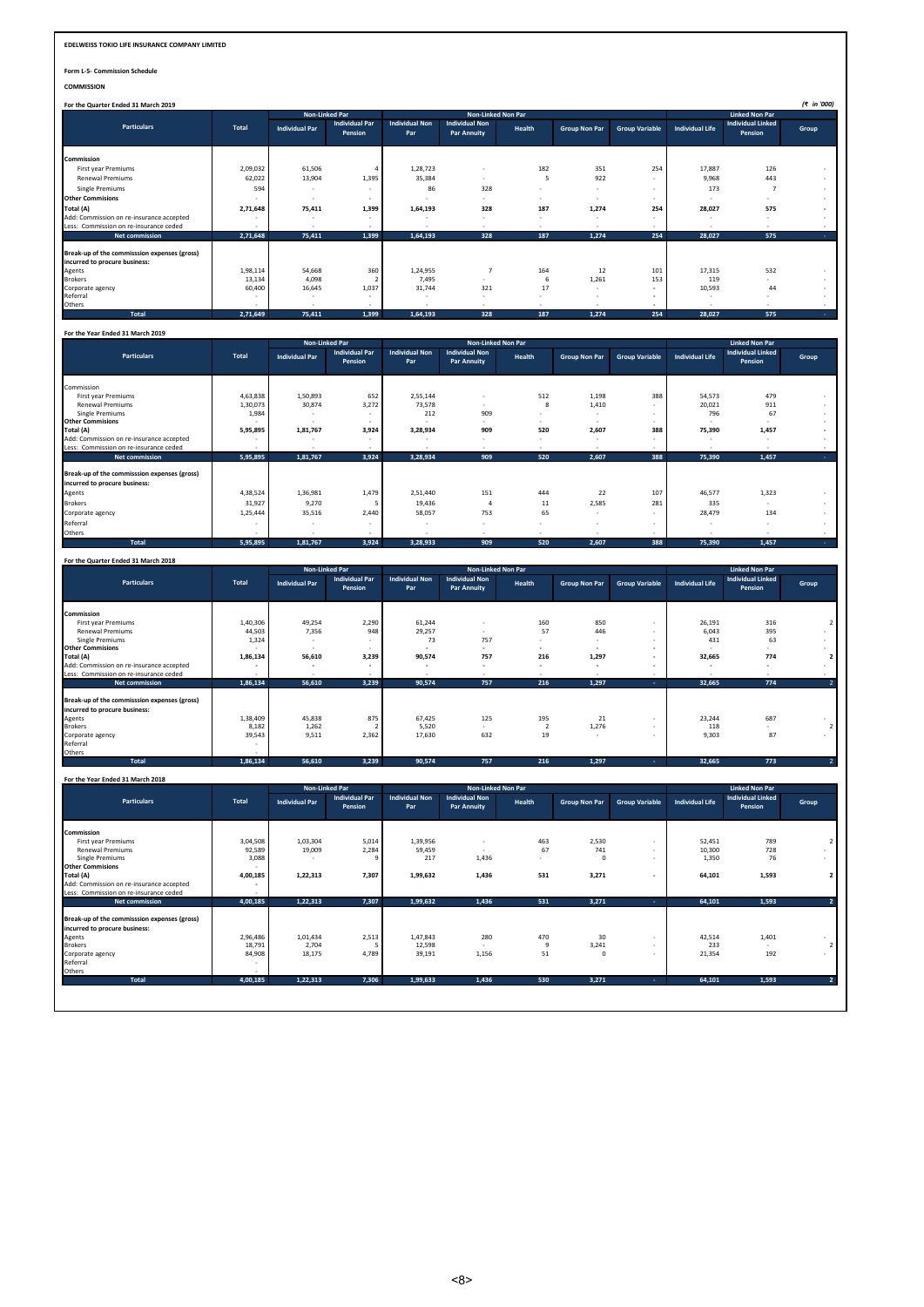#### **L-6- Operating Expenses Schedule**

*(₹ in '000)* Employees' remuneration & welfare benefits 7,19,732 28,05,378 6,77,650 21,43,237 Travel, conveyance and vehicle running expenses  $\begin{array}{cccc} 53,755 & 1,97,530 & 72,077 & 1,85,304 \\ 34,184 & 34,184 & 1,03,642 & 11,057 & 55,172 \end{array}$ Training expenses 34,184 1,03,642 11,057 55,172 Rent, rates & taxes 74,530 2,36,751 52,786 2,15,141 Repairs & Maintenance 68,895 1,06,572 34,569 88,895 1,06,572 34,569 88,895 88,895 88,895 88,895 88,895 88,895 <br>Printine & stationery 27.061 88,895 88,895 11,249 25.615 12.027 27.061 Printing & stationery **11,249** 25,615 12,027 27,061 27,061 27,051 27,061 27,061 27,061 27,061 27,061 27,061 27,061 27,061 27,061 27,061 27,061 27,061 27,061 27,061 27,061 27,061 27,061 27,061 27,061 27,061 27,051 27,051 27 Communication expenses 23,298 21,610 63,235 23,298 21,610 63,235 23,235 21,610 63,235 23,235 21,610 63,235 23,584 Legal & professional charges Medical Fees 12,461 32,088 5,773 16,762 Auditors' Fees,expenses,etc. - - - - (a) as auditor 875 2,600 725 2,300 (b) as adviser or in any other capacity, in respect of the state of the state of the state of the state of the state of the state of the state of the state of the state of the state of the state of the state of the state o (i) Taxation matters - - - - (ii) Insurance matters - - - - (iii)Management services - - - - (c) in any other capacity in a set of the capacity in the capacity of the capacity in the capacity of the capacity of the capacity of the capacity of the capacity of the capacity of the capacity of the capacity of the capa (d) Out of pocket expenses (a) and the control of the control of the control of the control of the control of the control of the control of the control of the control of the control of the control of the control of the con Advertisement & publicity 1,30,918 3,33,362 80,609 2,10,237<br>Bank charges 4,346 10,462 5,942 17,103 4,346 10,462 Bank charges 5,942 17,103 4,346 10,462 17,462 17,103 4,346 10,462 17,103 4,346 10,462 10,462 17,103 10,462 10,462 10,462 17,103 10,462 10,462 10,462 17,103 10,462 10,462 17,103 10,462 10,462 17,103 10,462 17,103 10,462 17, Others: a) Business Development, Marketing & Sales Promotion 2,54,519 4,33,233 2,66,469 4,08,297 4,08,297 4,08297 4,08<br>22.037 13.596 44.763 22.037 52.223 b) Stamp duty on policies **14,763**<br>
c) General & Other Insurance Expenses **14,763** 13,596 **13,596** 14,763<br>
21,215 c) General & Other Insurance Expenses 3,832 3,832 3,832 3,832 3,832 5,293 21,215<br>d) Information Technology Cost 32,593 32,070 92,593 d) Information Technology Cost 62,593<br>
e) Business Support Expenses 60,000 1,47,440 53,133 90,768 90,768 90,768 90,768 90,768 90,768 90,768 90,768 90,768 90,768 90,768 90,768 90,768 90,768 90,768 90,768 90,768 90,768 90,76 e) Business Support Expenses 40,880 1,47,440 53,133 90,768 90,768 1,47,440 53,133 90,768 1,180 53,133 90,768 1,180 90,768 1,180 1,180 1,180 1,180 1,180 1,180 1,180 1,180 1,180 1,180 1,180 1,180 1,180 1,180 1,180 1,180 1,18 f) (Profit)/Loss on sale of Fixed Assets 1.180<br>
Depreciation 1,55,509 1,55,509 1,55,509 1,55,509 1,55,509 1,55,509 1,55,509 1,55,509 1,55,509 1,55,509 1,55,50 Depreciation 68,091 2,35,296 60,556 1,55,509 GST / Service Tax 4,244 8,433 4,853 9,717 Expense charged to Shareholder's Account towards EOM (3,17,628) (20,19,869) (15,54,173) (15,54,173) **Total** 12,64,843 30,62,183 (1,20,914) 23,71,460 **For the Quarter Ended 31 March 2019 Up To The Year For the Quarter Up To The Year Ended 31 March 2019 Ended 31 March 2018 Ended 31 March 2018 Particulars**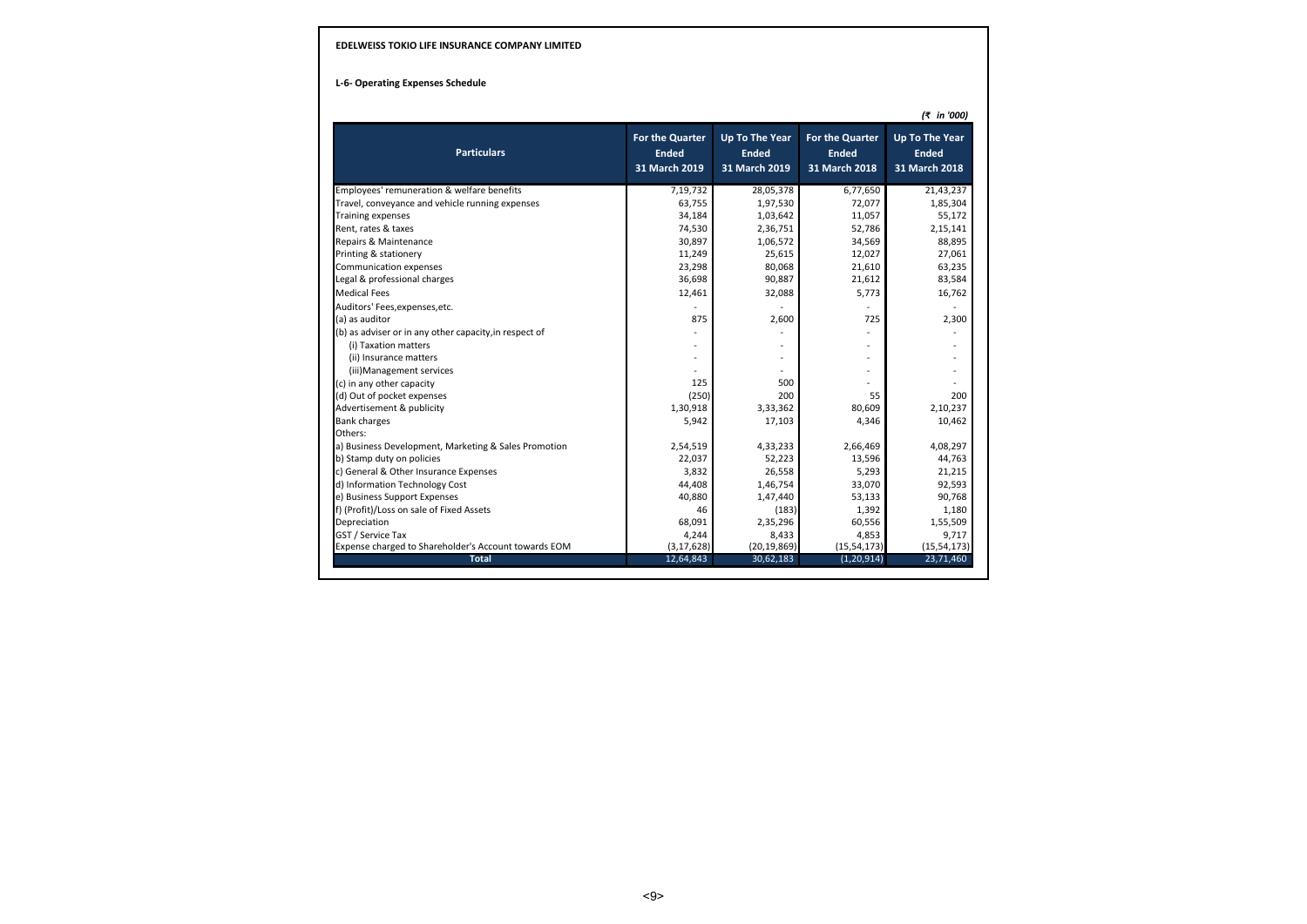### **L-6A- Expense other than those directly related to the insurance business**

|                                                         |                                           |                                          |                                           | (₹ in '000)                              |
|---------------------------------------------------------|-------------------------------------------|------------------------------------------|-------------------------------------------|------------------------------------------|
| <b>Particulars</b>                                      | For the Quarter<br>Ended<br>31 March 2019 | Up To The Year<br>Ended<br>31 March 2019 | For the Quarter<br>Ended<br>31 March 2018 | Up To The Year<br>Ended<br>31 March 2018 |
| Employees' remuneration & welfare benefits              | 6,380                                     | 19,290                                   | 50,910                                    | 60,910                                   |
| Rents, rates & taxes                                    | 1,168                                     | 1,243                                    |                                           | 4,903                                    |
| Legal and Professional fee                              |                                           |                                          | $\overline{\phantom{0}}$                  |                                          |
| <b>Bank Charges</b>                                     | 53                                        | 496                                      | 220                                       | 443                                      |
| <b>Others</b>                                           |                                           |                                          |                                           |                                          |
| (a) Directors Sitting fees                              | 80                                        | 700                                      | 160                                       | 760                                      |
| (b) Others                                              | 1,249                                     | 9.197                                    | 621                                       | 2.511                                    |
| Expense charged from Policyholder's Account towards EOM | 3,17,628                                  | 20,19,869                                | 15,54,173                                 | 15,54,173                                |
| <b>Total</b>                                            | 3,26,558                                  | 20,50,794                                | 16.06.084                                 | 16,23,699                                |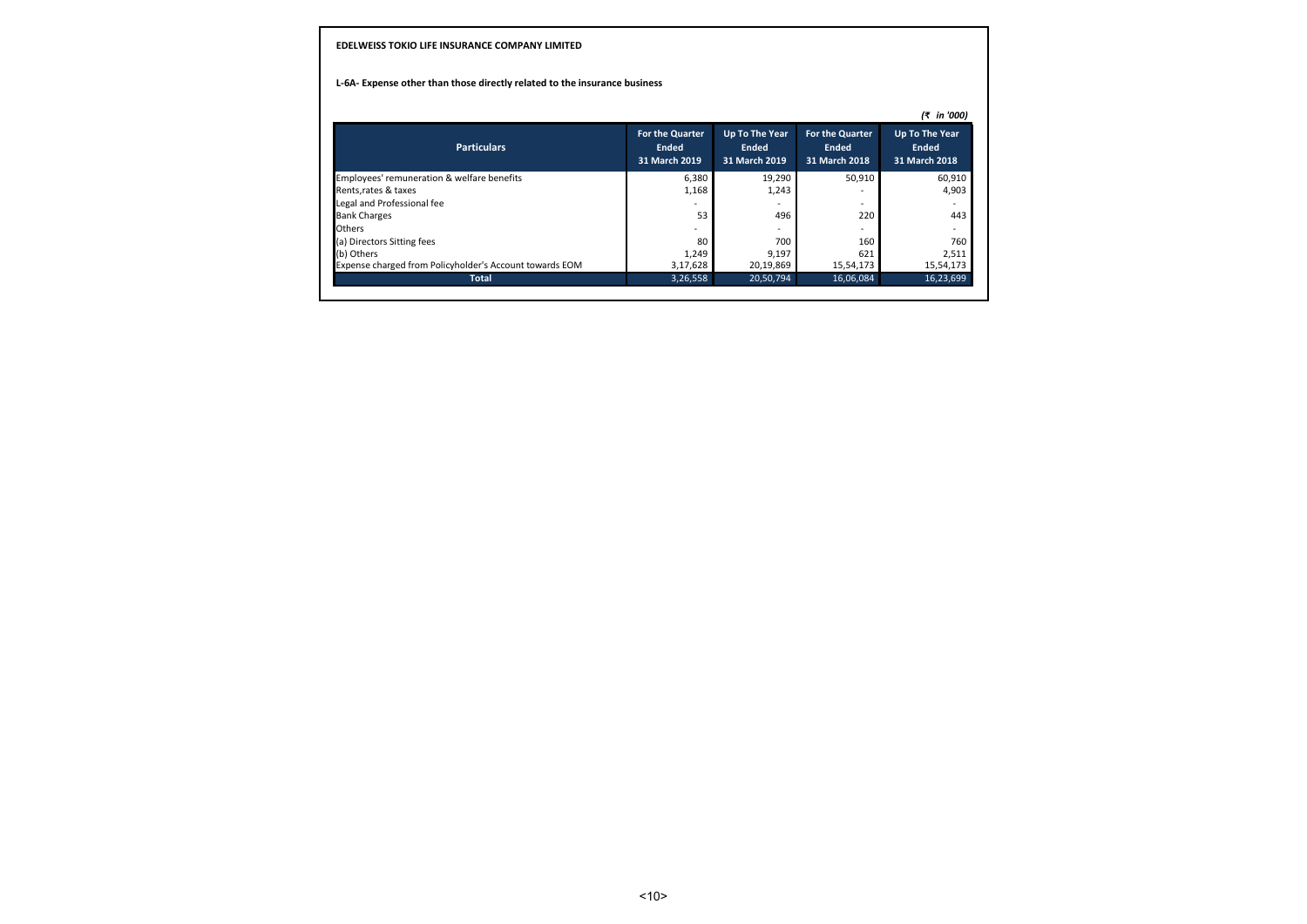| Form L-7- Benefits Paid Schedule                                                                   |                 |                          |                                  |                              |                                             |                    |                      |                       |                        |                                     |                               |
|----------------------------------------------------------------------------------------------------|-----------------|--------------------------|----------------------------------|------------------------------|---------------------------------------------|--------------------|----------------------|-----------------------|------------------------|-------------------------------------|-------------------------------|
| For the QUARTER ENDED 31 March 2019                                                                |                 |                          |                                  |                              |                                             |                    |                      |                       |                        |                                     | (₹ in '000)                   |
|                                                                                                    |                 | Non-Linked Par           |                                  |                              |                                             | Non-Linked Non Par |                      |                       |                        | <b>Linked Non Par</b>               |                               |
| <b>Particulars</b>                                                                                 | Total           | <b>Individual Par</b>    | <b>Individual Par</b><br>Pension | <b>Individual Non</b><br>Par | <b>Individual Non</b><br><b>Par Annuity</b> | <b>Health</b>      | <b>Group Non Par</b> | <b>Group Variable</b> | <b>Individual Life</b> | <b>Individual Linked</b><br>Pension | Group                         |
|                                                                                                    |                 |                          |                                  |                              |                                             |                    |                      |                       |                        |                                     |                               |
| 1. Insurance claims<br>(a) Claims by Death,*                                                       | 1,23,526        | 4,571                    | 814                              | 24,618                       | 116                                         | 23                 | 88,276               | J.                    | 4,807                  | 300                                 | $\mathbf{1}$                  |
| (b) Claims by Maturity,                                                                            |                 |                          | ٠                                |                              |                                             |                    |                      | $\ddot{\phantom{a}}$  |                        |                                     |                               |
| (c) Annuities/Pension payment,<br>(d) Other benefits                                               | 5,601           | $\overline{\phantom{a}}$ | ÷                                | ÷.                           | 5,601                                       | ÷.                 | ÷.                   | ÷                     | ÷                      |                                     | ÷                             |
| (i) Surrenders                                                                                     | 68.180          | 7.285                    | 643                              | 13,093                       |                                             | ÷,                 | (2)                  | ÷                     | 47.163                 | (1)                                 | ÷                             |
| (ii) Survival benefit                                                                              | 24,606          | 24,606                   |                                  |                              |                                             | J.                 |                      | ÷.                    |                        |                                     | $\sim$                        |
| (iii) Guaranteed Addition<br>(iv) Loyalty Addition                                                 | ÷,              | ٠<br>÷,                  | ×<br>÷.                          | i.                           |                                             |                    | ÷,                   | ×,<br>÷               | ÷.                     |                                     | $\epsilon$<br>÷               |
| (v) Others                                                                                         |                 |                          | i,                               |                              |                                             |                    |                      | ÷                     |                        |                                     | ÷                             |
| Health<br>Withdrawals                                                                              | (80)<br>27,761  | 54<br>142                | 21                               | 66<br>304                    |                                             |                    | (200)<br>13,718      | 1,527                 | 3,252                  |                                     | 8,798                         |
| Income on Unclaimed amount of Policyholders                                                        |                 |                          | ٠                                |                              |                                             |                    |                      | ٠                     |                        |                                     | $\sim$                        |
|                                                                                                    |                 | ÷.                       | ÷.                               |                              |                                             |                    | ÷.                   | ×                     |                        |                                     | $\sim$                        |
| 2. (Amount ceded in reinsurance)<br>(a) Claims by Death                                            | (46, 046)       | (172)                    | ÷,                               | (10, 805)                    |                                             |                    | (35,070)             | ÷,                    |                        |                                     | $\overline{\phantom{a}}$<br>÷ |
| (b) Claims by Maturity                                                                             |                 |                          | ٠                                |                              |                                             |                    |                      | ×,                    |                        |                                     | $\epsilon$                    |
| (c) Annuities / Pension payment<br>(d) Other benefits                                              | (127)           | (116)                    | ÷.                               | (11)                         |                                             |                    | ÷,                   | ×,                    |                        |                                     | ÷.                            |
|                                                                                                    |                 |                          | ÷.                               |                              |                                             |                    | ÷.                   | ÷.                    |                        |                                     | ÷                             |
| 3. Amount accepted in reinsurance                                                                  |                 |                          | ×,                               |                              |                                             |                    |                      |                       |                        |                                     | ÷,                            |
| (a) Claims by Death<br>(b) Claims by Maturity                                                      | ÷.<br>ł.        | ÷.                       | ÷.                               |                              |                                             |                    |                      | ÷.                    |                        |                                     | ÷.<br>÷                       |
| (c) Annuities / Pension payment                                                                    | ×,              |                          | ×                                |                              |                                             |                    | ×.                   | ×                     |                        |                                     | ÷                             |
| (d) Other benefits                                                                                 |                 |                          |                                  |                              |                                             |                    |                      |                       |                        |                                     | ×,                            |
| Total                                                                                              | 2,03,421        | 36,370                   | 1,478                            | 27,265                       | 5.717                                       | 23                 | 66,722               | 1,527                 | 55,222                 | 299                                 | 8,799                         |
| Benefits paid to claimants:                                                                        |                 |                          |                                  |                              |                                             |                    |                      |                       |                        |                                     |                               |
| 1) In India                                                                                        | 2,03,421        | 36,370                   | 1,478                            | 27,265                       | 5,717                                       | 23                 | 66,722               | 1,527                 | 55,222                 | 299                                 | 8,799                         |
| 2) Outside India                                                                                   |                 |                          |                                  |                              |                                             |                    |                      |                       |                        |                                     |                               |
|                                                                                                    |                 |                          |                                  |                              |                                             |                    |                      |                       |                        |                                     |                               |
| Total                                                                                              | 2.03.421        | 36.370                   |                                  |                              |                                             |                    |                      |                       |                        | 299                                 |                               |
| Claim includes specific claim settlment costs, wherever applicable and litigated claim provisions. |                 |                          | 1,478                            | 27,265                       | 5,717                                       | 23                 | 66,722               | 1,527                 | 55,222                 |                                     | 8,799                         |
| For the Year ended 31 March 2019                                                                   |                 |                          |                                  |                              |                                             |                    |                      |                       |                        |                                     |                               |
|                                                                                                    |                 | Non-Linked Par           |                                  |                              |                                             | Non-Linked Non Par |                      |                       |                        | <b>Linked Non Par</b>               |                               |
| <b>Particulars</b>                                                                                 | Total           | <b>Individual Par</b>    | <b>Individual Par</b><br>Pension | <b>Individual Non</b><br>Par | <b>Individual Non</b><br><b>Par Annuity</b> | Health             | <b>Group Non Par</b> | <b>Group Variable</b> | <b>Individual Life</b> | <b>Individual Linked</b><br>Pension | Group                         |
|                                                                                                    |                 |                          |                                  |                              |                                             |                    |                      |                       |                        |                                     |                               |
| 1. Insurance claims<br>(a) Claims by Death,*                                                       | 5,23,642        | 13,421                   | 1,611                            | 1,17,705                     | 320                                         | 539                | 3,73,042             | ×,                    | 16,132                 | 871                                 |                               |
| (b) Claims by Maturity,                                                                            |                 |                          |                                  |                              |                                             |                    |                      | ÷.                    |                        |                                     |                               |
| (c) Annuities/Pension payment,                                                                     | 16,186          | ×,                       | ÷,                               | ×,                           | 16,186                                      |                    | í,                   | ÷,<br>÷,              | ×,                     |                                     |                               |
| (d) Other benefits<br>(i) Surrenders                                                               | 1,61,048        | 28,394                   | 1,781                            | 38,494                       |                                             |                    | (2)                  | ÷                     | 92,383                 | (2)                                 | $\epsilon$                    |
| (ii) Survival benefit                                                                              | 75,207          | 75,207                   | $\overline{\phantom{a}}$         |                              |                                             | J.                 | ÷.                   | ÷                     |                        |                                     | ÷                             |
| (iii) Guaranteed Addition<br>(iv) Loyalty Addition                                                 |                 | ÷.                       | ÷<br>J.                          | ×                            |                                             |                    |                      | ÷<br>J.               | ×                      |                                     | $\sim$<br>ä,                  |
| (v) Others                                                                                         |                 |                          | ٠                                |                              |                                             |                    | ÷.                   | ×                     | ×                      |                                     | ÷                             |
| Health                                                                                             | 5.498           | 388                      | ÷                                | 110                          | ÷.                                          | 5,000              |                      |                       |                        |                                     | $\sim$                        |
| Withdrawals<br>Income on Unclaimed amount of Policyholders                                         | 79,083<br>1,785 | 155<br>509               | 25<br>14                         | 497<br>888                   | 20                                          | (0)                | 30,435<br>(158)      | 5,032<br>(1)          | 4,069<br>353           | 8                                   |                               |
|                                                                                                    |                 |                          |                                  |                              |                                             |                    |                      |                       |                        |                                     |                               |
| 2. (Amount ceded in reinsurance):<br>(a) Claims by Death                                           | (1,89,128)      | (444)                    | ÷.                               | (61, 599)                    |                                             | J.                 | (1, 27, 030)         |                       | (55)                   |                                     |                               |
| (b) Claims by Maturity                                                                             |                 | $\overline{\phantom{a}}$ | ÷                                | $\sim$                       |                                             |                    |                      | ÷                     |                        |                                     | ÷                             |
| (c) Annuities / Pension payment                                                                    |                 | (235)                    | ÷<br>÷.                          |                              |                                             |                    | ÷.                   | ÷<br>÷.               | i.                     |                                     | $\sim$<br>÷.                  |
| (d) Other benefits                                                                                 | (4,796)         |                          |                                  | (136)                        |                                             | (4, 425)           |                      |                       |                        |                                     | $\overline{2}$<br>152         |
| 3. Amount accepted in reinsurance:                                                                 |                 |                          |                                  |                              |                                             |                    |                      |                       |                        |                                     | 38,869                        |
| (a) Claims by Death<br>(b) Claims by Maturity                                                      | ٠               | ٠                        | ×                                | и.                           |                                             | ×,                 | ÷.                   | ×                     |                        |                                     | ÷                             |
| (c) Annuities / Pension payment                                                                    | ÷,              |                          | ÷,                               |                              |                                             | ÷,                 | í,                   | ÷,                    |                        |                                     | ÷,                            |
|                                                                                                    |                 |                          | ×,                               |                              |                                             |                    |                      | ×                     |                        |                                     | ×,                            |
| Total                                                                                              | 6,68,525        | 1,17,396                 | 3.431                            | 95.958                       | 16,526                                      | 1.114              | 2.76.287             | 5.031                 | 1.12.882               | 877                                 |                               |
| (d) Other benefits                                                                                 |                 |                          |                                  |                              |                                             |                    |                      |                       |                        |                                     | 39,024                        |
| Benefits paid to claimants:<br>1) In India<br>2) Outside India                                     | 6,68,525        | 1,17,396                 | 3,431                            | 95,958                       | 16,526                                      | 1,114              | 2,76,287             | 5,031                 | 1,12,882               | 877                                 | 39,024                        |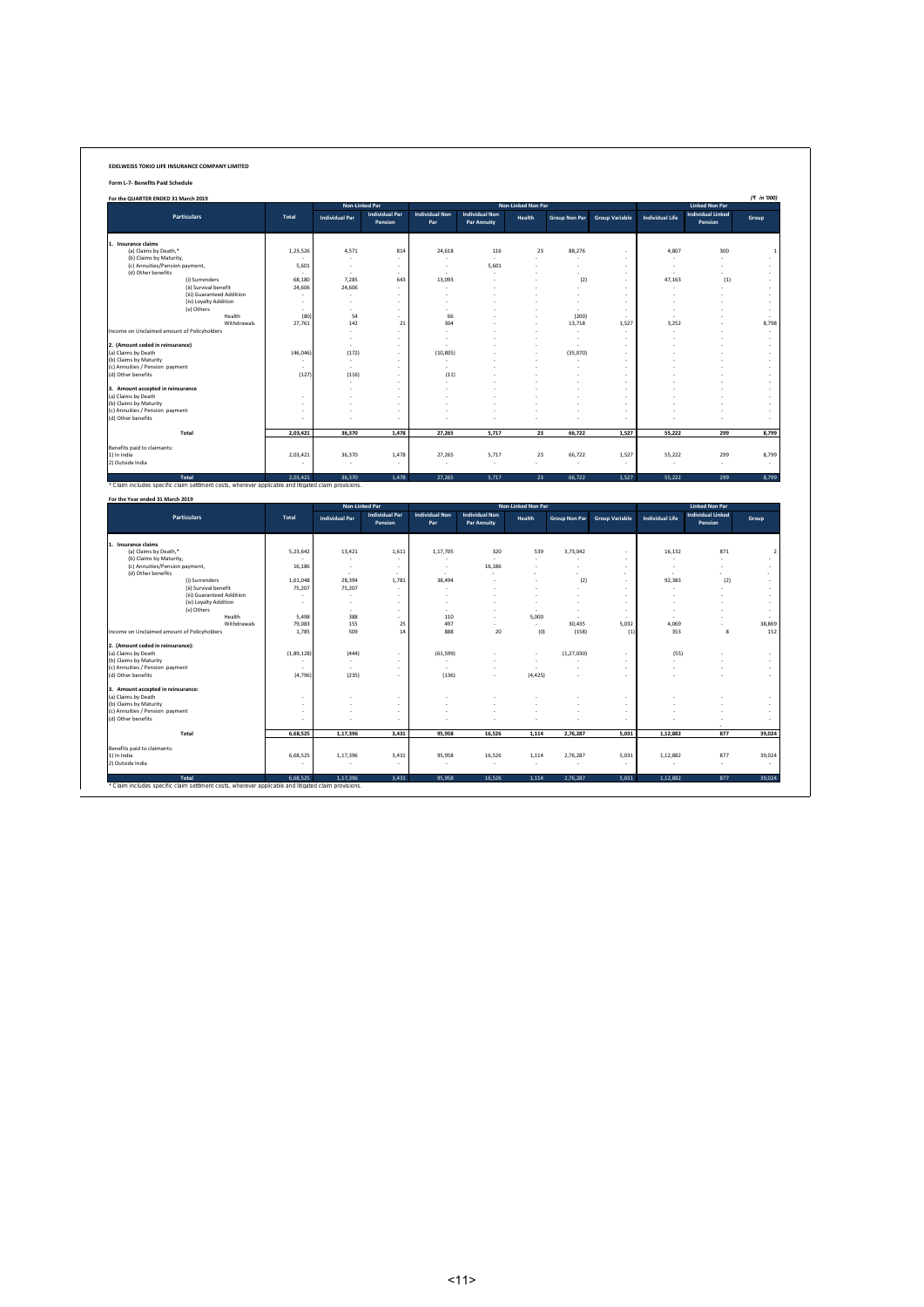**Form L-7- Benefits Paid Schedule**

| <b>Individual Non</b><br><b>Individual Non</b><br><b>Individual Par</b><br><b>Individual Linked</b><br><b>Particulars</b><br><b>Total</b><br><b>Individual Life</b><br><b>Group Variable</b><br><b>Individual Par</b><br>Health<br><b>Group Non Par</b><br>Pension<br>Par<br><b>Par Annuity</b><br>Pension<br>3,562<br>(a) Claims by Death,*<br>39.593<br>600<br>(6)<br>1,253<br>31<br>1,51,214<br>5.791<br>1,00,388<br>$\sim$<br>(b) Claims by Maturity.<br>$\sim$<br>٠<br>$\sim$<br>÷.<br>$\sim$<br>٠<br>(c) Annuities/Pension payment,<br>3.217<br>3.217<br>$\sim$<br>÷.<br>$\sim$<br>$\overline{\phantom{a}}$<br>$\overline{\phantom{a}}$<br>$\overline{\phantom{a}}$<br>٠<br>(d) Other benefits<br>$\sim$<br>. п.<br>$\sim$<br>÷.<br>٠<br>$\overline{\phantom{a}}$<br>$\overline{\phantom{a}}$<br>8,251<br>(i) Surrenders<br>50,651<br>1,072<br>9,004<br>32,225<br>99<br>×.<br>56,564<br>56,564<br>(ii) Survival benefit<br>$\sim$<br>$\sim$<br>٠<br>(iii) Guaranteed Addition<br>. п.<br>×.<br>(iv) Lovalty Addition<br>$\sim$<br>$\sim$<br>$\sim$<br>$\overline{\phantom{a}}$<br>(v) Others<br>$\sim$<br>٠<br>$\overline{a}$<br>$\overline{\phantom{a}}$<br>$\sim$<br>Health<br>(30)<br>(348)<br>(230)<br>548<br>$\sim$<br>$\sim$<br>$\sim$<br>14,604<br>6.356<br>1.956<br>Withdrawals<br>÷.<br>. п.<br>$\sim$<br>$\sim$<br>$\sim$<br>٠<br>٠<br>$\sim$<br>$\sim$<br>$\sim$<br>÷<br>×.<br>$\overline{\phantom{a}}$<br>(52, 923)<br>(85)<br>(30, 700)<br>(22, 138)<br>$\sim$<br>٠<br>$\sim$<br>$\sim$<br>$\sim$<br>×.<br>$\sim$<br>$\overline{\phantom{a}}$<br>$\sim$<br>٠<br>$\sim$<br>٠<br>×.<br>÷<br>$\overline{\phantom{a}}$<br>32<br>184<br>(167)<br>15<br>$\sim$<br>$\sim$<br>$\overline{\phantom{a}}$<br>$\sim$<br>$\sim$<br>٠<br>. п.<br>×.<br>$\sim$<br>$\sim$<br>$\sim$<br>. п.<br>×.<br>$\overline{\phantom{a}}$<br>$\sim$<br>۰.<br>$\sim$<br>$\overline{\phantom{a}}$<br>Total<br>2.23.330<br>70,356<br>4,634<br>17,682<br>3,817<br>375<br>84,606<br>1.956<br>33,478<br>129<br>4,634<br>375<br>2,23,331<br>70,356<br>17.682<br>3.817<br>84,606<br>1,956<br>33,478<br>129<br>٠<br>$\sim$<br>$\sim$<br>٠<br>$\sim$<br>٠<br>× |                     |          | Non-Linked Par |       |        |       | Non-Linked Non Par |        |       | <b>Linked Non Par</b> |     |                          |
|---------------------------------------------------------------------------------------------------------------------------------------------------------------------------------------------------------------------------------------------------------------------------------------------------------------------------------------------------------------------------------------------------------------------------------------------------------------------------------------------------------------------------------------------------------------------------------------------------------------------------------------------------------------------------------------------------------------------------------------------------------------------------------------------------------------------------------------------------------------------------------------------------------------------------------------------------------------------------------------------------------------------------------------------------------------------------------------------------------------------------------------------------------------------------------------------------------------------------------------------------------------------------------------------------------------------------------------------------------------------------------------------------------------------------------------------------------------------------------------------------------------------------------------------------------------------------------------------------------------------------------------------------------------------------------------------------------------------------------------------------------------------------------------------------------------------------------------------------------------------------------------------------------------------------------------------------------------------------------------------------------------------------------------------------------------------------------------------------------------------------------------------|---------------------|----------|----------------|-------|--------|-------|--------------------|--------|-------|-----------------------|-----|--------------------------|
|                                                                                                                                                                                                                                                                                                                                                                                                                                                                                                                                                                                                                                                                                                                                                                                                                                                                                                                                                                                                                                                                                                                                                                                                                                                                                                                                                                                                                                                                                                                                                                                                                                                                                                                                                                                                                                                                                                                                                                                                                                                                                                                                             |                     |          |                |       |        |       |                    |        |       |                       |     | Group                    |
| Income on Unclaimed amount of Policyholders<br>2. (Amount ceded in reinsurance)<br>(a) Claims by Death<br>(b) Claims by Maturity<br>(c) Annuities / Pension payment<br>(d) Other benefits<br>3. Amount accepted in reinsurance<br>(a) Claims by Death<br>(b) Claims by Maturity<br>(c) Annuities / Pension payment<br>(d) Other benefits<br>Benefits paid to claimants:<br>1) In India<br>2) Outside India                                                                                                                                                                                                                                                                                                                                                                                                                                                                                                                                                                                                                                                                                                                                                                                                                                                                                                                                                                                                                                                                                                                                                                                                                                                                                                                                                                                                                                                                                                                                                                                                                                                                                                                                  | 1. Insurance claims |          |                |       |        |       |                    |        |       |                       |     |                          |
|                                                                                                                                                                                                                                                                                                                                                                                                                                                                                                                                                                                                                                                                                                                                                                                                                                                                                                                                                                                                                                                                                                                                                                                                                                                                                                                                                                                                                                                                                                                                                                                                                                                                                                                                                                                                                                                                                                                                                                                                                                                                                                                                             |                     |          |                |       |        |       |                    |        |       |                       |     | $\overline{\mathbf{3}}$  |
|                                                                                                                                                                                                                                                                                                                                                                                                                                                                                                                                                                                                                                                                                                                                                                                                                                                                                                                                                                                                                                                                                                                                                                                                                                                                                                                                                                                                                                                                                                                                                                                                                                                                                                                                                                                                                                                                                                                                                                                                                                                                                                                                             |                     |          |                |       |        |       |                    |        |       |                       |     |                          |
|                                                                                                                                                                                                                                                                                                                                                                                                                                                                                                                                                                                                                                                                                                                                                                                                                                                                                                                                                                                                                                                                                                                                                                                                                                                                                                                                                                                                                                                                                                                                                                                                                                                                                                                                                                                                                                                                                                                                                                                                                                                                                                                                             |                     |          |                |       |        |       |                    |        |       |                       |     | $\sim$                   |
|                                                                                                                                                                                                                                                                                                                                                                                                                                                                                                                                                                                                                                                                                                                                                                                                                                                                                                                                                                                                                                                                                                                                                                                                                                                                                                                                                                                                                                                                                                                                                                                                                                                                                                                                                                                                                                                                                                                                                                                                                                                                                                                                             |                     |          |                |       |        |       |                    |        |       |                       |     | ÷                        |
|                                                                                                                                                                                                                                                                                                                                                                                                                                                                                                                                                                                                                                                                                                                                                                                                                                                                                                                                                                                                                                                                                                                                                                                                                                                                                                                                                                                                                                                                                                                                                                                                                                                                                                                                                                                                                                                                                                                                                                                                                                                                                                                                             |                     |          |                |       |        |       |                    |        |       |                       |     |                          |
|                                                                                                                                                                                                                                                                                                                                                                                                                                                                                                                                                                                                                                                                                                                                                                                                                                                                                                                                                                                                                                                                                                                                                                                                                                                                                                                                                                                                                                                                                                                                                                                                                                                                                                                                                                                                                                                                                                                                                                                                                                                                                                                                             |                     |          |                |       |        |       |                    |        |       |                       |     |                          |
|                                                                                                                                                                                                                                                                                                                                                                                                                                                                                                                                                                                                                                                                                                                                                                                                                                                                                                                                                                                                                                                                                                                                                                                                                                                                                                                                                                                                                                                                                                                                                                                                                                                                                                                                                                                                                                                                                                                                                                                                                                                                                                                                             |                     |          |                |       |        |       |                    |        |       |                       |     | ×.                       |
|                                                                                                                                                                                                                                                                                                                                                                                                                                                                                                                                                                                                                                                                                                                                                                                                                                                                                                                                                                                                                                                                                                                                                                                                                                                                                                                                                                                                                                                                                                                                                                                                                                                                                                                                                                                                                                                                                                                                                                                                                                                                                                                                             |                     |          |                |       |        |       |                    |        |       |                       |     | $\overline{\phantom{a}}$ |
|                                                                                                                                                                                                                                                                                                                                                                                                                                                                                                                                                                                                                                                                                                                                                                                                                                                                                                                                                                                                                                                                                                                                                                                                                                                                                                                                                                                                                                                                                                                                                                                                                                                                                                                                                                                                                                                                                                                                                                                                                                                                                                                                             |                     |          |                |       |        |       |                    |        |       |                       |     | $\overline{\phantom{a}}$ |
|                                                                                                                                                                                                                                                                                                                                                                                                                                                                                                                                                                                                                                                                                                                                                                                                                                                                                                                                                                                                                                                                                                                                                                                                                                                                                                                                                                                                                                                                                                                                                                                                                                                                                                                                                                                                                                                                                                                                                                                                                                                                                                                                             |                     |          |                |       |        |       |                    |        |       |                       |     |                          |
|                                                                                                                                                                                                                                                                                                                                                                                                                                                                                                                                                                                                                                                                                                                                                                                                                                                                                                                                                                                                                                                                                                                                                                                                                                                                                                                                                                                                                                                                                                                                                                                                                                                                                                                                                                                                                                                                                                                                                                                                                                                                                                                                             |                     |          |                |       |        |       |                    |        |       |                       |     | 6.293                    |
|                                                                                                                                                                                                                                                                                                                                                                                                                                                                                                                                                                                                                                                                                                                                                                                                                                                                                                                                                                                                                                                                                                                                                                                                                                                                                                                                                                                                                                                                                                                                                                                                                                                                                                                                                                                                                                                                                                                                                                                                                                                                                                                                             |                     |          |                |       |        |       |                    |        |       |                       |     |                          |
|                                                                                                                                                                                                                                                                                                                                                                                                                                                                                                                                                                                                                                                                                                                                                                                                                                                                                                                                                                                                                                                                                                                                                                                                                                                                                                                                                                                                                                                                                                                                                                                                                                                                                                                                                                                                                                                                                                                                                                                                                                                                                                                                             |                     |          |                |       |        |       |                    |        |       |                       |     | ×.                       |
|                                                                                                                                                                                                                                                                                                                                                                                                                                                                                                                                                                                                                                                                                                                                                                                                                                                                                                                                                                                                                                                                                                                                                                                                                                                                                                                                                                                                                                                                                                                                                                                                                                                                                                                                                                                                                                                                                                                                                                                                                                                                                                                                             |                     |          |                |       |        |       |                    |        |       |                       |     |                          |
|                                                                                                                                                                                                                                                                                                                                                                                                                                                                                                                                                                                                                                                                                                                                                                                                                                                                                                                                                                                                                                                                                                                                                                                                                                                                                                                                                                                                                                                                                                                                                                                                                                                                                                                                                                                                                                                                                                                                                                                                                                                                                                                                             |                     |          |                |       |        |       |                    |        |       |                       |     | ٠                        |
|                                                                                                                                                                                                                                                                                                                                                                                                                                                                                                                                                                                                                                                                                                                                                                                                                                                                                                                                                                                                                                                                                                                                                                                                                                                                                                                                                                                                                                                                                                                                                                                                                                                                                                                                                                                                                                                                                                                                                                                                                                                                                                                                             |                     |          |                |       |        |       |                    |        |       |                       |     | $\overline{\phantom{a}}$ |
|                                                                                                                                                                                                                                                                                                                                                                                                                                                                                                                                                                                                                                                                                                                                                                                                                                                                                                                                                                                                                                                                                                                                                                                                                                                                                                                                                                                                                                                                                                                                                                                                                                                                                                                                                                                                                                                                                                                                                                                                                                                                                                                                             |                     |          |                |       |        |       |                    |        |       |                       |     | ÷                        |
|                                                                                                                                                                                                                                                                                                                                                                                                                                                                                                                                                                                                                                                                                                                                                                                                                                                                                                                                                                                                                                                                                                                                                                                                                                                                                                                                                                                                                                                                                                                                                                                                                                                                                                                                                                                                                                                                                                                                                                                                                                                                                                                                             |                     |          |                |       |        |       |                    |        |       |                       |     | $\overline{\phantom{a}}$ |
|                                                                                                                                                                                                                                                                                                                                                                                                                                                                                                                                                                                                                                                                                                                                                                                                                                                                                                                                                                                                                                                                                                                                                                                                                                                                                                                                                                                                                                                                                                                                                                                                                                                                                                                                                                                                                                                                                                                                                                                                                                                                                                                                             |                     |          |                |       |        |       |                    |        |       |                       |     |                          |
|                                                                                                                                                                                                                                                                                                                                                                                                                                                                                                                                                                                                                                                                                                                                                                                                                                                                                                                                                                                                                                                                                                                                                                                                                                                                                                                                                                                                                                                                                                                                                                                                                                                                                                                                                                                                                                                                                                                                                                                                                                                                                                                                             |                     |          |                |       |        |       |                    |        |       |                       |     |                          |
|                                                                                                                                                                                                                                                                                                                                                                                                                                                                                                                                                                                                                                                                                                                                                                                                                                                                                                                                                                                                                                                                                                                                                                                                                                                                                                                                                                                                                                                                                                                                                                                                                                                                                                                                                                                                                                                                                                                                                                                                                                                                                                                                             |                     |          |                |       |        |       |                    |        |       |                       |     |                          |
|                                                                                                                                                                                                                                                                                                                                                                                                                                                                                                                                                                                                                                                                                                                                                                                                                                                                                                                                                                                                                                                                                                                                                                                                                                                                                                                                                                                                                                                                                                                                                                                                                                                                                                                                                                                                                                                                                                                                                                                                                                                                                                                                             |                     |          |                |       |        |       |                    |        |       |                       |     | ۰.                       |
|                                                                                                                                                                                                                                                                                                                                                                                                                                                                                                                                                                                                                                                                                                                                                                                                                                                                                                                                                                                                                                                                                                                                                                                                                                                                                                                                                                                                                                                                                                                                                                                                                                                                                                                                                                                                                                                                                                                                                                                                                                                                                                                                             |                     |          |                |       |        |       |                    |        |       |                       |     |                          |
|                                                                                                                                                                                                                                                                                                                                                                                                                                                                                                                                                                                                                                                                                                                                                                                                                                                                                                                                                                                                                                                                                                                                                                                                                                                                                                                                                                                                                                                                                                                                                                                                                                                                                                                                                                                                                                                                                                                                                                                                                                                                                                                                             |                     |          |                |       |        |       |                    |        |       |                       |     | ÷                        |
|                                                                                                                                                                                                                                                                                                                                                                                                                                                                                                                                                                                                                                                                                                                                                                                                                                                                                                                                                                                                                                                                                                                                                                                                                                                                                                                                                                                                                                                                                                                                                                                                                                                                                                                                                                                                                                                                                                                                                                                                                                                                                                                                             |                     |          |                |       |        |       |                    |        |       |                       |     | 6,296                    |
|                                                                                                                                                                                                                                                                                                                                                                                                                                                                                                                                                                                                                                                                                                                                                                                                                                                                                                                                                                                                                                                                                                                                                                                                                                                                                                                                                                                                                                                                                                                                                                                                                                                                                                                                                                                                                                                                                                                                                                                                                                                                                                                                             |                     |          |                |       |        |       |                    |        |       |                       |     |                          |
|                                                                                                                                                                                                                                                                                                                                                                                                                                                                                                                                                                                                                                                                                                                                                                                                                                                                                                                                                                                                                                                                                                                                                                                                                                                                                                                                                                                                                                                                                                                                                                                                                                                                                                                                                                                                                                                                                                                                                                                                                                                                                                                                             |                     |          |                |       |        |       |                    |        |       |                       |     | 6,296                    |
|                                                                                                                                                                                                                                                                                                                                                                                                                                                                                                                                                                                                                                                                                                                                                                                                                                                                                                                                                                                                                                                                                                                                                                                                                                                                                                                                                                                                                                                                                                                                                                                                                                                                                                                                                                                                                                                                                                                                                                                                                                                                                                                                             |                     |          |                |       |        |       |                    |        |       |                       |     |                          |
|                                                                                                                                                                                                                                                                                                                                                                                                                                                                                                                                                                                                                                                                                                                                                                                                                                                                                                                                                                                                                                                                                                                                                                                                                                                                                                                                                                                                                                                                                                                                                                                                                                                                                                                                                                                                                                                                                                                                                                                                                                                                                                                                             |                     |          |                |       |        |       |                    |        |       |                       |     |                          |
|                                                                                                                                                                                                                                                                                                                                                                                                                                                                                                                                                                                                                                                                                                                                                                                                                                                                                                                                                                                                                                                                                                                                                                                                                                                                                                                                                                                                                                                                                                                                                                                                                                                                                                                                                                                                                                                                                                                                                                                                                                                                                                                                             | <b>Total</b>        | 2.23.331 | 70.356         | 4.634 | 17.682 | 3.817 | 375                | 84,606 | 1.956 | 33.478                | 129 | 6.296                    |

|                                                           |                                                      | <b>Non-Linked Par</b> |                                                      |                              |                                             | Non-Linked Non Par       |                          |                       |                          | <b>Linked Non Par</b>               |                |
|-----------------------------------------------------------|------------------------------------------------------|-----------------------|------------------------------------------------------|------------------------------|---------------------------------------------|--------------------------|--------------------------|-----------------------|--------------------------|-------------------------------------|----------------|
| <b>Particulars</b>                                        | <b>Total</b>                                         | <b>Individual Par</b> | <b>Individual Par</b><br>Pension                     | <b>Individual Non</b><br>Par | <b>Individual Non</b><br><b>Par Annuity</b> | <b>Health</b>            | <b>Group Non Par</b>     | <b>Group Variable</b> | <b>Individual Life</b>   | <b>Individual Linked</b><br>Pension | Group          |
| 1. Insurance claims                                       |                                                      |                       |                                                      |                              |                                             |                          |                          |                       |                          |                                     |                |
| (a) Claims by Death.*                                     | 5,03,540                                             | 13.057                | 8,128                                                | 90.957                       | 600                                         |                          | 3,78,838                 | $\sim$                | 11.223                   | 732                                 | $\mathbf{A}$   |
| (b) Claims by Maturity,                                   |                                                      | ۰.                    | $\sim$                                               | ٠.                           | $\overline{\phantom{a}}$                    |                          |                          | $\sim$                | $\overline{\phantom{a}}$ |                                     |                |
| (c) Annuities/Pension payment,                            | 10,404                                               | ۰.                    | $\sim$                                               | ٠                            | 10,404                                      |                          |                          | $\sim$                | $\overline{\phantom{a}}$ |                                     |                |
| (d) Other benefits                                        |                                                      | . п.                  | $\sim$                                               | ٠                            |                                             |                          | ٠                        | $\sim$                | $\overline{\phantom{a}}$ | $\sim$                              |                |
| (i) Surrenders                                            | 1.46.307                                             | 24.006                | 3.584                                                | 31.023                       |                                             |                          | 1                        | $\sim$                | 87.676                   | 17                                  |                |
| (ii) Survival benefit                                     | 1,52,901                                             | 1,52,901              | $\sim$                                               |                              |                                             |                          |                          | $\sim$                | ٠.                       |                                     |                |
| (iii) Guaranteed Addition                                 | $\overline{\phantom{a}}$                             |                       | ×.                                                   |                              |                                             |                          |                          | $\sim$                |                          |                                     |                |
| (iv) Loyalty Addition                                     | $\overline{\phantom{a}}$                             | ۰.                    | $\sim$                                               |                              |                                             |                          | $\overline{\phantom{a}}$ | $\sim$                |                          |                                     |                |
| (v) Others                                                |                                                      | ۰.                    | $\sim$                                               |                              |                                             | ۰                        | $\overline{\phantom{a}}$ | $\sim$                |                          |                                     | $\overline{a}$ |
| Health                                                    | 548                                                  | ۰.                    | $\sim$                                               |                              |                                             | 548                      | ×.                       | $\sim$                |                          |                                     |                |
| Withdrawals                                               | 63.212                                               | $\sim$                | $\sim$                                               | ٠                            | $\overline{\phantom{a}}$                    | ۰                        | 19,483                   | 13,608                |                          |                                     | 30.121         |
| Income on Unclaimed amount of Policyholders               | 2.186                                                | 714                   | 22                                                   | 529                          | 16                                          | $\overline{3}$           | 301                      | (1)                   | 594                      | 5                                   | $\overline{2}$ |
|                                                           |                                                      | ×.                    | ×.                                                   | ٠                            |                                             | $\sim$                   | ×.                       | $\sim$                |                          |                                     | ٠              |
| 2. (Amount ceded in reinsurance)                          |                                                      | ×.                    | ÷.                                                   |                              |                                             |                          | ٠                        | ×.                    |                          |                                     |                |
| (a) Claims by Death                                       | (1, 32, 427)                                         | (353)                 | $\sim$                                               | (53,010)                     |                                             |                          | (79, 065)                | $\sim$                |                          |                                     |                |
| (b) Claims by Maturity                                    |                                                      | ÷                     | $\sim$                                               | ٠                            |                                             | ٠                        | ۰.                       | $\sim$                |                          |                                     |                |
| (c) Annuities / Pension payment                           | $\overline{\phantom{a}}$                             |                       | $\sim$                                               |                              |                                             | $\overline{\phantom{a}}$ |                          | $\sim$                |                          |                                     |                |
| (d) Other benefits                                        | (167)                                                | ۰.                    | $\sim$                                               |                              |                                             | (167)                    | ۰.                       | $\sim$                |                          |                                     |                |
|                                                           |                                                      |                       | ÷                                                    |                              |                                             |                          |                          | ×.                    |                          |                                     |                |
| 3. Amount accepted in reinsurance                         |                                                      |                       | ÷.                                                   |                              |                                             |                          |                          | $\sim$                |                          |                                     |                |
| (a) Claims by Death                                       | $\overline{\phantom{a}}$                             |                       | $\sim$                                               |                              |                                             |                          |                          | $\sim$                |                          |                                     |                |
| (b) Claims by Maturity<br>(c) Annuities / Pension payment | $\overline{\phantom{a}}$                             |                       | $\sim$                                               |                              |                                             |                          |                          | $\sim$                |                          |                                     |                |
| (d) Other benefits                                        | $\overline{\phantom{a}}$<br>$\overline{\phantom{a}}$ |                       | $\overline{\phantom{a}}$<br>$\overline{\phantom{a}}$ |                              |                                             |                          |                          | $\sim$<br>$\sim$      |                          |                                     |                |
|                                                           |                                                      |                       |                                                      |                              |                                             |                          |                          |                       |                          |                                     |                |
| Total                                                     | 7,46,504                                             | 1,90,326              | 11,734                                               | 69,499                       | 11,021                                      | 384                      | 3,19,559                 | 13,607                | 99,494                   | 754                                 | 30,126         |
|                                                           |                                                      |                       |                                                      |                              |                                             |                          |                          |                       |                          |                                     |                |
| Benefits paid to claimants:                               |                                                      |                       |                                                      |                              |                                             |                          |                          |                       |                          |                                     |                |
| 1) In India                                               | 7,46,504                                             | 1,90,326              | 11,734                                               | 69,499                       | 11,021                                      | 384                      | 3,19,559                 | 13,607                | 99,494                   | 754                                 | 30,126         |
| 2) Outside India                                          |                                                      |                       | $\sim$                                               | ٠                            | $\overline{\phantom{a}}$                    | ۰                        |                          | $\sim$                | ٠.                       | $\overline{\phantom{a}}$            |                |
| <b>Takel</b>                                              | 7.60,000                                             | 1.00.33c              | 44.704                                               | 00.800                       | 11.004                                      | 008                      | 2.50550                  | 12.02                 | 00.505                   | <b>364</b>                          | 20.120         |

. Total 1,46,504 1,504 1,504,504 1,504,504 1,50,326 1,50,326 1,1,734 69,499 11,021 384 3,19,559 13,607 99,494 754<br>\* Claim includes specific claim settlment costs, wherever applicable and litigated claim provisions.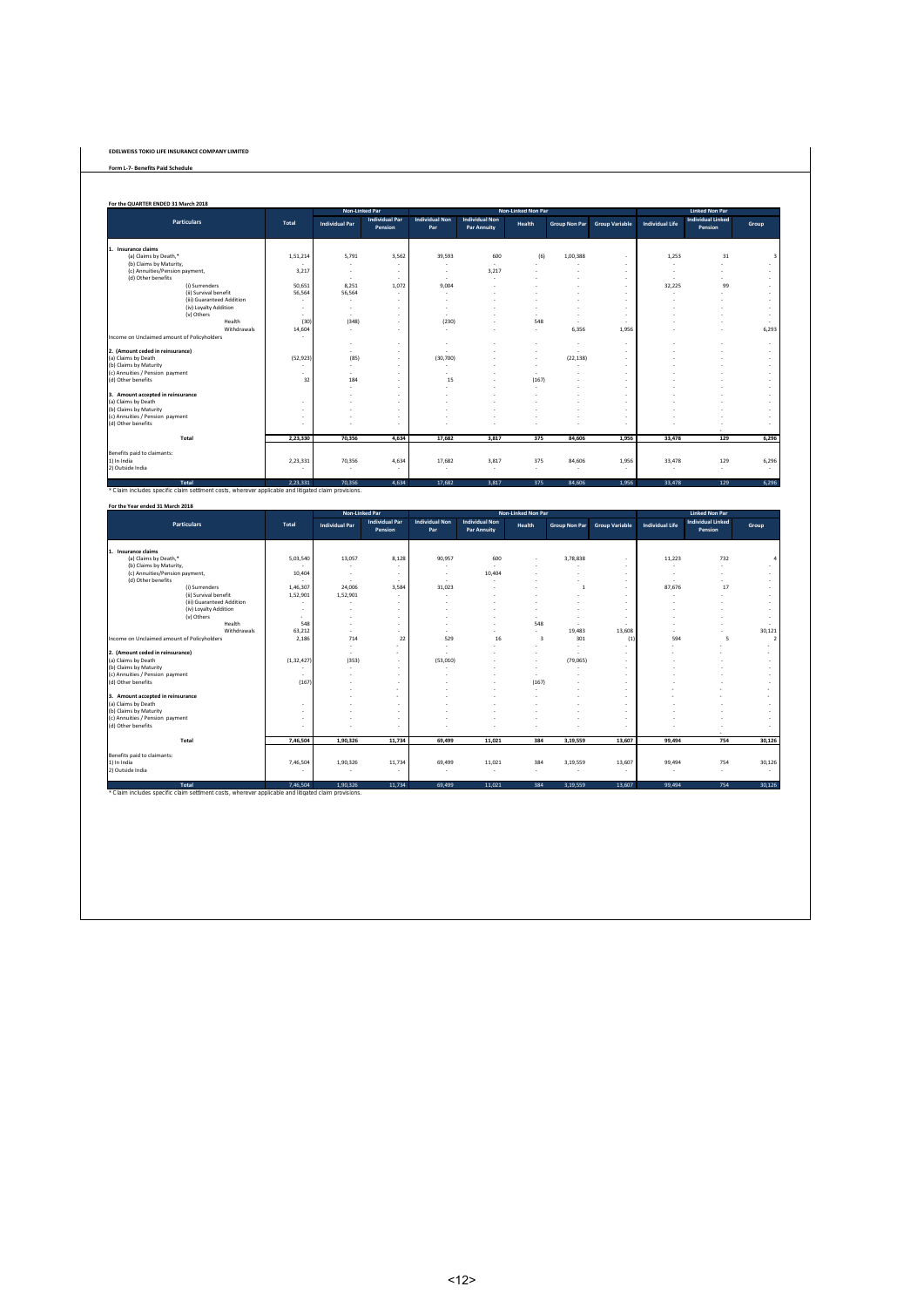# **Form L-8 - Share Capital Schedule**

# **SHARE CAPITAL**

|                                                                       |               | (₹ in '000)   |
|-----------------------------------------------------------------------|---------------|---------------|
| <b>Particulars</b>                                                    | As at         | As at         |
|                                                                       | 31 March 2019 | 31 March 2018 |
| <b>Authorised Capital</b>                                             |               |               |
| 325,000,000 Equity Shares of ₹10 each (previous year<br>325,000,0000) | 32,50,000     | 32,50,000     |
| <b>Issued Capital</b>                                                 |               |               |
| 312,620,882 Equity Shares of ₹10 each (previous year<br>312,620,882)  | 31,26,209     | 31,26,209     |
| <b>Subscribed Capital</b>                                             |               |               |
| 312,620,882 Equity Shares of ₹10 each (previous year                  |               |               |
| 312,620,882)                                                          | 31,26,209     | 31,26,209     |
| <b>Called-up Capital</b>                                              |               |               |
| 312,620,882 Equity Shares of ₹10 each (previous year                  |               |               |
| 312,620,882)                                                          | 31,26,209     | 31,26,209     |
| Less : Calls unpaid                                                   |               |               |
| Add: Shares forfeited (Amount Originally paid up)                     |               |               |
| Less: Par value of equity shares bought back                          |               |               |
| Less: Preliminary expenses                                            |               |               |
| Expenses including commission or brokerage on underwriting or         |               |               |
| subscription of shares                                                |               |               |
| <b>Total</b>                                                          | 31,26,209     | 31,26,209     |

Note:<br>Of the total share capital, 159,436,650 Equity Shares (Previous year: 133,412,010) of ₹ 10 each fully paid up are held by Edelweiss Financial Services Limited , the holding company and its nominees.

### **Form L-9- Pattern of Shareholding Schedule**

# **PATTERN OF SHAREHOLDING**

[As certified by the Management]

|                          | As at 31 March 2019      | As at 31 March 2018      |                          |                          |
|--------------------------|--------------------------|--------------------------|--------------------------|--------------------------|
| <b>Shareholder</b>       | Number of                | $%$ of                   | Number of                | $%$ of                   |
|                          | <b>Shares</b>            | <b>Holding</b>           | <b>Shares</b>            | <b>Holding</b>           |
| Promoters:               |                          |                          |                          |                          |
| • Indian/Holding Company | 15,94,36,650             | 51                       | 15,94,36,650             | 51                       |
| • Foreign                | 15,31,84,232             | 49                       | 15,31,84,232             | 49                       |
| <b>Others</b>            | $\overline{\phantom{a}}$ | $\overline{\phantom{a}}$ | $\overline{\phantom{a}}$ | $\overline{\phantom{a}}$ |
| <b>Total</b>             | 31,26,20,882             | 100                      | 31,26,20,882             | 100                      |

42,50,00,000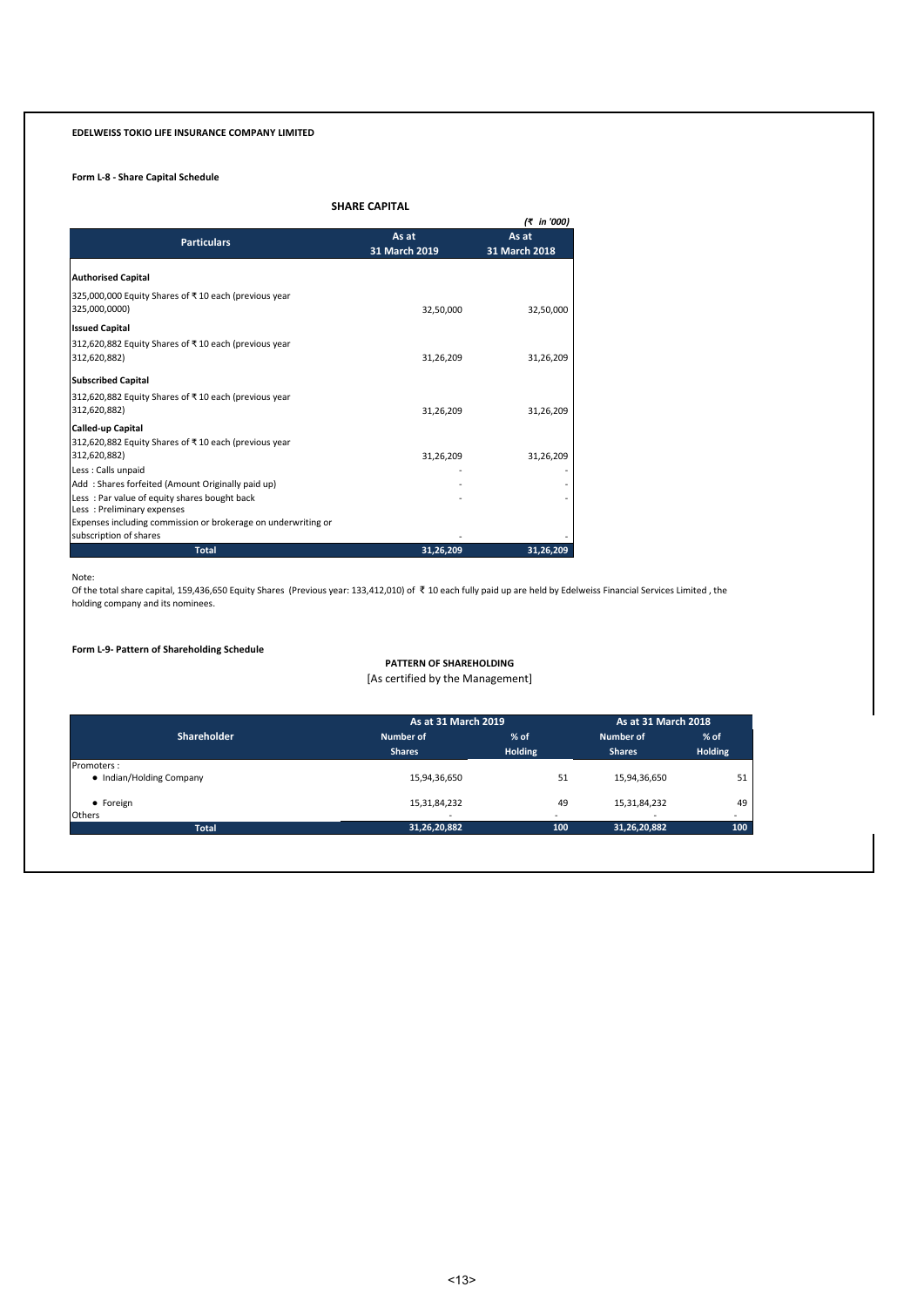# **Form L-10-Reserves and Surplus Schedule**

# **RESERVES AND SURPLUS**

|                                                      |               | (₹ in '000)   |
|------------------------------------------------------|---------------|---------------|
| <b>Particulars</b>                                   | As at         | As at         |
|                                                      | 31 March 2019 | 31 March 2018 |
| Capital reserve                                      |               |               |
| Capital redemption reserve                           |               |               |
| <b>Share Premium</b>                                 |               |               |
| <b>Opening Balance</b>                               | 1,68,48,478   | 1,06,58,765   |
| Add: Addition during the year                        |               | 61,89,713     |
| <b>Closing Balance</b>                               | 1,68,48,478   | 1,68,48,478   |
| General reserves                                     |               |               |
| Less: Debit balance in Profit & Loss account, if any |               |               |
| Less: Amount utililized for buy-back                 |               |               |
| Catastrophe reserve                                  |               |               |
| Other reserves                                       |               |               |
| Balance of profit in Profit and Loss Account         |               |               |
| Total                                                | 1,68,48,478   | 1,68,48,478   |

# **Form L-11 -Borrowings Schedule**

# **BORROWINGS**

| <b>Particulars</b>            | As at<br>31 March 2019 | As at<br>31 March 2018 |
|-------------------------------|------------------------|------------------------|
| Debentures / Bonds            | -                      |                        |
| <b>Banks</b>                  | ۰                      |                        |
| <b>Financial Institutions</b> | -                      |                        |
| <b>Others</b>                 | -                      |                        |
| <b>Total</b>                  |                        |                        |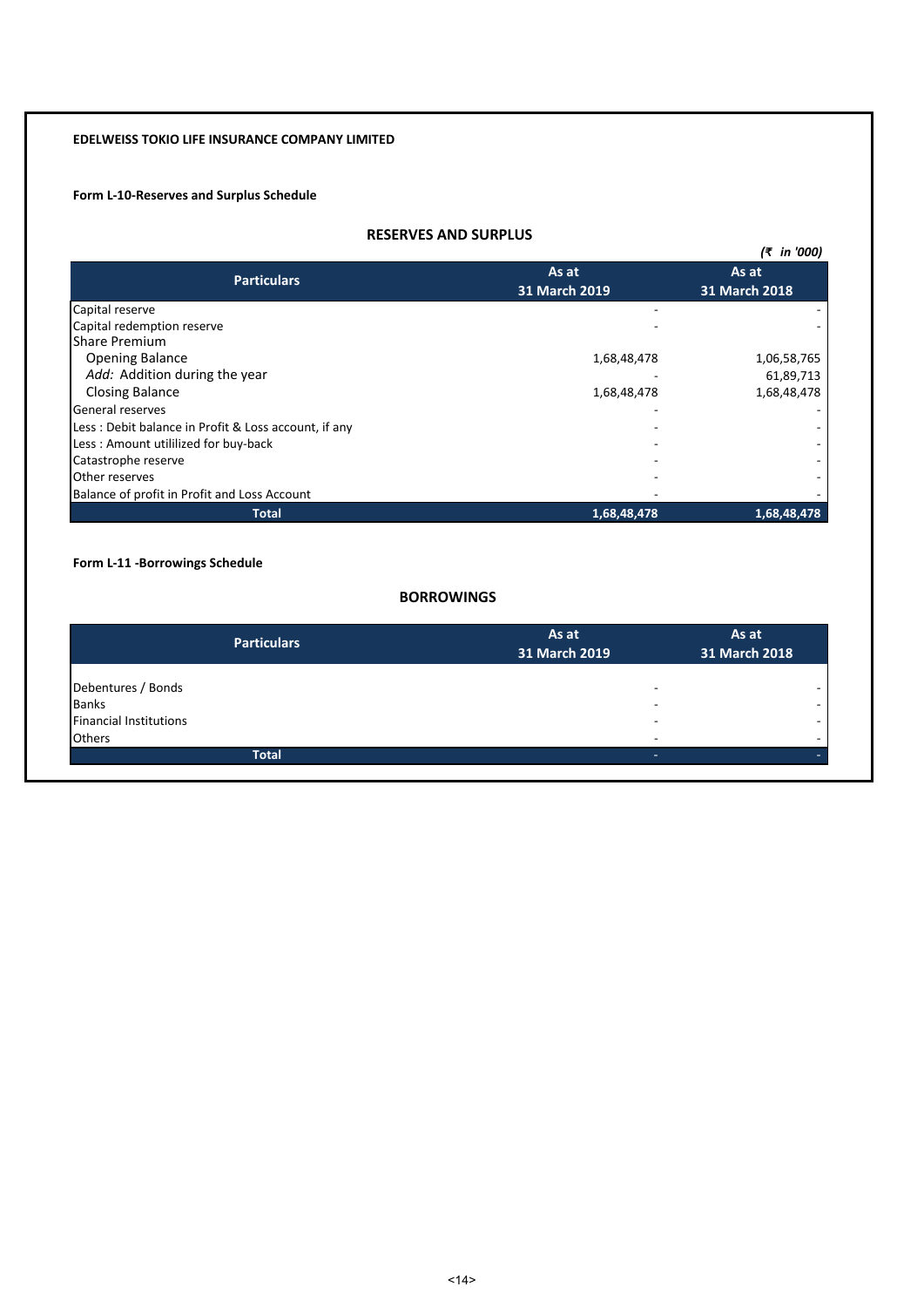# **Form L-12- Investments- Shareholders Schedule**

# **INVESTMENTS - SHAREHOLDERS**

|                                                                                                                                                      |                        | (₹ in '000)            |
|------------------------------------------------------------------------------------------------------------------------------------------------------|------------------------|------------------------|
| <b>Particulars</b>                                                                                                                                   | As at<br>31 March 2019 | As at<br>31 March 2018 |
| <b>LONG TERM INVESTMENTS</b>                                                                                                                         |                        |                        |
| Government securities and Government guaranteed bonds including                                                                                      |                        |                        |
| Treasury Bills<br><b>Other Approved Securities</b>                                                                                                   | 7,47,034<br>2,57,045   | 10,48,349<br>1,07,452  |
| <b>Other Investments</b>                                                                                                                             |                        |                        |
| (a) Shares                                                                                                                                           |                        |                        |
| (aa) Equity                                                                                                                                          |                        |                        |
| (bb) Preference                                                                                                                                      | 36,187                 | 1,01,580               |
| (b) Mutual Funds                                                                                                                                     |                        |                        |
| (c) Derivative Instruments                                                                                                                           |                        |                        |
| (d) Debentures / Bonds*                                                                                                                              | 5,45,406               | 6,80,597               |
| (e) Other Securities- Bank Deposits                                                                                                                  | 16,31,500              | 17,24,000              |
| (f) Subsidiaries                                                                                                                                     |                        |                        |
| (g) Investment Properties - Real Estate                                                                                                              | 4,18,002               | 4,18,002               |
| Investment in Infrastructure and Social Sector                                                                                                       | 4,00,978               | 25,37,370              |
| Other than Approved Investments #                                                                                                                    | 19,07,089              | 5,78,767               |
| Sub-Total (A)                                                                                                                                        | 59,43,242              | 71,96,117              |
| <b>SHORT TERM INVESTMENTS</b>                                                                                                                        |                        |                        |
| Government securities and Government guaranteed bonds including                                                                                      |                        |                        |
| Treasury Bills                                                                                                                                       |                        |                        |
| <b>Other Approved Securities</b>                                                                                                                     |                        |                        |
| Other Investments                                                                                                                                    |                        |                        |
| (a) Shares                                                                                                                                           |                        |                        |
| (aa) Equity                                                                                                                                          | 3,59,842               | 5,54,616               |
| (bb) Preference                                                                                                                                      |                        |                        |
| (b) Mutual Funds                                                                                                                                     | 5,010                  | 8,28,234               |
| (c) Derivative Instruments                                                                                                                           |                        |                        |
| (d) Debentures / Bonds                                                                                                                               | 9,129                  |                        |
| (e) Other Securities- Bank Deposits/CBLO                                                                                                             | 2,93,558               | 3,24,956               |
| (f) Subsidiaries                                                                                                                                     |                        |                        |
| (g) Investment Properties - Real Estate                                                                                                              |                        |                        |
| Investment in Infrastructure and Social Sector                                                                                                       | 17,356                 | 3,03,046               |
| Other than Approved Investments                                                                                                                      | 61,331                 | 6,85,638               |
| Sub-Total (B)                                                                                                                                        | 7,46,225               | 26,96,490              |
| Total (A+B)                                                                                                                                          | 66,89,467              | 98,92,607              |
|                                                                                                                                                      | 66,89,467              | 98,92,607              |
|                                                                                                                                                      |                        |                        |
| <b>Total</b>                                                                                                                                         | 66,89,467              | 98,92,607              |
| In India<br>Outside India                                                                                                                            |                        |                        |
| Notes:<br>1 Aggregate book value (Historical cost) and market value of Investments, other than Equity, AIF InvIT, SR and Mutual fund:                |                        |                        |
| Book Value (Historical cost)                                                                                                                         | 53,49,057              | 76,59,406              |
| Market Value                                                                                                                                         | 53,98,702              | 76,87,075              |
| 2 Book Value (Historical cost) and market value of Equity, AIF InvIT, SR and Mutual fund:                                                            |                        |                        |
|                                                                                                                                                      |                        |                        |
| Book Value (Historical cost)<br>Market Value                                                                                                         | 13,33,297<br>13,46,072 | 22,82,655<br>22,38,617 |
| 3 Includes Investment in                                                                                                                             |                        |                        |
| * of Rs.449,754 thousands in Non Convertible Debentures (NCD) of Fellow subsidiaries (previous year Rs 451,338<br>thousands)                         |                        |                        |
| \$ of Rs.300,000 thousands in Non Convertible Debentures (NCD) of Fellow subsidiaries (previous year Rs 300,000 thousands)                           |                        |                        |
| # unlisted Equity shares of ₹422,902 thousands (previous period ₹2,58,532 thousands)                                                                 |                        |                        |
| ~ Equity shares amounting to ₹5,029 thousands through corporate action awaiting listing as on balance sheet date (previous period ₹987<br>thousands) |                        |                        |

4 Note:- Refer note 16 B(vi) for accounting policy on Investments.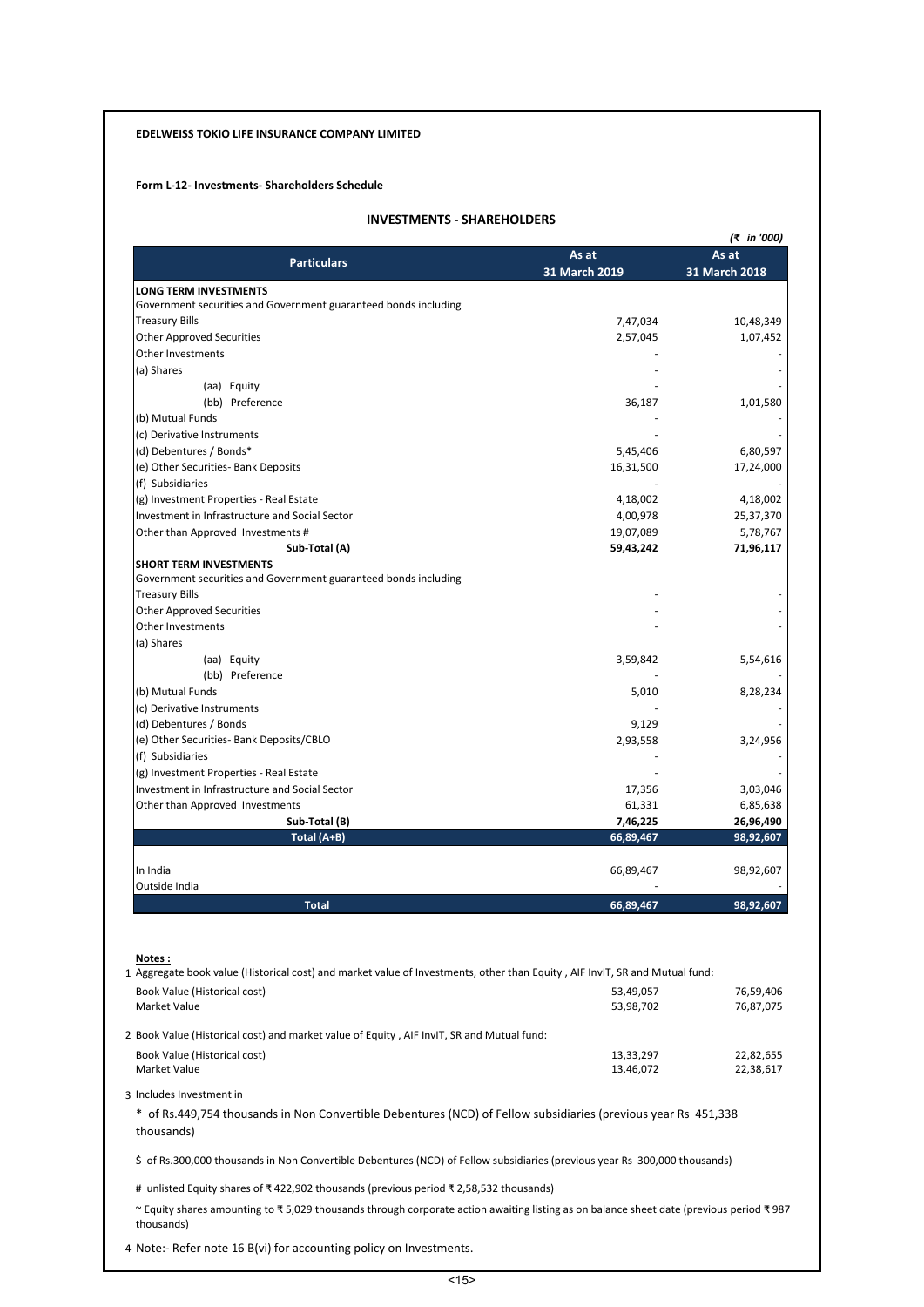# **Form L-13-Investments- Policyholder Schedule**

# **INVESTMENTS - POLICYHOLDERS**

|                                                       |               | (₹ in '000)   |
|-------------------------------------------------------|---------------|---------------|
|                                                       | As at         | As at         |
| <b>Particulars</b>                                    | 31 March 2019 | 31 March 2018 |
| <b>LONG TERM INVESTMENTS</b>                          |               |               |
| Government securities and Government guaranteed bonds |               |               |
| including Treasury Bills                              | 1,12,65,360   | 63,01,755     |
| <b>Other Approved Securities</b>                      | 2,02,281      |               |
| <b>Other Investments</b>                              |               |               |
| (a) Shares                                            |               |               |
| (aa) Equity                                           |               |               |
| (bb) Preference                                       |               | 1,520         |
| (b) Mutual Funds                                      |               |               |
| (c) Derivative Instruments                            |               |               |
| (d) Debentures / Bonds*                               | 1,44,392      | 73,827        |
| (e) Other Securities - Bank Deposits                  | 7,44,500      | 8,92,100      |
| (f) Subsidiaries                                      |               |               |
| (g) Investment Properties - Real Estate               |               |               |
| Investment in Infrastructure and Social Sector        | 13,96,544     | 13,21,074     |
| Other than Approved Investments #                     | 3,45,537      | 5,00,000      |
| Sub-Total (A)                                         | 1,40,98,615   | 90,90,276     |
| <b>SHORT TERM INVESTMENTS</b>                         |               |               |
| Government securities and Government guaranteed bonds |               |               |
| including Treasury Bills                              | 98,686        | 1,45,700      |
| <b>Other Approved Securities</b>                      |               |               |
| <b>Other Investments</b>                              |               |               |
| (a) Shares                                            |               |               |
| (aa) Equity**                                         | 5,36,724      | 5,22,207      |
| (bb) Preference                                       |               |               |
| (b) Mutual Funds                                      | 1,26,874      | 31,606        |
| (c) Derivative Instruments                            |               |               |
| (d) Debentures / Bonds                                | 63,693        | 38,989        |
| (e) Other Securities- Bank Deposit/CBLO               | 6,00,598      | 7,26,321      |
| (f) Subsidiaries                                      |               |               |
| (g) Investment Properties - Real Estate               | 50,160        |               |
| Investment in Infrastructure and Social Sector        | 50,900        | 26,715        |
| Other than Approved Investments                       | 98,647        | 41,220        |
| Sub-Total (B)                                         | 16,26,282     | 15,32,758     |
| Total (A+B)                                           | 1,57,24,897   | 1,06,23,034   |
| In India                                              | 1,57,24,897   | 1,06,23,034   |
| Outside India                                         |               |               |
| <b>Total</b>                                          | 1,57,24,897   | 1,06,23,034   |

**Notes :**

1 Aggregate book value (Historical cost) and market value of Investments,other than Equity , AIF InvIT, SR and Mutual fund:

| Book Value (Historical cost) | 1,45,12,585 | 97,74,142 |
|------------------------------|-------------|-----------|
| Market Value                 | 1,46,56,050 | 96,45,384 |

2 Book Value (Historical cost) and market value of Equity , AIF InvIT, SR and Mutual fund:

| Book Value (Historical cost) | 11.84.866 | 8,72,969 |
|------------------------------|-----------|----------|
| Market Value                 | 11,90,209 | 8.64.447 |

3 Includes Investment

\* of Rs.50,000 thousands in Non Convertible Debentures of Fellow subsidiaries(Previous year Rs. 88,666 thousands)

~ Equity shares amounting to ₹3,100 thousands through corporate action awaiting listing as on balance sheet date (previous period ₹ 49,999 thousands)

# of ₹ 114,790 thousands in unlisted Equity Shares (previous year ₹ Nil)

\$ of ₹50,160 thousands in units of REIT awaiting listing as on balance sheet date (previous period ₹ Nil)

4 Note:- Refer note 16 B(vi) for accounting policy on Investments.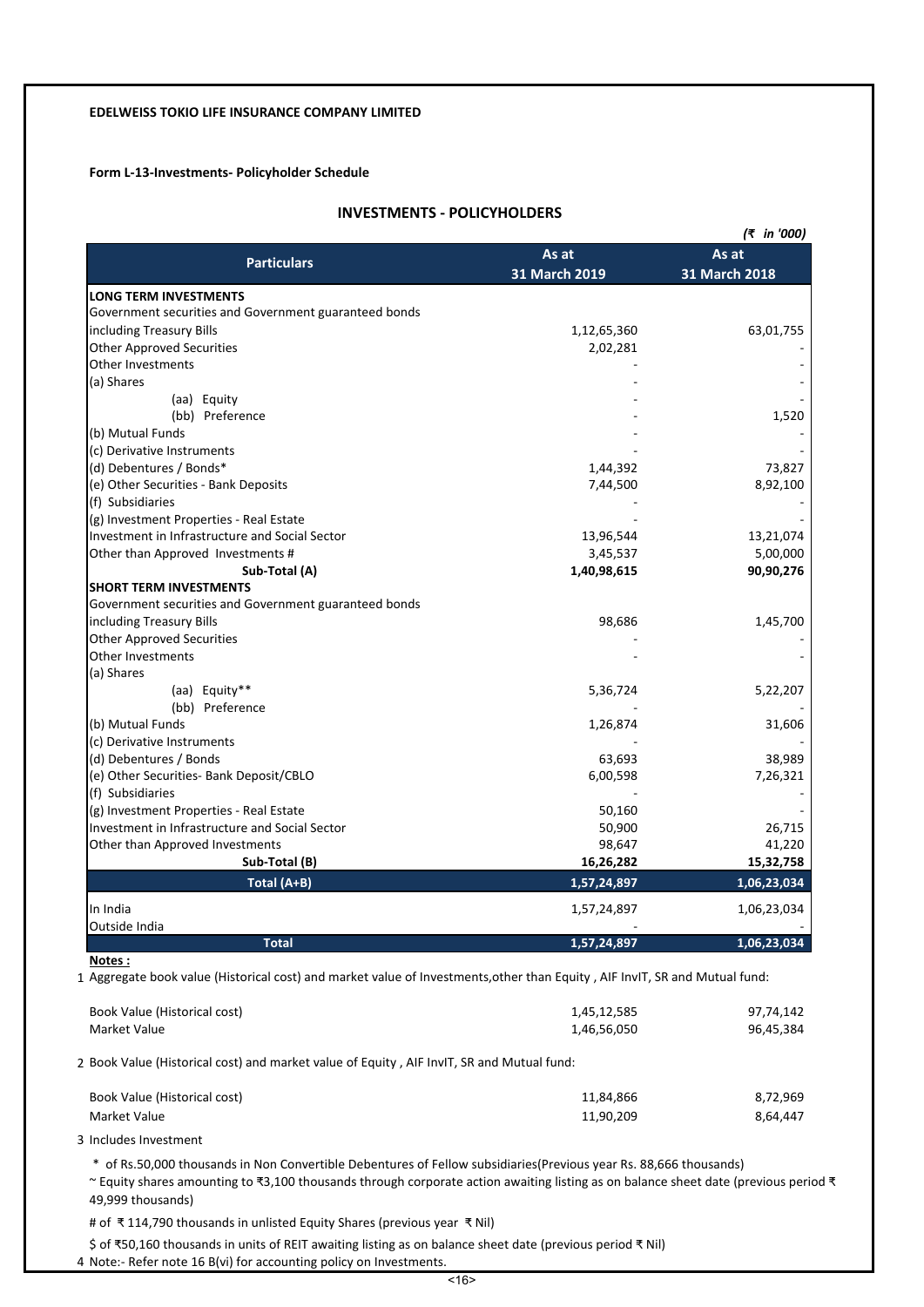## **Form L-14- Assets held to cover Linked Liabilities Schedule**

# **ASSETS HELD TO COVER LINKED LIABILITIES**

|                                                                 |               | (₹ in '000)   |
|-----------------------------------------------------------------|---------------|---------------|
| <b>Particulars</b>                                              | As at         | As at         |
|                                                                 | 31 March 2019 | 31 March 2018 |
| <b>LONG TERM INVESTMENTS</b>                                    |               |               |
| Government securities and Government guaranteed bonds including |               |               |
| <b>Treasury Bills</b>                                           | 4,05,935      | 1,25,135      |
| <b>Other Approved Securities</b>                                | 2,03,460      |               |
| Other Investments                                               |               |               |
| (a) Shares                                                      |               |               |
| (aa) Equity                                                     |               |               |
| (bb) Preference                                                 | 27,874        | 35,785        |
| (b) Mutual Funds                                                |               |               |
| (c) Derivative Instruments                                      |               |               |
| (d) Debentures / Bonds*                                         | 30,329        | 50,761        |
| (e) Other Securities-Bank Deposits                              | 14,600        | 29,600        |
| (f) Subsidiaries                                                |               |               |
| (g) Investment Properties - Real Estate                         |               |               |
| Investment in Infrastructure and Social Sector                  | 2,34,491      | 1,89,514      |
| Other than Approved Investments                                 | 67,216        |               |
| Sub-Total (A)                                                   | 9,83,906      | 4,30,795      |
| <b>SHORT TERM INVESTMENTS</b>                                   |               |               |
| Government securities and Government guaranteed bonds including |               |               |
| <b>Treasury Bills</b>                                           | 3,90,139      | 2,69,566      |
| <b>Other Approved Securities</b>                                |               |               |
| Other Investments                                               |               |               |
| (a) Shares                                                      |               |               |
| (aa) Equity                                                     | 34,48,912     | 20,43,043     |
| (bb) Preference                                                 |               |               |
| (b) Mutual Funds                                                | 13,930        |               |
| (c) Derivative Instruments                                      |               |               |
| (d) Debentures / Bonds*                                         | 69,096        | 35,887        |
| (e) Other Securities - Bank Deposits/CBLO                       | 3,70,117      | 3,04,677      |
| (f) Subsidiaries                                                |               |               |
| (g) Investment Properties - Real Estate                         |               |               |
| Investment in Infrastructure and Social Sector                  | 2,23,854      | 1,76,724      |
| Other than Approved Investments                                 | 7,99,477      | 3,74,780      |
| Sub-Total (B)                                                   | 53,15,524     | 32,04,677     |
| <b>CURRENT ASSETS</b>                                           |               |               |
| <b>Cash and Bank Balances</b>                                   | 14,616        | 2,382         |
| Advance and Other Assets                                        | 3,37,005      | 3,05,016      |
| Sub-Total (C)                                                   | 3,51,621      | 3,07,398      |
|                                                                 |               |               |
| <b>Current Liabilities</b>                                      | 1,97,678      | 77,959        |
| Provisions                                                      |               |               |
| Sub-Total (D)                                                   | 1,97,678      | 77,959        |
|                                                                 |               |               |
| Net Current Asset $(E) = (C-D)$                                 | 1,53,942      | 2,29,439      |
|                                                                 |               |               |
| Total (A+B+E)                                                   | 64,53,373     | 38,64,911     |
|                                                                 |               |               |
| In India                                                        | 64,53,373     | 38,64,911     |
| Outside India                                                   |               |               |
| <b>Total</b>                                                    | 64,53,373     | 38,64,911     |
| Notes:                                                          |               |               |

1 Aggregate book value (Historical cost) and market value of Investments,other than Equity and Mutual fund:

| Book Value (Historical cost)                                               | 18,05,051 | 10,11,289 |
|----------------------------------------------------------------------------|-----------|-----------|
| Market Value                                                               | 18.31.491 | 10,18,568 |
| 2 Book Value (Historical cost) and market value of Equity and Mutual fund: |           |           |
| Book Value (Historical cost)                                               | 41,28,279 | 22,72,307 |
| Market Value                                                               | 44.67.940 | 22,94,312 |
|                                                                            |           |           |

3 \* in Non Convertible Debentures (NCD) of fellow subsidiary amounting to ₹ 157 thousands (previous year ₹ 182 thousands) \$ in Non Convertible Debentures (NCD) of fellow subsidiary amounting to ₹ 21 thousands (previous year ₹ 13,949

4 thousands)

5 1,889 thousands) ~ Equity shares amounting to ₹ Nil thousands through corporate action awaiting listing as on balance sheet date (previous period ₹

6 Note:- Refer note 16 B(vi) for accounting policy on Investments.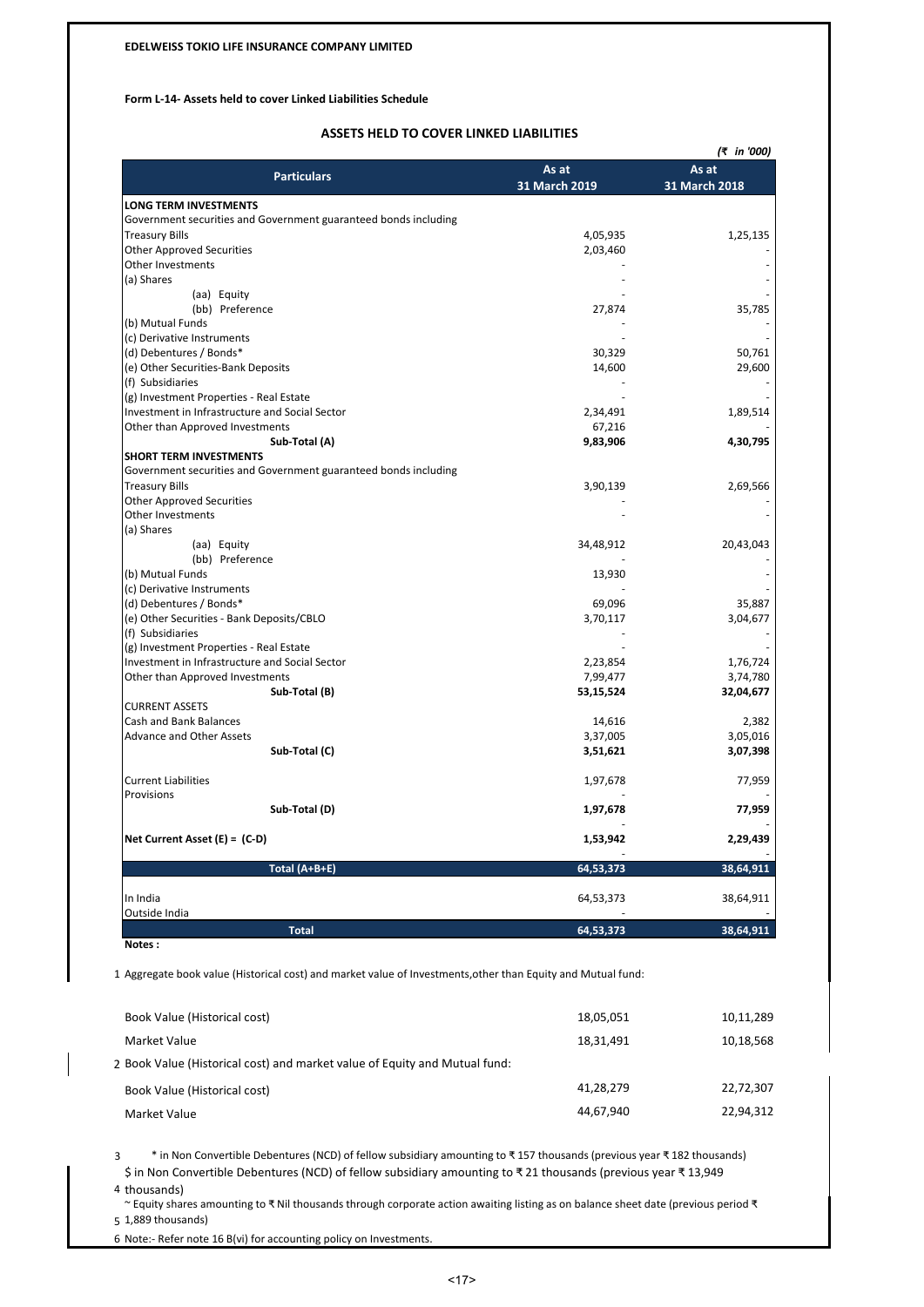# **Form L-15-Loans Schedule**

|                  |                                         | As at         | (₹ in '000)<br>As at |
|------------------|-----------------------------------------|---------------|----------------------|
|                  | <b>Particulars</b>                      | 31 March 2019 | 31 March 2018        |
|                  |                                         |               |                      |
|                  | <b>SECURITY- WISE CLASSIFICATION</b>    |               |                      |
| <b>Secured</b>   |                                         |               |                      |
| (a)              | On mortgage of property                 |               |                      |
|                  | In India<br>(aa)                        |               |                      |
|                  | Outside India<br>(bb)                   |               |                      |
| (b)              | On Shares, Bonds, Govt Securities etc   |               |                      |
| (c)              | Loans against policies                  | 47,715        | 19,561               |
| (d)              | Others                                  | 5,001         | 5,821                |
| <b>Unsecured</b> |                                         |               |                      |
| <b>Total</b>     |                                         | 52,716        | 25,382               |
|                  | <b>BORROWER - WISE CLASSIFICATION</b>   |               |                      |
| (a)              | <b>Central and State Governments</b>    |               |                      |
| (b)              | <b>Banks and Financial Institutions</b> |               |                      |
| (c)              | Subsidiaries                            |               |                      |
| (d)              | Companies                               |               |                      |
| (e)              | Loans against policies                  | 47,715        | 19,561               |
| (f)              | Others                                  | 5,001         | 5,821                |
| <b>Total</b>     |                                         | 52,716        | 25,382               |
|                  | PERFORMANCE - WISE CLASSIFICATION       |               |                      |
| (a)              | Loans classified as standard:           |               |                      |
|                  | In India<br>(aa)                        | 52,716        | 25,382               |
|                  | (bb)<br>Outside India                   |               |                      |
| (b)              | Non - standard loans less provisions:   |               |                      |
|                  | In India<br>(aa)                        |               |                      |
|                  | (bb)<br>Outside India                   |               |                      |
| <b>Total</b>     |                                         | 52,716        | 25,382               |
|                  | <b>MATURITY - WISE CLASSIFICATION</b>   |               |                      |
| (a)              | <b>Short Term</b>                       |               |                      |
| (b)              | Long Term                               | 52,716        | 25,382               |
|                  | <b>Total</b>                            | 52,716        | 25,382               |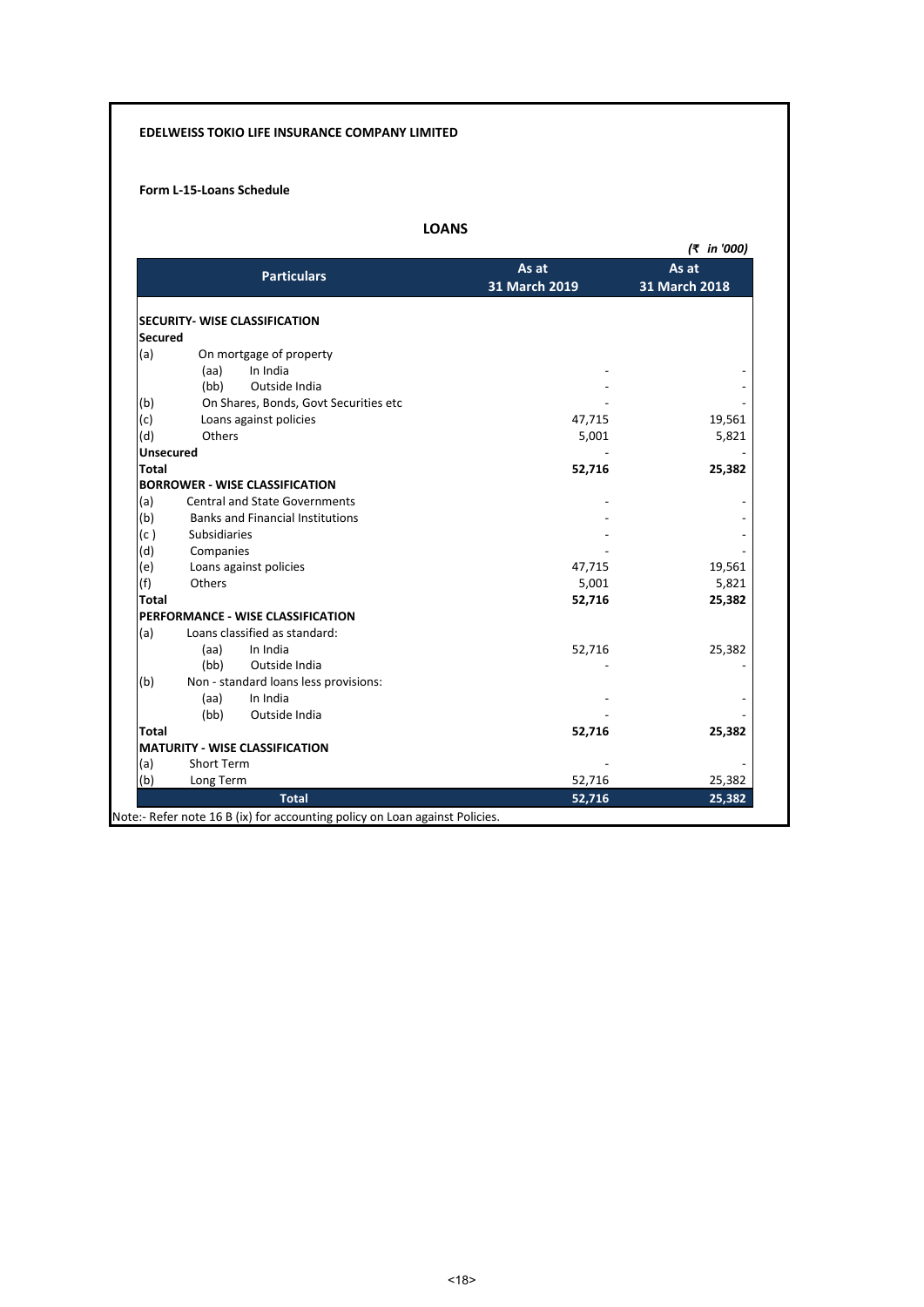#### **Form L-16- Fixed Assets Schedule**

#### **FIXED ASSETS**

|                                                          |                          |                          |                             |                          |                          |                          |                          |                          |                          | (₹ in '000)            |
|----------------------------------------------------------|--------------------------|--------------------------|-----------------------------|--------------------------|--------------------------|--------------------------|--------------------------|--------------------------|--------------------------|------------------------|
|                                                          |                          |                          | <b>Cost/Gross Block</b>     |                          | Depreciation             |                          | <b>Net Block</b>         |                          |                          |                        |
| <b>Particulars</b>                                       | As at<br>01 April 2018   | <b>Additions</b>         | Deductions /<br>Adjustments | As at<br>31 March 2019   | As at<br>01 April 2018   | For the Year             | On<br>Sale/Adjustment    | As at<br>31 March 2019   | As at<br>31 March 2019   | As at<br>31 March 2018 |
| Intangible assets:                                       |                          |                          |                             |                          |                          |                          |                          |                          |                          |                        |
| Goodwill                                                 |                          |                          |                             | $\overline{\phantom{a}}$ | $\overline{\phantom{a}}$ |                          |                          | $\sim$                   | $\sim$                   | $\sim$                 |
| Computer Software                                        | 5,23,561                 | 1,70,723                 |                             | 6,94,284                 | 1,87,816                 | 1,07,316                 | $\overline{\phantom{a}}$ | 2,95,132                 | 3,99,151                 | 3,35,745               |
| <b>Tangible assets:</b>                                  | $\sim$                   | $\overline{\phantom{a}}$ |                             | $\overline{\phantom{a}}$ | $\overline{\phantom{a}}$ | $\sim$                   | $\overline{\phantom{0}}$ | $\overline{\phantom{a}}$ | $\overline{\phantom{a}}$ | $\sim$                 |
| Land-Freehold                                            | $\overline{\phantom{a}}$ | $\overline{\phantom{a}}$ |                             | $\overline{\phantom{a}}$ | $\overline{\phantom{a}}$ | $\overline{\phantom{a}}$ | $\overline{\phantom{a}}$ | $\overline{\phantom{a}}$ | $\overline{\phantom{0}}$ | $\sim$                 |
| Leasehold Improvements                                   | 1,46,895                 | 6,843                    | 3,677                       | 1,50,061                 | 65,782                   | 16,642                   | 3,345                    | 79,079                   | 70,982                   | 81,113                 |
| Furniture & Fittings                                     | 93,977                   | 3,911                    | 656                         | 97,232                   | 27,725                   | 19,620                   | 497                      | 46,848                   | 50,384                   | 66,252                 |
| Information Technology Equipments (including<br>servers) | 2,40,411                 | 68,444                   | 9,425                       | 2,99,430                 | 1,62,168                 | 60,928                   | 8,959                    | 2,14,137                 | 85,293                   | 78,243                 |
| Vehicles                                                 | 13,311                   | $\sim$                   | 2,772                       | 10,540                   | 8,261                    | 1,159                    | 1,404                    | 8,016                    | 2,523                    | 5,050                  |
| Office Equipment                                         | 82,369                   | 8,574                    | 1,692                       | 89,250                   | 57,538                   | 16,569                   | 1,597                    | 72,510                   | 16,740                   | 24,830                 |
| Buildings*                                               | 2,75,785                 |                          |                             | 2,75,785                 | 7,567                    | 13,063                   |                          | 20,630                   | 2,55,155                 | 2,68,218               |
| Total                                                    | 13,76,309                | 2,58,494                 | 18,222                      | 16,16,582                | 5,16,857                 | 2,35,296                 | 15,802                   | 7,36,352                 | 8,80,229                 | 8,59,451               |
| Capital Work-In-Progress                                 | 29,887                   | 4,24,998                 | 3,52,670                    | 1,02,215                 | $\sim$                   | $\sim$                   | $\sim$                   |                          | 1,02,215                 | 29,887                 |
| <b>Grand Total</b>                                       | 14,06,196                | 6,83,492                 | $-3,34,447$                 | 17, 18, 797              | 5,16,857                 | 2,35,296                 | 15,802                   | 7,36,352                 | 9,82,444                 | 8,89,339               |
| Previous year                                            | 6,42,449                 | 7,70,700                 | 36,839                      | 13,76,309                | 3,94,889                 | 1,55,509                 | 33,539                   | 5,16,858                 |                          |                        |

**\* Includes property amounting to Rs. 13,915 thousands pending for registration**

**\* Includes property amounting to Rs. 13,915 thousands pending for registrationNote:- Refer note 16 B(viii) for accounting policy on Property, Plant and Equipment .**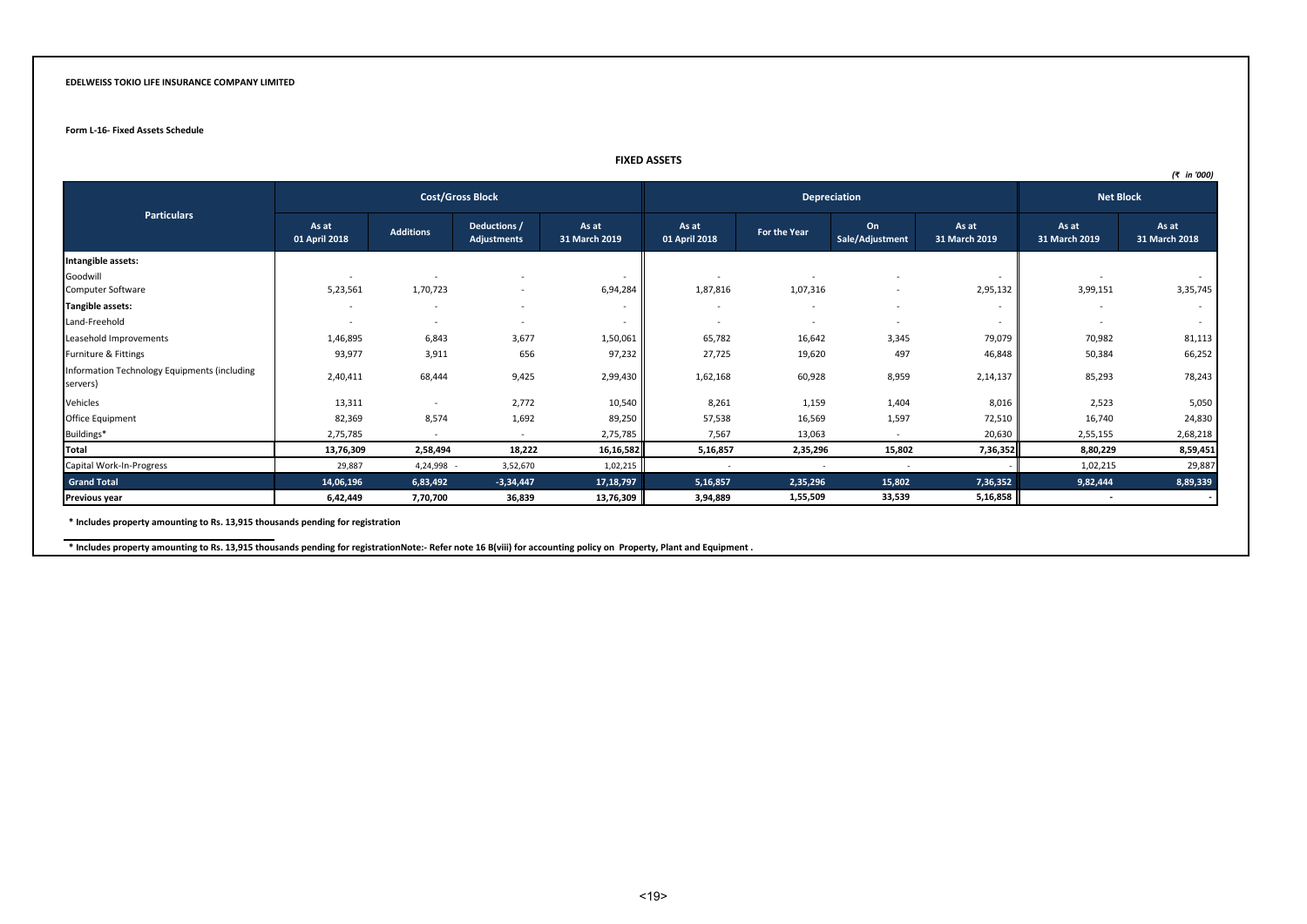# **Form L-17-Cash and Bank Balances Schedule**

# **CASH AND BANK BALANCES**

|                                                                           |               | (₹ in '000)            |  |
|---------------------------------------------------------------------------|---------------|------------------------|--|
| <b>Particulars</b>                                                        | As at         | As at<br>31 March 2018 |  |
|                                                                           | 31 March 2019 |                        |  |
| Cash [including cheques, drafts and stamps amounting to `184,050 thousand |               |                        |  |
| (previous year `159,638 thousand)                                         | 3,53,316      | 2,66,562               |  |
| <b>Bank balances</b>                                                      |               |                        |  |
| (a) Deposit accounts                                                      |               |                        |  |
| (aa) Short-term (due within 12 months of the date of Balance Sheet)       |               |                        |  |
| (bb) Others                                                               | 657           | 54                     |  |
| (b) Current accounts                                                      | 6,19,986      | 6,79,509               |  |
| (c) Others                                                                |               |                        |  |
| Money at call and short notice                                            |               |                        |  |
| (a) With banks                                                            |               |                        |  |
| (b) With other institutions                                               |               |                        |  |
| Others                                                                    |               |                        |  |
| Total                                                                     | 9,73,959      | 9,46,125               |  |
| Balances with non-scheduled banks included in 2 above                     |               |                        |  |
| <b>Cash and bank balances</b>                                             |               |                        |  |
| In India                                                                  | 9,73,959      | 9,46,125               |  |
| Outside India                                                             |               |                        |  |
| <b>Total</b>                                                              | 9,73,959      | 9,46,125               |  |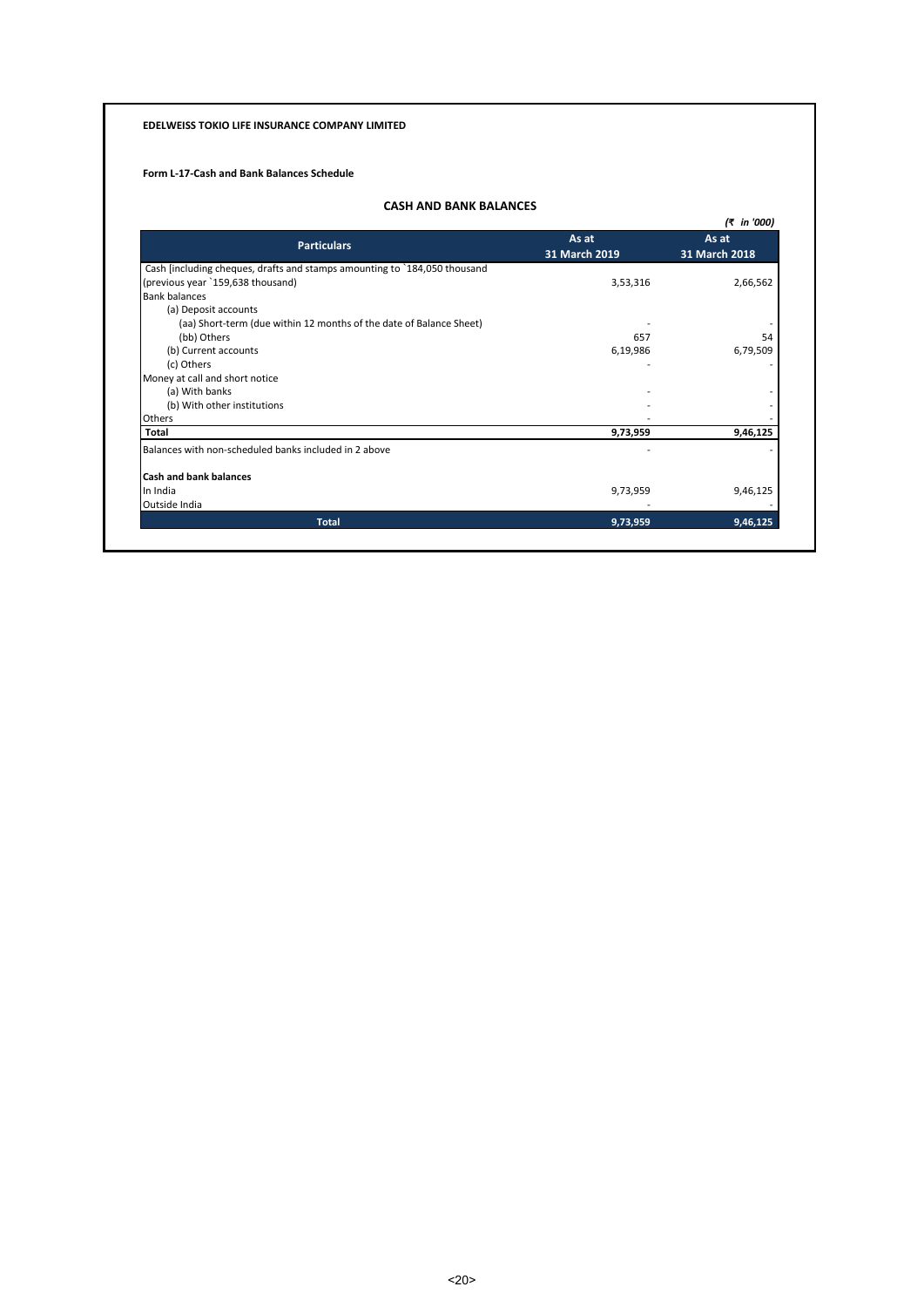### **Form L-18-Advances and Other Assets Schedule**

# **ADVANCES AND OTHER ASSETS**

|                                                                               |               | (₹ in '000)   |
|-------------------------------------------------------------------------------|---------------|---------------|
| <b>Particulars</b>                                                            | As at         | As at         |
|                                                                               | 31 March 2019 | 31 March 2018 |
| <b>ADVANCES</b>                                                               |               |               |
| Reserve deposits with ceding companies                                        |               |               |
| Application money for investments                                             |               |               |
| Prepayments                                                                   | 47,452        | 23,092        |
| Advances to Directors/Officers                                                |               |               |
| Advance tax paid and taxes deducted at source(Net of provision for taxation)  | 9,859         | 3,463         |
| Others                                                                        |               |               |
| a) Advance to Suppliers                                                       | 30,049        | 756           |
| b) Staff Loans and Advances                                                   | 3,971         | 2,476         |
|                                                                               |               |               |
| Total (A)                                                                     | 91,330        | 29,787        |
| <b>OTHER ASSETS</b>                                                           |               |               |
| Income accrued on Investments                                                 | 14,45,415     | 10,94,141     |
| Outstanding premiums                                                          | 4,35,803      | 2,85,558      |
| Agents' Balances                                                              |               |               |
| Gross                                                                         | 9,726         | 5,597         |
| Less: Provision for doubtful agents' balance                                  | (5,858)       | (3,881)       |
| <b>Net</b>                                                                    | 3,869         | 1,716         |
| Foreign Agencies Balances                                                     |               |               |
| Due from other entities carrying on insurance business (including reinsurers) | 43            | 20,479        |
| Due from subsidiaries/holding company                                         |               |               |
| Deposit with Reserve Bank of India                                            |               |               |
| [Pursuant to section 7 of Insurance Act, 1938]                                |               |               |
| <b>Others</b>                                                                 |               |               |
| GST/Service Tax Unutilised Credit                                             | 63,069        | 47,261        |
| Rent & Others Security Deposit                                                | 94,860        | 1,03,408      |
| Assets held for unclaimed amount of policyholders                             | 21,800        | 10,472        |
| <b>Other Receivables</b>                                                      | 1,30,742      | 65,426        |
| Interest Accrued on unclaimed policyholders                                   | 3,783         | 3,204         |
| Receivable For Sale Of Investment                                             | 26,414        | 1,21,406      |
| Management Fees Receivable                                                    | 7,232         | 4,279         |
|                                                                               |               |               |
| Total (B)                                                                     | 22,33,029     | 17,57,351     |
| Total $(A + B)$                                                               | 23,24,359     | 17,87,137     |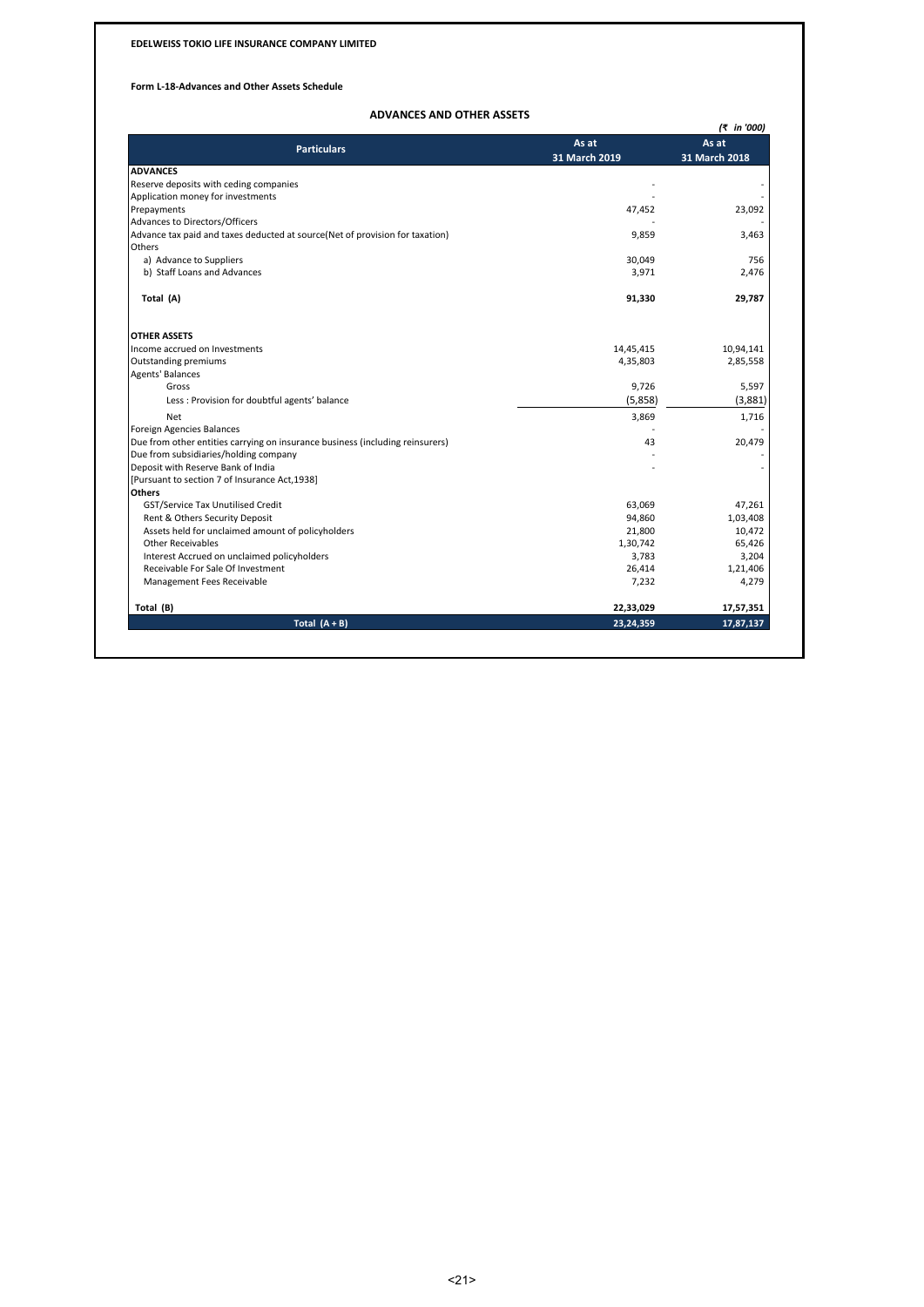# **Form L-19-Current Liabilities Schedule**

# **CURRENT LIABILITIES**

|                                                                  |               | (₹ in '000)   |  |
|------------------------------------------------------------------|---------------|---------------|--|
| <b>Particulars</b>                                               | As at         | As at         |  |
|                                                                  | 31 March 2019 | 31 March 2018 |  |
| <b>Agents' Balances</b>                                          | 1,34,598      | 1,00,111      |  |
| Balances due to other insurance companies (including reinsurers) | 57,479        | 52,949        |  |
| Deposits held on reinsurance ceded                               |               |               |  |
| Premiums recieved in advance                                     | 16,850        | 10,064        |  |
| Unallocated premium                                              | 3,60,295      | 2,46,398      |  |
| Sundry creditors                                                 | 6,19,319      | 2,34,170      |  |
| Due to subsidaries/holding company                               | 26,054        | 28,155        |  |
| <b>Claims Outstanding</b>                                        | 45,611        | 55,065        |  |
| <b>Annuities Due</b>                                             |               |               |  |
| Due to Officers/Directors                                        |               |               |  |
| <b>Others</b>                                                    |               |               |  |
| a) Tax Deducted to be remitted                                   | 55,052        | 57,541        |  |
| b) Service Tax Liability                                         | 50,645        | 25,396        |  |
| c) Unclaimed amount - policyholders                              | 21,800        | 10,472        |  |
| d) Interest Accrued on unclaimed policyholders                   | 3,783         | 3,204         |  |
| e) Expense Payable                                               | 9,44,029      | 7,87,741      |  |
| f) Security Deposit Received                                     | 26,023        | 26,998        |  |
| g) Others - Payable                                              | 5,91,150      | 6,48,659      |  |
| <b>Total</b>                                                     | 29,52,689     | 22,86,924     |  |

**Form L-20- Provisions Schedule**

# **PROVISIONS**

| <b>Particulars</b>              | As at<br>31 March 2019 | As at<br>31 March 2018 |
|---------------------------------|------------------------|------------------------|
| For taxation                    |                        |                        |
| For proposed dividends          |                        |                        |
| For dividend distribution tax   |                        |                        |
| <b>Others:</b>                  |                        |                        |
| Provision for Employees Benefit | 14,171                 | 12,553                 |
|                                 |                        |                        |
| <b>Total</b>                    | 14,171                 | 12,553                 |

**Form L-21-Miscellaneous Expenditure Schedule**

# **MISCELLANEOUS EXPENDITURE**

# **(To the extent not written off or adjusted)**

| <b>Particulars</b>                               | As at<br>31 March 2019   | As at<br>31 March 2018 |
|--------------------------------------------------|--------------------------|------------------------|
| Discount allowed on issue of shares / debentures |                          |                        |
| <b>Others</b>                                    | -                        |                        |
| Total                                            | $\overline{\phantom{a}}$ |                        |
|                                                  |                          |                        |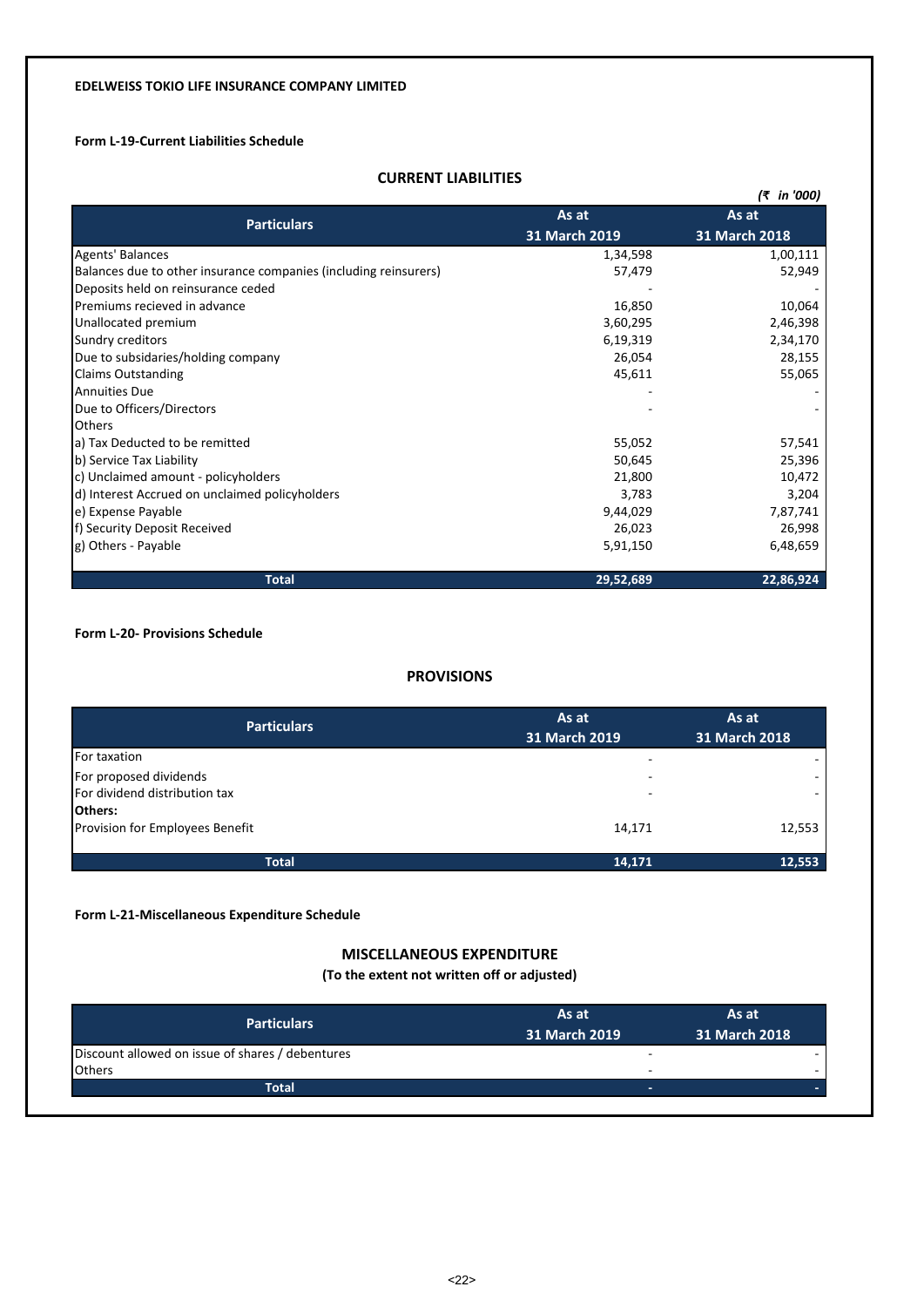**FORM L-22 : Analytical Ratios Insurer : EDELWEISS TOKIO LIFE INSURANCE COMPANY LIMITED**

**Analytical Ratios**

| <b>S. No.</b>            | <b>Particulars</b>                                                                               | For the Quarter ended<br>31 March 2019 | For the Year ended<br>31 March 2019 | For the Quarter ended<br>31 March 2018 | For the year ended<br>31 March 2018 |
|--------------------------|--------------------------------------------------------------------------------------------------|----------------------------------------|-------------------------------------|----------------------------------------|-------------------------------------|
| $\mathbf{1}$             | New business premium income growth                                                               |                                        |                                     |                                        |                                     |
|                          | Participating Life                                                                               | 53.02%<br>$-11.44%$                    | 62.62%<br>$-85.47%$                 | 557.72%<br>11.23%                      | 410.64%<br>1.82%                    |
|                          | Participating Pension Life<br>Non Participating Individual                                       | 39.53%                                 | 51.50%                              | 31.45%                                 | 7.11%                               |
|                          | Non Participating Individual Annuity                                                             | $-29.88%$                              | $-14.73%$                           | $-7.02%$                               | $-32.57%$                           |
|                          | Non Participating Fund - Health                                                                  | 22.07%                                 | 3.74%                               | 32.24%                                 | $-2.99%$                            |
|                          | Non Participating Group                                                                          | $-4.53%$                               | 18.27%                              | 74.75%                                 | 30.50%                              |
|                          | Non Participating - Group Variable                                                               | 317.17%                                | 54.69%                              | 0.00%                                  | 1055.68%                            |
|                          | Linked Life<br>Unit Linked - Pension                                                             | 15.40%<br>$-2.08%$                     | 13.24%<br>$-17.52%$                 | 37.02%<br>$-59.97%$                    | 76.90%<br>$-59.85%$                 |
|                          | Linked Life Group                                                                                | 151%                                   | 135%                                | 5605.60%                               | 2967.21%                            |
| $\mathbf 2$              | Net retention ratio                                                                              | 97.41%                                 | 96.71%                              | 98.33%                                 | 96.97%                              |
| 3                        | <b>Expense of Management to Gross Direct Premium Ratio</b>                                       | 45.95%                                 | 62.33%                              | 2.69%                                  | 44.09%                              |
| 4                        | Commission Ratio (Gross commission paid to Gross Premium)                                        |                                        |                                     |                                        |                                     |
|                          |                                                                                                  | 6.67%                                  | 6.48%                               | 6.00%                                  | 6.27%                               |
| 5                        | Ratio of Policyholders' liabilities to shareholders' funds                                       | 239.06%                                | 239.06%                             | 122.66%                                | 122.66%                             |
| 6                        | Growth rate of Shareholders' funds                                                               | $-7.01%$                               | $-22.93%$                           | $-8.16%$                               | 57.87%                              |
| $\overline{\phantom{a}}$ | Ratio of surplus / (deficit) to Policyholders' liability                                         | 0.00%                                  | 0.80%                               | 0.00                                   | 0.26%                               |
| 8                        | Change in Net worth (₹in 000)                                                                    | (6, 71, 368)                           | (26, 49, 500)                       | (10, 26, 448)                          | 42,35,839                           |
| 9                        | Profit after tax / Total income                                                                  | $. * *$                                | $. * *$                             | $. * *$                                | $. * *$                             |
|                          | ** The company does not have any profit after tax and therefore this ratio cannot be calculated. |                                        |                                     |                                        |                                     |
| 10                       | (Total Real Estate+ Loans) / Cash and invested assets                                            | 2.48%                                  | 2.48%                               | 2.79%                                  | 2.79%                               |
| 11                       | Total Investments / (Capital + Surplus)                                                          | 324.14%                                | 324.14%                             | 210.99%                                | 210.99%                             |
|                          |                                                                                                  |                                        |                                     |                                        |                                     |
| 12                       | Total Affiliated Investments / (Capital + Surplus)                                               | 9.59%                                  | 9.59%                               | 7.39%                                  | 7.39%                               |
| 13                       | <b>Investment Yield (Annualized)</b>                                                             |                                        |                                     |                                        |                                     |
|                          | A. With Realized Gains                                                                           |                                        |                                     |                                        |                                     |
|                          | Shareholders' Funds<br>Policyholders' Funds:                                                     | 8.38%                                  | 6.78%                               | 6.24%                                  | 10.70%                              |
|                          | Non Linked                                                                                       |                                        |                                     |                                        |                                     |
|                          | Par                                                                                              | 13.41%                                 | 8.1%                                | 7.28%                                  | 9.87%                               |
|                          | Non Par                                                                                          | 7.29%                                  | 8.1%                                | 5.88%                                  | 5.70%                               |
|                          |                                                                                                  |                                        |                                     |                                        |                                     |
|                          | Linked                                                                                           |                                        |                                     | <b>NA</b>                              |                                     |
|                          | Par<br>Non Par                                                                                   | <b>NA</b><br>3.36%                     | <b>NA</b><br>0.2%                   | 9.82%                                  | <b>NA</b><br>12.81%                 |
|                          |                                                                                                  |                                        |                                     |                                        |                                     |
|                          | <b>B. With unrealized Gains</b>                                                                  |                                        |                                     |                                        |                                     |
|                          | Shareholders' Funds                                                                              | 11.32%                                 | 7.7%                                | 2.77%                                  | 7.75%                               |
|                          | Policyholders' Funds:                                                                            |                                        |                                     |                                        |                                     |
|                          | Non Linked                                                                                       | 9.01%                                  |                                     | 3.83%                                  |                                     |
|                          | Par<br>Non Par                                                                                   | 7.79%                                  | 10.3%<br>10.1%                      | 4.70%                                  | 6.37%<br>2.57%                      |
|                          |                                                                                                  |                                        |                                     |                                        |                                     |
|                          | Linked                                                                                           |                                        |                                     |                                        |                                     |
|                          | Par                                                                                              | NA                                     | <b>NA</b>                           | <b>NA</b>                              | <b>NA</b>                           |
|                          | Non Par                                                                                          | 21.10%                                 | 7.19%                               | $-11.48%$                              | 9.48%                               |
| 14                       | <b>Conservation Ratio</b>                                                                        |                                        |                                     |                                        |                                     |
|                          | Participating Life<br>Participating Pension Life                                                 | 84.72%<br>88.75%                       | 83.96%<br>90.91%                    | 90.23%<br>84.05%                       | 89.07%<br>83.75%                    |
|                          | Non Participating Individual                                                                     | 82.92%                                 | 84.45%                              | 82.09%                                 | 75.69%                              |
|                          | Non Participating Individual Annuity                                                             | N.A.                                   | N.A.                                | N.A.                                   | N.A                                 |
|                          | Non Participating Fund - Health                                                                  | 82.29%                                 | 86.91%                              | 88.11%                                 | 84.86%                              |
|                          | Non Participating Group                                                                          | 57.65%                                 | 57.26%                              | 54.91%                                 | 33.51%                              |
|                          | Non Participating - Group Variable                                                               | N.A.                                   | N.A.                                | N.A.                                   | N.A.                                |
|                          | Linked Life<br>Unit Linked - Pension                                                             | 76.17%                                 | 82.15%                              | 70.32%                                 | 77.48%                              |
|                          | Linked Life Group                                                                                | 93.79%<br>N.A.                         | 98.73%<br>N.A.                      | 59.02%<br>N.A.                         | 71.16%<br>N.A.                      |
| 15                       | Persistency Ratio *                                                                              |                                        |                                     |                                        |                                     |
|                          | <b>Persistency Rate (Premium)</b>                                                                |                                        |                                     |                                        |                                     |
|                          | For 13th month                                                                                   | 81.1%                                  | 83.0%                               | 80.6%                                  | 79.79%                              |
|                          | For 25th month                                                                                   | 66.3%                                  | 67.8%                               | 55.3%                                  | 58.70%                              |
|                          | For 37th month                                                                                   | 50.1%                                  | 53.0%                               | 53.2%                                  | 52.90%                              |
|                          | For 49th Month<br>for 61st month                                                                 | 48.1%<br>39.1%                         | 48.5%<br>39.1%                      | 42.1%<br>43.2%                         | 42.60%<br>39.60%                    |
|                          | Renewal Rate (Premium)                                                                           |                                        |                                     |                                        |                                     |
|                          | For 13th month                                                                                   | 81.0%                                  | 83.0%                               | 80.5%                                  | 79.70%                              |
|                          | For 25th month                                                                                   | 79.6%                                  | 83.1%                               | 75.7%                                  | 79.80%                              |
|                          | For 37th month                                                                                   | 83.3%                                  | 85.8%                               | 85.6%                                  | 85.70%                              |
|                          | For 49th Month                                                                                   | 85.0%                                  | 87.7%                               | 87.4%                                  | 89.10%                              |
|                          | for 61st month                                                                                   | 87.6%                                  | 88.8%                               | 90.8%                                  | 90.10%                              |
| 16                       | <b>NPA Ratio</b>                                                                                 |                                        |                                     |                                        |                                     |
|                          | Gross NPA Ratio                                                                                  |                                        |                                     |                                        |                                     |

Gross NPA Ratio<br>\* The persitency and the RDA Corolated in accordance with the IRDAI Circular No. IRDA/ACT/CIR/MISC/035/01/2014 dated 23 January 2014. Persistency ratios for the thirteen months ended 31 March 2019 has been

**Equity Holding Pattern for Life Insurers**

| <b>S. No.</b> | <b>Particulars</b>                                                                                          | For the Quarter ended<br>31 March 2019 | For the Year ended<br>31 March 2019 | For the Quarter ended<br>31 March 2018 | For the year ended<br>31 March 2018 |
|---------------|-------------------------------------------------------------------------------------------------------------|----------------------------------------|-------------------------------------|----------------------------------------|-------------------------------------|
|               | No. of shares                                                                                               | 31,26,20,882                           | 31,26,20,882                        | 31,26,20,882                           | 31,26,20,882                        |
|               | Percentage of shareholding (Indian / Foreign)                                                               | 51/49                                  | 51/49                               | 51/49                                  | 51/49                               |
|               | % of Government holding (in case of public sector insurance companies)                                      |                                        |                                     |                                        |                                     |
|               | Basic and diluted EPS before extraordinary items (net of tax expense) for the period (not to be annualized) | (2.17)                                 | (8.66)                              | (3.54)                                 | (8.48)                              |
|               | Basic and diluted EPS after extraordinary items (net of tax expense) for the period (not to be annualized)  | (2.17)                                 | (8.66)                              | (3.54)                                 | (8.48)                              |
|               | Book value per share (Rs)                                                                                   | 28.49                                  | 28.49                               | 36.96                                  | 36.96                               |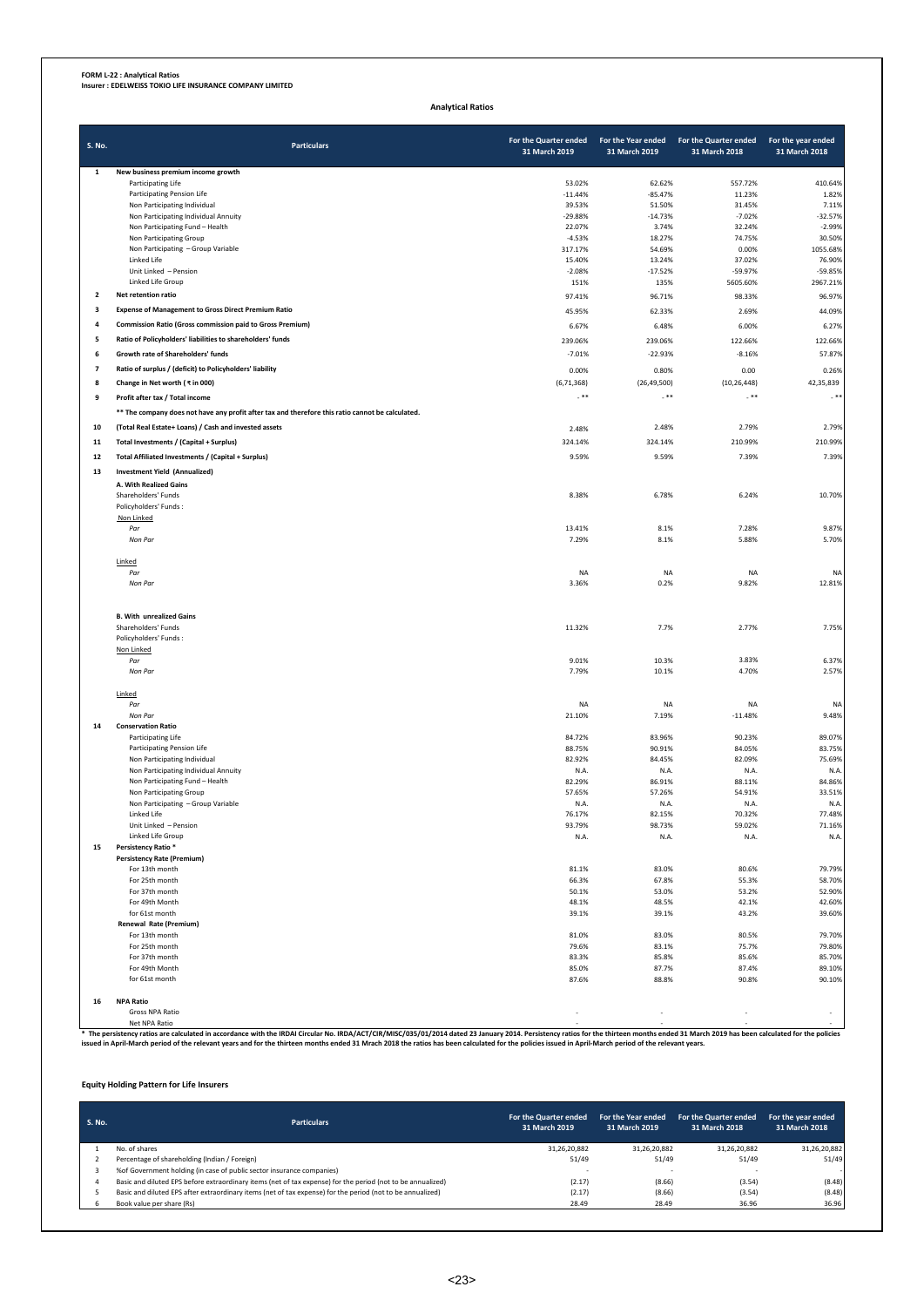# **FORM L-23 RECEIPT AND PAYMENTS SCHEDULE**

Name of the Insurer : **EDELWEISS TOKIO LIFE INSURANCE COMPANY LTD.**

Registration Number: 147 dated 10 May 2011

**RECEIPTS AND PAYMENTS ACCOUNT FOR THE YEAR ENDED 31ST MARCH 2019 (DIRECT BASIS)**

|                |                                                                          |                      | (₹'000)              |
|----------------|--------------------------------------------------------------------------|----------------------|----------------------|
|                | <b>Particulars</b>                                                       | For the Year ended   | For the Year ended   |
|                |                                                                          | <b>31 MARCH 2019</b> | <b>31 MARCH 2018</b> |
|                |                                                                          |                      |                      |
| A              | Cash Flows from operating activities:                                    |                      |                      |
| 1              | Premium received from policyholders, including advance receipts          | 91,63,547            | 64,83,218            |
| $\overline{2}$ | Other receipts (Other Income)                                            | 11,046               | 4,280                |
| 3              | Payments to the re-insurance premium, net of commission and claims       | (88, 164)            | (38, 270)            |
| 4              | Payments of claims / benefits                                            | (8, 72, 035)         | (8, 54, 641)         |
| 5              | Payments of commission and brokerage                                     | (5,51,865)           | (3,69,386)           |
| 6              | Payments of other operating expenses                                     | (47, 76, 997)        | (32, 53, 252)        |
| $\overline{7}$ | Preliminary and pre-operative expenses                                   |                      |                      |
| 8              | Deposits, advances and staff loans                                       | (39, 792)            | 62,242               |
| 9              | Income taxes (Paid) / Refund                                             | (6, 395)             | (2,843)              |
| 10             | Service tax / GST paid                                                   | (1, 41, 484)         | (1, 54, 561)         |
| 11             | Other payments                                                           | (604)                | (54)                 |
| 12             | Cash flows before extraordinary items                                    | 26,97,257            | 18,76,733            |
|                | 13 Cash flow from extraordinary operations                               |                      |                      |
|                | Net cash flow from operating activities                                  | 26,97,257            | 18,76,733            |
|                |                                                                          |                      |                      |
| В              | Cash flows from investing activities:                                    |                      |                      |
| $\mathbf{1}$   | Purchase of fixed assets                                                 | (3,34,024)           | (3,79,838)           |
| $\overline{2}$ | Proceeds from sale of fixed assets                                       | 2,604                | 3,299                |
| 3              | Purchases of investments                                                 | (3,96,51,110)        | (3,22,23,556)        |
| 4              | Loans disbursed                                                          |                      |                      |
| 5              | Loans against policies                                                   | (23, 707)            | (13, 565)            |
| 6              | Sales of investments                                                     | 3,48,63,731          | 2,47,47,810          |
| 7              | Repayments received                                                      |                      |                      |
| 8              | Rents/Interests/ Dividends received                                      | 14,14,823            | 9,49,457             |
| 9              | Investments in money market instruments and in liquid mutual funds (Net) | 10,69,887            | (21, 55, 532)        |
|                | 10 Expenses related to investments                                       |                      |                      |
|                | Net cash flow from investing activities                                  | (26, 57, 796)        | (90, 71, 925)        |
|                |                                                                          |                      |                      |
| C              | Cash flows from financing activities:                                    |                      |                      |
| $\mathbf{1}$   | Proceeds from issuance of share capital                                  |                      | 67,00,000            |
| $\overline{2}$ | Proceeds from borrowing                                                  |                      |                      |
| 3              | Repayments of borrowing                                                  |                      |                      |
| 4              | Interest/dividends paid                                                  |                      |                      |
|                | Net cash flow from financing activities                                  | $\overline{a}$       | 67,00,000            |
|                | Effect of foreign exchange rates on cash and cash equivalents, net       |                      |                      |
|                |                                                                          |                      |                      |
|                | Net increase in cash and cash equivalents                                | 39,464               | (4,95,196)           |
|                | Cash and cash equivalents at the beginning of the period                 | 9,48,453             | 14,43,649            |
|                | Cash and cash equivalents at the end of the period                       | 9,87,918             | 9,48,453             |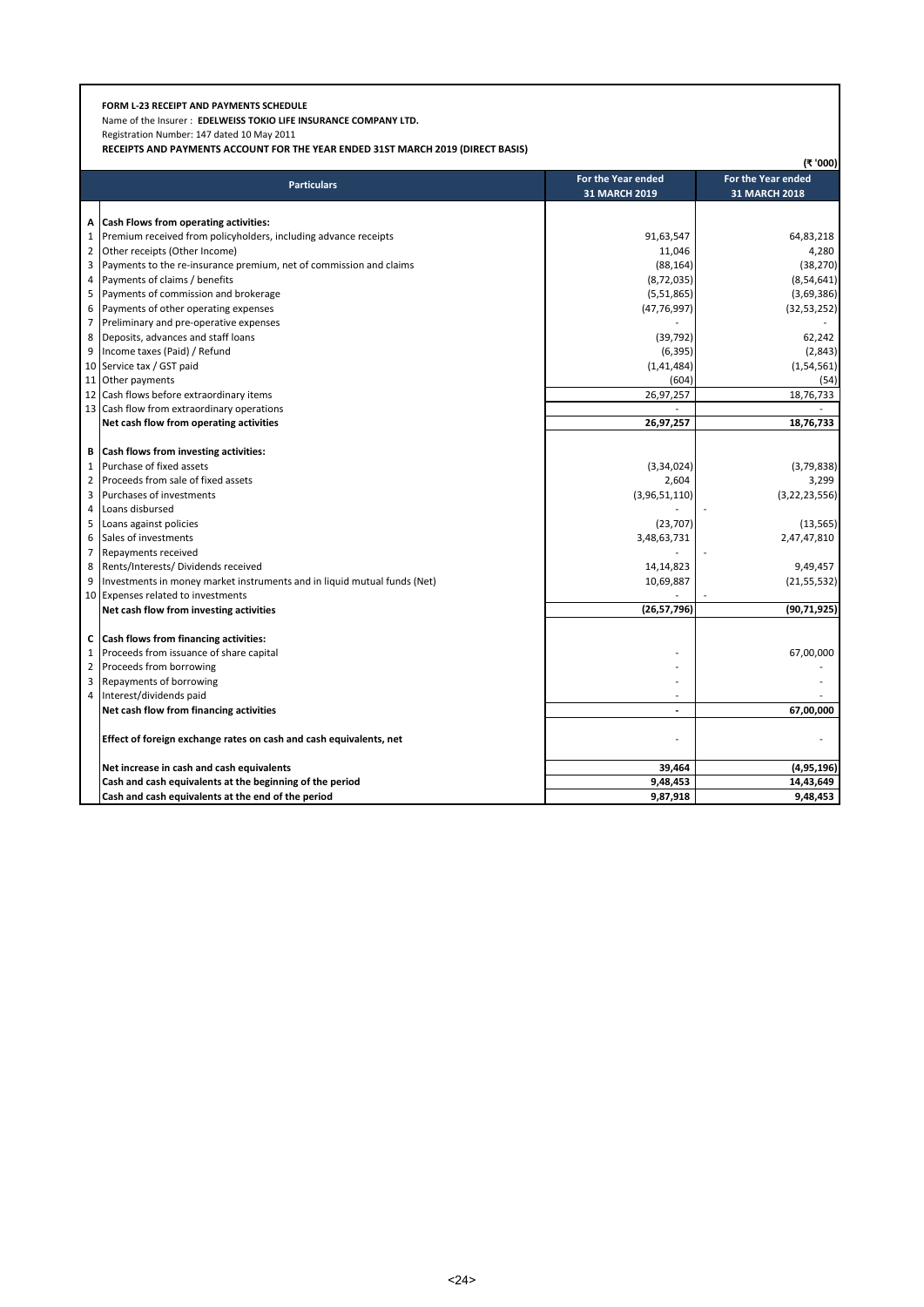# **FORM L-24 Valuation of net Liabilities**

Name of the Insurer : **EDELWEISS TOKIO LIFE INSURANCE COMPANY LTD.**

|                |                    | <b>Valuation on Net Liabilities</b> |                        | (`₹ in Lakhs)            |
|----------------|--------------------|-------------------------------------|------------------------|--------------------------|
| S.No.          | <b>Particulars</b> | As at<br>31 March 2019              | As at<br>31 March 2018 | As at<br>31 March 2018   |
| 1              | Linked             |                                     |                        |                          |
|                | a) Life            | 63,905.39                           | 38,264.41              | 38,264.41                |
|                | b) General Annuity |                                     |                        | $\overline{\phantom{a}}$ |
|                | c) Pension         | 2,526.23                            | 1,752.15               | 1,752.15                 |
|                | d) Health          |                                     |                        | $\overline{\phantom{a}}$ |
| $\overline{2}$ | Non-Linked         |                                     |                        |                          |
|                | a) Life            | 1,36,924.00                         | 94,698.10              | 94,698.10                |
|                | b) General Annuity | 3,130.90                            | 2,432.39               | 2,432.39                 |
|                | c) Pension         | 5,988.67                            | 4,042.88               | 4,042.88                 |
|                | d) Health          | 402.71                              | 274.58                 | 274.58                   |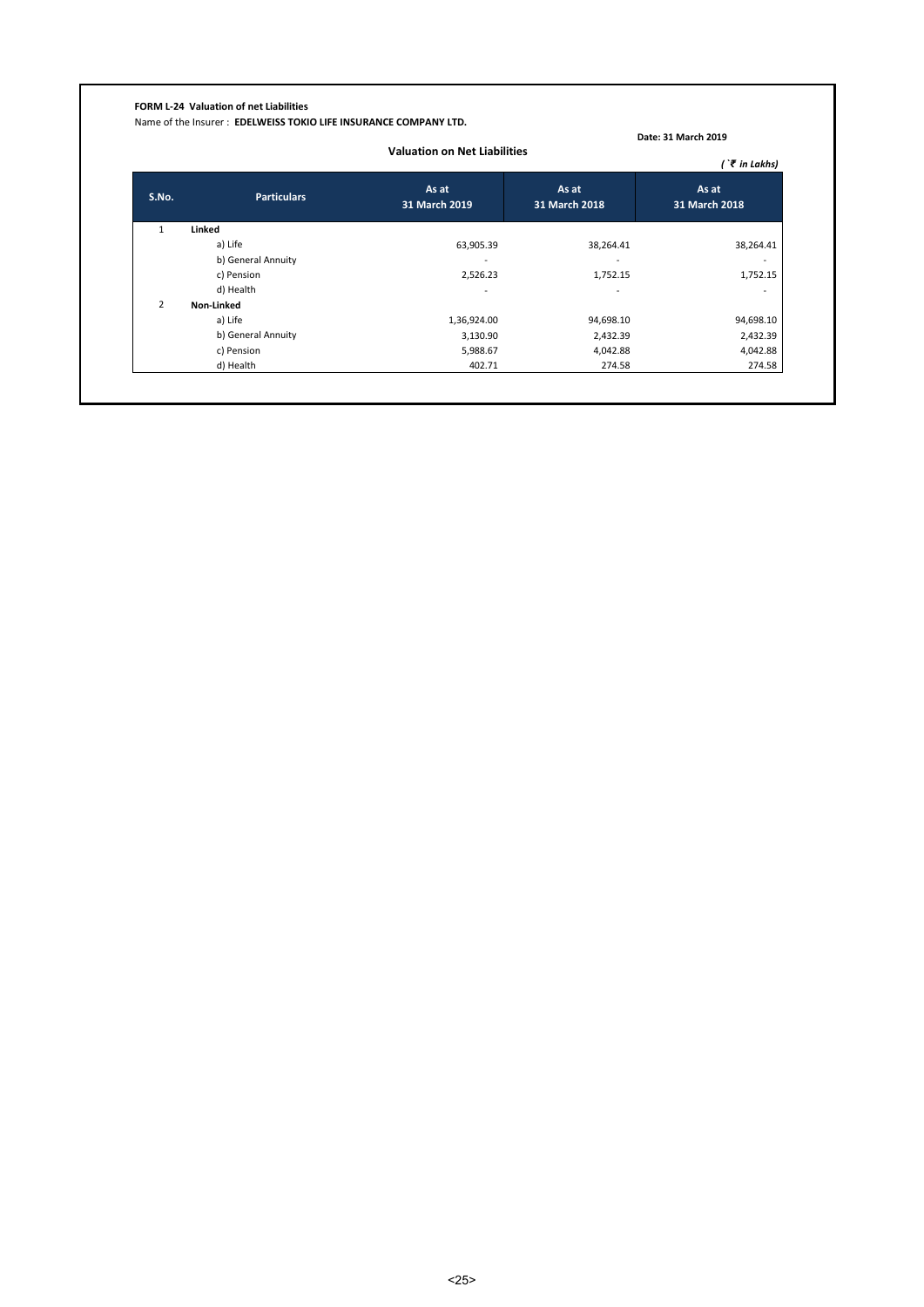# **FORM L-25- (i)- Geographical Distribution Channel - Individuals** Name of the Insurer: **EDELWEISS TOKIO LIFE INSURANCE CO. LTD.** Registration Number: **147 dated 10 May 2011**

**Geographical Distribution of New Business for the Quarter Ended 31 March 2019**

|                         |                                |                                                                                             |              | Rural        |                   |          |              | Urban        |              |          |              | <b>Total Business</b>    |              |
|-------------------------|--------------------------------|---------------------------------------------------------------------------------------------|--------------|--------------|-------------------|----------|--------------|--------------|--------------|----------|--------------|--------------------------|--------------|
| SI.No.                  | <b>State / Union Territory</b> | No. of                                                                                      |              | Premium      | Sum Assured (₹ in | No. of   |              | Premium      | Sum Assured  | No. of   |              | Premium                  | Sum Assured  |
|                         |                                | Policies                                                                                    | No. of Lives | (₹ in crore) | crore)            | Policies | No. of Lives | (₹ in crore) | (₹ in crore) | Policies | No. of Lives | (₹ in crore)             | (₹ in crore) |
| $\mathbf{1}$            | Andhra Pradesh                 | 124<br>0.42<br>11.25<br>113<br>$\sim$<br>÷.<br>$\sim$<br>$\sim$<br>56<br>57<br>0.09<br>1.18 |              | 495          | 486               | 1.84     | 62.52        | 619          | 599          | 2.27     | 73.77        |                          |              |
| $\overline{2}$          | Arunachal Pradesh              |                                                                                             |              |              |                   | ×.       | $\sim$       | ×.           | $\sim$       | ٠        | ۰.           | $\overline{\phantom{a}}$ | $\sim$       |
| $\overline{\mathbf{3}}$ | Assam                          |                                                                                             |              |              |                   | 152      | 152          | 0.29         | 3.67         | 208      | 209          | 0.38                     | 4.85         |
| $\mathfrak{a}$          | Bihar                          | 277                                                                                         | 274          | 0.49         | 6.31              | 228      | 236          | 0.68         | 12.95        | 505      | 510          | 1.17                     | 19.26        |
| 5                       | Chattisgarh                    | 156                                                                                         | 140          | 0.38         | 15.47             | 424      | 423          | 1.52         | 99.44        | 580      | 563          | 1.90                     | 114.91       |
| Goa<br>6                |                                | 47                                                                                          | 41           | 0.16         | 3.88              | 138      | 133          | 0.70         | 17.04        | 185      | 174          | 0.86                     | 20.92        |
|                         | Gujarat                        | 237                                                                                         | 212          | 1.19         | 28.83             | 1,545    | 1.482        | 12.37        | 361.18       | 1.782    | 1,694        | 13.56                    | 390.01       |
| $\mathbf{\hat{z}}$      | Haryana                        | 90                                                                                          | 85           | 0.39         | 26.81             | 557      | 541          | 2.97         | 219.86       | 647      | 626          | 3.36                     | 246.67       |
| 9                       | <b>Himachal Pradesh</b>        | 42                                                                                          | 44           | 0.11         | 2.49              | 29       | 31           | 0.13         | 1.56         | 71       | 75           | 0.24                     | 4.05         |
| 10                      | Jammu & Kashmir                | 68                                                                                          | 65           | 0.24         | 5.24              | 70       | 71           | 0.30         | 11.40        | 138      | 136          | 0.55                     | 16.65        |
| 11                      | Jharkhand                      | 231                                                                                         | 201          | 0.56         | 13.71             | 405      | 417          | 1.58         | 38.23        | 636      | 618          | 2.14                     | 51.95        |
| 12                      | Karnataka                      | 204                                                                                         | 185          | 0.78         | 14.76             | 958      | 928          | 5.69         | 184.46       | 1.162    | 1,113        | 6.47                     | 199.22       |
| 13                      | Kerala                         | 526                                                                                         | 503          | 2.91         | 44.68             | 1,491    | 1,427        | 10.34        | 142.92       | 2,017    | 1,930        | 13.25                    | 187.60       |
| 14                      | Madhya Pradesh                 | 98                                                                                          | 94           | 0.28         | 3.87              | 756      | 742          | 3.94         | 145.01       | 854      | 836          | 4.22                     | 148.88       |
| 15                      | Maharashtra                    | 4,803                                                                                       | 4,652        | 3.94         | 332.14            | 8,948    | 8.586        | 35.73        | 4,351.32     | 13,751   | 13,238       | 39.67                    | 4,683.46     |
| 16                      | Manipur                        | ٠                                                                                           |              | ÷            | $\sim$            | ٠        | ٠            | $\sim$       | ٠            | $\sim$   | ۰.           | ÷                        |              |
| 17                      | Meghalaya                      | ۰                                                                                           |              | ٠.           |                   | ۰.       |              |              |              | ۰        | ۰.           | $\overline{\phantom{a}}$ | $\sim$       |
| 18                      | Mirzoram                       |                                                                                             |              |              |                   |          |              |              |              |          |              |                          | $\sim$       |
| 19                      | Nagaland                       | ×.                                                                                          |              | ٠            | ٠                 | $\sim$   | ٠            | ٠            | ٠            | ٠        | ×            | $\sim$                   | $\sim$       |
| 20                      | Orissa                         | 338                                                                                         | 322          | 0.90         | 13.88             | 398      | 394          | 1.45         | 32.73        | 736      | 716          | 2.35                     | 46.60        |
| 21                      | Punjab                         | 209                                                                                         | 177          | 1.15         | 21.21             | 552      | 521          | 3.27         | 108.88       | 761      | 698          | 4.42                     | 130.08       |
| 22                      | Rajasthan                      | 240                                                                                         | 226          | 0.31         | 13.69             | 193      | 189          | 1.16         | 44.19        | 433      | 415          | 1.47                     | 57.87        |
| 23                      | Sikkim                         | ×.                                                                                          | $\sim$       | $\sim$       | $\sim$            | $\sim$   | $\sim$       | $\sim$       | $\sim$       | $\sim$   | $\sim$       | $\overline{\phantom{a}}$ |              |
| 24                      | <b>Tamil Nadu</b>              | 196                                                                                         | 178          | 0.79         | 18.55             | 1,461    | 1.417        | 8.75         | 217.20       | 1,657    | 1,595        | 9.54                     | 235.74       |
| 25                      | Tripura                        | ÷.                                                                                          | $\sim$       | ×.           | $\sim$            | $\sim$   | $\sim$       | ÷.           | $\sim$       | $\sim$   | $\sim$       | $\sim$                   |              |
| 26                      | <b>Uttar Pradesh</b>           | 427                                                                                         | 401          | 1.45         | 34.43             | 1,645    | 1.598        | 8.68         | 328.33       | 2.072    | 1,999        | 10.12                    | 362.75       |
| 27                      | UttraKhand                     | 23                                                                                          | 23           | 0.05         | 1.99              | 102      | 104          | 0.53         | 11.61        | 125      | 127          | 0.58                     | 13.60        |
| 28                      | West Bengal                    | 237                                                                                         | 195          | 0.66         | 12.36             | 1,090    | 1,012        | 5.63         | 122.79       | 1,327    | 1,207        | 6.29                     | 135.15       |
| 29                      | Andaman & Nicobar Islands      | ÷.                                                                                          |              | ÷.           | $\sim$            | ÷        | $\sim$       | ÷.           | ×            | ÷.       | ×            | $\sim$                   | $\sim$       |
| 30                      | Chandigarh                     | ٠                                                                                           |              |              | $\sim$            |          |              |              |              | ٠        |              | ٠                        | $\sim$       |
| 31                      | Dadra & Nagrahaveli            |                                                                                             |              |              | ٠.                |          |              |              |              | ۰        |              |                          | $\sim$       |
| 32                      | Daman & Diu                    | ٠                                                                                           |              | ٠            | ٠                 | ٠        | ٠            | ٠            | ×            | ٠        |              | ٠                        | ٠            |
| 33                      | Delhi                          | 112                                                                                         | 93           | 0.34         | 12.43             | 1,841    | 1,793        | 11.93        | 341.86       | 1,953    | 1,886        | 12.27                    | 354.29       |
| 34                      | Lakshadweep                    | ÷                                                                                           |              | $\sim$       | . п.              | ٠        | $\sim$       | $\sim$       | ÷.           | ÷.       | ۰.           | $\overline{\phantom{a}}$ | $\sim$       |
| 35                      | Puducherry                     | ×.                                                                                          |              | ٠            | ٠                 | ٠        | ٠            | ٠            | ×            | ٠        |              | ٠                        | $\sim$       |
| 36                      | Telangana                      | 69                                                                                          | 62           | 0.26         | 9.63              | 593      | 558          | 4.36         | 174.60       | 662      | 620          | 4.62                     | 184.22       |
|                         | <b>Company Total</b>           | 8.810                                                                                       | 8.343        | 17.87        | 648.78            | 24.071   | 23.241       | 123.84       | 7.033.74     | 32.881   | 31.584       | 141.71                   | 7.682.52     |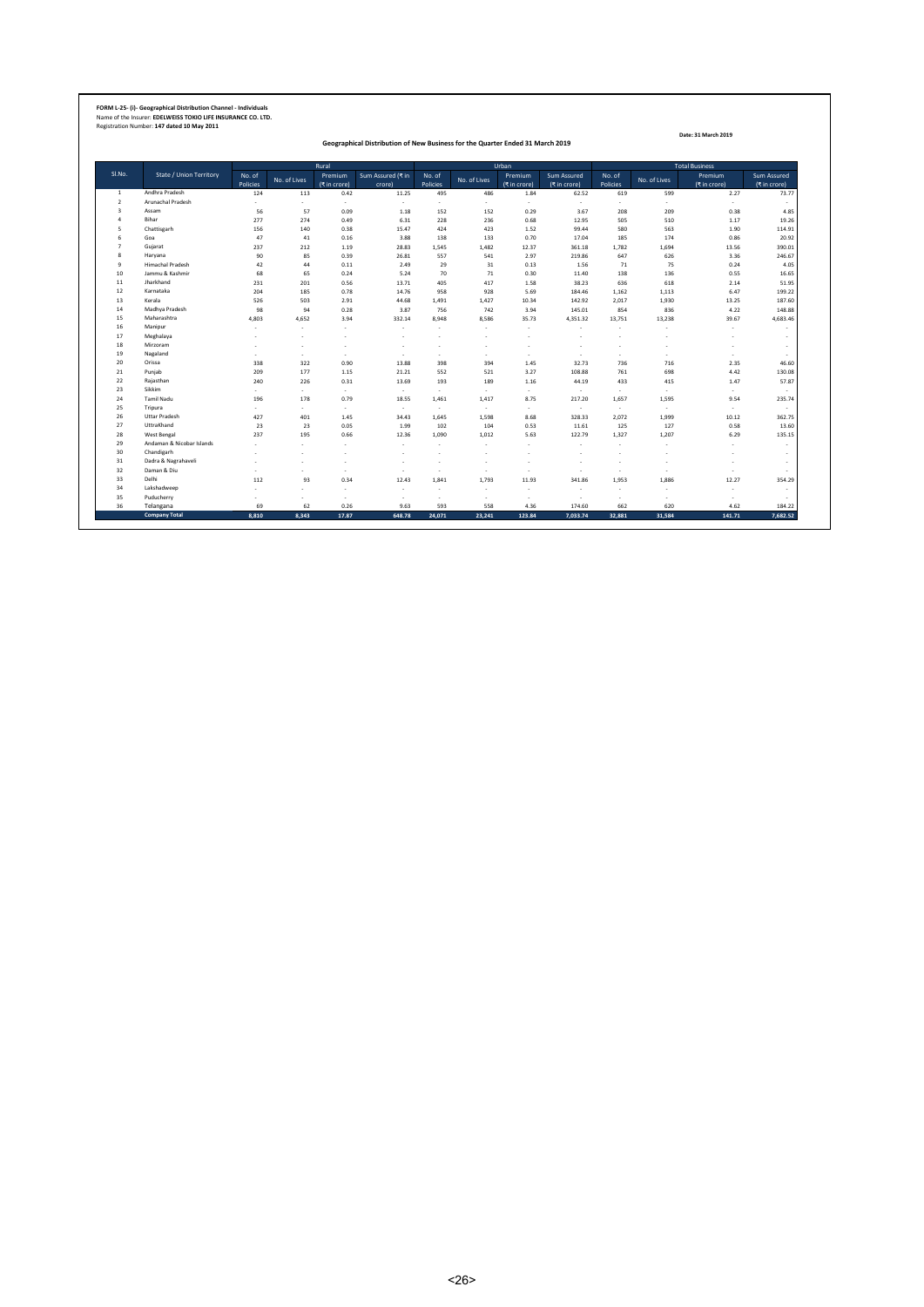|                         |                                    |                                |                          |                          | Geographical Distribution of New Business for the period Ended 31 March 2019 |                 |                 | Date: 31 March 2019              |                                    |                          |                   |                                    |                                        |  |  |
|-------------------------|------------------------------------|--------------------------------|--------------------------|--------------------------|------------------------------------------------------------------------------|-----------------|-----------------|----------------------------------|------------------------------------|--------------------------|-------------------|------------------------------------|----------------------------------------|--|--|
|                         |                                    |                                |                          | Rural                    |                                                                              |                 | Urban           |                                  |                                    |                          |                   | <b>Total Business</b>              |                                        |  |  |
| SI.No.                  | <b>State / Union Territory</b>     | No. of Policies                | No. of Lives             | Premium<br>(* in crore)  | Sum Assured (₹ in<br>crore)                                                  | No. of Policies | No. of Lives    | Premium                          | <b>Sum Assured</b><br>(t in crore) | No. of Policies          | No. of Lives      | Premium<br>(* in crore)            | <b>Sum Assured</b><br>(<br>f in crore) |  |  |
| $\mathbf{1}$            | Andhra Pradesh                     | 409                            | 392                      | 1.20                     | 34                                                                           | 1,515           | 1.446           | -6                               | 210                                | 1.924                    | 1,838             | 6.74                               | 244.50                                 |  |  |
| $\overline{2}$          | Arunachal Pradesh                  | ٠                              | $\sim$                   | ×.                       |                                                                              | ×.              | ×.              |                                  |                                    | ÷                        | и.                | $\sim$                             | ×,                                     |  |  |
| $\overline{\mathbf{3}}$ | Assam                              | 158                            | 155                      | 0.28                     | $\overline{a}$                                                               | 475             | 452             | $\mathbf{1}$                     | 12                                 | 633                      | 607               | 1.17                               | 15.22                                  |  |  |
| $\Delta$<br>5           | Bihar                              | 625                            | 610                      | 1.19                     | 20                                                                           | 681             | 649             | $\overline{2}$                   | 33                                 | 1.306                    | 1.259             | 3.20                               | 53.17                                  |  |  |
| 6                       | Chhattisgarh<br>Goa                | 349<br>95                      | 328<br>84                | 1.04<br>0.32             | 30<br>11                                                                     | 1,137<br>332    | 1.087<br>293    | $\overline{4}$<br>$\overline{2}$ | 216<br>43                          | 1.486<br>427             | 1.415<br>377      | 5.03<br>2.19                       | 245.71<br>54.34                        |  |  |
| $\overline{7}$          | Gujarat                            | 538                            | 481                      | 2.65                     | 54                                                                           | 3,971           | 3,649           | 27                               | 835                                | 4,509                    | 4,130             | 30.14                              | 889.27                                 |  |  |
| 8                       | Haryana                            | 532                            | 504                      | 2.11                     | 66                                                                           | 1,917           | 1,754           | 10                               | 487                                | 2,449                    | 2,258             | 12.19                              | 553.00                                 |  |  |
| $\overline{9}$          | Himachal Pradesh                   | 141                            | 140                      | 0.38                     | $\mathbf{Q}$                                                                 | 101             | 97              | $^{\circ}$                       | 5                                  | 242                      | 237               | 0.71                               | 13.59                                  |  |  |
| 10                      | Jammu and Kashmir                  | 143                            | 138                      | 0.48                     | 14                                                                           | 220             | 212             | $\overline{1}$                   | 31                                 | 363                      | 350               | 1.29                               | 45.18                                  |  |  |
| $11\,$                  | Jharkhand                          | 515                            | 471                      | 1.29                     | 26                                                                           | 1,177           | 1,142           | 5                                | 100                                | 1,692                    | 1,613             | 5.82                               | 125.53                                 |  |  |
| 12                      | Karnataka                          | 551                            | 516                      | 1.74                     | 38                                                                           | 2,814           | 2,609           | 15                               | 500                                | 3.365                    | 3,125             | 16.81                              | 538.07                                 |  |  |
| 13<br>14                | Kerala<br>Madhya Pradesh           | 1.319<br>245                   | 1,261<br>234             | 7.32<br>0.73             | 108<br>13                                                                    | 4.050           | 3,859           | 27<br>$\overline{9}$             | 357                                | 5.369                    | 5,120             | 34.21                              | 464.65                                 |  |  |
| 15                      | Maharashtra                        | 8,151                          | 7,893                    | 8.25                     | 532                                                                          | 1,884<br>21,253 | 1,723<br>19,285 | 96                               | 322<br>8,661                       | 2.129<br>29,404          | 1,957<br>27,178   | 9.74<br>103.85                     | 335.71<br>9,193.20                     |  |  |
| 16                      | Manipur                            | $\overline{\phantom{a}}$       | $\overline{\phantom{a}}$ | ٠                        | ٠                                                                            |                 | ×.              |                                  |                                    | ÷                        |                   | . п.                               | ٠                                      |  |  |
| 17                      | Meghalaya                          | ٠                              |                          | ×                        |                                                                              |                 | ×               |                                  |                                    | ٠                        |                   |                                    | ٠                                      |  |  |
| 18                      | Mirzoram                           | ٠                              | $\sim$                   | ×                        |                                                                              |                 | ×.              |                                  |                                    | ٠                        | $\sim$            | $\sim$                             | ٠                                      |  |  |
| 19                      | Nagaland                           | $\overline{\phantom{a}}$       | $\sim$                   | $\overline{\phantom{a}}$ |                                                                              | <b>.</b>        | ×.              |                                  |                                    | $\sim$                   | <b>.</b>          | $\sim$                             | ٠                                      |  |  |
| 20                      | Odisha                             | 970                            | 936                      | 2.37                     | 35                                                                           | 1.178           | 1.110           | -5                               | 82                                 | 2.148                    | 2.046             | 6.98                               | 116.61                                 |  |  |
| 21                      | Punjab                             | 478                            | 431                      | 1.98                     | 39                                                                           | 1,302           | 1,217           | 6                                | 203                                | 1,780                    | 1,648             | 8.02                               | 241.20                                 |  |  |
| 22<br>23                | Rajasthan<br>Sikkim                | 610                            | 593                      | 0.80                     | 27                                                                           | 1,054           | 990             | $\overline{4}$                   | 144                                | 1,664                    | 1,583             | 5.22                               | 170.19                                 |  |  |
| 24                      | Tamil Nadu                         | ٠<br>429                       | $\sim$<br>403            | ×.<br>1.54               | ٠<br>34                                                                      | и.<br>4.135     | ×.<br>3.887     | 21                               | <b>.</b><br>498                    | $\sim$<br>4.564          | <b>.</b><br>4.290 | $\sim$<br>22.99                    | ÷<br>531.63                            |  |  |
| 25                      | Tripura                            | ٠                              |                          | ×.                       |                                                                              | ×.              | ×.              |                                  |                                    | ٠                        | $\sim$            | $\sim$                             | ×,                                     |  |  |
| 26                      | <b>Uttar Pradesh</b>               | 811                            | 759                      | 2.55                     | 64                                                                           | 3,546           | 3,283           | 17                               | 713                                | 4,357                    | 4,042             | 19.24                              | 776.71                                 |  |  |
| 27                      | Uttarakhand                        | 93                             | 86                       | 0.26                     | <b>S</b>                                                                     | 319             | 299             | $\mathbf{1}$                     | 29                                 | 412                      | 385               | 1.45                               | 33.37                                  |  |  |
| 28                      | West Bengal                        | 555                            | 483                      | 1.47                     | 22                                                                           | 2.861           | 2.508           | 14                               | 403                                | 3.416                    | 2.991             | 15.51                              | 424.90                                 |  |  |
| 29                      | Andaman & Nicobar Islands          | $\overline{\phantom{a}}$       |                          | $\overline{\phantom{a}}$ |                                                                              |                 | ٠               |                                  |                                    | $\overline{\phantom{a}}$ |                   | $\sim$                             | ٠                                      |  |  |
| 30                      | Chandigarh                         | ÷.                             |                          | ٠                        |                                                                              |                 | ٠               |                                  |                                    | $\overline{\phantom{a}}$ |                   | $\sim$                             | $\sim$                                 |  |  |
| 31<br>32                | Dadra & Nagrahaveli<br>Daman & Diu | $\overline{\phantom{a}}$<br>×. |                          | ٠<br>٠                   |                                                                              |                 | ٠<br>٠          |                                  |                                    | ÷<br>÷                   |                   | $\overline{\phantom{a}}$<br>$\sim$ | $\sim$                                 |  |  |
| 33                      | New Delhi                          | 282                            | 252                      | 0.98                     | 25                                                                           | 5,096           | 4,581           | 28                               | 906                                | 5,378                    | 4,833             | 29.44                              | ×,<br>931.56                           |  |  |
| 34                      | Lakshadweep                        | ٠                              | $\sim$                   | $\sim$                   | ٠                                                                            | . .             | ٠               |                                  |                                    | $\overline{\phantom{a}}$ |                   | $\sim$                             | ٠                                      |  |  |
| 35                      | Puducherry                         | ٠                              | $\sim$                   | ÷.                       |                                                                              |                 | ×.              | .                                | и.                                 | ۰.                       | и.                | $\sim$                             | ÷                                      |  |  |
| 36                      | Telangana                          | 172                            | 162                      | 0.57                     | 17                                                                           | 1.842           | 1.667           | 11                               | 445                                | 2.014                    | 1.829             | 11.89                              | 462.15                                 |  |  |
|                         | <b>Company Total</b>               | 18.171                         | 17.312                   | 41.51                    | 1.224                                                                        | 62860           | 57,799          | 312                              | 15.235                             | 81.031                   | 75,111            | 353.84                             | 16,459,46                              |  |  |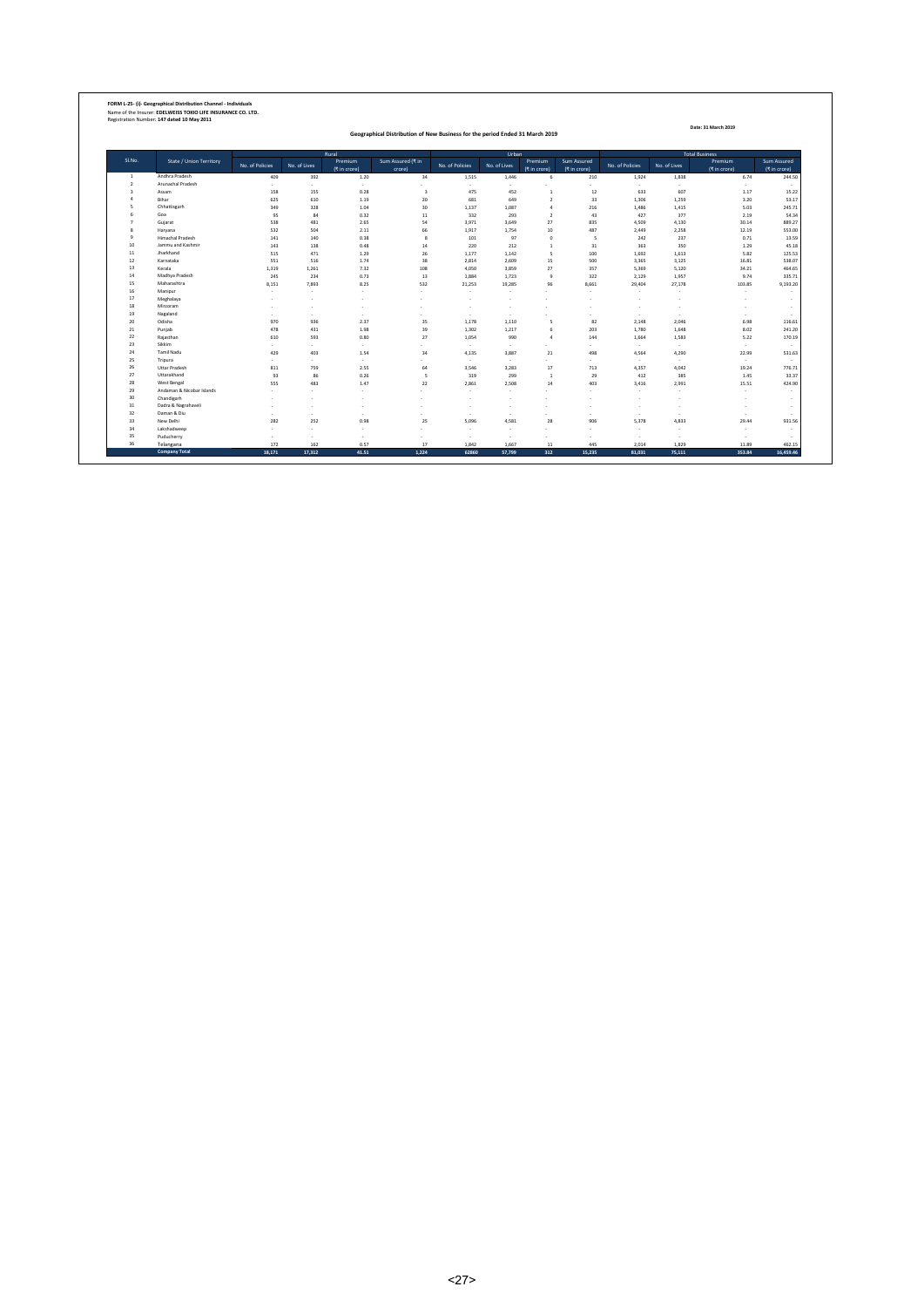**FORM L-25- (ii) - Geographical Distribution Channel - GROUP** Name of the Insurer: **EDELWEISS TOKIO LIFE INSURANCE CO. LTD.** Registration Number: **147 dated 10 May 2011**

**Geographical Distribution of New Business for the Quarter Ended 31 March 2019**

|                |                         |                    |                 | Rural                      |                                         |                      |              | Urban                      |                             |                    |                          | <b>Total Business</b>   |                                    |
|----------------|-------------------------|--------------------|-----------------|----------------------------|-----------------------------------------|----------------------|--------------|----------------------------|-----------------------------|--------------------|--------------------------|-------------------------|------------------------------------|
| S.No.          | State / Union Territory | No. of<br>Policies | No. of<br>Lives | Premium<br>(₹ in<br>crore) | <b>Sum</b><br>Assured<br>(₹in<br>crore) | No. of<br>Policies   | No. of Lives | Premium<br>(₹ in<br>crore) | Sum Assured<br>(₹ in crore) | No. of<br>Policies | No. of Lives             | Premium<br>(₹ in crore) | <b>Sum Assured</b><br>(₹ in crore) |
| $\mathbf 1$    | Andhra Pradesh          | ÷.                 | $\overline{a}$  | ÷.                         |                                         | $\ddot{\phantom{a}}$ | 248          | 0.74                       | 31.88                       | $\sim$             | 248                      | 0.74                    | 31.88                              |
| $\overline{2}$ | Arunachal Pradesh       |                    |                 |                            |                                         |                      | L.           | ÷.                         |                             | ż.                 |                          | ÷.                      |                                    |
| 3              | Assam                   |                    |                 |                            |                                         |                      | 18           | $-0.01$                    | $-11.76$                    | ÷,                 | 18                       | $-0.01$                 | $-11.76$                           |
| 4              | Bihar                   |                    |                 |                            |                                         |                      |              | ż.                         |                             |                    | ÷                        | ä,                      | ÷                                  |
| 5              | Chattisgarh             |                    |                 |                            |                                         |                      | ٠            | ×.                         | ÷                           |                    | ٠                        | ٠                       | ÷                                  |
| 6              | Goa                     |                    |                 |                            |                                         |                      | ٠            | ×.                         | ٠                           | $\sim$             | $\overline{\phantom{a}}$ | ٠                       |                                    |
| $\overline{7}$ | Gujarat                 |                    |                 |                            |                                         | $\overline{1}$       | 1,583        | 4.36                       | 214.74                      | $\mathbf{1}$       | 1,583                    | 4.36                    | 214.74                             |
| 8              | Haryana                 |                    |                 |                            |                                         |                      | 1,416        | 0.31                       | 266.65                      | $\sim$             | 1,416                    | 0.31                    | 266.65                             |
| 9              | <b>Himachal Pradesh</b> |                    |                 |                            |                                         |                      | ÷.           | ÷,                         | ä,                          | ٠                  |                          | ä,                      |                                    |
| 10             | Jammu & Kashmir         |                    |                 |                            |                                         |                      | ä,           | ٠                          | ÷                           |                    | ÷                        | ä,                      | ÷                                  |
| 11             | Jharkhand               |                    |                 |                            |                                         |                      | ٠            | ×.                         | ÷                           |                    | ÷                        | ٠                       |                                    |
| 12             | Karnataka               |                    |                 |                            |                                         |                      | 1.522        | 3.35                       | 226.68                      | ÷,                 | 1.522                    | 3.35                    | 226.68                             |
| 13             | Kerala                  |                    |                 |                            |                                         |                      | ä,           | ÷,                         | L.                          | ÷,                 | L.                       | ä,                      |                                    |
| 14             | Madhya Pradesh          |                    |                 |                            |                                         |                      | 551          | 0.93                       | 61.29                       | $\sim$             | 551                      | 0.93                    | 61.29                              |
| 15             | Maharashtra             |                    |                 |                            |                                         | 8                    | 9.325        | 26.57                      | 1.492.38                    | 8                  | 9.325                    | 26.57                   | 1,492.38                           |
| 16             | Manipur                 |                    |                 |                            |                                         |                      | ÷.           | ÷.                         |                             | ż.                 | ÷                        | ÷.                      |                                    |
| 17             | Meghalaya               |                    |                 |                            |                                         |                      |              |                            |                             |                    |                          |                         |                                    |
| 18             | Mirzoram                |                    |                 |                            |                                         |                      |              |                            |                             |                    |                          |                         | ÷                                  |
| 19             | Nagaland                |                    |                 |                            |                                         |                      |              |                            |                             |                    |                          |                         | ÷                                  |
| 20             | Orissa                  |                    |                 |                            |                                         |                      | ä,           | ٠                          | ÷                           |                    | ÷                        | ä,                      |                                    |
| 21             | Punjab                  |                    |                 |                            |                                         |                      | 3            | $-0.00$                    | 0.16                        | ×.                 | 3                        | $-0.00$                 | 0.16                               |
| 22             | Rajasthan               |                    |                 |                            |                                         |                      | 3,816        | 0.40                       | 33.14                       | ÷,                 | 3,816                    | 0.40                    | 33.14                              |
| 23             | Sikkim                  |                    |                 |                            |                                         |                      | ä,           | ÷.                         | ä,                          | ÷,                 | $\mathbf{r}$             | ÷.                      | ٠                                  |
| 24             | <b>Tamil Nadu</b>       |                    |                 |                            |                                         |                      | 687          | 2.65                       | 101.02                      |                    | 687                      | 2.65                    | 101.02                             |
| 25             | Tripura                 |                    |                 |                            |                                         |                      | ÷.           | $\sim$                     | ä,                          | ÷,                 | ä,                       | ä,                      | ÷                                  |
| 26             | <b>Uttar Pradesh</b>    |                    |                 |                            |                                         |                      | 343          | 0.03                       | 62.34                       | ٠                  | 343                      | 0.03                    | 62.34                              |
| 27             | UttraKhand              |                    |                 |                            |                                         |                      | $\sim$       | ÷.                         | ÷.                          | ×.                 | ÷                        | ÷.                      |                                    |
| 28             | West Bengal             |                    |                 |                            |                                         |                      | 245          | 0.71                       | 40.26                       | ÷,                 | 245                      | 0.71                    | 40.26                              |
| 29             | Andaman & Nicobar Isla  |                    |                 |                            |                                         |                      | ä,           | ÷,                         | ÷                           |                    | ä,                       | ä,                      |                                    |
| 30             | Chandigarh              |                    |                 |                            |                                         |                      | L,           | ż.                         |                             |                    |                          | ä,                      | ÷                                  |
| 31             | Dadra & Nagrahaveli     |                    |                 |                            |                                         |                      |              |                            |                             |                    |                          | L,                      | $\sim$                             |
| 32             | Daman & Diu             |                    |                 |                            |                                         |                      | ٠            | ż.                         |                             |                    |                          | J.                      |                                    |
| 33             | Delhi                   |                    |                 |                            |                                         |                      | 1.709        | 2.44                       | 394.21                      | ż.                 | 1,709                    | 2.44                    | 394.21                             |
| 34             | Lakshadweep             |                    |                 |                            |                                         |                      |              | ÷,                         |                             |                    |                          | ä,                      |                                    |
| 35             | Puducherry              |                    |                 |                            |                                         |                      | ÷.           | ÷.                         | ÷.                          |                    |                          | ż                       |                                    |
| 36             | Telangana               | ÷                  | ÷               | $\sim$                     | $\sim$                                  | ÷                    | 449          | 1.29                       | 63.94                       | ٠                  | 449                      | 1.29                    | 63.94                              |
|                | <b>Company Total</b>    | ÷                  | ÷               | ٠                          | ÷                                       | 9                    | 21.915       | 43.78                      | 2,976.93                    | 9                  | 21,915                   | 43.78                   | 2,976.93                           |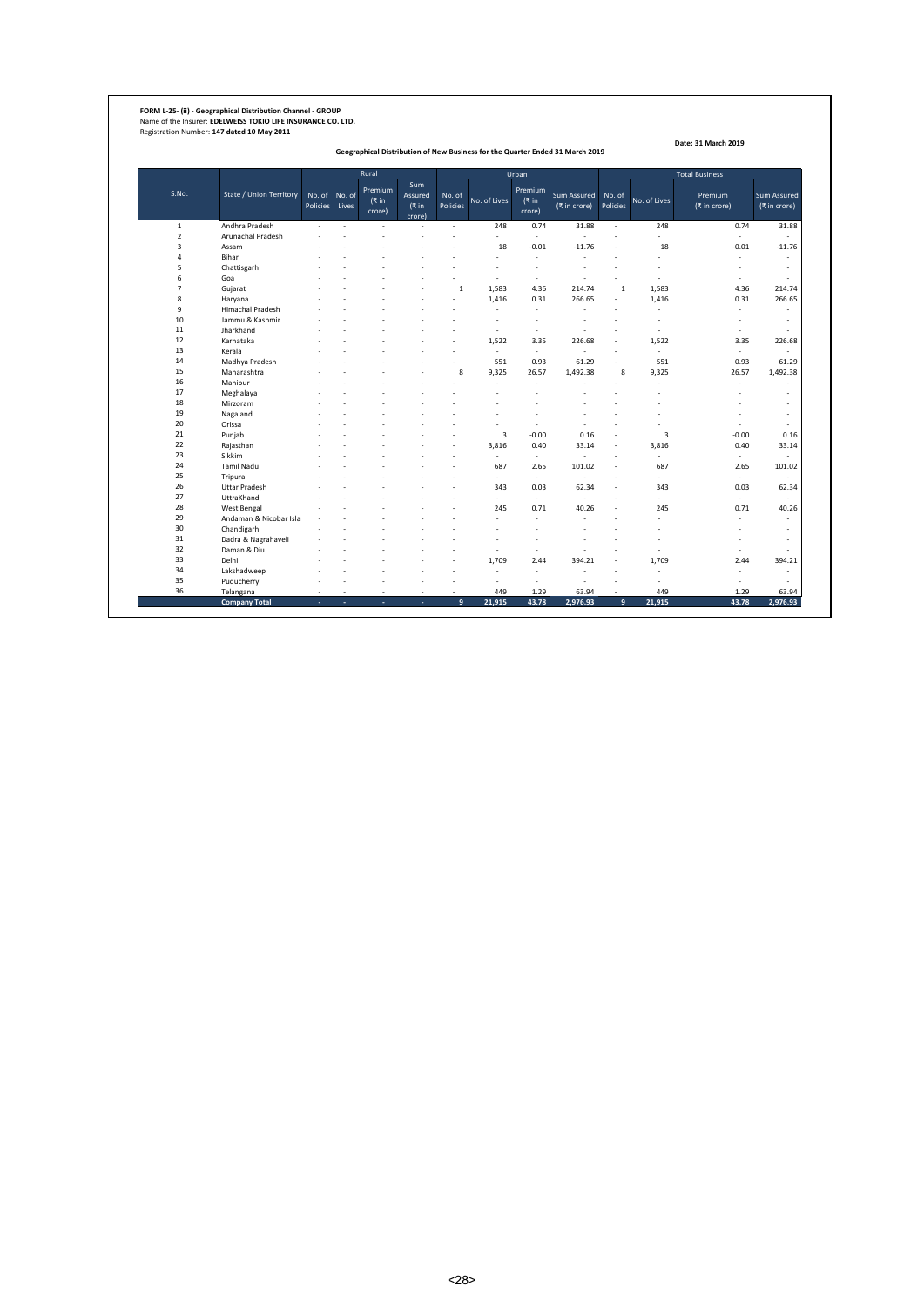**FORM L-25- (ii) - Geographical Distribution Channel - GROUP** Name of the Insurer: **EDELWEISS TOKIO LIFE INSURANCE CO. LTD.**

Registration Number: **147 dated 10 May 2011**

**Geographical Distribution of New Business for the period Ended 31 March 2019**

|                         |                                |                    |              | Rural                   |                                |                         |                | Urban                   |                             |                         |                | <b>Total Business</b>   |                             |
|-------------------------|--------------------------------|--------------------|--------------|-------------------------|--------------------------------|-------------------------|----------------|-------------------------|-----------------------------|-------------------------|----------------|-------------------------|-----------------------------|
| S.No.                   | <b>State / Union Territory</b> | No. of<br>Policies | No. of Lives | Premium<br>(₹ in crore) | Sum<br>Assured<br>(र in crore) | No. of<br>Policies      | No. of Lives   | Premium<br>(₹ in crore) | Sum Assured<br>(र in crore) | No. of<br>Policies      | No. of Lives   | Premium<br>(₹ in crore) | Sum Assured<br>(₹ in crore) |
| $\mathbf{1}$            | Andhra Pradesh                 | $\sim$             | $\sim$       | $\sim$                  | $\sim$                         | $\sim$                  | 578            | 1.70                    | 72.01                       | ÷.                      | 578            | 1.70                    | 72.01                       |
| $\overline{2}$          | Arunachal Pradesh              |                    |              |                         |                                |                         | i.             | $\sim$                  | ÷                           | ٠                       | ÷.             | ÷.                      |                             |
| $\overline{\mathbf{3}}$ | Assam                          |                    |              |                         |                                | $\overline{2}$          | 7,369          | 10.33                   | 3,069.54                    | $\overline{2}$          | 7,369          | 10.33                   | 3,069.54                    |
| $\overline{a}$          | Bihar                          |                    |              |                         |                                |                         | <b>Service</b> | $\sim$                  | $\sim$                      |                         | ٠              | ÷.                      |                             |
| 5                       | Chattisgarh                    |                    |              |                         |                                |                         | $\overline{1}$ | 0.00                    | 0.15                        |                         | 1              | 0.00                    |                             |
| 6                       | Goa                            |                    |              |                         |                                |                         | $\sim$         | $\sim$                  | $\overline{\phantom{a}}$    |                         | ٠              | ×                       |                             |
| $\overline{7}$          | Gujarat                        |                    |              |                         |                                | $\mathbf{1}$            | 3,979          | 9.82                    | 524.07                      | $\mathbf{1}$            | 3,979          | 9.82                    | 524.07                      |
| 8                       | Haryana                        |                    |              |                         |                                | $\mathfrak{a}$          | 7,583          | 1.15                    | 976.30                      | $\overline{a}$          | 7,583          | 1.15                    | 976.30                      |
| $\,9$                   | <b>Himachal Pradesh</b>        |                    |              |                         |                                |                         |                | ×                       | $\overline{\phantom{a}}$    |                         | ł,             | ×,                      |                             |
| $10\,$                  | Jammu & Kashmir                |                    |              |                         |                                |                         |                |                         |                             |                         |                |                         |                             |
| 11                      | Jharkhand                      |                    |              |                         |                                |                         |                | ٠                       | ÷                           |                         | J.             | ÷.                      |                             |
| 12                      | Karnataka                      |                    |              |                         |                                | $\overline{2}$          | 26,165         | 7.71                    | 1,823.75                    | $\overline{2}$          | 26,165         | 7.71                    | 1,823.75                    |
| 13                      | Kerala                         |                    |              |                         |                                |                         | ۰.             | $\sim$                  | $\sim$                      |                         | ÷              | ÷.                      |                             |
| 14                      | Madhya Pradesh                 |                    |              |                         |                                | -1                      | 1,166          | 1.51                    | 152.66                      | $\overline{1}$          | 1,166          | 1.51                    | 152.66                      |
| 15                      | Maharashtra                    |                    |              |                         |                                | 21                      | 34,242         | 46.37                   | 5,616.44                    | 21                      | 34,242         | 46.37                   | 5,616.44                    |
| 16                      | Manipur                        |                    |              |                         |                                |                         |                | J.                      |                             |                         |                | ÷.                      |                             |
| 17                      | Meghalaya                      |                    |              |                         |                                |                         |                |                         |                             |                         |                |                         |                             |
| 18                      | Mirzoram                       |                    |              |                         |                                |                         |                |                         |                             |                         |                |                         |                             |
| 19                      | Nagaland                       |                    |              |                         |                                |                         |                |                         |                             |                         |                |                         |                             |
| 20                      | Orissa                         |                    |              |                         |                                |                         |                | ÷                       |                             |                         |                |                         |                             |
| 21                      | Punjab                         |                    |              |                         |                                |                         | 59             | 0.01                    | 7.63                        |                         | 59             | 0.01                    |                             |
| 22                      | Rajasthan                      |                    |              |                         |                                |                         | 9,849          | 0.56                    | 138.96                      |                         | 9,849          | 0.56                    | 138.96                      |
| 23                      | Sikkim                         |                    |              |                         |                                |                         | $\sim$         | $\sim$                  | $\sim$                      |                         | ÷.             | ×                       |                             |
| 24                      | <b>Tamil Nadu</b>              |                    |              |                         |                                | $\mathbf{1}$            | 3,949          | 7.89                    | 431.67                      | $\mathbf{1}$            | 3.949          | 7.89                    | 431.67                      |
| 25                      | Tripura                        |                    |              |                         |                                |                         | $\sim$         | $\sim$                  | $\sim$                      |                         | ×              | ÷                       |                             |
| 26                      | <b>Uttar Pradesh</b>           |                    |              |                         |                                | $\overline{2}$          | 6.861          | 2.27                    | 295.02                      | $\overline{2}$          | 6,861          | 2.27                    | 295.02                      |
| 27                      | Uttarakhand                    |                    |              |                         |                                |                         | $\overline{7}$ | 0.00                    | 0.42                        | ÷                       | $\overline{7}$ | 0.00                    |                             |
| 28                      | West Bengal                    |                    |              |                         |                                | 1                       | (363)          | 1.77                    | 32.63                       | $\mathbf{1}$            | (363)          | 1.77                    | 32.63                       |
| 29                      | Andaman & Nicobar Islands      |                    |              |                         |                                |                         |                | ÷                       |                             |                         |                | ÷.                      |                             |
| 30                      | Chandigarh                     |                    |              |                         |                                |                         |                |                         |                             |                         |                | ÷.                      |                             |
| 31                      | Dadra & Nagrahaveli            |                    |              |                         |                                |                         |                |                         |                             |                         |                | ÷.                      |                             |
| 32                      | Daman & Diu                    |                    |              |                         |                                |                         |                | ٠                       |                             |                         | ٠              | ×                       |                             |
| 33                      | New Delhi                      |                    |              |                         |                                | $\overline{\mathbf{3}}$ | 11.147         | 6.40                    | 1.579.17                    | $\overline{\mathbf{3}}$ | 11,147         | 6.40                    | 1,579.17                    |
| 34                      | Lakshadweep                    |                    |              |                         | ٠                              | ÷                       | ۰.             | ٠                       | ٠                           |                         | ٠              | ٠                       |                             |
| 35                      | Puducherry                     |                    |              |                         |                                |                         |                | $\sim$                  | $\overline{\phantom{a}}$    |                         | ÷              | ÷.                      |                             |
| 36                      | Telangana                      | ÷                  | ٠            | ٠                       | $\sim$                         | 5                       | 2.452          | 4.53                    | 277.97                      | 5                       | 2.452          | 4.53                    | 277.97                      |
|                         | <b>Company Total</b>           | ×                  | $\sim$       | ٠                       | ×.                             | 43                      | 1.15.044       | 102.04                  | 14.998.39                   | 43                      | 1.15.044       | 102.04                  | 14,998.39                   |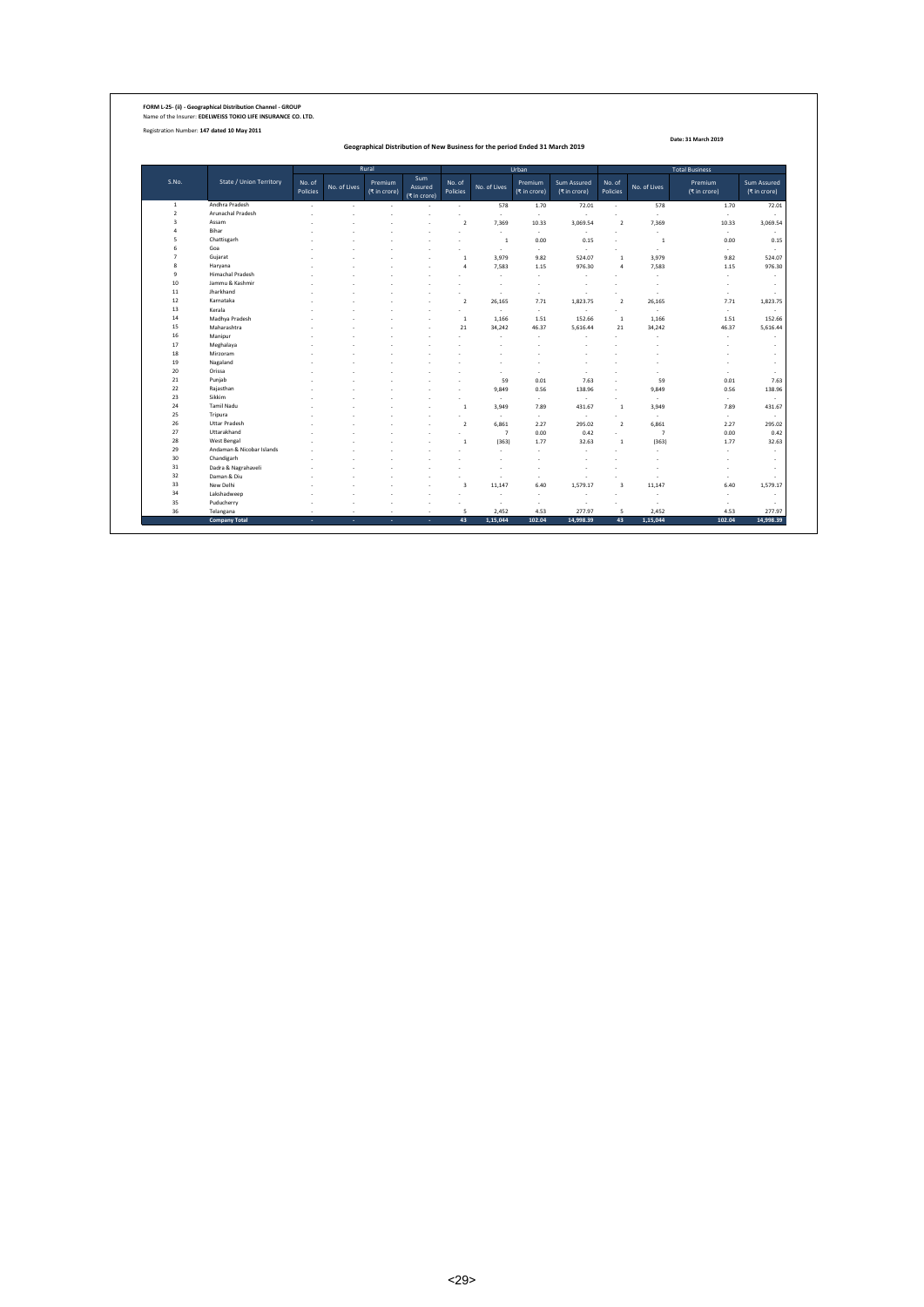| Total Application as per Balance Sheet (A)<br>PARTICULARS<br>Investments (Sharehoders)<br>Investments (Policyholders)<br>Investments (Linked Liabilities)<br>Loans<br><b>Fixed Assets</b> | SCH                       |                 |                |                       |                                                                                              |                   |                              |                                            |                     |                       |                     |
|-------------------------------------------------------------------------------------------------------------------------------------------------------------------------------------------|---------------------------|-----------------|----------------|-----------------------|----------------------------------------------------------------------------------------------|-------------------|------------------------------|--------------------------------------------|---------------------|-----------------------|---------------------|
|                                                                                                                                                                                           |                           | Amount          |                |                       | <b>Reconciliation of Investment Assets</b><br>Total Investment Assets (as per Balance Sheet) |                   |                              |                                            |                     | 2.61.935              |                     |
|                                                                                                                                                                                           | 8                         | 66.895          |                |                       |                                                                                              |                   |                              |                                            |                     |                       |                     |
|                                                                                                                                                                                           | 8A                        | 1,57,249        |                |                       | <b>Balance Sheet Value of :</b>                                                              |                   |                              |                                            |                     |                       |                     |
|                                                                                                                                                                                           | 88<br>$\ddot{q}$          | 64.534<br>527   |                |                       | A. Life Fund (including Fund Beyond Solvency Margin)                                         |                   |                              |                                            |                     | 2,02,917              |                     |
|                                                                                                                                                                                           | 10                        | 9,824           |                |                       | B. Pension & Gen Annuity Fund                                                                |                   |                              |                                            |                     | 21,227                |                     |
| Current Assets                                                                                                                                                                            |                           |                 |                |                       | C. Unit Linked Funds                                                                         |                   |                              |                                            |                     | 64,534                |                     |
| a. Cash & Bank Balance                                                                                                                                                                    | 11                        | 9.740           |                |                       |                                                                                              |                   |                              |                                            |                     |                       |                     |
| b. Advances & Other Assets                                                                                                                                                                | $12\,$                    | 23,244          |                |                       |                                                                                              |                   |                              |                                            |                     | 2.88.677              |                     |
| Current Liabilities                                                                                                                                                                       |                           |                 |                |                       |                                                                                              |                   |                              |                                            |                     |                       |                     |
| a. Current Liabilities<br>b. Provisions                                                                                                                                                   | 13<br>14                  | 29.527<br>142   |                |                       |                                                                                              |                   |                              |                                            |                     |                       |                     |
| c. Misc. Exp not Written Off                                                                                                                                                              | 15                        |                 |                |                       |                                                                                              |                   |                              |                                            |                     |                       |                     |
| d. Debit Balance of P&L A/c                                                                                                                                                               |                           | 1,10,814        |                |                       |                                                                                              |                   |                              |                                            |                     |                       |                     |
| Application of Funds as per Balance Sheet (A)                                                                                                                                             | TOTAL (A)                 | 1,91,529        |                |                       |                                                                                              |                   |                              |                                            |                     |                       |                     |
| Less: Other Assets                                                                                                                                                                        | SCH                       | Amount          |                |                       |                                                                                              |                   |                              |                                            |                     |                       |                     |
| Loans (if any)                                                                                                                                                                            | $\overline{9}$            | 527             |                |                       |                                                                                              |                   |                              |                                            |                     |                       |                     |
| Fixed Assets (if any)<br>Cash & Bank Balance (if any)                                                                                                                                     | $10$                      | 9,824<br>9.740  |                |                       |                                                                                              |                   |                              |                                            |                     |                       |                     |
| Advances & Other Assets (if any)                                                                                                                                                          | $11$<br>$12\,$            | 23,244          |                |                       |                                                                                              |                   |                              |                                            |                     |                       |                     |
| Current Liabilities                                                                                                                                                                       | $13$                      | 29,527          |                |                       |                                                                                              |                   |                              |                                            |                     |                       |                     |
| Provisions                                                                                                                                                                                | 14                        | 142             |                |                       |                                                                                              |                   |                              |                                            |                     |                       |                     |
| Misc. Exp not Written Off                                                                                                                                                                 | 15                        | $\cdot$         |                |                       |                                                                                              |                   |                              |                                            |                     |                       |                     |
| Investments held outside India<br>Debit Balance of P&L A/c                                                                                                                                |                           | 1.10.814        |                |                       |                                                                                              |                   |                              |                                            |                     |                       |                     |
|                                                                                                                                                                                           | TOTAL (B)                 | (97.148)        |                |                       |                                                                                              |                   |                              |                                            |                     |                       |                     |
| <b>Funds Available for Investments</b>                                                                                                                                                    | $(A-B)$                   | 2,88,677        |                |                       |                                                                                              |                   |                              |                                            |                     |                       |                     |
|                                                                                                                                                                                           |                           |                 |                |                       |                                                                                              |                   |                              |                                            |                     |                       |                     |
| <b>NON - LINKED BUSINESS</b>                                                                                                                                                              |                           |                 |                |                       |                                                                                              |                   |                              |                                            |                     |                       |                     |
| <b>INVESTMENT ASSETS</b>                                                                                                                                                                  | PERCENTAGE AS PER         | SH              |                |                       | PH                                                                                           |                   | <b>BOOK VALUE (SH +</b>      | Actual % '(g) = [(f) - (a)]%               |                     | <b>TOTAL FUND</b>     |                     |
| A. LIFE FUND                                                                                                                                                                              | REG.                      | <b>BALANCE</b>  | FRSM+          | <b>UL-NON UNIT</b>    | PAR                                                                                          | <b>NON PAR</b>    | PH)                          |                                            | <b>FVC AMOUNT</b>   | (Balance Sheet Value) | <b>MARKET VALUE</b> |
|                                                                                                                                                                                           |                           | a               | (b)            | <b>RESERVE</b><br>(c) | (d)                                                                                          |                   |                              | (e)                                        |                     |                       |                     |
| 1 Govt Securities                                                                                                                                                                         | Not Less than 25%         | 7,470           |                | 987                   | 25,197                                                                                       | (e)<br>71,840     | $F=[a+ b+c+d+e]$<br>1.05.495 | 63.28%                                     |                     | 1,05,495              | 1,06,176            |
| 2. Govt. Securities or Other Approved Securities                                                                                                                                          | Not Less than 50%         | 10.041          |                | 987                   | 25.197                                                                                       | 73,863            | 1 10 088                     | 64.58%                                     |                     | 1,10,088              | 1,10,963            |
| 3. Investment Subject to Exposure Norms                                                                                                                                                   |                           |                 |                |                       |                                                                                              |                   |                              |                                            |                     |                       |                     |
| a. Housing & Infrastructure                                                                                                                                                               |                           |                 |                |                       |                                                                                              |                   |                              |                                            |                     |                       |                     |
| 1 Annound Investment                                                                                                                                                                      | Not Less than 15%         | 1.429           | 2.799          |                       | 3,252                                                                                        | 9.704             | 17184                        | 10 17%                                     | (433)               | 16.751                | 16.897              |
| 2. Other Investment                                                                                                                                                                       |                           | 5,085           | 6,812          |                       |                                                                                              | 1,501             | 13,407                       | 5.37%                                      | (25)                | 13,383                | 13,398              |
| b. (i) Approved Investments<br>(ii)"Other Investments" not to exceed 15%                                                                                                                  | Not exceeding 35%         | 29,211<br>2,086 | 3,520<br>5.784 | 610                   | 5,069<br>248                                                                                 | 12,864<br>2,698   | 51,275<br>10.815             | 14.24%<br>5.64%                            | 677<br>(72)         | 51,952<br>10.744      | 52,157<br>10.937    |
| TOTAL : LIFE FUND                                                                                                                                                                         | 100%                      | 47.852          | 18.915         | 1,597                 | 33,776                                                                                       | 1.00.630          | 2,02,769                     | 100.00%                                    | 148                 | 2.02.917              | 2.04.353            |
|                                                                                                                                                                                           |                           |                 |                |                       |                                                                                              |                   |                              |                                            |                     |                       |                     |
|                                                                                                                                                                                           |                           |                 | PH             |                       |                                                                                              |                   |                              |                                            |                     |                       |                     |
| <b>B. PENSION / GROUP GRATUITY FUND</b>                                                                                                                                                   | PERCENTAGE AS PER REG.    |                 | PAR            | <b>NON PAR</b>        | <b>TOTAL BOOK VALUE</b>                                                                      | Actual %          | <b>FVC AMOUNT</b>            | <b>TOTAL FUND</b><br>(Balance Sheet Value) | <b>MARKET VALUE</b> |                       |                     |
|                                                                                                                                                                                           |                           |                 |                |                       |                                                                                              |                   |                              |                                            |                     |                       |                     |
| <b>Government Securities</b><br>Ŧ                                                                                                                                                         | Not Less than 20%         |                 | 4,157          | 11,459                | 15,616                                                                                       | 73.69%            |                              | 15,616                                     | 15,904              |                       |                     |
| Government Securities or other approved<br>$\overline{2}$                                                                                                                                 | Not Less than 40%         |                 | 4,157          | 11,459                | 15.616                                                                                       | 73,69%            |                              | 15.616                                     | 15,904              |                       |                     |
| securities (including (i) above )                                                                                                                                                         |                           |                 |                |                       |                                                                                              |                   |                              |                                            |                     |                       |                     |
| Balance in approved investment                                                                                                                                                            | Not Exceeding 60%         |                 | 1,652          | 3,925                 | 5,577                                                                                        | 26.31%            | 34                           | 5,611                                      | 5,653               |                       |                     |
| TOTAL : PENSION / GROUP GRATUITY FUND                                                                                                                                                     | 100%                      |                 | 5.809          | 15,384                | 21,193                                                                                       | 100%              | 2A                           | 21,227                                     | 21,557              |                       |                     |
| <b>LINKED BUSINESS</b>                                                                                                                                                                    |                           |                 |                |                       |                                                                                              |                   |                              |                                            |                     |                       |                     |
| C. LINKED LIFE INSURANCE FUND                                                                                                                                                             | PERCENTAGE AS PER REG.    |                 | PH             |                       | <b>TOTAL FUND</b>                                                                            | Actual %          |                              |                                            |                     |                       |                     |
|                                                                                                                                                                                           |                           |                 | PAR            | <b>NON PAR</b>        | (Balance Sheet Value)                                                                        |                   |                              |                                            |                     |                       |                     |
| . Approved Investments                                                                                                                                                                    | Not Less than 75%         |                 |                | 55,867                | 55.867                                                                                       | 86.579            |                              |                                            |                     |                       |                     |
| 2. Other than Approved Investment<br>TOTAL : LINKED LIFE INSURANCE FUND                                                                                                                   | Not More than 25%<br>100% |                 |                | 8,667<br>64,534       | 8,667<br>64.534                                                                              | 13.43%<br>100.00% |                              |                                            |                     |                       |                     |
|                                                                                                                                                                                           |                           |                 |                |                       |                                                                                              |                   |                              |                                            |                     |                       |                     |
|                                                                                                                                                                                           |                           |                 |                |                       |                                                                                              |                   |                              |                                            |                     |                       |                     |
| <b>CERTIFICATION:</b>                                                                                                                                                                     |                           |                 |                |                       |                                                                                              |                   |                              |                                            |                     |                       |                     |
| Certified that the information given here in are correct and complete to the best of my knowledge and belief and nothing has been concealed or suppressed.                                |                           |                 |                |                       |                                                                                              |                   |                              |                                            |                     |                       |                     |
|                                                                                                                                                                                           |                           |                 |                |                       |                                                                                              |                   |                              |                                            |                     |                       |                     |
| Note: (+) FRSM refers to 'Funds representing Solvency Margin'                                                                                                                             |                           |                 |                |                       |                                                                                              |                   |                              |                                            |                     |                       |                     |
| Funds beyond Solvency Margin shall have a separate Custody Account.<br>Other Investments shall be as permitted as per Sec 27A (2) of Insurance Act, 1938 as amended from time to time     |                           |                 |                |                       |                                                                                              |                   |                              |                                            |                     |                       |                     |

derivatives vide circular no. IRDA-F&I-CIR-INV-138-06-2014 dated 11 June 2014.

<30>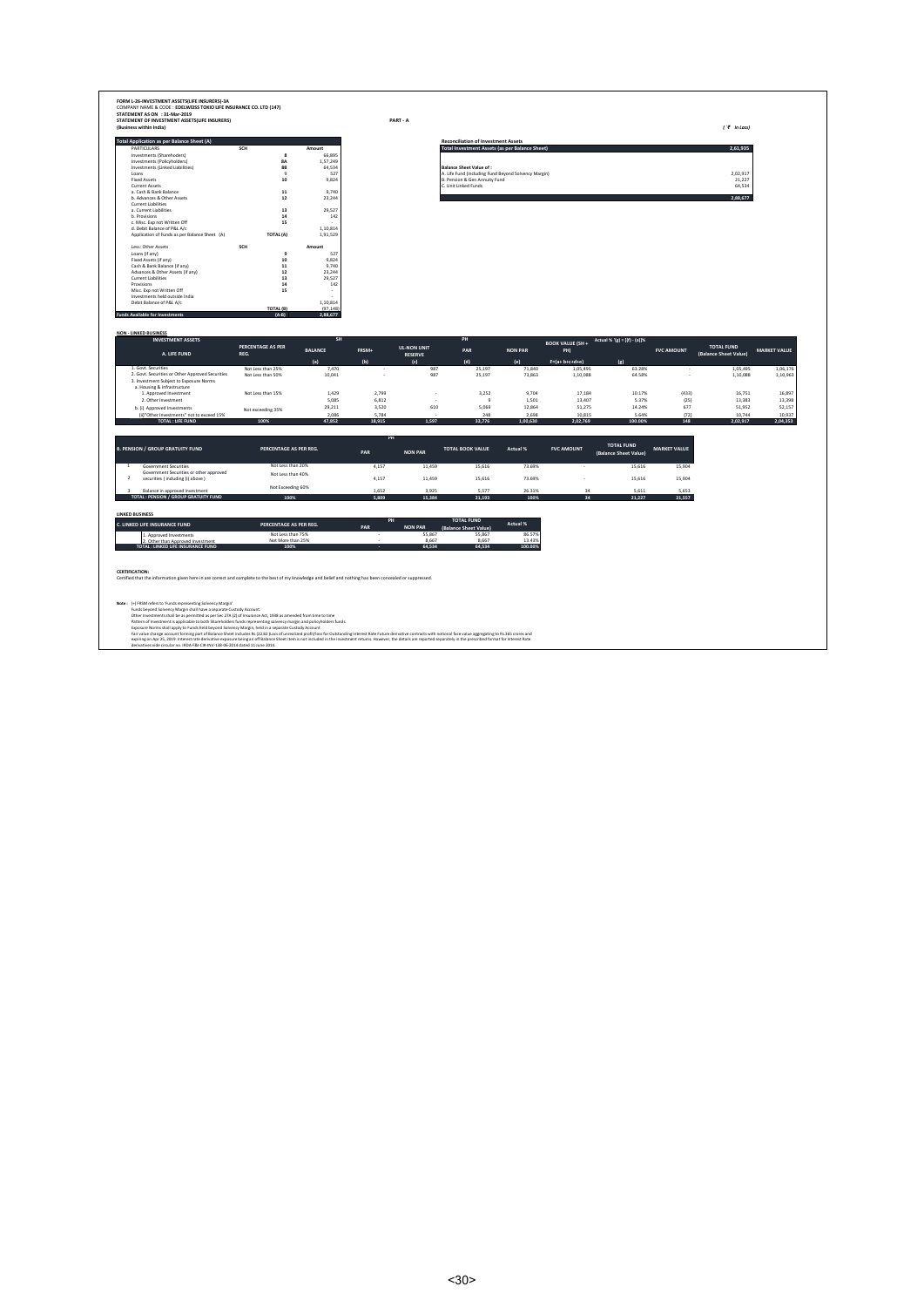|                                                                       |                                  |                             |                                                                                                   |                     |                                                                              |                    |                             |                          |                          |                                                   |                      |                       |                          |                                              |                   | MAME OF THE RUND.                                                                                                 |                                               |                      |                        |                       |                                                                 |                         |                                                 |                            |                   |                                                        |                                                            |                                                                           |                                                                                                                                                                                    |                   |                      |                      |
|-----------------------------------------------------------------------|----------------------------------|-----------------------------|---------------------------------------------------------------------------------------------------|---------------------|------------------------------------------------------------------------------|--------------------|-----------------------------|--------------------------|--------------------------|---------------------------------------------------|----------------------|-----------------------|--------------------------|----------------------------------------------|-------------------|-------------------------------------------------------------------------------------------------------------------|-----------------------------------------------|----------------------|------------------------|-----------------------|-----------------------------------------------------------------|-------------------------|-------------------------------------------------|----------------------------|-------------------|--------------------------------------------------------|------------------------------------------------------------|---------------------------------------------------------------------------|------------------------------------------------------------------------------------------------------------------------------------------------------------------------------------|-------------------|----------------------|----------------------|
| <b>PARTICULARS</b>                                                    | <b>ECND FUND</b>                 | FULIFO0317/DE/1190NDFUND147 | DISCONTINUANCE FUND<br>FULIFO0701/01/1201500NT147                                                 |                     | GROUP BALANCER FUND<br>ULGFOODS/DS/11SFBALANC NJLGF00305/09/11GFBON<br>68147 |                    |                             | GROUP BOND FUND<br>0147  |                          | GROUP GROWTH FUND<br>0899105/09/1109991<br>WTH147 | MANAGED FUND<br>0147 | ULIFODG18/08/11MANAGE |                          | FENSION SECURE FUND<br><b>CR147</b>          |                   | <b>EQUITY MIDEAP</b><br>FULIFODRIA/DI/ISETLIPNSS FUNDULIFOD1107/10/16ETLIMIO TULIFOD118/08/11EOLARGECAP<br>CAP147 | EQUITY LARGE CAP FUND<br>147                  |                      | PE BASED FUND<br>147   | G32A624.000/252003111 | <b>RENSION GROWTH FUND</b><br>TULIFOOR31/03/15ETLIPNS<br>GRT147 |                         | EQUITY TOP 250<br>ULIF0027/07/11E0TO<br>P250047 |                            |                   | MONEY MARKET FUND<br>ULIFO0425/08/11MON<br>EYMARKET147 |                                                            | <b>SCONTINUED ROUCE</b><br>PENSION FUND<br>JF01031/03/15ETLIF<br>NSDSC147 | <b>GROUP MONEY</b><br>MARKET FUND<br>ULGFOOMOS/OR/11GFH<br><b>ONEYMARKET1477</b>                                                                                                   |                   | TOTAL                |                      |
|                                                                       |                                  | Actual Inv.                 | Actual Inc.                                                                                       |                     | Actual Inc.                                                                  |                    |                             | Actuality.               |                          | Actual low.                                       | Actual loy.          |                       |                          | Actual Inv.                                  |                   | Actual Inc.                                                                                                       | Actual low                                    |                      | Actual loy.            |                       | Actual Inv.                                                     |                         |                                                 | Actual Inc.                |                   | Actual Inc.                                            |                                                            | Actual Inv.                                                               | Actual loy.                                                                                                                                                                        |                   | Actual Inv.          |                      |
| Opening Balance (Market Value)<br>Arist - Inflator during the Oceanor |                                  | 2,864.51<br>1.029.22        |                                                                                                   | 5.007.98<br>1292.84 |                                                                              | 1,131.20<br>418.67 |                             | 906.18<br>411.29         |                          | 922.90<br>941.65                                  |                      | 1627.04<br>555.28     |                          | 198.48<br>110.07                             |                   | 5345.7<br>2152.71                                                                                                 |                                               | 14,839.28<br>4247.52 |                        | 2,327.10<br>290.58    |                                                                 | 1,124.52<br>249.09      |                                                 | 12,301.9<br>2644.6         |                   | 406.09<br>241.61                                       |                                                            | 451.04<br>54.55                                                           |                                                                                                                                                                                    |                   |                      | 15,650.95            |
| Increase / (Decrease) Value of Invit                                  |                                  | 29.92                       |                                                                                                   | \$1.10              |                                                                              | 29.76              |                             | 15.45                    |                          | 79.79                                             |                      | 67.68                 |                          | 11.18                                        |                   | 177.25                                                                                                            |                                               | 1136.57              |                        | 109.39                |                                                                 | 74.51                   |                                                 | 761.65                     |                   | 10.21                                                  |                                                            | 6.84                                                                      |                                                                                                                                                                                    |                   |                      |                      |
| Less : Outflow during the Quarter                                     |                                  | 299.54                      |                                                                                                   | SG2.04              |                                                                              | 36.26              |                             | 24.82                    |                          | 49.71                                             |                      | 125.98                |                          | 24.95                                        |                   | 471.69                                                                                                            |                                               | 1038.32              |                        | 243.91                |                                                                 | 53.23                   |                                                 | 916.09                     |                   | 224.87                                                 |                                                            | 41.16                                                                     |                                                                                                                                                                                    |                   |                      | 2.651.32<br>4.522.11 |
| TOTAL INVESTIBLE FUNDS (MKT)<br>100411-071                            |                                  | 3.584.51                    |                                                                                                   | 5.520.88            |                                                                              | 1,543.37           |                             | 1,308.09                 |                          | 2,694.82                                          |                      | 2.114.02              |                          | 604.72                                       |                   | 7,206.01                                                                                                          |                                               | 19,185.05            |                        | 2.483.16              |                                                                 | 1,294.99                |                                                 | 15,791.71                  |                   | 433.23                                                 |                                                            | 471.26                                                                    |                                                                                                                                                                                    |                   |                      | 64,533.73            |
| INVESTMENT OF UNIT FUND                                               |                                  |                             |                                                                                                   |                     |                                                                              |                    |                             |                          |                          |                                                   |                      |                       |                          |                                              |                   |                                                                                                                   |                                               |                      |                        |                       |                                                                 |                         |                                                 |                            |                   |                                                        |                                                            |                                                                           |                                                                                                                                                                                    |                   | TOTAL                |                      |
|                                                                       | <b>CONTRACTOR</b><br>Actual loy. | % Actual                    | DISCONTINUANCE FUND   GROUP EALANCER FUND   GROUP EOND FUND   GROUP GROUP THE LIND<br>Actual Inc. | % Actual            | Actual Inc.                                                                  |                    | % Actual Actuality.         | % Actual                 | Actual Inv.              | % Actual                                          | Actual Inv.          | % Actual              | Actual low               | MANAGED FUND FENSION SECURE FUND<br>% Actual | Actual Inv.       | <b>COURS MIDDLE</b><br>% Actual                                                                                   | <b>COULD LABOR ON FUND THE</b><br>Actual Inv. | % Actual             |                        | Actual Inc. % Actual  | Actuality, %Actual                                              |                         |                                                 |                            |                   |                                                        |                                                            |                                                                           | KI 9AGO FUND KASSON GROWTH FUNDT FOURTY TOP 250 INCINEY MARKET FUNDT DISCONTINUED FOULDY GROUP MONEY<br>Actuality, SAdual Actuality, SActual Actuality, SActual Actuality, SActual |                   | Actual Inc.          | % Actual             |
| Approved Investments (>+75%)                                          |                                  |                             | 4643 67                                                                                           | 44.64%              |                                                                              |                    |                             |                          |                          |                                                   |                      |                       |                          |                                              |                   |                                                                                                                   |                                               |                      |                        |                       |                                                                 |                         |                                                 |                            |                   |                                                        |                                                            |                                                                           |                                                                                                                                                                                    |                   |                      |                      |
| Central Govt<br>State Govern                                          | 125.41<br>301.81                 | 1.78%<br>1.05               | 226.61                                                                                            | 5.92%               | 226.95<br>22.93                                                              | 24.14% 366.77      | $2208 - 64.11$              | 42.22%<br>4.67%          | 609.63<br>7150           | 21.06%<br>2478                                    | 570.60<br>71.20      | 26,99%<br>1375        | $-274.26$<br>22.56       | 45.60%<br>5.05%                              | 0.00<br>$0.00 -$  | 0.00%<br>0.00%                                                                                                    | $0.00 -$<br>$-0.00$                           | $-0.00%$<br>0.005    | 54.22<br>520           | 2.18%<br>$-0.21%$     | $0.00 -$<br>0.00                                                | <b>GOOS</b><br>$-0.005$ | 0.00                                            | $-0.025$<br>$0.00 - 0.005$ | 122.25<br>$-0.00$ | $0.00\%$                                               | 27.76% 418.76 88.86%<br>0.00                               | 0.00%                                                                     |                                                                                                                                                                                    | 0.00%<br>$-0.005$ | 7.960.74<br>919.00   | 12,36%<br>142%       |
| Other Announce                                                        | 347.00                           | $-0.715$                    | 775.73<br>0.00                                                                                    | <b>A GON.</b>       | 7336                                                                         |                    | 4726 1240                   | 4.01%                    | 0433                     | 3.36% 146.35                                      | 161.57               |                       | 4976 1 3144              | 5.20%                                        | $000 -$<br>0.00   | 0.00K<br>a poss                                                                                                   | -6.00<br>0.00                                 | 0.00%                | 91.67<br>165.24        | $-2.81%$              | 0.00                                                            |                         | 0.00% 0.00 0.00%<br>0.00% 0.00 0.00%            |                            | 0.00              |                                                        | 0.00% 0.00 0.00%                                           |                                                                           |                                                                                                                                                                                    | - 0.00%           | 1115.65              | 1.72%<br>2,29%       |
| Corporate Bo<br>Infrastructu                                          | 1201.78<br>\$94.02               | 36.22%<br>19,36%            | 0.00                                                                                              | 0.00%<br>0.00%      | 110.82<br>42.12                                                              |                    | 7,18% 172.46<br>2.79% 41.29 | 12.18%<br>1107           | 81.21<br>185.22          | 2.81%<br>6.40%                                    | 183.82               | 7,64%<br>\$100.       | 90.54<br>62.02           | 14.97%<br>10.09%                             | 0.00              | 0.00%                                                                                                             | 0.00                                          | 0.00%<br>$-0.00%$    | 327.75                 | 6.65%<br>12.50%       | 0.00<br>0.00                                                    |                         | 0.00% 0.00 0.00%                                |                            | 101.67<br>37.49   | 19.27%                                                 | 23,47% 0.00<br>0.00                                        | 0.02%<br>0.00%                                                            |                                                                                                                                                                                    | 0.00%<br>0.00%    | 2.185.40<br>1.599.72 | $2.48\%$             |
| <b>Coulty</b>                                                         | 104.60                           | 2.92%                       | 6.00                                                                                              | 0.00%               | 296.29                                                                       |                    | 19.20% 20.41                | 2225                     | 550.56                   | 32.64%                                            | 588.45               | 27.84%                | 12.92                    | 2.97%                                        | 5771.64           | \$0.12%                                                                                                           | 14545.70                                      | 75.92%               | 1228.61                | 49,89%                | 1034.80                                                         |                         | 24.18% 11967.53 25.28%                          |                            | 12.68             | 2.2%                                                   | $-\infty$                                                  | 0.00%                                                                     |                                                                                                                                                                                    | 0.005             | 36.560.42            | \$6,65%              |
| Money Mark<br>Mutual Fund                                             | 33.07<br>0.00                    | A GONC<br>0.00%             | 155.00<br>0.00                                                                                    | 2.61%<br>0.00%      | 300 17<br>0.00                                                               | 0.00%              | 25.22% 292.83<br>0.00       | 21.026<br>0.00%          | 705.11<br>0.00           | 27.47%<br>appy.                                   | 11.65<br>0.00        | A CON<br>0.00%        | 10 54<br>0.00            | 3.07%<br>0.00%                               | 639.65<br>65.18   | 9.43%<br>0.90%                                                                                                    | 364.73<br>0.00                                | 1,30%<br>0.00%       | 105.03<br>21.00        | 7,48%<br>0.85%        | OR<br>0.00                                                      |                         | 4.45% 613.81 3.92%<br>0.00% 53.11 0.34%         |                            | 49.71<br>0.00     | 0.00%                                                  | 11.36% 50.12<br>0.00                                       | 10 G/K<br>0.02%                                                           |                                                                                                                                                                                    | 0.00%<br>0.00%    | 3 331 17<br>129.30   | C TAN<br>0.22%       |
| Jeposit With                                                          | 72.00                            | 2.01%                       | $-0.00$                                                                                           | $-0.00\%$           | $-2600$                                                                      |                    | $160 - 1500$                | $-1.91%$                 | $-0.00$                  | $0.00\%$                                          | $-15.50$             |                       | $0.725 - 0.00$           | 0.00%                                        | $-0.00$           | 0.00%                                                                                                             | $-0.00$                                       | $-0.005$             | $-0.50$                | $-9.02%$              | $0.00 -$                                                        |                         | $-0.00\%$ $-0.00$ $-0.00\%$                     |                            | $\frac{1}{200}$   |                                                        | 1.62% 0.00 0.00%                                           |                                                                           |                                                                                                                                                                                    | <b>DATE</b>       | 146.00               | 0.22%                |
| Cab Total<br>745                                                      | 2991.42                          | 82,45%                      | C440 60                                                                                           | 98.55%              | 151656 98.276 1342.28 102.615 2787.65 96.326 1749.19 22.745 52.431           |                    |                             |                          |                          |                                                   |                      |                       |                          |                                              | 86,70% 6516.42    | 90,46%                                                                                                            | 14809.93                                      |                      | 77.20% 2073.03 \$3,48% |                       |                                                                 |                         |                                                 |                            |                   |                                                        | 1095.85 78.625 12634.66 80.015 275.69 86.675 66.838 99.505 |                                                                           |                                                                                                                                                                                    | $-1.006$          | \$4,327.37           | \$4,18%              |
| Current Assets:                                                       | 144.52                           | 1.000                       | 34.94                                                                                             | $-0.625$            | 22.03                                                                        |                    | 2,40% 27.74                 | $-2.60%$                 | $\overline{\mathcal{H}}$ | $-0.89%$                                          | $+0.67$              | $+9\%$                | $\overline{\phantom{a}}$ | $-2.025$                                     | -600-             | $-0.00%$                                                                                                          | - 6.00                                        | $-0.00\%$            | 41.82                  | $-1.64%$              | 0.00                                                            |                         | 0.00% 0.00 0.00%                                |                            | - 20 CC           |                                                        | $-4756 - -645$                                             | $-1.36%$                                                                  |                                                                                                                                                                                    | $-0.00%$          | 421.99               | 0.625                |
|                                                                       | 6.42                             | 0.18%                       | $0.00 -$                                                                                          | $0.00\%$            | nas.                                                                         | $-0.005$ $-1.22$   |                             | $-0.10%$                 | $-0.79$                  | 0.025                                             | $\overline{122}$     | 0.06%                 | $\overline{112}$         | 0.19%                                        | 5.62              | 0.08%                                                                                                             | 120                                           | 0.015                | 251                    | 0.10%                 | 0.08                                                            |                         | 0.02% 2.02 0.01%                                |                            | $-0.90$           |                                                        | $0.218 - 0.00$                                             |                                                                           |                                                                                                                                                                                    |                   | 22.28                | 0.04%                |
|                                                                       | 0530<br>000                      | 1.58%                       | 0.51                                                                                              | 0.01%               | 0.64                                                                         | 0.095              | 0.04% 0.62<br>0.00          | 0.05%<br>- DODG          | 0.81<br>4.49             | 0.02%                                             | 0.56                 | 0.02%                 | 0.50                     | 0.09%<br>O DON                               | 0.52              | 0.01%                                                                                                             | 1.90                                          | 0.015<br>O CON.      | 55.35<br>9.03          | 2.22%<br>0.36%        | 0.60                                                            |                         | 0.04% 0.53 0.00%<br>6.65% 131.72 0.82%          |                            | 27.87<br>0.00     | 6.42%                                                  | 0.51<br>$0.00\%$ $0.00$                                    | $0.11\%$<br>0.029                                                         |                                                                                                                                                                                    | a conc<br>0.00%   | MG 16                | 0.72%                |
|                                                                       | $-170.51$                        | 0.00%<br>4.76%              | 0.00<br>$-47.22$                                                                                  | 0.00%<br>$0.96\%$   | 1.36<br>7.50                                                                 |                    | 0.49% 7.50                  | $-0.57%$                 | $-62.56$                 | 0.16%<br>$-216%$                                  | 2.79<br>$-112.42$    | 0.12%<br>5.37%        | 0.00<br>$-8.0$           | 6.07%                                        | 17.41<br>$+29.02$ | 0.24%<br>5.96%                                                                                                    | 111.98<br>894.70                              | 4,66%                | 22.85                  | $-112%$               | 92.92<br>7.3                                                    |                         | 5.62% 692.83 4.42%                              |                            | $-0.00$           |                                                        | $-0.00\%$ $-0.00$                                          | $-0.00%$                                                                  |                                                                                                                                                                                    | $-0.00%$          | 371.50<br>2.572.28   | 0.58%<br>2,99%       |
| Less: Current Liabilities                                             |                                  |                             |                                                                                                   |                     |                                                                              |                    |                             |                          |                          |                                                   |                      |                       |                          |                                              |                   |                                                                                                                   |                                               |                      |                        |                       |                                                                 |                         |                                                 |                            |                   |                                                        |                                                            |                                                                           |                                                                                                                                                                                    |                   |                      |                      |
|                                                                       | \$50<br>4.18                     | 0.15%<br>$0.12\%$           | 0.00<br>2.69                                                                                      | 0.00%<br>0.05%      | 189.64<br>1.58                                                               | 0.10%              | 12.22% 174.64<br>1.27       | 12.35%<br>$0.10\%$       | 299.7<br>2.80            | 12.81%<br>0.10%                                   | 2.34<br>2.59         | 0.12%<br>$0.12\%$     | 34.98<br>0.74            | 2.48%<br>0.12%                               | \$30.93<br>8.51   | 7.92%<br>0.12%                                                                                                    | 294.26<br>23.08                               | 1.52%<br>0.12%       | 5.97<br>3.12           | 0.24%<br>0.12%        | 46.11<br>2.11                                                   | 2.32%<br>0.15%          | 181.32 1.15%                                    | 29.02 0.12%                | 0.00<br>0.32      | 0.00%<br>0.07%                                         | 0.00<br>0.22                                               | 0.02%<br>0.05%                                                            |                                                                                                                                                                                    | 0.00%<br>0.00%    | 1.884.86<br>72.26    | 2.92%                |
|                                                                       | 0.00                             | 0.00%                       | 0.00                                                                                              | 0.00%               | 0.00                                                                         | 0.00%              | 0.00                        | 0.00%                    | 0.00                     | 0.00%                                             | 0.00                 | 0.00%                 | 0.00                     | 0.00%                                        | 0.00              | 0.00%                                                                                                             | 0.00                                          | 0.00%                | 0.00                   | 0.00%                 | 0.00                                                            | 0.00%                   | 0.00                                            | 0.02%                      | 15.37             | 2.55%                                                  | 4.30                                                       | 0.91%                                                                     |                                                                                                                                                                                    | 0.00%             | 19.66                | $0.11\%$<br>0.02%    |
| Sub Total                                                             | 367.02                           | 10.24%                      | 93.09                                                                                             | 1.45%               | $-142.62$                                                                    |                    | $-4.31\%$ $-128.72$         | $-9.045$                 | $-308.04$                | $-10.64%$                                         | 153.42               | 7.26%                 | 34.91                    | 5.77%                                        | $-126.97$         | $-1.76%$                                                                                                          | 692.34                                        | 2.61%                | 127.48                 | \$42%                 | 122.64                                                          |                         | 8,86% 631.75 4.02%                              |                            | 22.64             |                                                        | 7.76% 2.28                                                 | 0.52%                                                                     |                                                                                                                                                                                    | 0.00%             | 1539.42              | 2.29%                |
| Other investments (>175%)                                             |                                  |                             |                                                                                                   |                     |                                                                              |                    |                             |                          |                          |                                                   |                      |                       |                          |                                              |                   |                                                                                                                   |                                               |                      |                        |                       |                                                                 |                         |                                                 |                            |                   |                                                        |                                                            |                                                                           |                                                                                                                                                                                    |                   |                      |                      |
| Corporate                                                             | 165.14                           | 4.61%                       | 0.00                                                                                              | 0.00%               | 80.97                                                                        | 5.25%              | 71.38                       | 5,40%                    | 99.79                    | 2.45%                                             | 13.65                | 3,96%                 | 45.50                    | 7.52%                                        | 0.00              | g.pp%                                                                                                             | 0.00                                          | 0.00%                | 116.74                 | 4,70%                 | 0.00                                                            | apps.                   | 0.00                                            | 0.02%                      | 24.33             | 5.56%                                                  | 0.00                                                       | 0.00%                                                                     |                                                                                                                                                                                    | 0.00%             | 687.26               | 1.09%                |
| Infrastruct<br>Other Equi                                             | 0.00<br>0.00                     | 0.00%<br>0.00%              | 0.00<br>0.00                                                                                      | 0.00%<br>0.00%      | 0.00<br>-24.72                                                               | 0.00%<br>1,60%     | 0.00<br>0.00                | 0.00%<br>0.00%           | 0.00<br>31.90            | appy.<br>2.83%                                    | 0.00<br>50.88        | 0.00%<br><b>2.41%</b> | 0.00<br>0.00             | 0.00%<br>0.00%                               | 0.00<br>706.47    | g.pp%<br>9.81%                                                                                                    | 0.00<br>959.80                                | 0.00%<br>5,00%       | 0.00<br>100.72         | appy.<br>4.06%        | 0.00<br>68.19                                                   | apox.<br>4.89%          | 0.00<br>783.07                                  | 0.026<br>$-4.95%$          | 0.00<br>0.00      | 0.00%                                                  | 0.00% 0.00<br>0.00                                         | 0.02%<br>0.02%                                                            |                                                                                                                                                                                    | 0.00%<br>0.00%    | 2.7%%                | 0.00%<br>4.32%       |
| Other Mutr                                                            | 60.92                            | 1.70%                       | 0.00                                                                                              | 0.00%               | 64.65                                                                        | 4.19%              | 22.15                       | 1.77%                    | 222.52                   | 8.07%                                             | 76.87                | 3,64%                 | 0.00                     | 0.00%                                        | 107.99            | 1,50%                                                                                                             | 2222.98                                       | 14.19%               | 65.19                  | 2.63%                 | 106.21                                                          |                         | 7,62% 2742.42 11,02%                            |                            | 0.00              | 0.00%                                                  | 0.00                                                       | 0.02%                                                                     |                                                                                                                                                                                    | 0.00%             | 5,203.95             | 8.06%                |
| Venture ?                                                             | 0.00                             | 0.00%                       | 0.00                                                                                              | 0.00%               | 0.00                                                                         | 0.00%              | 0.00                        | 0.00%                    | 0.00                     | acons                                             | 0.00                 | 0.00%                 | 0.00                     | 0.00%                                        | 0.00              | g.cox                                                                                                             | 0.00                                          | 0.00%                | 0.00                   | apprs.                | 0.00                                                            | acos:                   | 0.00                                            | 0.02%                      | 0.00              | 0.00%                                                  | 0.00                                                       | 0.02%                                                                     |                                                                                                                                                                                    | 0.00%             |                      | 0.00%                |
| <b>Money Mark</b>                                                     | 0.00                             | 0.00%                       | 0.00                                                                                              | 0.00%               | 0.00                                                                         | 0.00%              | 0.00                        | 0.00%                    | 0.00                     | acos.                                             | 0.00                 | 0.00%                 | 0.00                     | 0.00%                                        | 0.00              | g.cox                                                                                                             | 0.00                                          | 0.00%                | 0.00                   | apprs.                | 0.00                                                            | acos.                   | 0.00                                            | 0.02%                      | 0.00              | 0.00%                                                  | 0.00                                                       | 0.02%                                                                     |                                                                                                                                                                                    | 0.00%             |                      | 0.00%                |
| Sub Total                                                             | 226.06                           | $-6.215$                    | $-0.00$                                                                                           | $-0.00\%$           | 170.34 11.04% 94.53                                                          |                    |                             | $\overline{\phantom{1}}$ | $-415.22$                |                                                   | 14.34% 211.40        | 10.00% 45.50          |                          |                                              | 7.52% 134.46      | 11.31%                                                                                                            | 2692.78                                       | 19.20%               |                        | 282.66 113.38%        |                                                                 |                         |                                                 |                            |                   |                                                        |                                                            | 17440 12.50% 2525.49 15.99% 24.90 5.56% 0.00 0.00%                        |                                                                                                                                                                                    | $-2.005$          | 8,666.92             | 12,425               |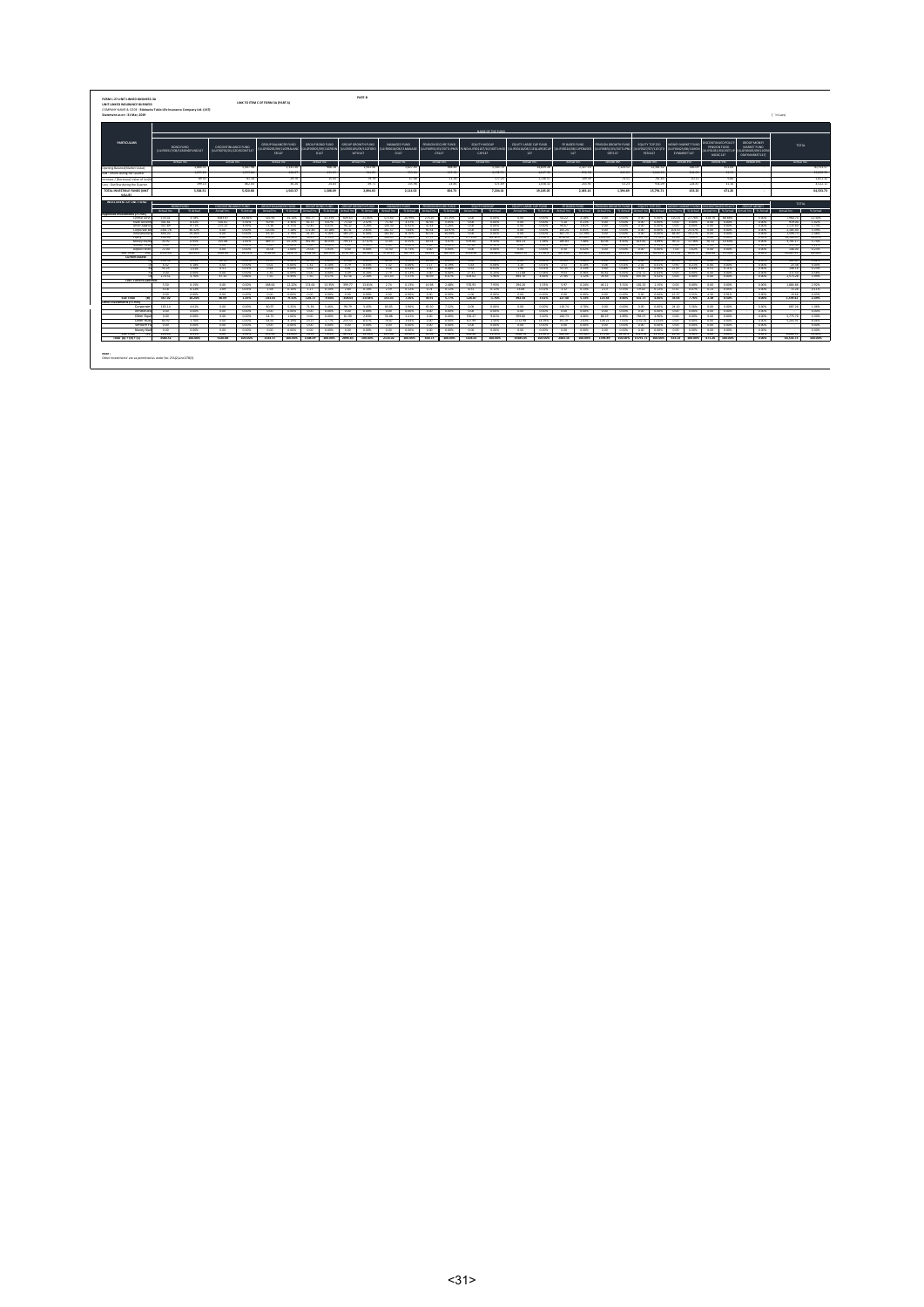|                |                                  |                                 |                   |     | <b>Assets Under</b>                                                |                 |                             |                                   |                                          |                         |                                    |           |                           |                                       |
|----------------|----------------------------------|---------------------------------|-------------------|-----|--------------------------------------------------------------------|-----------------|-----------------------------|-----------------------------------|------------------------------------------|-------------------------|------------------------------------|-----------|---------------------------|---------------------------------------|
| No.            | <b>Fund Name</b>                 | <b>SFIN</b>                     | Date of Launch    | Par | Par/Non Management on NAV as per<br>the above date (Rs<br>in Lacs) | LB <sub>2</sub> | NAV as on the<br>above date | <b>Previous Otr</b><br><b>NAV</b> | 2nd<br><b>Previous Otr</b><br><b>NAV</b> | 3rd Previous<br>Otr NAV | 4th Previous Return/Yie<br>Otr NAV | <b>Id</b> | 3 Year<br>Rolling<br>CAGR | <b>Highest NAV</b><br>since inception |
| $\mathbf{1}$   | <b>BOND FUND</b>                 | ULIF00317/08/11BONDFUND147      | 28-Jul-11 NON PAR |     | 3.584.51                                                           | 19.31           | 19.3084                     | 18,7782                           | 18.2935                                  | 18,0504                 | 17.9358                            | 7.65%     | 7.72%                     | 19.3084                               |
| $\overline{ }$ | DISCONTINUANCE FUND              | ULIF00701/01/12DISCONT147       | 01-Jan-12 NON PAR |     | 5.520.88                                                           | 16.39           | 16.3894                     | 16.1382                           | 15,8498                                  | 15.6061                 | 15.3917                            | 6.48%     | 6.34%                     | 16,3894                               |
| $\overline{a}$ | <b>GROUP BALANCER FUND</b>       | ULGF00205/09/11GFBALANCER147    | 25-Jan-13 NON PAR |     | 1.543.37                                                           | 18.37           | 18.3701                     | 17,8986                           | 17,2700                                  | 17,3280                 | 17.2986                            | 6.19%     | 8.59%                     | 18.3701                               |
| $\Delta$       | <b>GROUP BOND FUND</b>           | ULGF00305/09/11GFBOND147        | 25-Jan-13 NON PAR |     | 1,308.09                                                           | 17.23           | 17.2305                     | 16.9415                           | 16.0585                                  | 15.9080                 | 16.0225                            | 7.54%     | 8.22%                     | 17.2305                               |
| 5              | <b>GROUP GROWTH FUND</b>         | ULGF00105/09/11GFGROWTH147      | 25-Jan-13 NON PAR |     | 2,894.83                                                           | 19.74           | 19.7414                     | 18,9823                           | 18.5669                                  | 18,8189                 | 18.5701                            | 6.31%     | 9.51%                     | 19.7414                               |
| 6              | MANAGED FUND                     | ULIF00618/08/11MANAGED147       | 03-Aug-11 NON PAR |     | 2.114.02                                                           | 22.04           | 22.0438                     | 21.2935                           | 20.6038                                  | 20,7100                 | 20.5590                            | 7.22%     | 9.17%                     | 22.0438                               |
| $\overline{7}$ | PENSION SECURE FUND              | ULIF00931/03/15ETLIPNSSCR147    | 04-Feb-16 NON PAR |     | 604.73                                                             | 13.06           | 13.0641                     | 12,7987                           | 12.1073                                  | 11.9968                 | 12.0783                            | 8.16%     | 8.28%                     | 13.0641                               |
| 8              | FOURTY MIDCAP FUND               | ULIF01107/10/16ETLIMIDCAP147    | 19-Jan-17 NON PAR |     | 7,204.01                                                           | 11.60           | 11.5974                     | 11.3550                           | 11.2922                                  | 12.0443                 | 12,2477                            | $-5.31%$  | <b>NA</b>                 | 13.6615                               |
| 9              | <b>EQUITY LARGE CAP FUND</b>     | ULIF00118/08/11EQLARGECAP147    | 28-Jul-11 NON PAR |     | 19.185.05                                                          | 27.01           | 27.0106                     | 25.3082                           | 25.5527                                  | 26.1421                 | 25.4858                            | 5.98%     | 11.33%                    | 28,3148                               |
| 10             | PE BASED FUND                    | ULIF00526/08/11PEBASED147       | 22-Jul-11 NON PAR |     | 2,483.16                                                           | 23.06           | 23.0649                     | 22.0394                           | 21.8605                                  | 22.2038                 | 21.7737                            | 5.93%     | 9.49%                     | 23,2378                               |
|                | 11 PENSION GROWTH FUND           | ULIF00831/03/15ETLIPNSGRT147    | 04-Feb-16 NON PAR |     | 1.394.89                                                           | 13.95           | 13.9475                     | 13.1540                           | 13.3144                                  | 13.6911                 | 13.3152                            | 4.75%     | 10.51%                    | 14,8459                               |
|                | 12 EQUITY TOP 250                | ULIF0027/07/11EQTOP250147       | 20-Jul-11 NON PAR |     | 15.791.71                                                          | 26.13           | 26.1329                     | 24.8147                           | 24 6379                                  | 25.1007                 | 24,8508                            | 5.16%     | 11.65%                    | 27,2210                               |
| 13             | MONEY MARKET FUND                | ULIF00425/08/11MONEYMARKET147   | 25-Aug-11 NON PAR |     | 433.23                                                             | 18.66           | 18.6612                     | 18,2049                           | 17,8213                                  | 17.5268                 | 17.2908                            | 7.93%     | 7.81%                     | 18.6612                               |
| 14             | DISCONTINUED POLICY PENSION FUND | ULIF01031/03/15ETLIPNSDSC147    | 04-Feb-16 NON PAR |     | 471.26                                                             | 11.69           | 11.6943                     | 11.5202                           | 11,3490                                  | 11.1797                 | 11.0253                            | 6.07%     | 5.36%                     | 11.6943                               |
| 15             | GROUP MONEY MARKET FUND          | ULGF00405/09/11GFMONEYMARKET147 | 25-Jan-13 NON PAR |     | $\sim$                                                             | 10.00           | 10,0000                     | 10,0000                           | 10,0000                                  | 10,0000                 | 10,0000                            | <b>NA</b> | <b>NA</b>                 | 10,0000                               |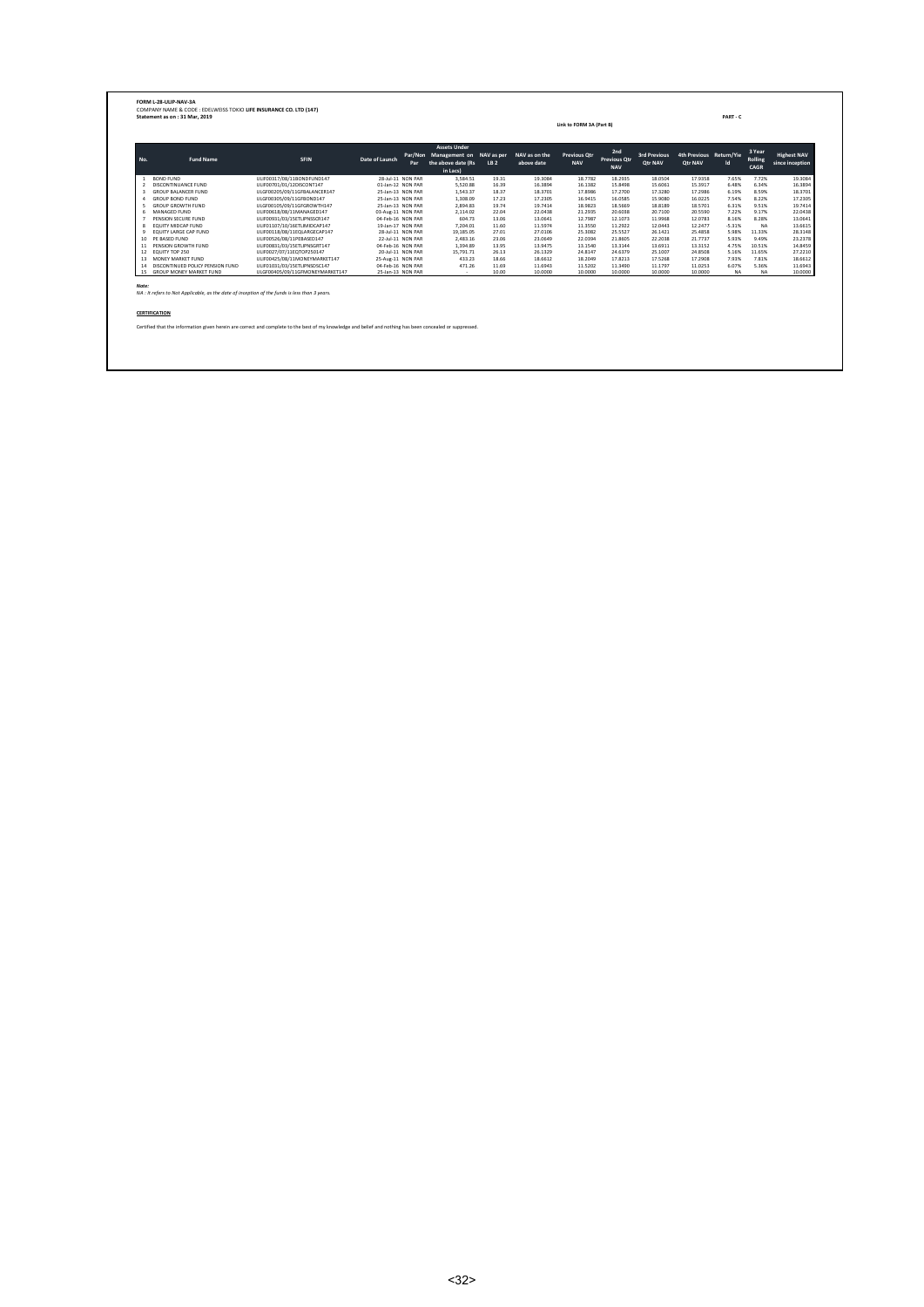# **FORM L-29 - Detail regarding debt securities (Non Ulip)**

**Name of the Insurer: EDELWEISS TOKIO LIFE INSURANCE CO. LTD**

|                                       |                  |                                 | <b>Detail regarding Debt securities</b> |                                    |                  | Date: 31 Mar, 2019              |                   |                                 |
|---------------------------------------|------------------|---------------------------------|-----------------------------------------|------------------------------------|------------------|---------------------------------|-------------------|---------------------------------|
|                                       |                  |                                 |                                         |                                    |                  |                                 |                   | $\int \tilde{\xi}$ in Lakhs)    |
|                                       |                  | <b>MARKET VALUE</b>             |                                         |                                    |                  |                                 | <b>BOOK VALUE</b> |                                 |
|                                       | As at 31/03/2019 | As % of total<br>for this class | As at 31/03/2018                        | As % of<br>total for<br>this class | As at 31/03/2019 | As % of total<br>for this class | As at 31/03/2018  | As % of total for<br>this class |
| Break down by credit rating           |                  |                                 |                                         |                                    |                  |                                 |                   |                                 |
| Sovereign                             | 1,08,970         | 57.95%                          | 67,240                                  | 38.15%                             | 1,08,299         | 57.87%                          | 68,144            | 38.49%                          |
| <b>AAA</b> rated                      | 44,407           | 23.62%                          | 63,805                                  | 36.21%                             | 44,516           | 23.79%                          | 63,779            | 36.02%                          |
| AA or better                          | 14,017           | 7.45%                           | 16,452                                  | 9.34%                              | 13,812           | 7.38%                           | 16,773            | 9.47%                           |
| Rated below AA but above A            | 5,253            | 2.79%                           | 13,189                                  | 7.48%                              | 5,161            | 2.76%                           | 13,013            | 7.35%                           |
| A rated                               | 1,317            | 0.70%                           |                                         |                                    | 1,200            | 0.64%                           |                   |                                 |
| Rated below A but above B             |                  | $\sim$                          |                                         |                                    |                  |                                 |                   |                                 |
| Rated below B                         | 7,000            | 3.72%                           |                                         |                                    | 7,000            | 3.74%                           |                   |                                 |
| <b>Others</b>                         |                  |                                 |                                         |                                    |                  |                                 |                   |                                 |
| MF/REV REPO/CBLO/FD                   | 7,077            | 3.76%                           | 15,545                                  | 8.82%                              | 7,152            | 3.82%                           | 15,340            | 8.66%                           |
| A1+/P1+/PR1+/F1+                      |                  |                                 |                                         |                                    | 0                | $\overline{a}$                  |                   |                                 |
| <b>OTHERS</b>                         |                  |                                 |                                         | 0.00%                              | 0                |                                 |                   | 0.00%                           |
| <b>Total</b>                          | 1,88,041         | 100.00%                         | 1,76,230                                | 100.00%                            | 1,87,141         | 100.00%                         | 1,77,049          | 100.00%                         |
| Breakdown by residual maturity        |                  |                                 |                                         |                                    |                  |                                 |                   |                                 |
| Up to 1 year                          | 12,397           | 6.59%                           | 29,620                                  | 16.81%                             | 12,439           | 6.65%                           | 29,593            | 16.71%                          |
| more than 1 year and up to 3years     | 16,767           | 8.92%                           | 29,769                                  | 16.89%                             | 16,623           | 8.88%                           | 29,169            | 16.47%                          |
| More than 3 years and up to 7years    | 27,175           | 14.45%                          | 29,653                                  | 16.83%                             | 26,912           | 14.38%                          | 29,537            | 16.68%                          |
| More than 7 years and up to 10 years  | 16,812           | 8.94%                           | 14,973                                  | 8.50%                              | 16,349           | 8.74%                           | 15,352            | 8.67%                           |
| More than 10 years and up to 15 years | 4,064            | 2.16%                           | 15,593                                  | 8.85%                              | 4,198            | 2.24%                           | 15,563            | 8.79%                           |
| More than 15 years and up to 20 years | 1,995            | 1.06%                           |                                         | 0.00%                              | 1,919            | 1.03%                           |                   | 0.00%                           |
| Above 20 years                        | 1,08,830         | 57.88%                          | 56,623                                  | 32.13%                             | 1,08,702         | 58.09%                          | 57,835            | 32.67%                          |
| <b>Total</b>                          | 1,88,041         | 100.00%                         | 1,76,230                                | 100.00%                            | 1,87,141         | 100.00%                         | 1,77,049          | 100.00%                         |
| Breakdown by type of the issurer      |                  |                                 |                                         |                                    |                  |                                 |                   |                                 |
| Central Government                    | 1,08,900         | 57.91%                          | 67,240                                  | 38.15%                             | 1,08,228         | 57.83%                          | 68,144            | 38.49%                          |
| <b>State Government</b>               | 4,787            | 2.55%                           |                                         |                                    | 4,593            | 0.02                            |                   |                                 |
| <b>Corporate Securities</b>           | 33,989           | 18.08%                          | 55,932                                  | 31.74%                             | 33,428           | 17.86%                          | 55,728            | 31.48%                          |
| MF/REV REPO/TREP/FD                   | 33,058           | 17.58%                          | 44,008                                  | 24.97%                             | 33,134           | 17.71%                          | 43,804            | 24.74%                          |
| Others                                | 7,307            | 3.89%                           | 9,050                                   | 5.14%                              | 7,757            | 4.15%                           | 9,372             | 5.29%                           |
| <b>Total</b>                          | 1,88,041         | 100.00%                         | 1,76,230                                | 100.00%                            | 1,87,141         | 100.00%                         | 1,77,049          | 100.00%                         |

*Note :*

*1. In case of a debt instrument is rated by more than one agency, then the lowest rating has been taken for the purpose of classification.* 

*2. Market value of the securities is in accordnace with the valuation method specified by the Authority under Accounting/ Investment regulations.*

*3. Figures comprises of aggregate of Life Fund and Fund Beyond Solvency Margin*

4.Others indicate investments in REIT /INVIT and Real estate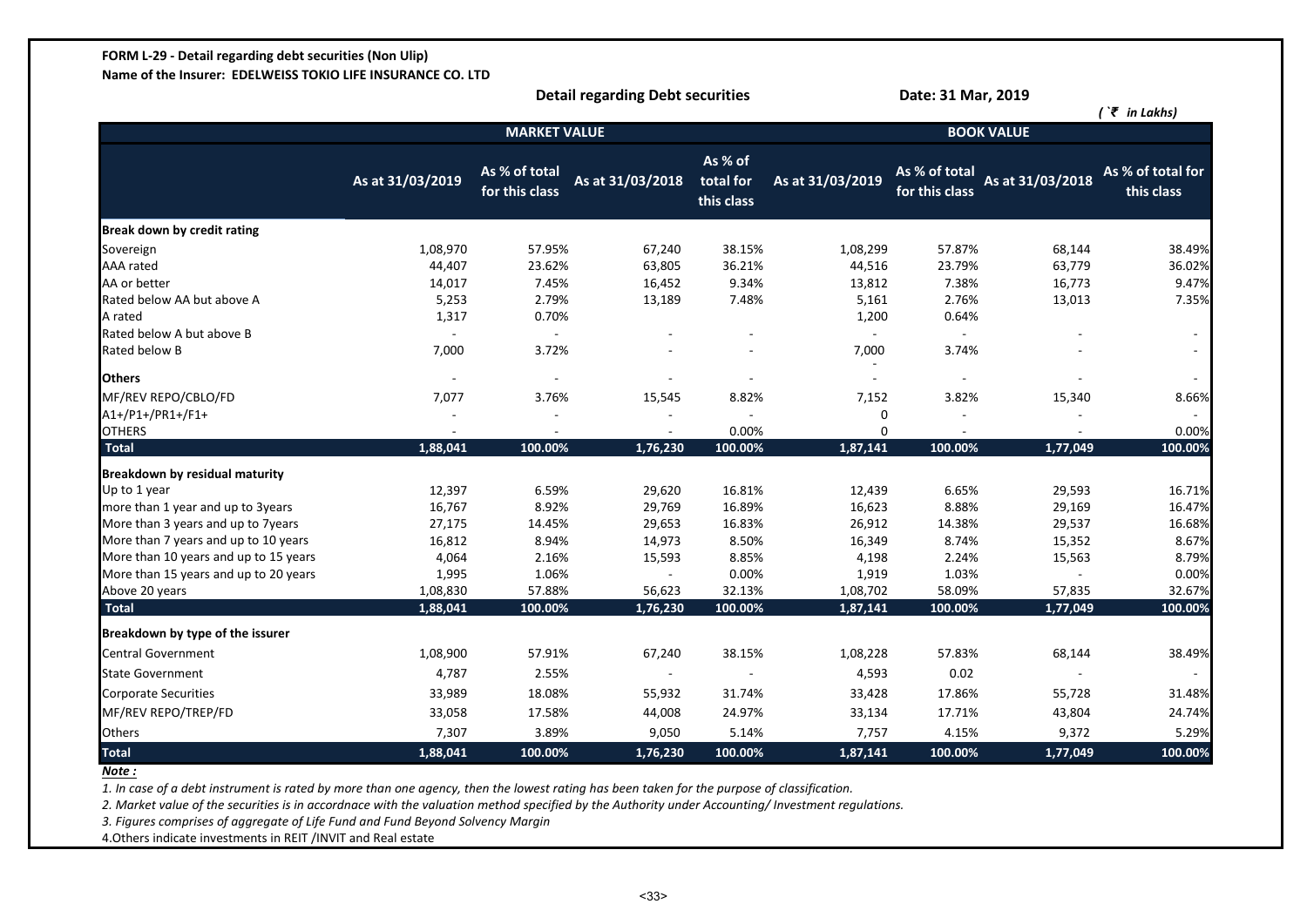# **FORM L-29- Details regarding debt securities (Pension)**

Name of the Insurer: **EDELWEISS TOKIO LIFE INSURANCE CO. LTD**

|                                       |                     |                                 | <b>Detail regarding Debt securities</b> |                                 |                     | Date: 31 Mar, 2019              |                   | $($ ` in Lakhs)                 |
|---------------------------------------|---------------------|---------------------------------|-----------------------------------------|---------------------------------|---------------------|---------------------------------|-------------------|---------------------------------|
|                                       |                     | <b>MARKET VALUE</b>             |                                         |                                 |                     |                                 | <b>BOOK VALUE</b> |                                 |
|                                       | As at<br>31/03/2019 | As % of total<br>for this class | As at<br>31/03/2018                     | As % of total<br>for this class | As at<br>31/03/2019 | As % of total<br>for this class | As at 31/03/2018  | As % of total<br>for this class |
| Break down by credit rating           |                     |                                 |                                         |                                 |                     |                                 |                   |                                 |
| Sovereign                             | 15,904              | 76.38%                          | 7,793.30                                | 62.66%                          | 15,616.17           | 76.11%                          | 7,888.08          | 62.85%                          |
| AAA rated                             | 3,223               | 15.48%                          | 4,258.53                                | 34.24%                          | 3,228.61            | 15.74%                          | 4,276.21          | 34.07%                          |
| AA or better                          | 1,596               | 7.66%                           | 386.01                                  | 3.10%                           | 1,578.20            | 7.69%                           | 386.66            | 3.08%                           |
| Rated below AA but above A            |                     |                                 |                                         |                                 |                     |                                 |                   |                                 |
| Rated below A but above B             |                     |                                 |                                         |                                 |                     |                                 |                   |                                 |
| <b>Others</b>                         |                     |                                 |                                         |                                 |                     |                                 |                   |                                 |
| MF/REV REPO/CBLO/FD                   | 101                 | 0.48%                           |                                         |                                 | 94.41               | 0.46%                           |                   |                                 |
| A1+/P1+/PR1+/F1+                      |                     |                                 |                                         |                                 |                     |                                 |                   |                                 |
| *Others                               |                     |                                 |                                         |                                 |                     |                                 |                   |                                 |
| <b>Total</b>                          | 20,824              | 100.00%                         | 12,438                                  | 100.00%                         | 20,517              | 100.00%                         | 12,551            | 100.00%                         |
| <b>Breakdown by residual maturity</b> |                     |                                 |                                         |                                 |                     |                                 |                   |                                 |
| Up to 1 year                          | 1,990.88            | 9.56%                           | 3,390.86                                | 27.26%                          | 1,981.10            | 9.66%                           | 3,403.90          | 27.12%                          |
| more than 1 year and up to 3years     | 1,741.65            | 8.36%                           | 864.99                                  | 6.95%                           | 1,723.69            | 8.40%                           | 860.68            | 6.86%                           |
| More than 3 years and up to 7years    | 339.98              | 1.63%                           | 744.43                                  | 5.99%                           | 340.02              | 1.66%                           | 758.52            | 6.04%                           |
| More than 7 years and up to 10 years  | 854.07              | 4.10%                           | 286.52                                  | 2.30%                           | 832.43              | 4.06%                           | 296.90            | 2.37%                           |
| More than 10 years and up to 15 years | 51.40               | 0.25%                           | 262.30                                  | 2.11%                           | 50.95               | 0.25%                           | 273.88            | 2.18%                           |
| More than 15 years and up to 20 years | 97.70               | 0.47%                           |                                         |                                 | 94.27               | 0.46%                           |                   |                                 |
| Above 20 years                        | 15,748.11           | 75.63%                          | 6,888.75                                | 55.39%                          | 15,494.93           | 75.52%                          | 6,957.07          | 55.43%                          |
| <b>Total</b>                          | 20,824              | 100.00%                         | 12,438                                  | 100.00%                         | 20,517              | 100.00%                         | 12,551            | 100.00%                         |
| Breakdown by type of the issurer      |                     |                                 |                                         |                                 |                     |                                 |                   |                                 |
| <b>Central Government</b>             | 15,904.38           | 76.38%                          | 7,793.30                                | 62.66%                          | 15,616.17           | 76.11%                          | 7,208.72          | 72.69%                          |
| <b>State Government</b>               |                     |                                 |                                         |                                 |                     |                                 |                   |                                 |
| <b>Corporate Securities</b>           | 2,810.19            | 13.50%                          | 1,429.70                                | 11.49%                          | 2,767.65            | 13.49%                          | 317.30            | 3.20%                           |
| MF/REV REPO/TREP/FD                   | 1,640.57            | 7.88%                           | 3,030.25                                | 24.36%                          | 1,634.07            | 7.96%                           | 2,193.56          | 22.12%                          |
| Others                                | 468.66              | 2.25%                           | 184.59                                  | 1.48%                           | 499.50              | 2.43%                           | 198.00            | 2.00%                           |
| <b>Total</b>                          | 20,824              | 100.00%                         | 12,438                                  | 100.00%                         | 20,517              | 100.00%                         | 9,918             | 100.00%                         |

*Note :*

*1. In case of a debt instrument is rated by more than one agency, then the lowest rating has been taken for the purpose of classification.* 

*2. Market value of the securities is in accordnace with the valuation method specified by the Authority under Accounting/ Investment regulations.*

*3. Others indicate investments in REIT/INVIT*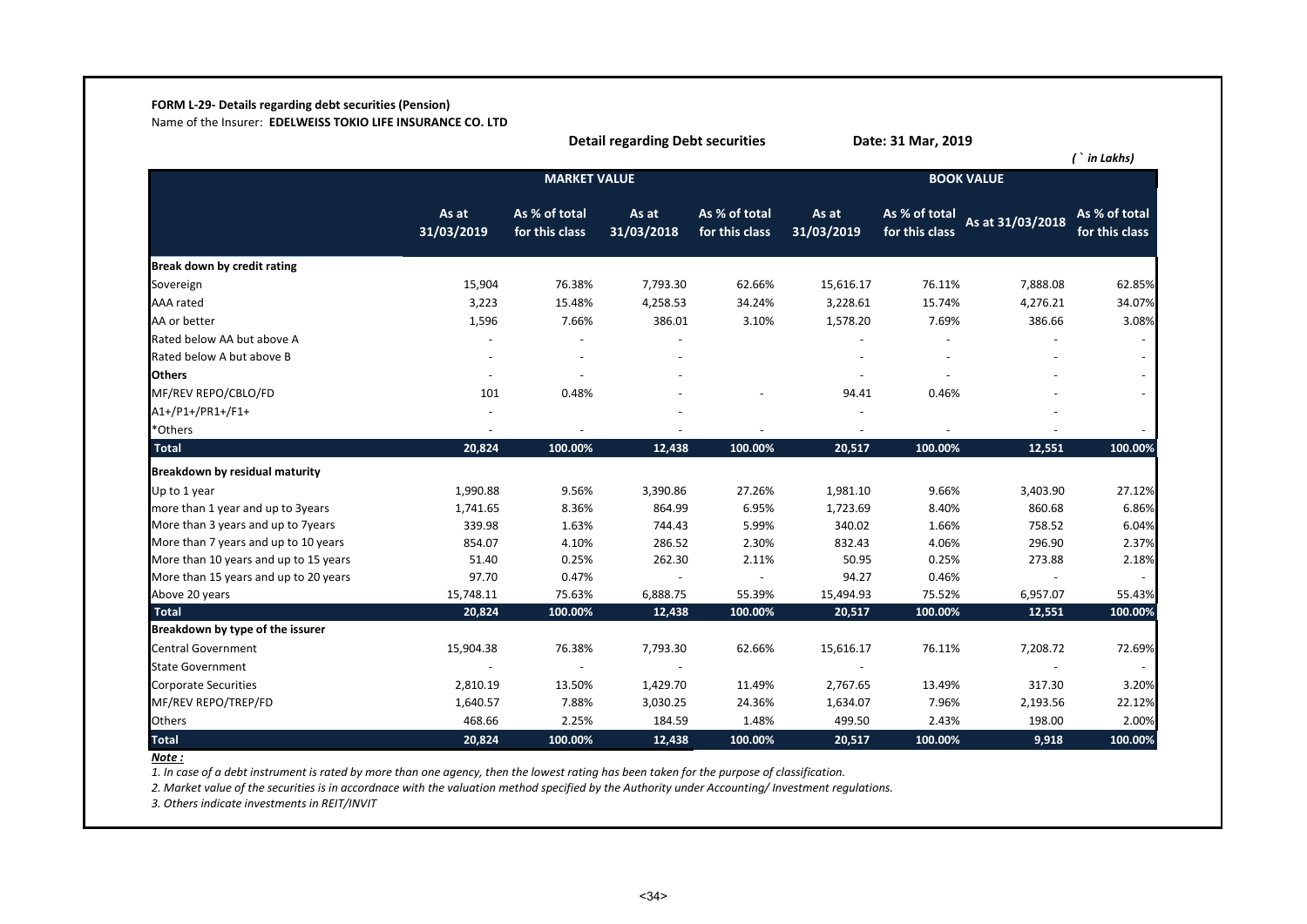# **FORM L-29- Details regarding debt securities (Ulip)**

Name of the Insurer: **EDELWEISS TOKIO LIFE INSURANCE CO. LTD**

|                                       |                     |                                 | <b>Detail regarding Debt securities</b> |                                 |                     | Date: 31 Mar, 2019              |                   |                                 |
|---------------------------------------|---------------------|---------------------------------|-----------------------------------------|---------------------------------|---------------------|---------------------------------|-------------------|---------------------------------|
|                                       |                     |                                 |                                         |                                 |                     |                                 |                   | $($ in Lakhs)                   |
|                                       |                     | <b>MARKET VALUE</b>             |                                         |                                 |                     |                                 | <b>BOOK VALUE</b> |                                 |
|                                       | As at<br>31/03/2019 | As % of total<br>for this class | As at<br>31/03/2018                     | As % of total<br>for this class | As at<br>31/03/2019 | As % of total<br>for this class | As at 31/03/2018  | As % of total<br>for this class |
| Break down by credit rating           |                     |                                 |                                         |                                 |                     |                                 |                   |                                 |
| Sovereign                             | 9,228               | 39.00%                          | 3,947.01                                | 30.41%                          | 9,201               | 40.18%                          | 3,939.43          | 30.67%                          |
| <b>AAA</b> rated                      | 7,632               | 32.26%                          | 5,932.52                                | 45.70%                          | 7,557               | 33.00%                          | 5,925.67          | 46.13%                          |
| AA or better                          | 708                 | 2.99%                           | 476.48                                  | 3.67%                           | 704                 | 3.07%                           | 478.21            | 3.72%                           |
| Rated below AA but above A            | 687                 | 0.03                            |                                         |                                 | 685                 | 0.03                            |                   |                                 |
| Rated below A but above B             |                     |                                 |                                         |                                 |                     |                                 |                   |                                 |
| <b>Others</b>                         |                     |                                 |                                         |                                 | $\sim$              | $\overline{\phantom{a}}$        |                   |                                 |
| MF/REV REPO/TREP/FD                   | 5,403               | 22.84%                          | 2,624.04                                | 20.22%                          | 4,755               | 20.76%                          | 2,503.26          | 19.49%                          |
| A1+/P1+/PR1+/F1+                      |                     |                                 |                                         |                                 |                     |                                 |                   |                                 |
| <b>Total</b>                          | 23,658              | 100.00%                         | 12,980                                  | 100.00%                         | 22,902              | 100.00%                         | 12,847            | 100.00%                         |
| Breakdown by residual maturity        |                     |                                 |                                         |                                 |                     |                                 |                   |                                 |
| Up to 1 year                          | 14,098              | 59.59%                          | 7,311.18                                | 56.33%                          | 13,455              | 58.75%                          | 7,267.66          | 56.57%                          |
| more than 1 year and up to 3years     | 3,046               | 12.88%                          | 1,549.68                                | 11.94%                          | 3,009               | 13.14%                          | 1,548.41          | 12.05%                          |
| More than 3 years and up to 7years    | 1,837               | 7.76%                           | 858.16                                  | 6.61%                           | 1,808               | 7.90%                           | 848.19            | 6.60%                           |
| More than 7 years and up to 10 years  | 3,388               | 14.32%                          | 950.09                                  | 7.32%                           | 3,353               | 14.64%                          | 954.20            | 7.43%                           |
| More than 10 years and up to 15 years | 1,095               | 4.63%                           | 511.40                                  | 3.94%                           | 1,086               | 4.74%                           | 504.05            | 3.92%                           |
| More than 15 years and up to 20 years | 6                   | 0.03%                           |                                         | 0.00%                           | 6                   | 0.03%                           |                   |                                 |
| Above 20 years                        | 188                 | 0.79%                           | 1,799.54                                | 13.86%                          | 186                 | 0.81%                           | 1,724.06          | 13.42%                          |
| <b>Total</b>                          | 23,658              | 100.00%                         | 12,980                                  | 100.00%                         | 22,902              | 100.00%                         | 12,847            | 100.00%                         |
| Breakdown by type of the issurer      |                     |                                 |                                         |                                 |                     |                                 |                   |                                 |
| Central Government                    | 7,961               | 33.65%                          | 3,947.01                                | 30.41%                          | 7,943               | 34.68%                          | 3,939.43          | 30.67%                          |
| <b>State Government</b>               | 2,035               | 15.84%                          |                                         |                                 | 2,000               | 8.73%                           |                   |                                 |
| <b>Corporate Securities</b>           | 4,472               | 18.90%                          | 3,126.24                                | 24.08%                          | 4,417               | 19.29%                          | 3,121.11          | 24.30%                          |
| MF/REV REPO/CBLO/FD                   | 9,190               | 38.85%                          | 5,906.81                                | 45.51%                          | 8,542               | 37.30%                          | 5,786.02          | 45.04%                          |
| Others                                |                     |                                 |                                         |                                 |                     |                                 |                   |                                 |
| <b>Total</b>                          | 23,658              | 107.24%                         | 12,980                                  | 100.00%                         | 22,902              | 100.00%                         | 12,847            | 100.00%                         |

#### *Note :*

*1. In case of a debt instrument is rated by more than one agency, then the lowest rating has been taken for the purpose of classification.* 

*2. Market value of the securities is in accordnace with the valuation method specified by the Authority under Accounting/ Investment regulations.*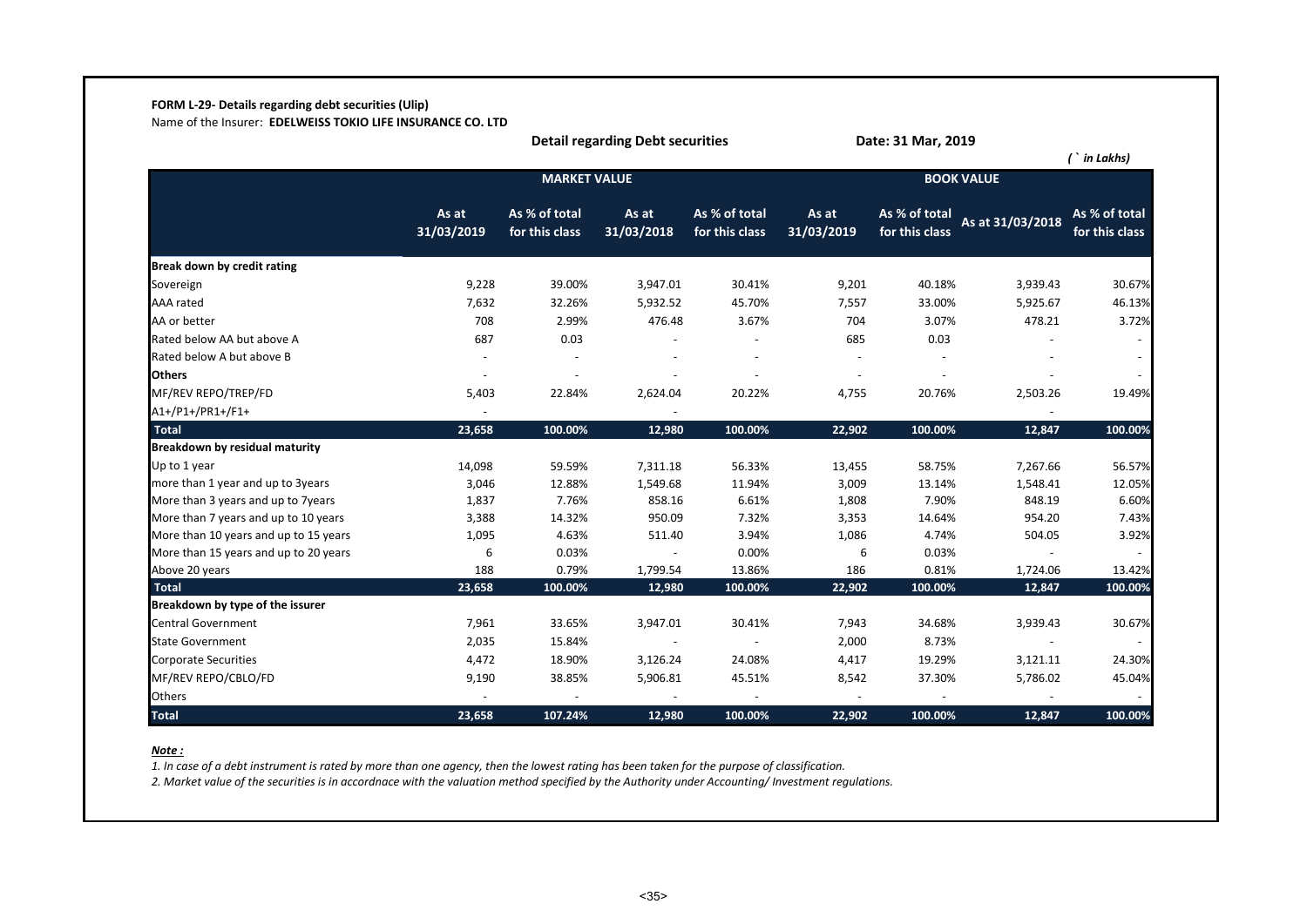# **FORM L-30 : Related Party Transactions** Name of the Insurer: **Edelweiss Tokio Life Insurance Company Ltd.** Registration Number: **147 dated 10 May 2011**

|                | Registration Number: 147 dated 10 May 2011      |                                            |                                                                                       |                                        |                                           |                                       | (₹' in Lakhs)                            |
|----------------|-------------------------------------------------|--------------------------------------------|---------------------------------------------------------------------------------------|----------------------------------------|-------------------------------------------|---------------------------------------|------------------------------------------|
| Sr. No         | Name of the Related Party                       | Nature of Relationship with<br>the Company | <b>Description of Transactions / Categories</b>                                       | For the year ending<br>31st March 2019 | For the quarter ending<br>31st March 2019 | For the year ended<br>31st March 2018 | For the quarter ended<br>31st March 2018 |
|                |                                                 |                                            | Reimbursement of Cost of premium towards Group Term Life &<br>Group Mediclaim Policy  | 1,234                                  |                                           | 31                                    |                                          |
|                |                                                 |                                            | Directors Nomination Deposit                                                          |                                        | $\sim$                                    | $\overline{\mathbf{3}}$               | - 2                                      |
|                |                                                 |                                            | Refund of Directors Nomination Deposit                                                |                                        |                                           | $\overline{\mathbf{3}}$               |                                          |
| $\mathbf{1}$   | <b>Edelweiss Financial Service Limited</b>      | <b>Holding Company</b>                     | <b>Royaltee Fees</b>                                                                  | 236                                    |                                           | 236                                   |                                          |
|                |                                                 |                                            | Share Capital received during the year<br><b>ESOP Cross Charge</b>                    | 36                                     | 36                                        | 23,500                                |                                          |
|                |                                                 |                                            | Premium collected for Group insurance policy                                          | 344                                    | 299                                       | 252                                   | 252                                      |
|                |                                                 |                                            | Share of Gratuity for transferred employees                                           |                                        |                                           | 0.98                                  | 0.98                                     |
|                |                                                 |                                            |                                                                                       |                                        |                                           |                                       |                                          |
|                | <b>Edelweiss Securities Limited</b>             | Fellow Subsidiary                          | Brokerage (For Securities transaction)<br>Share of Gratuity for transferred employee. | 46<br>$\sim$                           | $14\,$<br>$\sim$                          | 51                                    | 25                                       |
|                |                                                 |                                            |                                                                                       |                                        |                                           |                                       |                                          |
|                | Edelweiss Rural & Corporate Services Limited    |                                            | <b>Purchase of Securities</b>                                                         |                                        |                                           | 7,476                                 | 2,162                                    |
| 3              | (formerly known as Edelweiss Commodities        | Fellow Subsidiary                          | Edelweiss House Space & Facility Charges                                              | $14\,$                                 |                                           | 41                                    | 41                                       |
|                | Services Limited)                               |                                            | Interest on Non-Convertible Debentures<br>Investments made in NCD's                   | 185                                    | $46\,$                                    | 48<br>2,003                           | 45<br>2,003                              |
|                |                                                 |                                            |                                                                                       |                                        |                                           |                                       |                                          |
|                |                                                 |                                            | Interest on Non-Convertible Debentures                                                | $\overline{z}$                         | $\rightarrow$                             | 10                                    | $\Omega$                                 |
|                |                                                 |                                            | Purchase of Securities                                                                | 4.775                                  | 453                                       | 10,375                                | 1,478                                    |
| 4              | <b>ECL Finance Limited</b>                      | Fellow Subsidiary                          | Sale of Securities<br>Business centre Charges (5th Floor Rent)                        | 13,091<br>36                           | 7,841<br>$20\,$                           | $\mathbf 0$                           | $\,$ 0                                   |
|                |                                                 |                                            | Premium collected for group insurance policy                                          | 691                                    | 280                                       | 70                                    | 69                                       |
|                |                                                 |                                            | Share of Gratuity for transferred employees                                           | 31                                     | 31                                        | 6                                     | 6                                        |
|                |                                                 |                                            |                                                                                       |                                        |                                           |                                       |                                          |
| 5              | <b>Edelweiss Broking Limited</b>                | Fellow Subsidiary                          | Insurance Commission paid as Corporate Agent                                          | 393                                    | 205                                       | 237.68                                | 102                                      |
|                |                                                 |                                            | <b>Brokerage Paid</b><br>(For capital market transactions)                            | 13                                     | ÷,                                        | 8                                     | 6                                        |
|                |                                                 |                                            |                                                                                       |                                        |                                           |                                       |                                          |
|                |                                                 |                                            | Interest on Non-Convertible Debentures                                                | 204                                    | 39                                        | 181                                   | 34                                       |
| 6              | Edelweiss Retail Finance Limited                | Fellow Subsidiary                          | Premium collected for group insurance policy                                          | 28                                     | $\cdot 1$                                 | 595                                   | 209                                      |
|                |                                                 |                                            | Claims paid to Group Policyholders                                                    | 126                                    | 65                                        | 76                                    | 31                                       |
|                |                                                 |                                            | Interest on Non-Convertible Debentures                                                | 165                                    | 41                                        | 165                                   | 41                                       |
| $\overline{7}$ | Edelweiss Finance & Investments Limited         | Fellow Subsidiary                          | Purchase of Securities                                                                | 862                                    |                                           | 505                                   |                                          |
|                |                                                 |                                            | Sale of Securities                                                                    |                                        |                                           | 1,965                                 | 243                                      |
|                |                                                 |                                            |                                                                                       |                                        |                                           | 2,003                                 |                                          |
| $\bf{8}$       | <b>Ecap Equities Limited</b>                    | Fellow Subsidiary                          | Purchase of Securities<br>Receipt of refund of Security Deposit                       | 115                                    | 115                                       |                                       |                                          |
|                |                                                 |                                            | <b>Business centre Charges</b>                                                        | 1.167                                  | 703                                       | 843                                   | 315                                      |
|                |                                                 |                                            |                                                                                       |                                        |                                           |                                       |                                          |
|                | 9 Edel Finance Company Limited                  | Fellow Subsidiary                          | Lease Rent for Office Equipment                                                       | $\overline{a}$                         |                                           | 7.36                                  | 15                                       |
|                | 10 Serenity Business Park Limited               | Fellow Subsidiary                          | <b>Business centre Charges</b>                                                        |                                        |                                           | 168                                   |                                          |
|                |                                                 |                                            |                                                                                       |                                        |                                           |                                       |                                          |
|                | 11 Eternity Business Centre Limited             | Fellow Subsidiary                          | <b>Business centre Charges</b>                                                        |                                        |                                           | 90                                    |                                          |
|                |                                                 |                                            | Interest on Non-Convertible Debentures                                                | 329                                    | 77                                        | 333                                   | 186                                      |
|                | 12 Edelweiss Asset Reconcstruction Limited      | Fellow Subsidiary                          | Sale of NCD's                                                                         | ÷.                                     | ۰.                                        | 505                                   | 505                                      |
|                |                                                 |                                            |                                                                                       | ÷.                                     | ÷                                         |                                       |                                          |
|                |                                                 |                                            | nvestment made in NCD's                                                               |                                        |                                           | 1,009                                 | 1,009                                    |
|                |                                                 |                                            | Premium collected for group insurance policy                                          | 4,047                                  | 1,444                                     | 3,549                                 | 1,674                                    |
| 13             | <b>Edelweiss Housing Finance Limited</b>        | Fellow Subsidiary                          | Claims paid to Group Policyholders                                                    | 308                                    | 58                                        | 213                                   | 34                                       |
|                |                                                 |                                            | Share of Gratuity for transferred employees                                           |                                        |                                           | $\Omega$                              | $\Omega$                                 |
|                |                                                 |                                            | Purchase of Securities                                                                | 484                                    | 201                                       | 1,188                                 | 1,000                                    |
|                | 14 Edelweiss General Insurance Company Limited  | Fellow Subsidiary                          | Sale of Securities                                                                    | 646                                    | 617                                       | $\overline{1}$                        |                                          |
|                |                                                 |                                            |                                                                                       |                                        |                                           |                                       |                                          |
|                | 15 Edelcap Securities Itd                       | Fellow Subsidiary                          | Purchase of Securities                                                                | 510                                    | 510                                       | $\overline{\phantom{a}}$              |                                          |
|                | 16 Edel Land Limited                            | Fellow Subsidiary                          | <b>Training Centre Cost</b>                                                           | 39                                     | 39                                        |                                       |                                          |
|                |                                                 |                                            |                                                                                       |                                        |                                           |                                       |                                          |
|                | 17 Edelweiss Business Services Limited          | Fellow Subsidiary                          | Share of Gratuity for transferred employees                                           | $11\,$                                 | $11\,$                                    |                                       |                                          |
|                | Mr. Deepak Mittal                               | Key Managerial Personnel                   | Managerial Remuneration                                                               | 28                                     | 28                                        | 759                                   | 759                                      |
| 18             |                                                 |                                            | nsurance Premium                                                                      | 40                                     | 40                                        | 40                                    | 40                                       |
|                |                                                 |                                            |                                                                                       |                                        |                                           |                                       |                                          |
|                | 19 Mr. Sumit Rai                                | Key Managerial Personnel                   | Managerial Remuneration                                                               | 315                                    | 56                                        |                                       |                                          |
|                |                                                 | <b>Enterprise having Significant</b>       |                                                                                       |                                        |                                           |                                       |                                          |
|                | 18 Tokio Marine & Nichido Fire Insurance Co Ltd | ifluence                                   | Share Capital received during the year                                                | ÷.                                     | ×                                         | 43,500                                |                                          |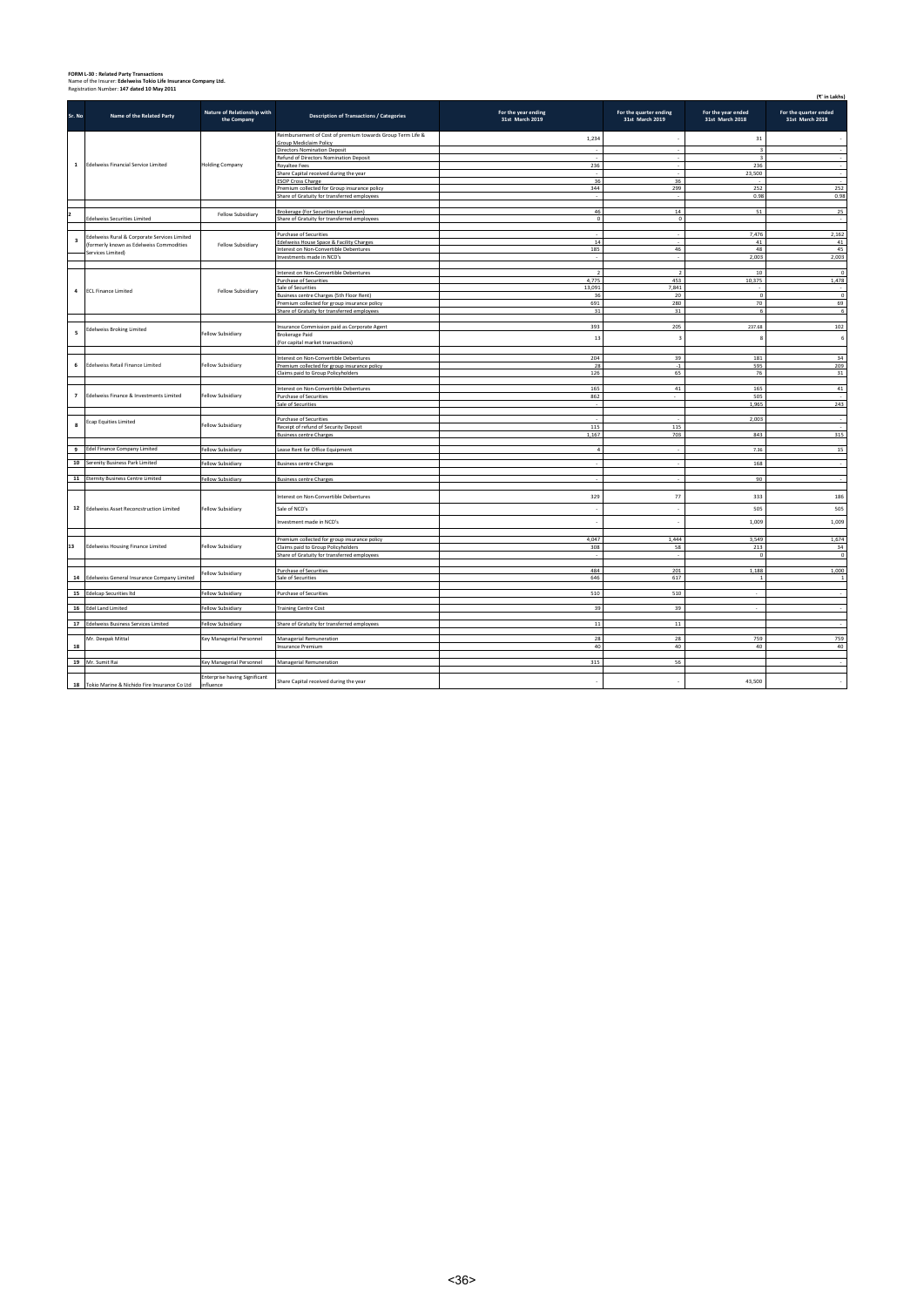## **FORM - L-31** LNL - 6 **: Board of Directors & Key Persons**  Name of the Insurer : **EDELWEISS TOKIO LIFE INSURANCE CO. LTD. Date : MARCH 31, 2019** Registration Number: **147 dated 10 May 2011**

**Board of Directors and Key Management Person (KMP) information**

| Sr. No. | Name of person             | Role/designation               | Details of change in the period |
|---------|----------------------------|--------------------------------|---------------------------------|
| 1       | Mr. Rashesh Shah           | Chairman                       |                                 |
| 2       | Mr. Rujan Panjwani         | Vice - Chairman                |                                 |
| 3       | Mr. Sumit Rai              | Managing Director & CEO        |                                 |
| 4       | Mr. Deepak Mittal          | Director                       |                                 |
| 5.      | Mr. Ian Brimecome          | Director                       |                                 |
| 6       | Ms. Kamala K.              | Director                       |                                 |
|         | Mr. Kunnasagaran Chinniah  | Independent Director           |                                 |
| 8       | Mr. Loo Chuan Tang         | Director                       |                                 |
| 9       | Mr. Navtej S. Nandra       | Independent Director           |                                 |
| 10      | Mr. P. N. Venkatachalam    | Independent Director           |                                 |
| 11      | Mr. Trevor Matthews        | Director                       |                                 |
| 12      | Mr. Yasuyuki Sekioka       | Director                       | Ceased w.e.f. March 31, 2019    |
| Sr. No. | Name of person             | Role/designation               | Details of change in the period |
| 1       | Mr. Sumit Rai              | Managing Director & CEO        |                                 |
| 2       | Mr. Nilesh Parmar          | <b>Chief Operating Officer</b> |                                 |
| 3       | Mr. Subhrajit Mukhopadhyay | <b>Appointed Actuary</b>       |                                 |
| 4       | Mr. Nilesh Sampat          | <b>Chief Financial Officer</b> |                                 |
| 5       | Mr. Vikas Bansal           | Chief Human Resource Officer   |                                 |
| 6       | Mr. Ankur Chadha           | Chief Compliance Officer       |                                 |
| 7       | Mr. Ritesh Taksali         | Chief Investment Officer       |                                 |
| 8       | Mr. Kumar Saurav           | Chief Risk Officer             |                                 |
| 9       | Mr. Tarun Khurana          | <b>Company Secretary</b>       |                                 |
| 10      | Mr. Abhishek Gupta         | Chief Marketing Officer        |                                 |

Key Management Person(KMP) as defined in Guidelines for Corporate Governance for Insurers in India dated 18 May, 2016 (Circular Ref: IRDA/F&A/GDL/CG/100/05/2016)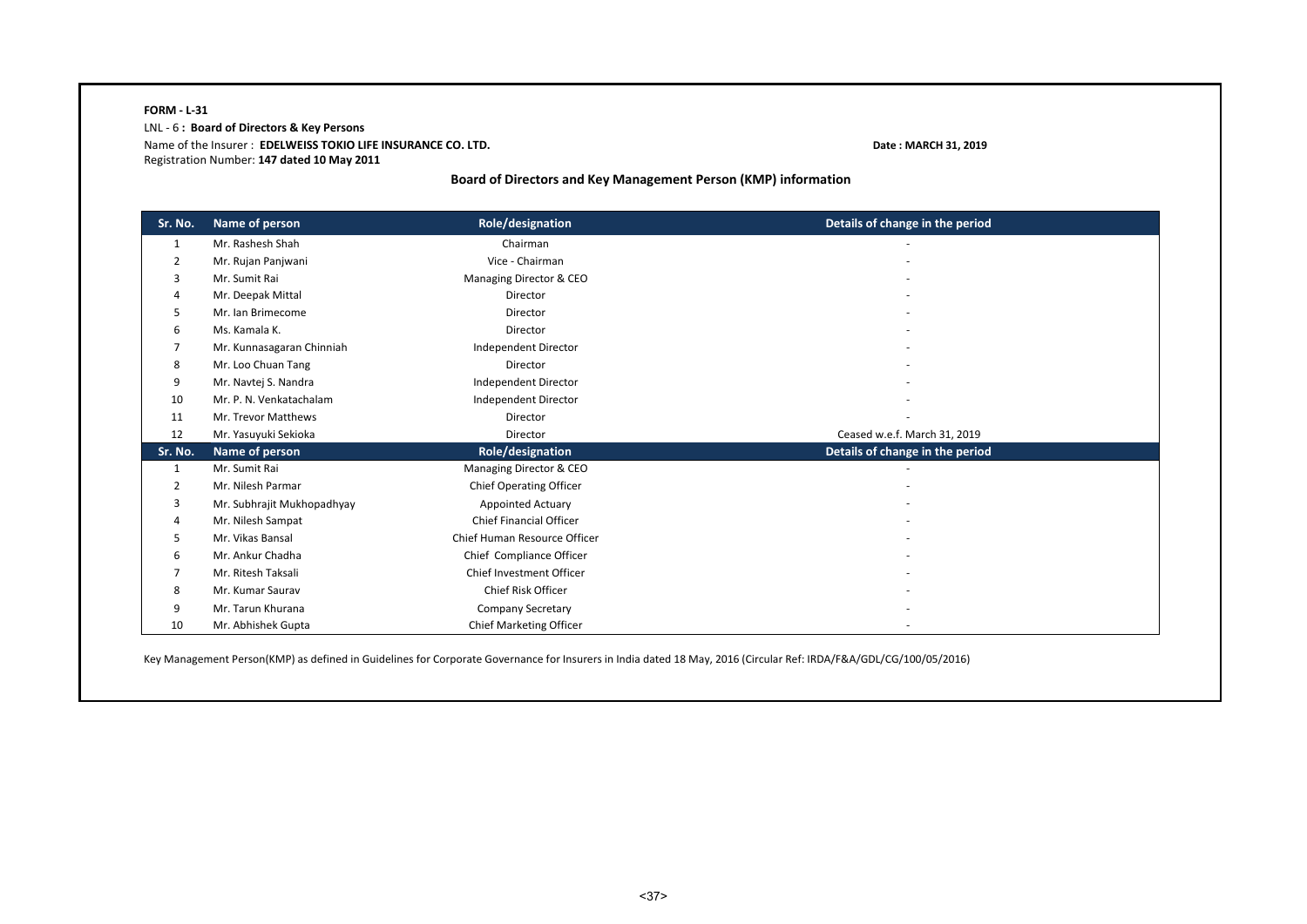# **FORM L-32-SOLVENCY MARGIN - KT 3 AVAILABLE SOLVENCY MARGIN AND SOLVENCY RATIO.**  Insurance Regulatory and Development Authority of India (Actuarial Report and Abstract for Life Insurance Business) Regulations, 2016. **Date : 31 March 2019 Form Code: KT3 Name of the Insurer: EDELWEISS TOKIO LIFE INSURANCE CO. LTD. Registration Number: 147 Classification: Business within India** *( `₹ in 000)* 01 Available Assets in Policyholders' Fund: 2,16,54,851 Deduct: 02 Mathematical Reserves 2,12,87,790<br>03 Other Liabilities 03 Other Liabilities **1986 and 1997 and 1997 and 1997 and 1998 and 1997 and 1998 and 1998 and 1998 and 1998 and 199**<br>1957,060 of the Excess in Policyholders' funds that the second the second temperature is a second tempera Excess in Policyholders' funds 05 Available Assets in Shareholders Fund: 19,42,165 Deduct: 06 Other Liabilities of shareholders' fund<br>
07 Excess in Shareholders' funds by the state of shareholders' funds by the state of the state of the state o<br>
19,42,165 Excess in Shareholders' funds 08 Total ASM (04)+(07) **23,09,225** 09 Total RSM **10,06,983** 10 Solvency Ratio (ASM/RSM) 229% **Certification:** I, Subhrajit Mukhopadhyay, the Appointed Actuary ,certify that the above statements have been prepared in accordance with the section 64VA of Insurance Laws (Amendment) Act 2015 and the amounts mentioned therein are true and fair to the best of my knowledge. Subhrajit Mukhopadhyay **Sumit Rai**<br> **Appointed Actuary** Summan Appointed Actuary Summan Appointed Actuary **AVAILABLE SOLVENCY MARGIN AND SOLVENCY RATIO. Item Description Adjusted Value**

**Appointed Actuary**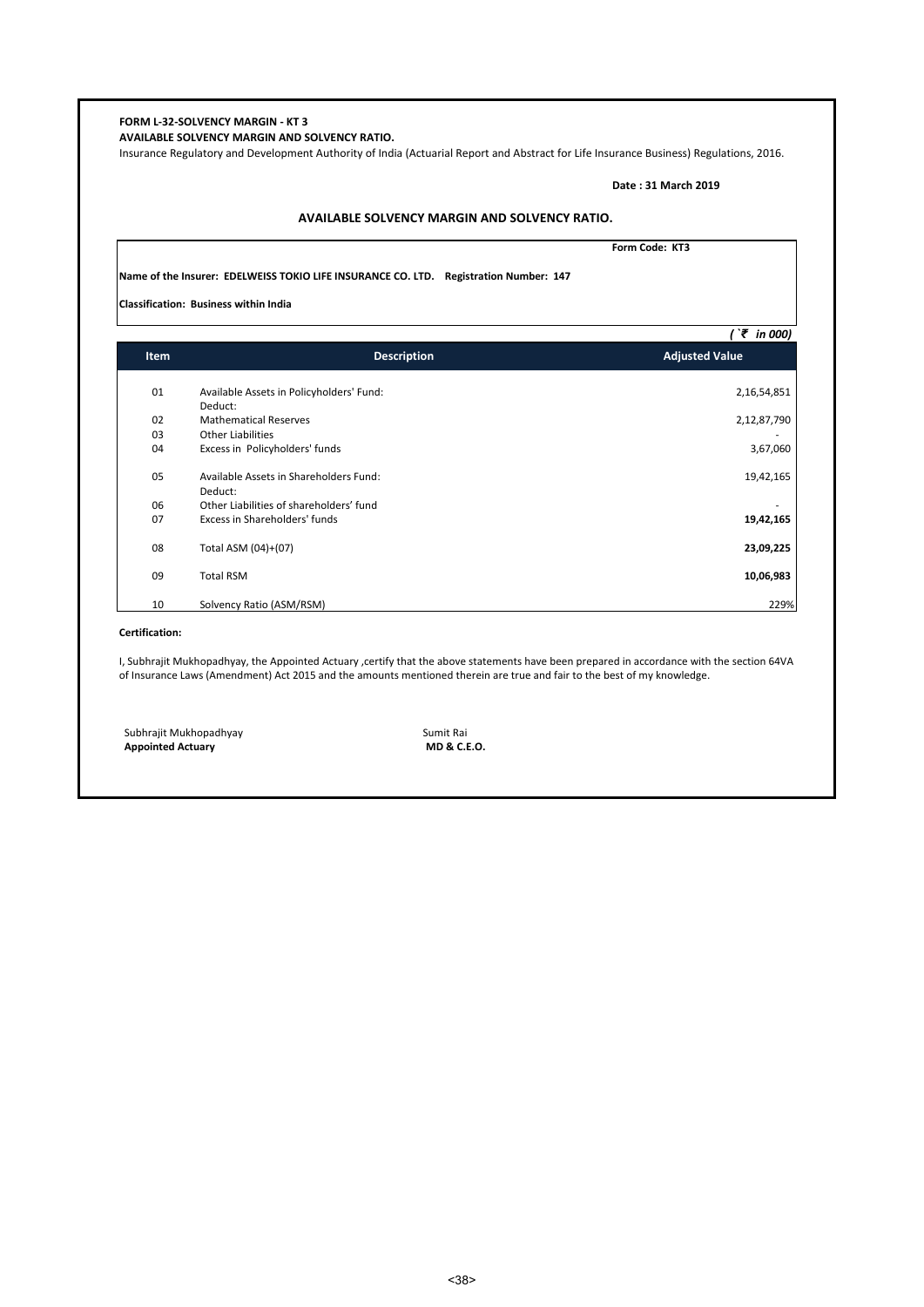#### **COMPANY NAME & CODE: Edelweiss Tokio Life Insurance Company Limited - 147 Name of the fund: Life Fund Statement as on : 31 Mar, 2019 FORM 7**

**DETAILS OF NON-PERFORMING ASSETS - QUARTERLY**

| <b>No</b> | <b>Description</b>                                 |        | <b>Bonds/Debentures</b> |                          | Loans                                                                                                                |        | Other debt Instruments | All Other Assets |                              |                          | Total                                  |
|-----------|----------------------------------------------------|--------|-------------------------|--------------------------|----------------------------------------------------------------------------------------------------------------------|--------|------------------------|------------------|------------------------------|--------------------------|----------------------------------------|
|           |                                                    |        |                         |                          | YTD as on date Prev FY as on 31 Mar 18 YTD as on date Prev FY as on 31 Mar 17 YTD as on date Prev FY as on 31 Mar 18 |        |                        | YTD as on date   | Prev FY as on 31 Mar<br>2018 |                          | YTD as on date Prev FY as on 31 Mar 18 |
|           | Investment Assets (As per form 3A/3B - Total Fund) | 33.428 | 1.23.873                | $\sim$                   |                                                                                                                      | 29.770 | 44.625                 | 1,39,572         | 24.318                       | 2,02,769                 | 1,92,816                               |
|           | Gross NPA                                          |        |                         | $\overline{\phantom{a}}$ |                                                                                                                      | .      |                        | .                |                              | $\overline{\phantom{a}}$ |                                        |
|           | % of Gross NPA on Investment assets (2/1)          |        |                         |                          |                                                                                                                      |        |                        |                  |                              |                          |                                        |
|           | Provision made on NPA                              |        |                         | $\overline{\phantom{a}}$ |                                                                                                                      |        |                        |                  |                              |                          |                                        |
|           | Provision as a % of NPA (4/2)                      |        |                         |                          |                                                                                                                      |        |                        |                  |                              |                          |                                        |
|           | Provision on standard assets                       |        |                         |                          |                                                                                                                      |        |                        |                  |                              |                          |                                        |
|           | Net Investment Assets (1-4)                        | 33.428 | 1.23.873                | . .                      |                                                                                                                      | 29,770 | 44.625                 | 1.39.572         | 24.318                       | 2.02.769                 | 1.92.816                               |
|           | Net NPA (2-4)                                      |        |                         |                          |                                                                                                                      |        |                        |                  |                              |                          |                                        |
|           | % of Net NPA to Net Invetsment Assets (8/7)        |        | $\overline{a}$          | $\overline{\phantom{a}}$ |                                                                                                                      |        | $\sim$                 |                  |                              | $\sim$                   |                                        |
| 10        | Write off made during the period                   |        |                         |                          |                                                                                                                      |        |                        |                  |                              |                          |                                        |

CERTIFICATION<br>Certified that the information given herein are correct and complete to the best of my knowledge. Also certified that the various instruments made and covered in the return are within the exhaustive categorie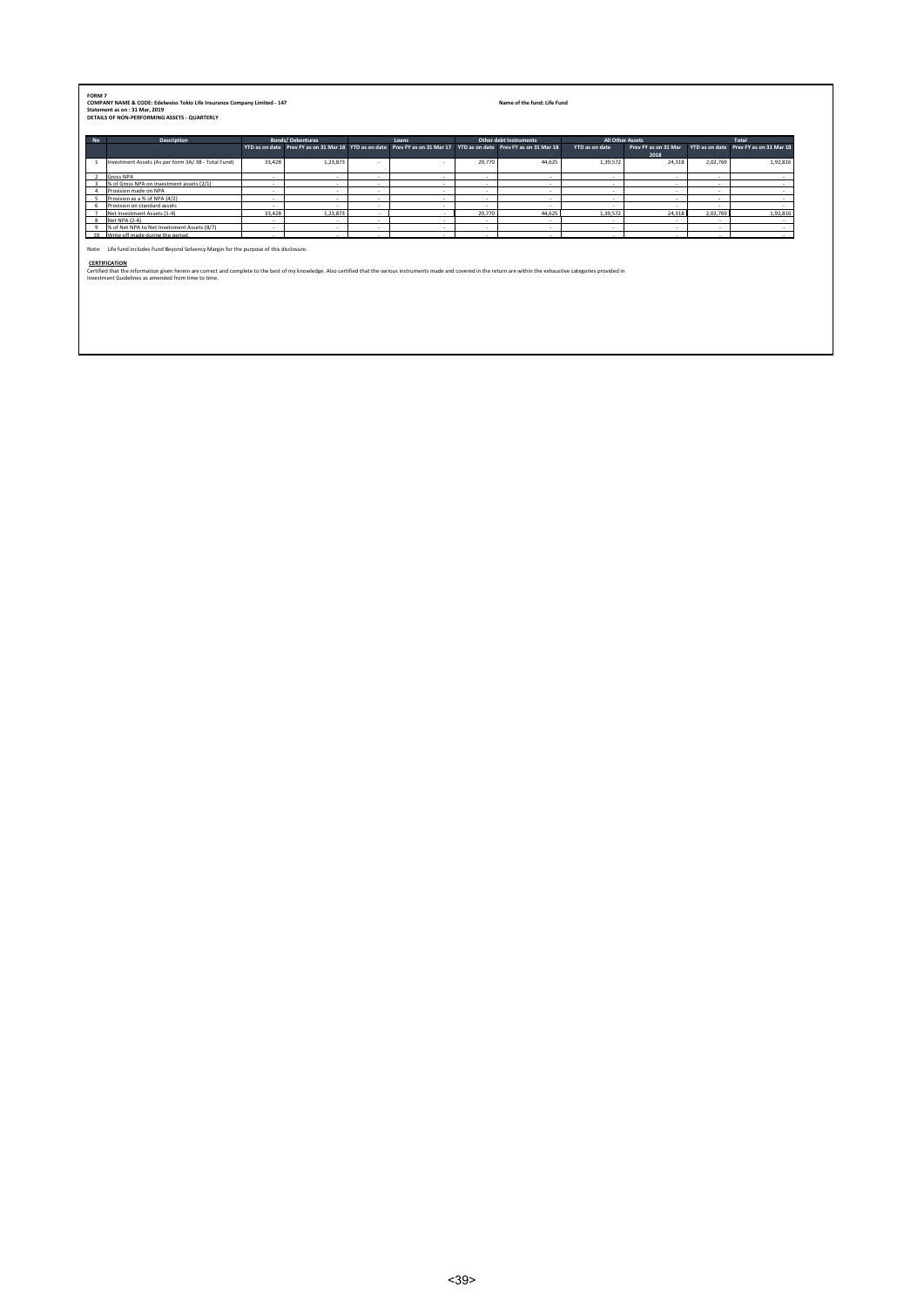| <b>Description</b>                                                                                                                                                                                                                                                                                                                                |        | <b>Bonds/Debentures</b> |                          | Loans                                                                                                                |          | Other debt Instruments | All Other Assets |                              |        | Total                                  |
|---------------------------------------------------------------------------------------------------------------------------------------------------------------------------------------------------------------------------------------------------------------------------------------------------------------------------------------------------|--------|-------------------------|--------------------------|----------------------------------------------------------------------------------------------------------------------|----------|------------------------|------------------|------------------------------|--------|----------------------------------------|
|                                                                                                                                                                                                                                                                                                                                                   |        |                         |                          | YTD as on date Prev FY as on 31 Mar 18 YTD as on date Prev FY as on 31 Mar 17 YTD as on date Prev FY as on 31 Mar 18 |          |                        | YTD as on date   | Prev FY as on 31 Mar<br>2018 |        | YTD as on date Prev FY as on 31 Mar 18 |
| 1 Investment Assets (As per form 3A/3B - Total Fund)                                                                                                                                                                                                                                                                                              | 2,768  | 9,324                   | $\sim$                   | ٠                                                                                                                    | 270      | 3,030                  | 18,155           | 512                          | 21,193 | 12,866                                 |
| <b>Gross NPA</b>                                                                                                                                                                                                                                                                                                                                  | .      | $\sim$                  | $\sim$                   | $\sim$                                                                                                               | $\sim$   | $\sim$                 | .                | $\sim$                       | $\sim$ | $\sim$                                 |
| % of Gross NPA on Investment assets (2/1)                                                                                                                                                                                                                                                                                                         | $\sim$ | $\sim$                  | $\sim$                   | $\sim$                                                                                                               | $\sim$   | $\sim$                 | 14               | $\sim$                       | $\sim$ | $\sim$                                 |
| Provision made on NPA                                                                                                                                                                                                                                                                                                                             | $\sim$ | $\sim$                  | $\sim$                   | $\sim$                                                                                                               | $\sim$   | $\sim$                 | $\sim$           | $\sim$                       | $\sim$ | $\sim$                                 |
| Provision as a % of NPA (4/2)                                                                                                                                                                                                                                                                                                                     | $\sim$ | $\overline{a}$          |                          | $\sim$                                                                                                               | $\sim$   | $\sim$                 | $\sim$           | - 1                          | $\sim$ | $\sim$                                 |
| Provision on standard assets                                                                                                                                                                                                                                                                                                                      | $\sim$ | $\sim$                  | $\sim$                   | $\sim$                                                                                                               | $\sim$   | $\sim$                 | $\sim$           | $\sim$                       | $\sim$ | $\sim$                                 |
| Net Investment Assets (1-4)                                                                                                                                                                                                                                                                                                                       | 2.768  | 9.324                   | $\sim$                   | $\sim$                                                                                                               | 270      | 3.030                  | 18.155           | 512                          | 21.193 | 12,866                                 |
| Net NPA (2-4)                                                                                                                                                                                                                                                                                                                                     | .      | $\overline{a}$          | $\sim$                   | $\sim$                                                                                                               | $\sim$   | $\sim$                 | - 1              | $\sim$                       | $\sim$ | $\sim$                                 |
| % of Net NPA to Net Invetsment Assets (8/7)                                                                                                                                                                                                                                                                                                       | $\sim$ | $\overline{a}$          | $\sim$                   | $\sim$                                                                                                               | <b>.</b> | $\sim$                 | $\sim$           | . .                          | $\sim$ | $\sim$                                 |
| Write off made during the period                                                                                                                                                                                                                                                                                                                  |        |                         | $\overline{\phantom{a}}$ | $\sim$                                                                                                               | .        | $\sim$                 | $\sim$           |                              | $\sim$ |                                        |
| Note: Life fund includes Fund Bevond Solvency Margin for the purpose of this disclosure.<br><b>CERTIFICATION</b><br>Certified that the information given herein are correct and complete to the best of my knowledge. Also certified that the various instruments made and covered in the return are within the exhaustive categories provided in |        |                         |                          |                                                                                                                      |          |                        |                  |                              |        |                                        |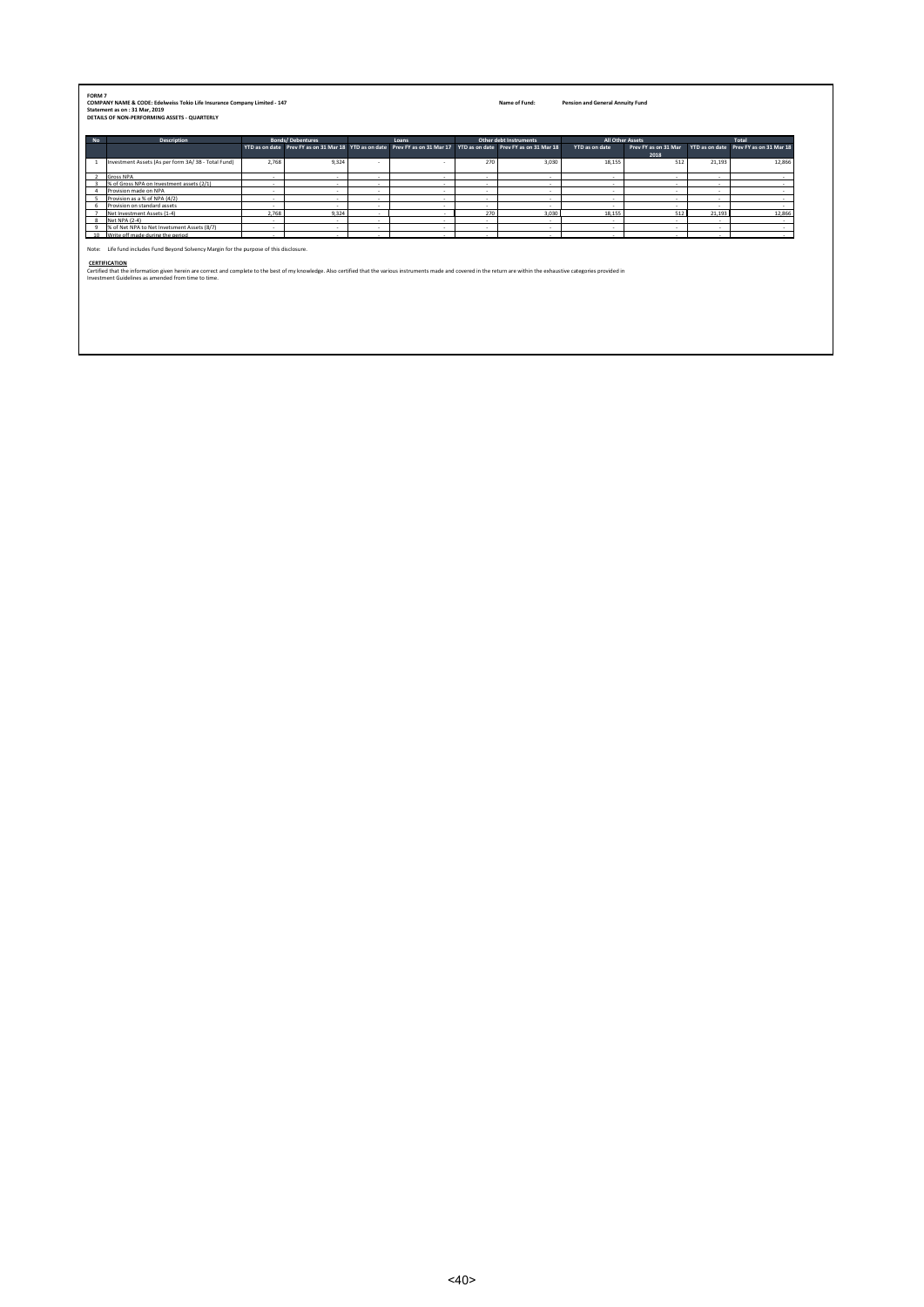|                 | <b>Description</b>                                                                                                                                                                                                                                                                                                                                                                                |        | <b>Bonds/Debentures</b> |        | Loans                                                                                                                |        | Other debt Instruments | All Other Assets |                              |        | Total                                  |
|-----------------|---------------------------------------------------------------------------------------------------------------------------------------------------------------------------------------------------------------------------------------------------------------------------------------------------------------------------------------------------------------------------------------------------|--------|-------------------------|--------|----------------------------------------------------------------------------------------------------------------------|--------|------------------------|------------------|------------------------------|--------|----------------------------------------|
|                 |                                                                                                                                                                                                                                                                                                                                                                                                   |        |                         |        | YTD as on date Prev FY as on 31 Mar 18 YTD as on date Prev FY as on 31 Mar 17 YTD as on date Prev FY as on 31 Mar 18 |        |                        | YTD as on date   | Prev FY as on 31 Mar<br>2018 |        | YTD as on date Prev FY as on 31 Mar 18 |
| $\mathbf{1}$    | Investment Assets (As per form 3A/3B - Total Fund)                                                                                                                                                                                                                                                                                                                                                | 4,472  | 7.073                   | $\sim$ | $\sim$                                                                                                               | 146    | 4,454                  | 59.915           | 27,122                       | 64,534 | 38,649                                 |
|                 | <b>Gross NPA</b>                                                                                                                                                                                                                                                                                                                                                                                  | $\sim$ | $\sim$                  | $\sim$ | $\sim$                                                                                                               | $\sim$ | $\sim$                 | $\sim$           | $\sim$                       | $\sim$ | $\sim$                                 |
|                 | % of Gross NPA on Investment assets (2/1)                                                                                                                                                                                                                                                                                                                                                         | $\sim$ | $\sim$                  | $\sim$ | $\sim$                                                                                                               | $\sim$ | $\sim$                 | $\sim$           | $\sim$                       | $\sim$ | $\sim$                                 |
|                 | Provision made on NPA                                                                                                                                                                                                                                                                                                                                                                             | $\sim$ | $\overline{a}$          | $\sim$ | $\sim$                                                                                                               | $\sim$ | $\sim$                 | $\sim$           | $\sim$                       | $\sim$ | $\overline{a}$                         |
|                 | Provision as a % of NPA (4/2)                                                                                                                                                                                                                                                                                                                                                                     | $\sim$ | $\sim$                  | $\sim$ | $\sim$                                                                                                               | $\sim$ | $\sim$                 | $\sim$           | $\sim$                       | $\sim$ | $\sim$                                 |
|                 | Provision on standard assets                                                                                                                                                                                                                                                                                                                                                                      | $\sim$ | $\overline{a}$          | $\sim$ | $\sim$                                                                                                               | $\sim$ | $\sim$                 | $\sim$           | $\sim$                       | $\sim$ | $\overline{a}$                         |
|                 | Net Investment Assets (1-4)                                                                                                                                                                                                                                                                                                                                                                       | 4.472  | 7.073                   | $\sim$ | $\sim$                                                                                                               | 146    | 4.454                  | 59.915           | 27.122                       | 64,534 | 38,649                                 |
|                 | Net NPA (2-4)                                                                                                                                                                                                                                                                                                                                                                                     | $\sim$ | $\overline{a}$          | $\sim$ | $\sim$                                                                                                               | ٠      | $\sim$                 | $\sim$           | . .                          | $\sim$ | $\tilde{\phantom{a}}$                  |
| 10 <sup>1</sup> | % of Net NPA to Net Invetsment Assets (8/7)                                                                                                                                                                                                                                                                                                                                                       | $\sim$ | $\overline{a}$          | $\sim$ | $\sim$                                                                                                               | $\sim$ | $\sim$                 | .                | $\sim$                       | $\sim$ | $\tilde{\phantom{a}}$                  |
|                 | Write off made during the period                                                                                                                                                                                                                                                                                                                                                                  | . п.   | $\sim$                  | ×.     | $\sim$                                                                                                               | ٠      | $\sim$                 | $\sim$           | $\sim$                       | $\sim$ |                                        |
|                 | Note: Life fund includes Fund Bevond Solvency Margin for the purpose of this disclosure.<br>CERTIFICATION<br>Certified that the information given herein are correct and complete to the best of my knowledge. Also certified that the various instruments made and covered in the return are within the exhaustive categories provided in<br>Investment Guidelines as amended from time to time. |        |                         |        |                                                                                                                      |        |                        |                  |                              |        |                                        |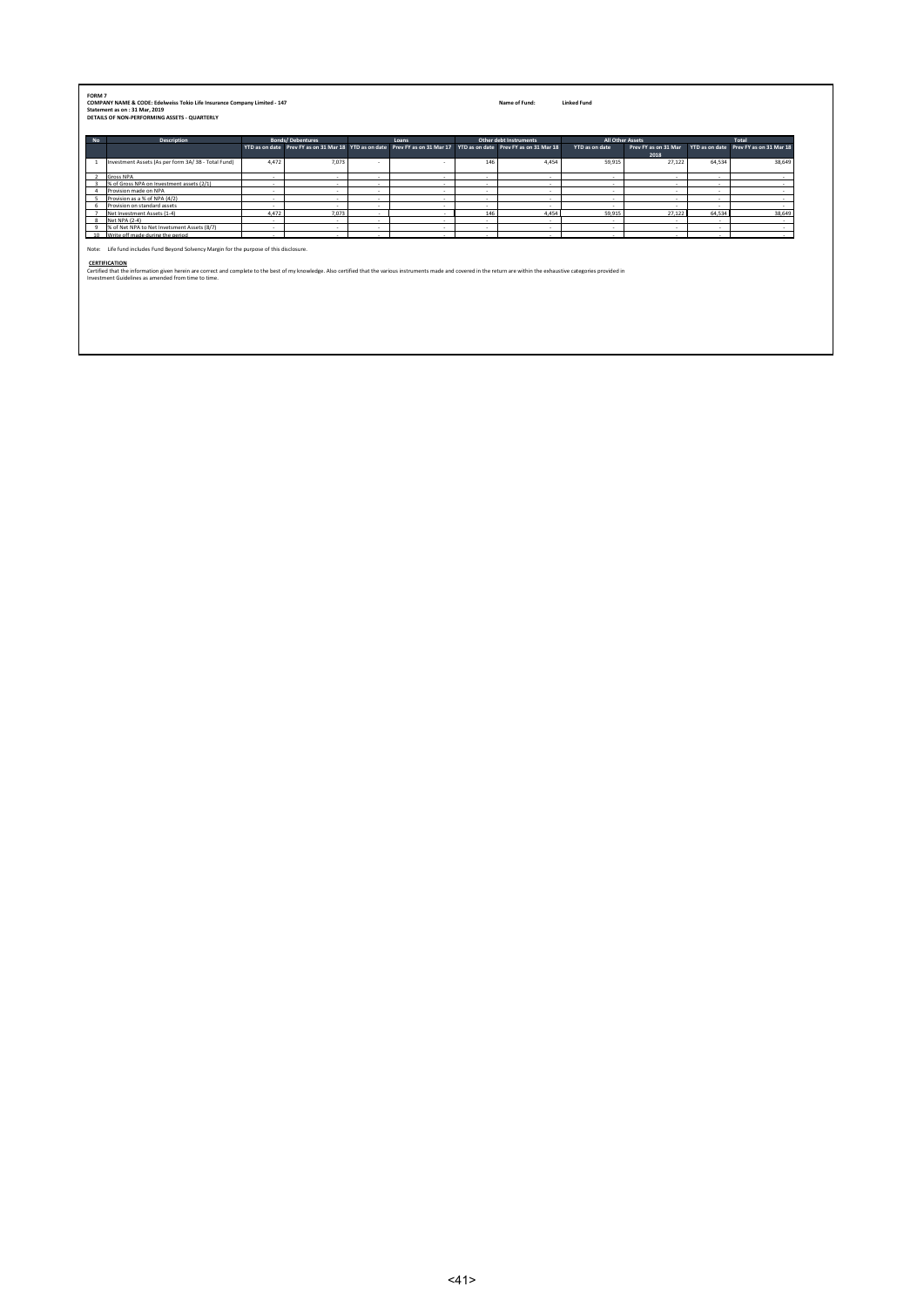| GROUP<br>CODE<br>CATEGORY OF INVESTMENT<br>INCOME ON<br>INVESTMENT (Rs.)<br>INCOME ON<br>INCOME ON<br>INVESTMENT (Rs.)<br>GROSS YIELD<br><b>NET YIELD</b><br>GROSS YIELD<br>NET YIELD<br>GROSS YIELD<br><b>INVESTMENT (Rs.)</b><br>CENTRAL GOVERNMENT SECURITIES<br>96,861<br>2,790<br>11.43%<br>11.43%<br>82,979<br>6,481<br>7.81%<br>7.81%<br>49,023<br>3,861<br>7.88%<br>costs<br>Central Govt. Securities, Central Govt. G<br>coss<br>opps<br>0.0025<br>0.00%<br>o.com<br>o.cox<br>its under section 7 of Insurance Act 1938<br>16<br>6.49%<br>62<br>2,493<br>Treasury Bills<br>CTRB<br>990<br>6.49%<br>924<br>6.74%<br>6.74%<br>149<br>5.96%<br>GOVERNMENT SECURITIES / OTHER APPROVED SECURITIES<br>o ons<br>o ops<br>n nos<br>n now<br>o cos<br>÷.<br>Other Approved Securities (excluding Infrastructure Investments)<br>sona<br>104<br>$\,$ $\,$<br>8.17%<br>8.17%<br>789<br>$^{29}$<br>3.62%<br>3.62%<br>1.061<br>$\bf{22}$<br>2.12%<br>soos<br>State Government Bonds<br>Central Greenment Grananteed Loans / Brends<br>cost<br>sons<br>61<br>7.06%<br>2.095<br>5.095<br>es.<br>1.78%<br>1.78%<br>o cos<br>NG & LOANS TO STATE GOVT. FOR HOUSING AND FIRE<br>TAXABLE BONDS OF<br>12.737<br>270<br>8,42%<br>8.42%<br>15.385<br>1.164<br>7.57%<br>7.57%<br>8.752<br>1.438<br>16.43%<br>Bonds / Debentures issued by NHB/Institution accredited by NHB<br>HTDN<br><b>HTLN</b><br>Commercial Papers - NHB / Institution accredited by NHB<br>0.00%<br>0.003<br>0.00%<br>0.00%<br>5.794<br>40<br>0.69%<br>TAX FREE BONDS<br>res issued by HUDCO<br>HFHD<br>o.ook<br>0.005<br>n nove<br>o.com<br>o.cox<br>INFRASTRUCTURE INVESTMENTS<br>Infrastructure - PSU - Equity Shares - Quoted<br>Infrastructure - Coroorate Securities - Equity Shares - Quoted<br>$\frac{D1}{D2}$<br>232<br>(16)<br>28.04%<br>-2.83%<br>421<br>-10.68%<br>-17.99%<br>$-10.68%$<br>$-17.99%$<br>$\begin{array}{c} 72 \\ 12 \end{array}$<br>20.01%<br>4.49%<br>-28.04%<br>-2.83%<br>$\frac{(45)}{(31)}$<br>360<br>259<br>$rac{1}{1000}$<br>52<br>17<br>TAXABLE BONDS OF<br>b3<br>PTD<br>5.940<br>(64)<br>$-4.26%$<br>$-4.26%$<br>9.006<br>413<br>4.59%<br>4.59%<br>7.382<br>430<br>saas<br>5.839<br>Infrastructure - PSII - Debardures / Ronds<br>NFRASTRUCTURE - OTHER CORPORATE SECURITIES - DEBENTURES/<br>1,086<br>17<br>6.31%<br>6.31%<br>2,662<br>163<br>6.09%<br>6.099<br>238<br>11.86%<br>2,001<br>D4<br>ICTD<br>Infrastructure - Equity and Equity Related Instruments (Promoter<br>opps<br>0.0025<br>0.00%<br>0.00%<br>0.00%<br><b>DS</b><br>iero<br>÷<br>o.com<br>0.005<br>a.cox<br>0.009<br>o.cox<br>Infrastructure - Debentures / Bonds / CPs / loans - (Promoter Group)<br><b>IDPG</b><br><b>rops</b><br>7,079<br>269<br>15.09%<br>15.09%<br>6,686<br>790<br>11.81%<br>11.81%<br>5,022<br>112<br>2.24%<br>Infrastructure - Debentures / Bonds / CPs / loans<br>0.00%<br>0.005<br>0.003<br>0.009<br>o.cox<br>Infrastructure - Equity (Promoter Group)<br>IOPE<br>opps<br>0.0025<br>0.00%<br>o.com<br>1.156<br>36<br>3.15%<br>кo<br>Infrastructure - Other Corporate Securities - CPs<br>o.com<br>o.sox<br>opps<br>0.005<br>o.com<br>2,490<br>$^{20}$<br>Infrastructure - PSU - CPs<br>ipo<br><b>IESA</b><br>0.00%<br>0.002<br>0.00%<br>0.00%<br>0.00%<br>Infrastructure - Securitised Assets<br>$_{13}$<br>863<br>3<br>1.50%<br>1.50%<br>1,409<br>105<br>7.48%<br>7.48%<br>918<br>1.37%<br>Infrastructure - Infrastructure Development Fund (IDF)<br><b>IDDF</b><br>013<br>INFRASTRUCTURE OTHER- EQUITY<br>losa<br>(0)<br>$-0.19%$<br>$-0.19%$<br>$\overline{\mathbf{z}}$<br>(2)<br>$-5.27%$<br>-5.27%<br>151<br>(22)<br>$-14.27%$<br>$-14.279$<br>s.oss<br>96<br>12.47%<br>12.475<br>4,038<br>0.88%<br>0.88%<br>173<br>4.92%<br>3,526<br>35<br>Units of InvIT<br>OTHER Investm<br><b>IOSA</b><br>4,347<br>0.00%<br>0.002<br>2,711<br>0.00%<br>0.00%<br>0.00%<br>ent Infrastructure - Securitized Debt<br>TAX FREE BONDS<br>iero<br>opps<br>0.005<br>o oos<br>o oos<br>o ook<br>rastructure - PSU - Debentures / Bo<br><b><i>UPD INVESTMENT SURFICT TO EXPOSURE NORMS</i></b><br>PSU - Equity shares - quoted<br>EAEO<br>164<br>39.25%<br>$-39.25%$<br>304<br>(280)<br>-92.07%<br>-92.07%<br>768<br>52<br>6.79%<br>(16)<br>7,548<br>$-3.48%$<br>8,535<br>18.56%<br>(66)<br>$-3.48%$<br>(739)<br>$-8.66%$<br>$-8.66%$<br>6,484<br>1,203<br>EACE<br>Corporate Securities - Equity shares (Ordinary)-que<br>Ecos<br>$^{124}$<br>5.27%<br>5.27%<br>60.08%<br>16.11%<br>12<br>$\alpha$<br>ses<br>so osv<br>3,254<br>524<br>Corporate Securities - Debentures<br>$^{64}$<br>Corporate Securities - Debentures<br>EDPG<br>5,056<br>137<br>10.79%<br>10.79%<br>5,033<br>554<br>11.01%<br>11.01%<br>3,542<br>394<br>11.14%<br>11.149<br>461<br>$\overline{\mathbf{31}}$<br>26.43%<br>26.43%<br>14<br>2.70%<br>230<br>41.89%<br>EPNQ<br>530<br>2.70%<br>Corporate Securities - Preference Shares<br>ECAM<br>426<br>0.00%<br>0.002<br>571<br>0.00%<br>0.00%<br>2,211<br>28<br>1.26%<br>www.<br>Application Money<br>Deposits - Deposit with Scheduled Banks, Fis (Incl. Bank Balance<br>- This Incorrected PPH - RBI<br>807<br>11.80%<br>11.80%<br>3,332<br>11.99%<br>11.99%<br>2,949<br>27,144<br>27,791<br>27,503<br>10.72%<br>10.729<br>$\theta$<br>ECOB<br>$\epsilon$<br>Deposits - CDs with Scheduled Banks<br>EDCD<br>0.00%<br>0.002<br>0.00%<br>0.00%<br>0.00%<br>0.009<br>o.oos<br>0.005<br>6,810<br><b>245</b><br>3.60%<br>3.60%<br>5.407<br>sss<br>5.67%<br>ECBO<br>$COL - CBLO$<br>opps<br>0.0025<br>0.00%<br>o.com<br>516<br>1.01%<br>Perpetual Debt Instruments of Tier I & Il Capital issued by PSU Banks<br>EUPO<br>EGMI<br>9,978<br>5.12%<br>5.12%<br>1,224<br>12.40%<br>Mutual Funds - Gilt / G Sec / Liquid Schemes<br>1,000<br>0.005<br>0.005<br>511<br>9,870<br>opps<br>0.0025<br>323<br>$\overline{22}$<br>6.84%<br>6.84%<br>455<br>13<br>2.80%<br>E12<br>EMPG<br>Mutual Funds - Under Promoter Group<br>0.00%<br>0.005<br>0.00%<br>0.00%<br>0.00%<br>$_{513}$<br>.<br>EP EX<br>Corporate Securities - Bonds - (Tax Free)<br>2,487<br>o.oox<br>0.005<br>ś<br>$\theta$<br>1.29%<br>1.29%<br>0.28%<br>ECCP<br>E14<br>Commercial Papers<br>opps<br>0.0025<br>o.oox<br>o.com<br>1.501<br>10<br>0.66%<br><b>E15</b><br>APPROVED INVESTMENT SUBJECT TO EXPOSURE NORMS<br>EAPB<br>4,180<br>87<br>8.41%<br>8.41%<br>4,180<br>347<br>8.30%<br>8.30%<br>4,180<br>347<br>8.30%<br>EINP<br>E16<br>Investment Properties - Immovable<br>61<br>EETF<br>0.00%<br>0.005<br>1,467<br>79<br>5.38%<br>5.38%<br>0.00%<br>617<br>Passively Managed Equity ETF (Non Promoter group)<br>2,792<br>43<br>6.11%<br>2.792<br>6.11%<br>43<br>1.54%<br>1.54%<br>o cos<br>Deposits - Repo / Reverse Repo<br>ECMR<br>opps<br>0.005<br>o.com<br>o.com<br>o.cox<br>EPBT<br>Corporate Securities - Bonds - (Taxable)<br>0.00%<br>0.005<br>0.00%<br>0.00%<br>0.00%<br>EETP<br>E20<br>Passively Managed Equity ETF (Promoter Group)<br>Perpetual Debt Instruments of Tier I & II Capital issued by Non PSU<br>Banks<br>opps<br>0.005<br>a.cox<br>o.cox<br>o.cox<br>EPPD<br>167<br>o ons<br>o opsa<br>167<br>n nosc<br>n now<br>o cos<br>Units of Real Estate Investment Trust (REITs)<br>ERIT<br>0.00%<br>0.00%<br>0.00%<br>0.00%<br>0.00%<br>÷.<br>×,<br>ECDI<br>Corporate Securities - Derivative Instruments<br>OTHER INVESTMENTS<br>5,911<br>(48)<br>$-3.19%$<br>$-3.19%$<br>$-0.70%$<br>$-0.70%$<br>3,489<br>8.85%<br>$\mathfrak{g}_2$<br>Equity Shares (incl. Co-op Societies)<br>OESH<br>5,059<br>(36)<br>309<br>oEPU<br>50.42%<br>50.42%<br>84.19%<br>44.19%<br>$-1.98%$<br>$\overline{\mathbf{z}}$<br>(3)<br>$\overline{a}$<br>(35)<br>45<br>$\alpha$<br>Equity Shares (PSUs & Unlisted)<br>Mutual Funds - Debt/ Income/ Serial Plans<br>OMGS<br>1,423<br>127<br>35.43%<br>35.43%<br>1,497<br>127<br>8.49%<br>8.49%<br>1,495<br>(178)<br>$-11.89%$<br>0.38%<br>0.38%<br>oupe<br>o.oos<br>0.002<br>s.coo<br>3,411<br>$\overline{13}$<br>0.39%<br>DEBENTURES<br>cops<br>3,034<br>80<br>10.40%<br>10.40%<br>3,017<br>323<br>10.69%<br>10.69%<br>3,016<br>325<br>10.76%<br>Debentures / Bonds / CPs / Loans - (Promoter Gro<br>o.com<br>a.cox<br>0.005<br>o.com<br>0.00%<br>Mutual Funds (under Insurer's Promoter Group)<br>OMPG<br>orre<br>263<br>85<br>128.63%<br>128.63%<br>119<br>86<br>72.89%<br>72.89%<br>211<br>86<br>40.68%<br>Passively Managed Equity ETF (Non Promoter group)<br>(502)<br>ones<br>oms<br>sin<br>n nos<br>ones<br>(1.339)<br>ome<br>ŕš.<br>ocn<br>Derivative Inst.<br>opps<br>0.005<br>o.com<br>o.com<br>o.cox<br>$\mathfrak{g}_2$<br>Passively Managed Equity ETF Promoter Group)<br>OETP<br>$\mathbf{1}$<br>0.00%<br>0.005<br>46<br>37<br>0.00%<br>o.com<br>$\overline{16}$<br>$0.00\%$<br>OPSA<br>Securitised Assets<br>opps<br>0.0025<br>0.00%<br>0.00%<br>o.cox<br>iopp<br>Infrastructure - Debentures / Bonds / CPs / Ioans - (Promoter Group)<br>opps<br>0.0025<br>o.oox<br>o.com<br>o.cox<br>onw<br>Term Loans (without Charge)<br>o.com<br>0.005<br>a.oox<br>o.oox<br>o.cox<br>Debentures / Bonds / CPs / Loans<br>HODS<br><b>HOPO</b><br>0.00%<br>0.002<br>0.00%<br>0.00%<br>0.00%<br>Debentures / Bonds / CPs / Loans - (Promoter Group)<br>opps<br>0.0025<br>0.00%<br>o.com<br>o.cox<br>0.465<br>Alternate Investment Funds (Category I)<br>2.145<br>$\overline{13}$<br>2.50<br>2.988<br>2.145<br>$\mathbf{R}$<br>o sov.<br>o sos<br>o ook<br>HORD<br>Reclassified Approved Investments - Debt<br>$\overline{1}$<br>1.38%<br>1,200<br>5.48%<br>5.48%<br>1.38%<br>o.cox<br>1,200<br>17<br>F17<br>Debt Capital Instruments (DCI Basel III)<br>opa<br>OBAS<br>0.00%<br>0.002<br>0.00%<br>0.00%<br>0.00%<br>F18<br>Reclassified Approved Investments - Equity<br>ones<br>oms<br>o ook<br>o oos<br>o ook<br>ow<br>Venture Fund<br>430<br>316<br>o.oox<br>o.ook<br>0.005<br>n now<br>250<br>o.cox<br>F20 Alternate Investment Fund (Category II)<br><b>OAFB</b><br>41<br>7.54%<br>7.54%<br>7.53%<br>7.53%<br>o.cox<br>$\overline{1}$<br>41<br>ŝ<br>ORAD<br>Reclassified Approved Investments - Deb<br>13,160<br><b>TOTAL TOTAL TOTAL</b><br>2.02.837<br>4.250<br>8.39%<br>8.39%<br>2.20.181<br>15.113<br>8.23%<br>8.23%<br>1.72.118<br>7.65%<br>1.The Category Codes/figures have been restated/reclassified wherever found net<br>2.*Investments are calculated based on Monthly Weighted Average of Investmen<br>3. Life fund includes Fund Beyond Solvency Margin for the purpose |                     | on<br>Periodicity of Submission: Quarterly<br>STATEMENT OF INVESTMENT AND INCOME ON INVESTMENT<br>Statement as on : 31 Mar. 2019 |  | NAME OF THE FUND : LIFE FUND |  |  |  |  |                    |
|-------------------------------------------------------------------------------------------------------------------------------------------------------------------------------------------------------------------------------------------------------------------------------------------------------------------------------------------------------------------------------------------------------------------------------------------------------------------------------------------------------------------------------------------------------------------------------------------------------------------------------------------------------------------------------------------------------------------------------------------------------------------------------------------------------------------------------------------------------------------------------------------------------------------------------------------------------------------------------------------------------------------------------------------------------------------------------------------------------------------------------------------------------------------------------------------------------------------------------------------------------------------------------------------------------------------------------------------------------------------------------------------------------------------------------------------------------------------------------------------------------------------------------------------------------------------------------------------------------------------------------------------------------------------------------------------------------------------------------------------------------------------------------------------------------------------------------------------------------------------------------------------------------------------------------------------------------------------------------------------------------------------------------------------------------------------------------------------------------------------------------------------------------------------------------------------------------------------------------------------------------------------------------------------------------------------------------------------------------------------------------------------------------------------------------------------------------------------------------------------------------------------------------------------------------------------------------------------------------------------------------------------------------------------------------------------------------------------------------------------------------------------------------------------------------------------------------------------------------------------------------------------------------------------------------------------------------------------------------------------------------------------------------------------------------------------------------------------------------------------------------------------------------------------------------------------------------------------------------------------------------------------------------------------------------------------------------------------------------------------------------------------------------------------------------------------------------------------------------------------------------------------------------------------------------------------------------------------------------------------------------------------------------------------------------------------------------------------------------------------------------------------------------------------------------------------------------------------------------------------------------------------------------------------------------------------------------------------------------------------------------------------------------------------------------------------------------------------------------------------------------------------------------------------------------------------------------------------------------------------------------------------------------------------------------------------------------------------------------------------------------------------------------------------------------------------------------------------------------------------------------------------------------------------------------------------------------------------------------------------------------------------------------------------------------------------------------------------------------------------------------------------------------------------------------------------------------------------------------------------------------------------------------------------------------------------------------------------------------------------------------------------------------------------------------------------------------------------------------------------------------------------------------------------------------------------------------------------------------------------------------------------------------------------------------------------------------------------------------------------------------------------------------------------------------------------------------------------------------------------------------------------------------------------------------------------------------------------------------------------------------------------------------------------------------------------------------------------------------------------------------------------------------------------------------------------------------------------------------------------------------------------------------------------------------------------------------------------------------------------------------------------------------------------------------------------------------------------------------------------------------------------------------------------------------------------------------------------------------------------------------------------------------------------------------------------------------------------------------------------------------------------------------------------------------------------------------------------------------------------------------------------------------------------------------------------------------------------------------------------------------------------------------------------------------------------------------------------------------------------------------------------------------------------------------------------------------------------------------------------------------------------------------------------------------------------------------------------------------------------------------------------------------------------------------------------------------------------------------------------------------------------------------------------------------------------------------------------------------------------------------------------------------------------------------------------------------------------------------------------------------------------------------------------------------------------------------------------------------------------------------------------------------------------------------------------------------------------------------------------------------------------------------------------------------------------------------------------------------------------------------------------------------------------------------------------------------------------------------------------------------------------------------------------------------------------------------------------------------------------------------------------------------------------------------------------------------------------------------------------------------------------------------------------------------------------------------------------------------------------------------------------------------------------------------------------------------------------------------------------------------------------------------------------------------------------------------------------------------------------------------------------------------------------------------------------------------------------------------------------------------------------------------------------------------------------------------------------------------------------------------------------------------------------------------------------------------------------------------------------------------------------------------------------------------------------------------------------------------------------------------------------------------------------------------------------------------------------------------------------------------------------------------------------------------------------------------------------------------------------------------------------------------------------------------------------------------------------------------------------------------------------------------------------------------------------------------------------------------------------------------------------------------------------------------------------------------------------------------------------------------------------------------------------------------------------------------------------------------------------------------------------------------------------------------------------------------------------------------------------------------------------------------------------------------------------------------------------------------------------------------------------------------------------------------------------------------------------------------------------------------------------------------------------------------------------------------------------------------------------------------------------------------------------------------------------------------------------------------------------------------------------|---------------------|----------------------------------------------------------------------------------------------------------------------------------|--|------------------------------|--|--|--|--|--------------------|
|                                                                                                                                                                                                                                                                                                                                                                                                                                                                                                                                                                                                                                                                                                                                                                                                                                                                                                                                                                                                                                                                                                                                                                                                                                                                                                                                                                                                                                                                                                                                                                                                                                                                                                                                                                                                                                                                                                                                                                                                                                                                                                                                                                                                                                                                                                                                                                                                                                                                                                                                                                                                                                                                                                                                                                                                                                                                                                                                                                                                                                                                                                                                                                                                                                                                                                                                                                                                                                                                                                                                                                                                                                                                                                                                                                                                                                                                                                                                                                                                                                                                                                                                                                                                                                                                                                                                                                                                                                                                                                                                                                                                                                                                                                                                                                                                                                                                                                                                                                                                                                                                                                                                                                                                                                                                                                                                                                                                                                                                                                                                                                                                                                                                                                                                                                                                                                                                                                                                                                                                                                                                                                                                                                                                                                                                                                                                                                                                                                                                                                                                                                                                                                                                                                                                                                                                                                                                                                                                                                                                                                                                                                                                                                                                                                                                                                                                                                                                                                                                                                                                                                                                                                                                                                                                                                                                                                                                                                                                                                                                                                                                                                                                                                                                                                                                                                                                                                                                                                                                                                                                                                                                                                                                                                                                                                                                                                                                                                                                                                                                                                                                                                                                                                                                                                                                                                                                                                                                                                                                                                                                                                                                                                                                                                                                                                                                                                                                                                                                                                                                                                                                                                                                                                                                                                                                                                                                                                                           | NO.                 |                                                                                                                                  |  |                              |  |  |  |  | <b>NET YIELD</b>   |
|                                                                                                                                                                                                                                                                                                                                                                                                                                                                                                                                                                                                                                                                                                                                                                                                                                                                                                                                                                                                                                                                                                                                                                                                                                                                                                                                                                                                                                                                                                                                                                                                                                                                                                                                                                                                                                                                                                                                                                                                                                                                                                                                                                                                                                                                                                                                                                                                                                                                                                                                                                                                                                                                                                                                                                                                                                                                                                                                                                                                                                                                                                                                                                                                                                                                                                                                                                                                                                                                                                                                                                                                                                                                                                                                                                                                                                                                                                                                                                                                                                                                                                                                                                                                                                                                                                                                                                                                                                                                                                                                                                                                                                                                                                                                                                                                                                                                                                                                                                                                                                                                                                                                                                                                                                                                                                                                                                                                                                                                                                                                                                                                                                                                                                                                                                                                                                                                                                                                                                                                                                                                                                                                                                                                                                                                                                                                                                                                                                                                                                                                                                                                                                                                                                                                                                                                                                                                                                                                                                                                                                                                                                                                                                                                                                                                                                                                                                                                                                                                                                                                                                                                                                                                                                                                                                                                                                                                                                                                                                                                                                                                                                                                                                                                                                                                                                                                                                                                                                                                                                                                                                                                                                                                                                                                                                                                                                                                                                                                                                                                                                                                                                                                                                                                                                                                                                                                                                                                                                                                                                                                                                                                                                                                                                                                                                                                                                                                                                                                                                                                                                                                                                                                                                                                                                                                                                                                                                                           | $\mathbf{A}$        |                                                                                                                                  |  |                              |  |  |  |  | 7.88               |
|                                                                                                                                                                                                                                                                                                                                                                                                                                                                                                                                                                                                                                                                                                                                                                                                                                                                                                                                                                                                                                                                                                                                                                                                                                                                                                                                                                                                                                                                                                                                                                                                                                                                                                                                                                                                                                                                                                                                                                                                                                                                                                                                                                                                                                                                                                                                                                                                                                                                                                                                                                                                                                                                                                                                                                                                                                                                                                                                                                                                                                                                                                                                                                                                                                                                                                                                                                                                                                                                                                                                                                                                                                                                                                                                                                                                                                                                                                                                                                                                                                                                                                                                                                                                                                                                                                                                                                                                                                                                                                                                                                                                                                                                                                                                                                                                                                                                                                                                                                                                                                                                                                                                                                                                                                                                                                                                                                                                                                                                                                                                                                                                                                                                                                                                                                                                                                                                                                                                                                                                                                                                                                                                                                                                                                                                                                                                                                                                                                                                                                                                                                                                                                                                                                                                                                                                                                                                                                                                                                                                                                                                                                                                                                                                                                                                                                                                                                                                                                                                                                                                                                                                                                                                                                                                                                                                                                                                                                                                                                                                                                                                                                                                                                                                                                                                                                                                                                                                                                                                                                                                                                                                                                                                                                                                                                                                                                                                                                                                                                                                                                                                                                                                                                                                                                                                                                                                                                                                                                                                                                                                                                                                                                                                                                                                                                                                                                                                                                                                                                                                                                                                                                                                                                                                                                                                                                                                                                                           | $\Delta$            |                                                                                                                                  |  |                              |  |  |  |  | 0.005              |
|                                                                                                                                                                                                                                                                                                                                                                                                                                                                                                                                                                                                                                                                                                                                                                                                                                                                                                                                                                                                                                                                                                                                                                                                                                                                                                                                                                                                                                                                                                                                                                                                                                                                                                                                                                                                                                                                                                                                                                                                                                                                                                                                                                                                                                                                                                                                                                                                                                                                                                                                                                                                                                                                                                                                                                                                                                                                                                                                                                                                                                                                                                                                                                                                                                                                                                                                                                                                                                                                                                                                                                                                                                                                                                                                                                                                                                                                                                                                                                                                                                                                                                                                                                                                                                                                                                                                                                                                                                                                                                                                                                                                                                                                                                                                                                                                                                                                                                                                                                                                                                                                                                                                                                                                                                                                                                                                                                                                                                                                                                                                                                                                                                                                                                                                                                                                                                                                                                                                                                                                                                                                                                                                                                                                                                                                                                                                                                                                                                                                                                                                                                                                                                                                                                                                                                                                                                                                                                                                                                                                                                                                                                                                                                                                                                                                                                                                                                                                                                                                                                                                                                                                                                                                                                                                                                                                                                                                                                                                                                                                                                                                                                                                                                                                                                                                                                                                                                                                                                                                                                                                                                                                                                                                                                                                                                                                                                                                                                                                                                                                                                                                                                                                                                                                                                                                                                                                                                                                                                                                                                                                                                                                                                                                                                                                                                                                                                                                                                                                                                                                                                                                                                                                                                                                                                                                                                                                                                                           | A3                  |                                                                                                                                  |  |                              |  |  |  |  | 5.969              |
|                                                                                                                                                                                                                                                                                                                                                                                                                                                                                                                                                                                                                                                                                                                                                                                                                                                                                                                                                                                                                                                                                                                                                                                                                                                                                                                                                                                                                                                                                                                                                                                                                                                                                                                                                                                                                                                                                                                                                                                                                                                                                                                                                                                                                                                                                                                                                                                                                                                                                                                                                                                                                                                                                                                                                                                                                                                                                                                                                                                                                                                                                                                                                                                                                                                                                                                                                                                                                                                                                                                                                                                                                                                                                                                                                                                                                                                                                                                                                                                                                                                                                                                                                                                                                                                                                                                                                                                                                                                                                                                                                                                                                                                                                                                                                                                                                                                                                                                                                                                                                                                                                                                                                                                                                                                                                                                                                                                                                                                                                                                                                                                                                                                                                                                                                                                                                                                                                                                                                                                                                                                                                                                                                                                                                                                                                                                                                                                                                                                                                                                                                                                                                                                                                                                                                                                                                                                                                                                                                                                                                                                                                                                                                                                                                                                                                                                                                                                                                                                                                                                                                                                                                                                                                                                                                                                                                                                                                                                                                                                                                                                                                                                                                                                                                                                                                                                                                                                                                                                                                                                                                                                                                                                                                                                                                                                                                                                                                                                                                                                                                                                                                                                                                                                                                                                                                                                                                                                                                                                                                                                                                                                                                                                                                                                                                                                                                                                                                                                                                                                                                                                                                                                                                                                                                                                                                                                                                                                           | $\mathbf{B}$        |                                                                                                                                  |  |                              |  |  |  |  |                    |
|                                                                                                                                                                                                                                                                                                                                                                                                                                                                                                                                                                                                                                                                                                                                                                                                                                                                                                                                                                                                                                                                                                                                                                                                                                                                                                                                                                                                                                                                                                                                                                                                                                                                                                                                                                                                                                                                                                                                                                                                                                                                                                                                                                                                                                                                                                                                                                                                                                                                                                                                                                                                                                                                                                                                                                                                                                                                                                                                                                                                                                                                                                                                                                                                                                                                                                                                                                                                                                                                                                                                                                                                                                                                                                                                                                                                                                                                                                                                                                                                                                                                                                                                                                                                                                                                                                                                                                                                                                                                                                                                                                                                                                                                                                                                                                                                                                                                                                                                                                                                                                                                                                                                                                                                                                                                                                                                                                                                                                                                                                                                                                                                                                                                                                                                                                                                                                                                                                                                                                                                                                                                                                                                                                                                                                                                                                                                                                                                                                                                                                                                                                                                                                                                                                                                                                                                                                                                                                                                                                                                                                                                                                                                                                                                                                                                                                                                                                                                                                                                                                                                                                                                                                                                                                                                                                                                                                                                                                                                                                                                                                                                                                                                                                                                                                                                                                                                                                                                                                                                                                                                                                                                                                                                                                                                                                                                                                                                                                                                                                                                                                                                                                                                                                                                                                                                                                                                                                                                                                                                                                                                                                                                                                                                                                                                                                                                                                                                                                                                                                                                                                                                                                                                                                                                                                                                                                                                                                                           | 81                  |                                                                                                                                  |  |                              |  |  |  |  | 0.00               |
|                                                                                                                                                                                                                                                                                                                                                                                                                                                                                                                                                                                                                                                                                                                                                                                                                                                                                                                                                                                                                                                                                                                                                                                                                                                                                                                                                                                                                                                                                                                                                                                                                                                                                                                                                                                                                                                                                                                                                                                                                                                                                                                                                                                                                                                                                                                                                                                                                                                                                                                                                                                                                                                                                                                                                                                                                                                                                                                                                                                                                                                                                                                                                                                                                                                                                                                                                                                                                                                                                                                                                                                                                                                                                                                                                                                                                                                                                                                                                                                                                                                                                                                                                                                                                                                                                                                                                                                                                                                                                                                                                                                                                                                                                                                                                                                                                                                                                                                                                                                                                                                                                                                                                                                                                                                                                                                                                                                                                                                                                                                                                                                                                                                                                                                                                                                                                                                                                                                                                                                                                                                                                                                                                                                                                                                                                                                                                                                                                                                                                                                                                                                                                                                                                                                                                                                                                                                                                                                                                                                                                                                                                                                                                                                                                                                                                                                                                                                                                                                                                                                                                                                                                                                                                                                                                                                                                                                                                                                                                                                                                                                                                                                                                                                                                                                                                                                                                                                                                                                                                                                                                                                                                                                                                                                                                                                                                                                                                                                                                                                                                                                                                                                                                                                                                                                                                                                                                                                                                                                                                                                                                                                                                                                                                                                                                                                                                                                                                                                                                                                                                                                                                                                                                                                                                                                                                                                                                                                           | 82                  |                                                                                                                                  |  |                              |  |  |  |  | 2.129              |
|                                                                                                                                                                                                                                                                                                                                                                                                                                                                                                                                                                                                                                                                                                                                                                                                                                                                                                                                                                                                                                                                                                                                                                                                                                                                                                                                                                                                                                                                                                                                                                                                                                                                                                                                                                                                                                                                                                                                                                                                                                                                                                                                                                                                                                                                                                                                                                                                                                                                                                                                                                                                                                                                                                                                                                                                                                                                                                                                                                                                                                                                                                                                                                                                                                                                                                                                                                                                                                                                                                                                                                                                                                                                                                                                                                                                                                                                                                                                                                                                                                                                                                                                                                                                                                                                                                                                                                                                                                                                                                                                                                                                                                                                                                                                                                                                                                                                                                                                                                                                                                                                                                                                                                                                                                                                                                                                                                                                                                                                                                                                                                                                                                                                                                                                                                                                                                                                                                                                                                                                                                                                                                                                                                                                                                                                                                                                                                                                                                                                                                                                                                                                                                                                                                                                                                                                                                                                                                                                                                                                                                                                                                                                                                                                                                                                                                                                                                                                                                                                                                                                                                                                                                                                                                                                                                                                                                                                                                                                                                                                                                                                                                                                                                                                                                                                                                                                                                                                                                                                                                                                                                                                                                                                                                                                                                                                                                                                                                                                                                                                                                                                                                                                                                                                                                                                                                                                                                                                                                                                                                                                                                                                                                                                                                                                                                                                                                                                                                                                                                                                                                                                                                                                                                                                                                                                                                                                                                                           | as                  |                                                                                                                                  |  |                              |  |  |  |  | 0.001              |
|                                                                                                                                                                                                                                                                                                                                                                                                                                                                                                                                                                                                                                                                                                                                                                                                                                                                                                                                                                                                                                                                                                                                                                                                                                                                                                                                                                                                                                                                                                                                                                                                                                                                                                                                                                                                                                                                                                                                                                                                                                                                                                                                                                                                                                                                                                                                                                                                                                                                                                                                                                                                                                                                                                                                                                                                                                                                                                                                                                                                                                                                                                                                                                                                                                                                                                                                                                                                                                                                                                                                                                                                                                                                                                                                                                                                                                                                                                                                                                                                                                                                                                                                                                                                                                                                                                                                                                                                                                                                                                                                                                                                                                                                                                                                                                                                                                                                                                                                                                                                                                                                                                                                                                                                                                                                                                                                                                                                                                                                                                                                                                                                                                                                                                                                                                                                                                                                                                                                                                                                                                                                                                                                                                                                                                                                                                                                                                                                                                                                                                                                                                                                                                                                                                                                                                                                                                                                                                                                                                                                                                                                                                                                                                                                                                                                                                                                                                                                                                                                                                                                                                                                                                                                                                                                                                                                                                                                                                                                                                                                                                                                                                                                                                                                                                                                                                                                                                                                                                                                                                                                                                                                                                                                                                                                                                                                                                                                                                                                                                                                                                                                                                                                                                                                                                                                                                                                                                                                                                                                                                                                                                                                                                                                                                                                                                                                                                                                                                                                                                                                                                                                                                                                                                                                                                                                                                                                                                                           | ¢                   |                                                                                                                                  |  |                              |  |  |  |  |                    |
|                                                                                                                                                                                                                                                                                                                                                                                                                                                                                                                                                                                                                                                                                                                                                                                                                                                                                                                                                                                                                                                                                                                                                                                                                                                                                                                                                                                                                                                                                                                                                                                                                                                                                                                                                                                                                                                                                                                                                                                                                                                                                                                                                                                                                                                                                                                                                                                                                                                                                                                                                                                                                                                                                                                                                                                                                                                                                                                                                                                                                                                                                                                                                                                                                                                                                                                                                                                                                                                                                                                                                                                                                                                                                                                                                                                                                                                                                                                                                                                                                                                                                                                                                                                                                                                                                                                                                                                                                                                                                                                                                                                                                                                                                                                                                                                                                                                                                                                                                                                                                                                                                                                                                                                                                                                                                                                                                                                                                                                                                                                                                                                                                                                                                                                                                                                                                                                                                                                                                                                                                                                                                                                                                                                                                                                                                                                                                                                                                                                                                                                                                                                                                                                                                                                                                                                                                                                                                                                                                                                                                                                                                                                                                                                                                                                                                                                                                                                                                                                                                                                                                                                                                                                                                                                                                                                                                                                                                                                                                                                                                                                                                                                                                                                                                                                                                                                                                                                                                                                                                                                                                                                                                                                                                                                                                                                                                                                                                                                                                                                                                                                                                                                                                                                                                                                                                                                                                                                                                                                                                                                                                                                                                                                                                                                                                                                                                                                                                                                                                                                                                                                                                                                                                                                                                                                                                                                                                                                           | $\alpha$            |                                                                                                                                  |  |                              |  |  |  |  | 16.439             |
|                                                                                                                                                                                                                                                                                                                                                                                                                                                                                                                                                                                                                                                                                                                                                                                                                                                                                                                                                                                                                                                                                                                                                                                                                                                                                                                                                                                                                                                                                                                                                                                                                                                                                                                                                                                                                                                                                                                                                                                                                                                                                                                                                                                                                                                                                                                                                                                                                                                                                                                                                                                                                                                                                                                                                                                                                                                                                                                                                                                                                                                                                                                                                                                                                                                                                                                                                                                                                                                                                                                                                                                                                                                                                                                                                                                                                                                                                                                                                                                                                                                                                                                                                                                                                                                                                                                                                                                                                                                                                                                                                                                                                                                                                                                                                                                                                                                                                                                                                                                                                                                                                                                                                                                                                                                                                                                                                                                                                                                                                                                                                                                                                                                                                                                                                                                                                                                                                                                                                                                                                                                                                                                                                                                                                                                                                                                                                                                                                                                                                                                                                                                                                                                                                                                                                                                                                                                                                                                                                                                                                                                                                                                                                                                                                                                                                                                                                                                                                                                                                                                                                                                                                                                                                                                                                                                                                                                                                                                                                                                                                                                                                                                                                                                                                                                                                                                                                                                                                                                                                                                                                                                                                                                                                                                                                                                                                                                                                                                                                                                                                                                                                                                                                                                                                                                                                                                                                                                                                                                                                                                                                                                                                                                                                                                                                                                                                                                                                                                                                                                                                                                                                                                                                                                                                                                                                                                                                                                           | $\alpha$            |                                                                                                                                  |  |                              |  |  |  |  | 0.699              |
|                                                                                                                                                                                                                                                                                                                                                                                                                                                                                                                                                                                                                                                                                                                                                                                                                                                                                                                                                                                                                                                                                                                                                                                                                                                                                                                                                                                                                                                                                                                                                                                                                                                                                                                                                                                                                                                                                                                                                                                                                                                                                                                                                                                                                                                                                                                                                                                                                                                                                                                                                                                                                                                                                                                                                                                                                                                                                                                                                                                                                                                                                                                                                                                                                                                                                                                                                                                                                                                                                                                                                                                                                                                                                                                                                                                                                                                                                                                                                                                                                                                                                                                                                                                                                                                                                                                                                                                                                                                                                                                                                                                                                                                                                                                                                                                                                                                                                                                                                                                                                                                                                                                                                                                                                                                                                                                                                                                                                                                                                                                                                                                                                                                                                                                                                                                                                                                                                                                                                                                                                                                                                                                                                                                                                                                                                                                                                                                                                                                                                                                                                                                                                                                                                                                                                                                                                                                                                                                                                                                                                                                                                                                                                                                                                                                                                                                                                                                                                                                                                                                                                                                                                                                                                                                                                                                                                                                                                                                                                                                                                                                                                                                                                                                                                                                                                                                                                                                                                                                                                                                                                                                                                                                                                                                                                                                                                                                                                                                                                                                                                                                                                                                                                                                                                                                                                                                                                                                                                                                                                                                                                                                                                                                                                                                                                                                                                                                                                                                                                                                                                                                                                                                                                                                                                                                                                                                                                                                           | $_{\rm cs}$         |                                                                                                                                  |  |                              |  |  |  |  | 0.005              |
|                                                                                                                                                                                                                                                                                                                                                                                                                                                                                                                                                                                                                                                                                                                                                                                                                                                                                                                                                                                                                                                                                                                                                                                                                                                                                                                                                                                                                                                                                                                                                                                                                                                                                                                                                                                                                                                                                                                                                                                                                                                                                                                                                                                                                                                                                                                                                                                                                                                                                                                                                                                                                                                                                                                                                                                                                                                                                                                                                                                                                                                                                                                                                                                                                                                                                                                                                                                                                                                                                                                                                                                                                                                                                                                                                                                                                                                                                                                                                                                                                                                                                                                                                                                                                                                                                                                                                                                                                                                                                                                                                                                                                                                                                                                                                                                                                                                                                                                                                                                                                                                                                                                                                                                                                                                                                                                                                                                                                                                                                                                                                                                                                                                                                                                                                                                                                                                                                                                                                                                                                                                                                                                                                                                                                                                                                                                                                                                                                                                                                                                                                                                                                                                                                                                                                                                                                                                                                                                                                                                                                                                                                                                                                                                                                                                                                                                                                                                                                                                                                                                                                                                                                                                                                                                                                                                                                                                                                                                                                                                                                                                                                                                                                                                                                                                                                                                                                                                                                                                                                                                                                                                                                                                                                                                                                                                                                                                                                                                                                                                                                                                                                                                                                                                                                                                                                                                                                                                                                                                                                                                                                                                                                                                                                                                                                                                                                                                                                                                                                                                                                                                                                                                                                                                                                                                                                                                                                                                           | n                   |                                                                                                                                  |  |                              |  |  |  |  |                    |
|                                                                                                                                                                                                                                                                                                                                                                                                                                                                                                                                                                                                                                                                                                                                                                                                                                                                                                                                                                                                                                                                                                                                                                                                                                                                                                                                                                                                                                                                                                                                                                                                                                                                                                                                                                                                                                                                                                                                                                                                                                                                                                                                                                                                                                                                                                                                                                                                                                                                                                                                                                                                                                                                                                                                                                                                                                                                                                                                                                                                                                                                                                                                                                                                                                                                                                                                                                                                                                                                                                                                                                                                                                                                                                                                                                                                                                                                                                                                                                                                                                                                                                                                                                                                                                                                                                                                                                                                                                                                                                                                                                                                                                                                                                                                                                                                                                                                                                                                                                                                                                                                                                                                                                                                                                                                                                                                                                                                                                                                                                                                                                                                                                                                                                                                                                                                                                                                                                                                                                                                                                                                                                                                                                                                                                                                                                                                                                                                                                                                                                                                                                                                                                                                                                                                                                                                                                                                                                                                                                                                                                                                                                                                                                                                                                                                                                                                                                                                                                                                                                                                                                                                                                                                                                                                                                                                                                                                                                                                                                                                                                                                                                                                                                                                                                                                                                                                                                                                                                                                                                                                                                                                                                                                                                                                                                                                                                                                                                                                                                                                                                                                                                                                                                                                                                                                                                                                                                                                                                                                                                                                                                                                                                                                                                                                                                                                                                                                                                                                                                                                                                                                                                                                                                                                                                                                                                                                                                                           |                     |                                                                                                                                  |  |                              |  |  |  |  | 20.01%<br>4.49%    |
|                                                                                                                                                                                                                                                                                                                                                                                                                                                                                                                                                                                                                                                                                                                                                                                                                                                                                                                                                                                                                                                                                                                                                                                                                                                                                                                                                                                                                                                                                                                                                                                                                                                                                                                                                                                                                                                                                                                                                                                                                                                                                                                                                                                                                                                                                                                                                                                                                                                                                                                                                                                                                                                                                                                                                                                                                                                                                                                                                                                                                                                                                                                                                                                                                                                                                                                                                                                                                                                                                                                                                                                                                                                                                                                                                                                                                                                                                                                                                                                                                                                                                                                                                                                                                                                                                                                                                                                                                                                                                                                                                                                                                                                                                                                                                                                                                                                                                                                                                                                                                                                                                                                                                                                                                                                                                                                                                                                                                                                                                                                                                                                                                                                                                                                                                                                                                                                                                                                                                                                                                                                                                                                                                                                                                                                                                                                                                                                                                                                                                                                                                                                                                                                                                                                                                                                                                                                                                                                                                                                                                                                                                                                                                                                                                                                                                                                                                                                                                                                                                                                                                                                                                                                                                                                                                                                                                                                                                                                                                                                                                                                                                                                                                                                                                                                                                                                                                                                                                                                                                                                                                                                                                                                                                                                                                                                                                                                                                                                                                                                                                                                                                                                                                                                                                                                                                                                                                                                                                                                                                                                                                                                                                                                                                                                                                                                                                                                                                                                                                                                                                                                                                                                                                                                                                                                                                                                                                                                           |                     |                                                                                                                                  |  |                              |  |  |  |  |                    |
|                                                                                                                                                                                                                                                                                                                                                                                                                                                                                                                                                                                                                                                                                                                                                                                                                                                                                                                                                                                                                                                                                                                                                                                                                                                                                                                                                                                                                                                                                                                                                                                                                                                                                                                                                                                                                                                                                                                                                                                                                                                                                                                                                                                                                                                                                                                                                                                                                                                                                                                                                                                                                                                                                                                                                                                                                                                                                                                                                                                                                                                                                                                                                                                                                                                                                                                                                                                                                                                                                                                                                                                                                                                                                                                                                                                                                                                                                                                                                                                                                                                                                                                                                                                                                                                                                                                                                                                                                                                                                                                                                                                                                                                                                                                                                                                                                                                                                                                                                                                                                                                                                                                                                                                                                                                                                                                                                                                                                                                                                                                                                                                                                                                                                                                                                                                                                                                                                                                                                                                                                                                                                                                                                                                                                                                                                                                                                                                                                                                                                                                                                                                                                                                                                                                                                                                                                                                                                                                                                                                                                                                                                                                                                                                                                                                                                                                                                                                                                                                                                                                                                                                                                                                                                                                                                                                                                                                                                                                                                                                                                                                                                                                                                                                                                                                                                                                                                                                                                                                                                                                                                                                                                                                                                                                                                                                                                                                                                                                                                                                                                                                                                                                                                                                                                                                                                                                                                                                                                                                                                                                                                                                                                                                                                                                                                                                                                                                                                                                                                                                                                                                                                                                                                                                                                                                                                                                                                                                           |                     |                                                                                                                                  |  |                              |  |  |  |  | 11.86              |
|                                                                                                                                                                                                                                                                                                                                                                                                                                                                                                                                                                                                                                                                                                                                                                                                                                                                                                                                                                                                                                                                                                                                                                                                                                                                                                                                                                                                                                                                                                                                                                                                                                                                                                                                                                                                                                                                                                                                                                                                                                                                                                                                                                                                                                                                                                                                                                                                                                                                                                                                                                                                                                                                                                                                                                                                                                                                                                                                                                                                                                                                                                                                                                                                                                                                                                                                                                                                                                                                                                                                                                                                                                                                                                                                                                                                                                                                                                                                                                                                                                                                                                                                                                                                                                                                                                                                                                                                                                                                                                                                                                                                                                                                                                                                                                                                                                                                                                                                                                                                                                                                                                                                                                                                                                                                                                                                                                                                                                                                                                                                                                                                                                                                                                                                                                                                                                                                                                                                                                                                                                                                                                                                                                                                                                                                                                                                                                                                                                                                                                                                                                                                                                                                                                                                                                                                                                                                                                                                                                                                                                                                                                                                                                                                                                                                                                                                                                                                                                                                                                                                                                                                                                                                                                                                                                                                                                                                                                                                                                                                                                                                                                                                                                                                                                                                                                                                                                                                                                                                                                                                                                                                                                                                                                                                                                                                                                                                                                                                                                                                                                                                                                                                                                                                                                                                                                                                                                                                                                                                                                                                                                                                                                                                                                                                                                                                                                                                                                                                                                                                                                                                                                                                                                                                                                                                                                                                                                                           |                     |                                                                                                                                  |  |                              |  |  |  |  | 0.001              |
|                                                                                                                                                                                                                                                                                                                                                                                                                                                                                                                                                                                                                                                                                                                                                                                                                                                                                                                                                                                                                                                                                                                                                                                                                                                                                                                                                                                                                                                                                                                                                                                                                                                                                                                                                                                                                                                                                                                                                                                                                                                                                                                                                                                                                                                                                                                                                                                                                                                                                                                                                                                                                                                                                                                                                                                                                                                                                                                                                                                                                                                                                                                                                                                                                                                                                                                                                                                                                                                                                                                                                                                                                                                                                                                                                                                                                                                                                                                                                                                                                                                                                                                                                                                                                                                                                                                                                                                                                                                                                                                                                                                                                                                                                                                                                                                                                                                                                                                                                                                                                                                                                                                                                                                                                                                                                                                                                                                                                                                                                                                                                                                                                                                                                                                                                                                                                                                                                                                                                                                                                                                                                                                                                                                                                                                                                                                                                                                                                                                                                                                                                                                                                                                                                                                                                                                                                                                                                                                                                                                                                                                                                                                                                                                                                                                                                                                                                                                                                                                                                                                                                                                                                                                                                                                                                                                                                                                                                                                                                                                                                                                                                                                                                                                                                                                                                                                                                                                                                                                                                                                                                                                                                                                                                                                                                                                                                                                                                                                                                                                                                                                                                                                                                                                                                                                                                                                                                                                                                                                                                                                                                                                                                                                                                                                                                                                                                                                                                                                                                                                                                                                                                                                                                                                                                                                                                                                                                                                           | b6                  |                                                                                                                                  |  |                              |  |  |  |  | 0.00               |
|                                                                                                                                                                                                                                                                                                                                                                                                                                                                                                                                                                                                                                                                                                                                                                                                                                                                                                                                                                                                                                                                                                                                                                                                                                                                                                                                                                                                                                                                                                                                                                                                                                                                                                                                                                                                                                                                                                                                                                                                                                                                                                                                                                                                                                                                                                                                                                                                                                                                                                                                                                                                                                                                                                                                                                                                                                                                                                                                                                                                                                                                                                                                                                                                                                                                                                                                                                                                                                                                                                                                                                                                                                                                                                                                                                                                                                                                                                                                                                                                                                                                                                                                                                                                                                                                                                                                                                                                                                                                                                                                                                                                                                                                                                                                                                                                                                                                                                                                                                                                                                                                                                                                                                                                                                                                                                                                                                                                                                                                                                                                                                                                                                                                                                                                                                                                                                                                                                                                                                                                                                                                                                                                                                                                                                                                                                                                                                                                                                                                                                                                                                                                                                                                                                                                                                                                                                                                                                                                                                                                                                                                                                                                                                                                                                                                                                                                                                                                                                                                                                                                                                                                                                                                                                                                                                                                                                                                                                                                                                                                                                                                                                                                                                                                                                                                                                                                                                                                                                                                                                                                                                                                                                                                                                                                                                                                                                                                                                                                                                                                                                                                                                                                                                                                                                                                                                                                                                                                                                                                                                                                                                                                                                                                                                                                                                                                                                                                                                                                                                                                                                                                                                                                                                                                                                                                                                                                                                                           | D7                  |                                                                                                                                  |  |                              |  |  |  |  | 2.24%              |
|                                                                                                                                                                                                                                                                                                                                                                                                                                                                                                                                                                                                                                                                                                                                                                                                                                                                                                                                                                                                                                                                                                                                                                                                                                                                                                                                                                                                                                                                                                                                                                                                                                                                                                                                                                                                                                                                                                                                                                                                                                                                                                                                                                                                                                                                                                                                                                                                                                                                                                                                                                                                                                                                                                                                                                                                                                                                                                                                                                                                                                                                                                                                                                                                                                                                                                                                                                                                                                                                                                                                                                                                                                                                                                                                                                                                                                                                                                                                                                                                                                                                                                                                                                                                                                                                                                                                                                                                                                                                                                                                                                                                                                                                                                                                                                                                                                                                                                                                                                                                                                                                                                                                                                                                                                                                                                                                                                                                                                                                                                                                                                                                                                                                                                                                                                                                                                                                                                                                                                                                                                                                                                                                                                                                                                                                                                                                                                                                                                                                                                                                                                                                                                                                                                                                                                                                                                                                                                                                                                                                                                                                                                                                                                                                                                                                                                                                                                                                                                                                                                                                                                                                                                                                                                                                                                                                                                                                                                                                                                                                                                                                                                                                                                                                                                                                                                                                                                                                                                                                                                                                                                                                                                                                                                                                                                                                                                                                                                                                                                                                                                                                                                                                                                                                                                                                                                                                                                                                                                                                                                                                                                                                                                                                                                                                                                                                                                                                                                                                                                                                                                                                                                                                                                                                                                                                                                                                                                                           | DS.                 |                                                                                                                                  |  |                              |  |  |  |  | $_{\alpha\alpha}$  |
|                                                                                                                                                                                                                                                                                                                                                                                                                                                                                                                                                                                                                                                                                                                                                                                                                                                                                                                                                                                                                                                                                                                                                                                                                                                                                                                                                                                                                                                                                                                                                                                                                                                                                                                                                                                                                                                                                                                                                                                                                                                                                                                                                                                                                                                                                                                                                                                                                                                                                                                                                                                                                                                                                                                                                                                                                                                                                                                                                                                                                                                                                                                                                                                                                                                                                                                                                                                                                                                                                                                                                                                                                                                                                                                                                                                                                                                                                                                                                                                                                                                                                                                                                                                                                                                                                                                                                                                                                                                                                                                                                                                                                                                                                                                                                                                                                                                                                                                                                                                                                                                                                                                                                                                                                                                                                                                                                                                                                                                                                                                                                                                                                                                                                                                                                                                                                                                                                                                                                                                                                                                                                                                                                                                                                                                                                                                                                                                                                                                                                                                                                                                                                                                                                                                                                                                                                                                                                                                                                                                                                                                                                                                                                                                                                                                                                                                                                                                                                                                                                                                                                                                                                                                                                                                                                                                                                                                                                                                                                                                                                                                                                                                                                                                                                                                                                                                                                                                                                                                                                                                                                                                                                                                                                                                                                                                                                                                                                                                                                                                                                                                                                                                                                                                                                                                                                                                                                                                                                                                                                                                                                                                                                                                                                                                                                                                                                                                                                                                                                                                                                                                                                                                                                                                                                                                                                                                                                                                           | ba                  |                                                                                                                                  |  |                              |  |  |  |  | 3.159              |
|                                                                                                                                                                                                                                                                                                                                                                                                                                                                                                                                                                                                                                                                                                                                                                                                                                                                                                                                                                                                                                                                                                                                                                                                                                                                                                                                                                                                                                                                                                                                                                                                                                                                                                                                                                                                                                                                                                                                                                                                                                                                                                                                                                                                                                                                                                                                                                                                                                                                                                                                                                                                                                                                                                                                                                                                                                                                                                                                                                                                                                                                                                                                                                                                                                                                                                                                                                                                                                                                                                                                                                                                                                                                                                                                                                                                                                                                                                                                                                                                                                                                                                                                                                                                                                                                                                                                                                                                                                                                                                                                                                                                                                                                                                                                                                                                                                                                                                                                                                                                                                                                                                                                                                                                                                                                                                                                                                                                                                                                                                                                                                                                                                                                                                                                                                                                                                                                                                                                                                                                                                                                                                                                                                                                                                                                                                                                                                                                                                                                                                                                                                                                                                                                                                                                                                                                                                                                                                                                                                                                                                                                                                                                                                                                                                                                                                                                                                                                                                                                                                                                                                                                                                                                                                                                                                                                                                                                                                                                                                                                                                                                                                                                                                                                                                                                                                                                                                                                                                                                                                                                                                                                                                                                                                                                                                                                                                                                                                                                                                                                                                                                                                                                                                                                                                                                                                                                                                                                                                                                                                                                                                                                                                                                                                                                                                                                                                                                                                                                                                                                                                                                                                                                                                                                                                                                                                                                                                                           | 010                 |                                                                                                                                  |  |                              |  |  |  |  | 0.809              |
|                                                                                                                                                                                                                                                                                                                                                                                                                                                                                                                                                                                                                                                                                                                                                                                                                                                                                                                                                                                                                                                                                                                                                                                                                                                                                                                                                                                                                                                                                                                                                                                                                                                                                                                                                                                                                                                                                                                                                                                                                                                                                                                                                                                                                                                                                                                                                                                                                                                                                                                                                                                                                                                                                                                                                                                                                                                                                                                                                                                                                                                                                                                                                                                                                                                                                                                                                                                                                                                                                                                                                                                                                                                                                                                                                                                                                                                                                                                                                                                                                                                                                                                                                                                                                                                                                                                                                                                                                                                                                                                                                                                                                                                                                                                                                                                                                                                                                                                                                                                                                                                                                                                                                                                                                                                                                                                                                                                                                                                                                                                                                                                                                                                                                                                                                                                                                                                                                                                                                                                                                                                                                                                                                                                                                                                                                                                                                                                                                                                                                                                                                                                                                                                                                                                                                                                                                                                                                                                                                                                                                                                                                                                                                                                                                                                                                                                                                                                                                                                                                                                                                                                                                                                                                                                                                                                                                                                                                                                                                                                                                                                                                                                                                                                                                                                                                                                                                                                                                                                                                                                                                                                                                                                                                                                                                                                                                                                                                                                                                                                                                                                                                                                                                                                                                                                                                                                                                                                                                                                                                                                                                                                                                                                                                                                                                                                                                                                                                                                                                                                                                                                                                                                                                                                                                                                                                                                                                                                           | $_{011}$            |                                                                                                                                  |  |                              |  |  |  |  | 0.009              |
|                                                                                                                                                                                                                                                                                                                                                                                                                                                                                                                                                                                                                                                                                                                                                                                                                                                                                                                                                                                                                                                                                                                                                                                                                                                                                                                                                                                                                                                                                                                                                                                                                                                                                                                                                                                                                                                                                                                                                                                                                                                                                                                                                                                                                                                                                                                                                                                                                                                                                                                                                                                                                                                                                                                                                                                                                                                                                                                                                                                                                                                                                                                                                                                                                                                                                                                                                                                                                                                                                                                                                                                                                                                                                                                                                                                                                                                                                                                                                                                                                                                                                                                                                                                                                                                                                                                                                                                                                                                                                                                                                                                                                                                                                                                                                                                                                                                                                                                                                                                                                                                                                                                                                                                                                                                                                                                                                                                                                                                                                                                                                                                                                                                                                                                                                                                                                                                                                                                                                                                                                                                                                                                                                                                                                                                                                                                                                                                                                                                                                                                                                                                                                                                                                                                                                                                                                                                                                                                                                                                                                                                                                                                                                                                                                                                                                                                                                                                                                                                                                                                                                                                                                                                                                                                                                                                                                                                                                                                                                                                                                                                                                                                                                                                                                                                                                                                                                                                                                                                                                                                                                                                                                                                                                                                                                                                                                                                                                                                                                                                                                                                                                                                                                                                                                                                                                                                                                                                                                                                                                                                                                                                                                                                                                                                                                                                                                                                                                                                                                                                                                                                                                                                                                                                                                                                                                                                                                                                           | D12                 |                                                                                                                                  |  |                              |  |  |  |  | 1.375              |
|                                                                                                                                                                                                                                                                                                                                                                                                                                                                                                                                                                                                                                                                                                                                                                                                                                                                                                                                                                                                                                                                                                                                                                                                                                                                                                                                                                                                                                                                                                                                                                                                                                                                                                                                                                                                                                                                                                                                                                                                                                                                                                                                                                                                                                                                                                                                                                                                                                                                                                                                                                                                                                                                                                                                                                                                                                                                                                                                                                                                                                                                                                                                                                                                                                                                                                                                                                                                                                                                                                                                                                                                                                                                                                                                                                                                                                                                                                                                                                                                                                                                                                                                                                                                                                                                                                                                                                                                                                                                                                                                                                                                                                                                                                                                                                                                                                                                                                                                                                                                                                                                                                                                                                                                                                                                                                                                                                                                                                                                                                                                                                                                                                                                                                                                                                                                                                                                                                                                                                                                                                                                                                                                                                                                                                                                                                                                                                                                                                                                                                                                                                                                                                                                                                                                                                                                                                                                                                                                                                                                                                                                                                                                                                                                                                                                                                                                                                                                                                                                                                                                                                                                                                                                                                                                                                                                                                                                                                                                                                                                                                                                                                                                                                                                                                                                                                                                                                                                                                                                                                                                                                                                                                                                                                                                                                                                                                                                                                                                                                                                                                                                                                                                                                                                                                                                                                                                                                                                                                                                                                                                                                                                                                                                                                                                                                                                                                                                                                                                                                                                                                                                                                                                                                                                                                                                                                                                                                                           | 014                 |                                                                                                                                  |  |                              |  |  |  |  | 4.929              |
|                                                                                                                                                                                                                                                                                                                                                                                                                                                                                                                                                                                                                                                                                                                                                                                                                                                                                                                                                                                                                                                                                                                                                                                                                                                                                                                                                                                                                                                                                                                                                                                                                                                                                                                                                                                                                                                                                                                                                                                                                                                                                                                                                                                                                                                                                                                                                                                                                                                                                                                                                                                                                                                                                                                                                                                                                                                                                                                                                                                                                                                                                                                                                                                                                                                                                                                                                                                                                                                                                                                                                                                                                                                                                                                                                                                                                                                                                                                                                                                                                                                                                                                                                                                                                                                                                                                                                                                                                                                                                                                                                                                                                                                                                                                                                                                                                                                                                                                                                                                                                                                                                                                                                                                                                                                                                                                                                                                                                                                                                                                                                                                                                                                                                                                                                                                                                                                                                                                                                                                                                                                                                                                                                                                                                                                                                                                                                                                                                                                                                                                                                                                                                                                                                                                                                                                                                                                                                                                                                                                                                                                                                                                                                                                                                                                                                                                                                                                                                                                                                                                                                                                                                                                                                                                                                                                                                                                                                                                                                                                                                                                                                                                                                                                                                                                                                                                                                                                                                                                                                                                                                                                                                                                                                                                                                                                                                                                                                                                                                                                                                                                                                                                                                                                                                                                                                                                                                                                                                                                                                                                                                                                                                                                                                                                                                                                                                                                                                                                                                                                                                                                                                                                                                                                                                                                                                                                                                                                           | D <sub>15</sub>     |                                                                                                                                  |  |                              |  |  |  |  | 0.00%              |
|                                                                                                                                                                                                                                                                                                                                                                                                                                                                                                                                                                                                                                                                                                                                                                                                                                                                                                                                                                                                                                                                                                                                                                                                                                                                                                                                                                                                                                                                                                                                                                                                                                                                                                                                                                                                                                                                                                                                                                                                                                                                                                                                                                                                                                                                                                                                                                                                                                                                                                                                                                                                                                                                                                                                                                                                                                                                                                                                                                                                                                                                                                                                                                                                                                                                                                                                                                                                                                                                                                                                                                                                                                                                                                                                                                                                                                                                                                                                                                                                                                                                                                                                                                                                                                                                                                                                                                                                                                                                                                                                                                                                                                                                                                                                                                                                                                                                                                                                                                                                                                                                                                                                                                                                                                                                                                                                                                                                                                                                                                                                                                                                                                                                                                                                                                                                                                                                                                                                                                                                                                                                                                                                                                                                                                                                                                                                                                                                                                                                                                                                                                                                                                                                                                                                                                                                                                                                                                                                                                                                                                                                                                                                                                                                                                                                                                                                                                                                                                                                                                                                                                                                                                                                                                                                                                                                                                                                                                                                                                                                                                                                                                                                                                                                                                                                                                                                                                                                                                                                                                                                                                                                                                                                                                                                                                                                                                                                                                                                                                                                                                                                                                                                                                                                                                                                                                                                                                                                                                                                                                                                                                                                                                                                                                                                                                                                                                                                                                                                                                                                                                                                                                                                                                                                                                                                                                                                                                                           |                     |                                                                                                                                  |  |                              |  |  |  |  | o.cos              |
|                                                                                                                                                                                                                                                                                                                                                                                                                                                                                                                                                                                                                                                                                                                                                                                                                                                                                                                                                                                                                                                                                                                                                                                                                                                                                                                                                                                                                                                                                                                                                                                                                                                                                                                                                                                                                                                                                                                                                                                                                                                                                                                                                                                                                                                                                                                                                                                                                                                                                                                                                                                                                                                                                                                                                                                                                                                                                                                                                                                                                                                                                                                                                                                                                                                                                                                                                                                                                                                                                                                                                                                                                                                                                                                                                                                                                                                                                                                                                                                                                                                                                                                                                                                                                                                                                                                                                                                                                                                                                                                                                                                                                                                                                                                                                                                                                                                                                                                                                                                                                                                                                                                                                                                                                                                                                                                                                                                                                                                                                                                                                                                                                                                                                                                                                                                                                                                                                                                                                                                                                                                                                                                                                                                                                                                                                                                                                                                                                                                                                                                                                                                                                                                                                                                                                                                                                                                                                                                                                                                                                                                                                                                                                                                                                                                                                                                                                                                                                                                                                                                                                                                                                                                                                                                                                                                                                                                                                                                                                                                                                                                                                                                                                                                                                                                                                                                                                                                                                                                                                                                                                                                                                                                                                                                                                                                                                                                                                                                                                                                                                                                                                                                                                                                                                                                                                                                                                                                                                                                                                                                                                                                                                                                                                                                                                                                                                                                                                                                                                                                                                                                                                                                                                                                                                                                                                                                                                                                           | E1                  |                                                                                                                                  |  |                              |  |  |  |  | 6.79%              |
|                                                                                                                                                                                                                                                                                                                                                                                                                                                                                                                                                                                                                                                                                                                                                                                                                                                                                                                                                                                                                                                                                                                                                                                                                                                                                                                                                                                                                                                                                                                                                                                                                                                                                                                                                                                                                                                                                                                                                                                                                                                                                                                                                                                                                                                                                                                                                                                                                                                                                                                                                                                                                                                                                                                                                                                                                                                                                                                                                                                                                                                                                                                                                                                                                                                                                                                                                                                                                                                                                                                                                                                                                                                                                                                                                                                                                                                                                                                                                                                                                                                                                                                                                                                                                                                                                                                                                                                                                                                                                                                                                                                                                                                                                                                                                                                                                                                                                                                                                                                                                                                                                                                                                                                                                                                                                                                                                                                                                                                                                                                                                                                                                                                                                                                                                                                                                                                                                                                                                                                                                                                                                                                                                                                                                                                                                                                                                                                                                                                                                                                                                                                                                                                                                                                                                                                                                                                                                                                                                                                                                                                                                                                                                                                                                                                                                                                                                                                                                                                                                                                                                                                                                                                                                                                                                                                                                                                                                                                                                                                                                                                                                                                                                                                                                                                                                                                                                                                                                                                                                                                                                                                                                                                                                                                                                                                                                                                                                                                                                                                                                                                                                                                                                                                                                                                                                                                                                                                                                                                                                                                                                                                                                                                                                                                                                                                                                                                                                                                                                                                                                                                                                                                                                                                                                                                                                                                                                                                           | $\mathbf{e}$        |                                                                                                                                  |  |                              |  |  |  |  | 18.569             |
|                                                                                                                                                                                                                                                                                                                                                                                                                                                                                                                                                                                                                                                                                                                                                                                                                                                                                                                                                                                                                                                                                                                                                                                                                                                                                                                                                                                                                                                                                                                                                                                                                                                                                                                                                                                                                                                                                                                                                                                                                                                                                                                                                                                                                                                                                                                                                                                                                                                                                                                                                                                                                                                                                                                                                                                                                                                                                                                                                                                                                                                                                                                                                                                                                                                                                                                                                                                                                                                                                                                                                                                                                                                                                                                                                                                                                                                                                                                                                                                                                                                                                                                                                                                                                                                                                                                                                                                                                                                                                                                                                                                                                                                                                                                                                                                                                                                                                                                                                                                                                                                                                                                                                                                                                                                                                                                                                                                                                                                                                                                                                                                                                                                                                                                                                                                                                                                                                                                                                                                                                                                                                                                                                                                                                                                                                                                                                                                                                                                                                                                                                                                                                                                                                                                                                                                                                                                                                                                                                                                                                                                                                                                                                                                                                                                                                                                                                                                                                                                                                                                                                                                                                                                                                                                                                                                                                                                                                                                                                                                                                                                                                                                                                                                                                                                                                                                                                                                                                                                                                                                                                                                                                                                                                                                                                                                                                                                                                                                                                                                                                                                                                                                                                                                                                                                                                                                                                                                                                                                                                                                                                                                                                                                                                                                                                                                                                                                                                                                                                                                                                                                                                                                                                                                                                                                                                                                                                                                           | $_{2}$              |                                                                                                                                  |  |                              |  |  |  |  | 16.119             |
|                                                                                                                                                                                                                                                                                                                                                                                                                                                                                                                                                                                                                                                                                                                                                                                                                                                                                                                                                                                                                                                                                                                                                                                                                                                                                                                                                                                                                                                                                                                                                                                                                                                                                                                                                                                                                                                                                                                                                                                                                                                                                                                                                                                                                                                                                                                                                                                                                                                                                                                                                                                                                                                                                                                                                                                                                                                                                                                                                                                                                                                                                                                                                                                                                                                                                                                                                                                                                                                                                                                                                                                                                                                                                                                                                                                                                                                                                                                                                                                                                                                                                                                                                                                                                                                                                                                                                                                                                                                                                                                                                                                                                                                                                                                                                                                                                                                                                                                                                                                                                                                                                                                                                                                                                                                                                                                                                                                                                                                                                                                                                                                                                                                                                                                                                                                                                                                                                                                                                                                                                                                                                                                                                                                                                                                                                                                                                                                                                                                                                                                                                                                                                                                                                                                                                                                                                                                                                                                                                                                                                                                                                                                                                                                                                                                                                                                                                                                                                                                                                                                                                                                                                                                                                                                                                                                                                                                                                                                                                                                                                                                                                                                                                                                                                                                                                                                                                                                                                                                                                                                                                                                                                                                                                                                                                                                                                                                                                                                                                                                                                                                                                                                                                                                                                                                                                                                                                                                                                                                                                                                                                                                                                                                                                                                                                                                                                                                                                                                                                                                                                                                                                                                                                                                                                                                                                                                                                                                           | ts                  |                                                                                                                                  |  |                              |  |  |  |  | 41.89              |
|                                                                                                                                                                                                                                                                                                                                                                                                                                                                                                                                                                                                                                                                                                                                                                                                                                                                                                                                                                                                                                                                                                                                                                                                                                                                                                                                                                                                                                                                                                                                                                                                                                                                                                                                                                                                                                                                                                                                                                                                                                                                                                                                                                                                                                                                                                                                                                                                                                                                                                                                                                                                                                                                                                                                                                                                                                                                                                                                                                                                                                                                                                                                                                                                                                                                                                                                                                                                                                                                                                                                                                                                                                                                                                                                                                                                                                                                                                                                                                                                                                                                                                                                                                                                                                                                                                                                                                                                                                                                                                                                                                                                                                                                                                                                                                                                                                                                                                                                                                                                                                                                                                                                                                                                                                                                                                                                                                                                                                                                                                                                                                                                                                                                                                                                                                                                                                                                                                                                                                                                                                                                                                                                                                                                                                                                                                                                                                                                                                                                                                                                                                                                                                                                                                                                                                                                                                                                                                                                                                                                                                                                                                                                                                                                                                                                                                                                                                                                                                                                                                                                                                                                                                                                                                                                                                                                                                                                                                                                                                                                                                                                                                                                                                                                                                                                                                                                                                                                                                                                                                                                                                                                                                                                                                                                                                                                                                                                                                                                                                                                                                                                                                                                                                                                                                                                                                                                                                                                                                                                                                                                                                                                                                                                                                                                                                                                                                                                                                                                                                                                                                                                                                                                                                                                                                                                                                                                                                                           | 66                  |                                                                                                                                  |  |                              |  |  |  |  | 1.269              |
|                                                                                                                                                                                                                                                                                                                                                                                                                                                                                                                                                                                                                                                                                                                                                                                                                                                                                                                                                                                                                                                                                                                                                                                                                                                                                                                                                                                                                                                                                                                                                                                                                                                                                                                                                                                                                                                                                                                                                                                                                                                                                                                                                                                                                                                                                                                                                                                                                                                                                                                                                                                                                                                                                                                                                                                                                                                                                                                                                                                                                                                                                                                                                                                                                                                                                                                                                                                                                                                                                                                                                                                                                                                                                                                                                                                                                                                                                                                                                                                                                                                                                                                                                                                                                                                                                                                                                                                                                                                                                                                                                                                                                                                                                                                                                                                                                                                                                                                                                                                                                                                                                                                                                                                                                                                                                                                                                                                                                                                                                                                                                                                                                                                                                                                                                                                                                                                                                                                                                                                                                                                                                                                                                                                                                                                                                                                                                                                                                                                                                                                                                                                                                                                                                                                                                                                                                                                                                                                                                                                                                                                                                                                                                                                                                                                                                                                                                                                                                                                                                                                                                                                                                                                                                                                                                                                                                                                                                                                                                                                                                                                                                                                                                                                                                                                                                                                                                                                                                                                                                                                                                                                                                                                                                                                                                                                                                                                                                                                                                                                                                                                                                                                                                                                                                                                                                                                                                                                                                                                                                                                                                                                                                                                                                                                                                                                                                                                                                                                                                                                                                                                                                                                                                                                                                                                                                                                                                                                           |                     |                                                                                                                                  |  |                              |  |  |  |  |                    |
|                                                                                                                                                                                                                                                                                                                                                                                                                                                                                                                                                                                                                                                                                                                                                                                                                                                                                                                                                                                                                                                                                                                                                                                                                                                                                                                                                                                                                                                                                                                                                                                                                                                                                                                                                                                                                                                                                                                                                                                                                                                                                                                                                                                                                                                                                                                                                                                                                                                                                                                                                                                                                                                                                                                                                                                                                                                                                                                                                                                                                                                                                                                                                                                                                                                                                                                                                                                                                                                                                                                                                                                                                                                                                                                                                                                                                                                                                                                                                                                                                                                                                                                                                                                                                                                                                                                                                                                                                                                                                                                                                                                                                                                                                                                                                                                                                                                                                                                                                                                                                                                                                                                                                                                                                                                                                                                                                                                                                                                                                                                                                                                                                                                                                                                                                                                                                                                                                                                                                                                                                                                                                                                                                                                                                                                                                                                                                                                                                                                                                                                                                                                                                                                                                                                                                                                                                                                                                                                                                                                                                                                                                                                                                                                                                                                                                                                                                                                                                                                                                                                                                                                                                                                                                                                                                                                                                                                                                                                                                                                                                                                                                                                                                                                                                                                                                                                                                                                                                                                                                                                                                                                                                                                                                                                                                                                                                                                                                                                                                                                                                                                                                                                                                                                                                                                                                                                                                                                                                                                                                                                                                                                                                                                                                                                                                                                                                                                                                                                                                                                                                                                                                                                                                                                                                                                                                                                                                                                           | $\epsilon$          |                                                                                                                                  |  |                              |  |  |  |  | 5.679              |
|                                                                                                                                                                                                                                                                                                                                                                                                                                                                                                                                                                                                                                                                                                                                                                                                                                                                                                                                                                                                                                                                                                                                                                                                                                                                                                                                                                                                                                                                                                                                                                                                                                                                                                                                                                                                                                                                                                                                                                                                                                                                                                                                                                                                                                                                                                                                                                                                                                                                                                                                                                                                                                                                                                                                                                                                                                                                                                                                                                                                                                                                                                                                                                                                                                                                                                                                                                                                                                                                                                                                                                                                                                                                                                                                                                                                                                                                                                                                                                                                                                                                                                                                                                                                                                                                                                                                                                                                                                                                                                                                                                                                                                                                                                                                                                                                                                                                                                                                                                                                                                                                                                                                                                                                                                                                                                                                                                                                                                                                                                                                                                                                                                                                                                                                                                                                                                                                                                                                                                                                                                                                                                                                                                                                                                                                                                                                                                                                                                                                                                                                                                                                                                                                                                                                                                                                                                                                                                                                                                                                                                                                                                                                                                                                                                                                                                                                                                                                                                                                                                                                                                                                                                                                                                                                                                                                                                                                                                                                                                                                                                                                                                                                                                                                                                                                                                                                                                                                                                                                                                                                                                                                                                                                                                                                                                                                                                                                                                                                                                                                                                                                                                                                                                                                                                                                                                                                                                                                                                                                                                                                                                                                                                                                                                                                                                                                                                                                                                                                                                                                                                                                                                                                                                                                                                                                                                                                                                                           | E10                 |                                                                                                                                  |  |                              |  |  |  |  | 1.019              |
|                                                                                                                                                                                                                                                                                                                                                                                                                                                                                                                                                                                                                                                                                                                                                                                                                                                                                                                                                                                                                                                                                                                                                                                                                                                                                                                                                                                                                                                                                                                                                                                                                                                                                                                                                                                                                                                                                                                                                                                                                                                                                                                                                                                                                                                                                                                                                                                                                                                                                                                                                                                                                                                                                                                                                                                                                                                                                                                                                                                                                                                                                                                                                                                                                                                                                                                                                                                                                                                                                                                                                                                                                                                                                                                                                                                                                                                                                                                                                                                                                                                                                                                                                                                                                                                                                                                                                                                                                                                                                                                                                                                                                                                                                                                                                                                                                                                                                                                                                                                                                                                                                                                                                                                                                                                                                                                                                                                                                                                                                                                                                                                                                                                                                                                                                                                                                                                                                                                                                                                                                                                                                                                                                                                                                                                                                                                                                                                                                                                                                                                                                                                                                                                                                                                                                                                                                                                                                                                                                                                                                                                                                                                                                                                                                                                                                                                                                                                                                                                                                                                                                                                                                                                                                                                                                                                                                                                                                                                                                                                                                                                                                                                                                                                                                                                                                                                                                                                                                                                                                                                                                                                                                                                                                                                                                                                                                                                                                                                                                                                                                                                                                                                                                                                                                                                                                                                                                                                                                                                                                                                                                                                                                                                                                                                                                                                                                                                                                                                                                                                                                                                                                                                                                                                                                                                                                                                                                                                           | E11                 |                                                                                                                                  |  |                              |  |  |  |  | 12.409<br>2,80%    |
|                                                                                                                                                                                                                                                                                                                                                                                                                                                                                                                                                                                                                                                                                                                                                                                                                                                                                                                                                                                                                                                                                                                                                                                                                                                                                                                                                                                                                                                                                                                                                                                                                                                                                                                                                                                                                                                                                                                                                                                                                                                                                                                                                                                                                                                                                                                                                                                                                                                                                                                                                                                                                                                                                                                                                                                                                                                                                                                                                                                                                                                                                                                                                                                                                                                                                                                                                                                                                                                                                                                                                                                                                                                                                                                                                                                                                                                                                                                                                                                                                                                                                                                                                                                                                                                                                                                                                                                                                                                                                                                                                                                                                                                                                                                                                                                                                                                                                                                                                                                                                                                                                                                                                                                                                                                                                                                                                                                                                                                                                                                                                                                                                                                                                                                                                                                                                                                                                                                                                                                                                                                                                                                                                                                                                                                                                                                                                                                                                                                                                                                                                                                                                                                                                                                                                                                                                                                                                                                                                                                                                                                                                                                                                                                                                                                                                                                                                                                                                                                                                                                                                                                                                                                                                                                                                                                                                                                                                                                                                                                                                                                                                                                                                                                                                                                                                                                                                                                                                                                                                                                                                                                                                                                                                                                                                                                                                                                                                                                                                                                                                                                                                                                                                                                                                                                                                                                                                                                                                                                                                                                                                                                                                                                                                                                                                                                                                                                                                                                                                                                                                                                                                                                                                                                                                                                                                                                                                                                           |                     |                                                                                                                                  |  |                              |  |  |  |  | 0.005              |
|                                                                                                                                                                                                                                                                                                                                                                                                                                                                                                                                                                                                                                                                                                                                                                                                                                                                                                                                                                                                                                                                                                                                                                                                                                                                                                                                                                                                                                                                                                                                                                                                                                                                                                                                                                                                                                                                                                                                                                                                                                                                                                                                                                                                                                                                                                                                                                                                                                                                                                                                                                                                                                                                                                                                                                                                                                                                                                                                                                                                                                                                                                                                                                                                                                                                                                                                                                                                                                                                                                                                                                                                                                                                                                                                                                                                                                                                                                                                                                                                                                                                                                                                                                                                                                                                                                                                                                                                                                                                                                                                                                                                                                                                                                                                                                                                                                                                                                                                                                                                                                                                                                                                                                                                                                                                                                                                                                                                                                                                                                                                                                                                                                                                                                                                                                                                                                                                                                                                                                                                                                                                                                                                                                                                                                                                                                                                                                                                                                                                                                                                                                                                                                                                                                                                                                                                                                                                                                                                                                                                                                                                                                                                                                                                                                                                                                                                                                                                                                                                                                                                                                                                                                                                                                                                                                                                                                                                                                                                                                                                                                                                                                                                                                                                                                                                                                                                                                                                                                                                                                                                                                                                                                                                                                                                                                                                                                                                                                                                                                                                                                                                                                                                                                                                                                                                                                                                                                                                                                                                                                                                                                                                                                                                                                                                                                                                                                                                                                                                                                                                                                                                                                                                                                                                                                                                                                                                                                                           |                     |                                                                                                                                  |  |                              |  |  |  |  | 0.289              |
|                                                                                                                                                                                                                                                                                                                                                                                                                                                                                                                                                                                                                                                                                                                                                                                                                                                                                                                                                                                                                                                                                                                                                                                                                                                                                                                                                                                                                                                                                                                                                                                                                                                                                                                                                                                                                                                                                                                                                                                                                                                                                                                                                                                                                                                                                                                                                                                                                                                                                                                                                                                                                                                                                                                                                                                                                                                                                                                                                                                                                                                                                                                                                                                                                                                                                                                                                                                                                                                                                                                                                                                                                                                                                                                                                                                                                                                                                                                                                                                                                                                                                                                                                                                                                                                                                                                                                                                                                                                                                                                                                                                                                                                                                                                                                                                                                                                                                                                                                                                                                                                                                                                                                                                                                                                                                                                                                                                                                                                                                                                                                                                                                                                                                                                                                                                                                                                                                                                                                                                                                                                                                                                                                                                                                                                                                                                                                                                                                                                                                                                                                                                                                                                                                                                                                                                                                                                                                                                                                                                                                                                                                                                                                                                                                                                                                                                                                                                                                                                                                                                                                                                                                                                                                                                                                                                                                                                                                                                                                                                                                                                                                                                                                                                                                                                                                                                                                                                                                                                                                                                                                                                                                                                                                                                                                                                                                                                                                                                                                                                                                                                                                                                                                                                                                                                                                                                                                                                                                                                                                                                                                                                                                                                                                                                                                                                                                                                                                                                                                                                                                                                                                                                                                                                                                                                                                                                                                                                           |                     |                                                                                                                                  |  |                              |  |  |  |  | 0.665              |
|                                                                                                                                                                                                                                                                                                                                                                                                                                                                                                                                                                                                                                                                                                                                                                                                                                                                                                                                                                                                                                                                                                                                                                                                                                                                                                                                                                                                                                                                                                                                                                                                                                                                                                                                                                                                                                                                                                                                                                                                                                                                                                                                                                                                                                                                                                                                                                                                                                                                                                                                                                                                                                                                                                                                                                                                                                                                                                                                                                                                                                                                                                                                                                                                                                                                                                                                                                                                                                                                                                                                                                                                                                                                                                                                                                                                                                                                                                                                                                                                                                                                                                                                                                                                                                                                                                                                                                                                                                                                                                                                                                                                                                                                                                                                                                                                                                                                                                                                                                                                                                                                                                                                                                                                                                                                                                                                                                                                                                                                                                                                                                                                                                                                                                                                                                                                                                                                                                                                                                                                                                                                                                                                                                                                                                                                                                                                                                                                                                                                                                                                                                                                                                                                                                                                                                                                                                                                                                                                                                                                                                                                                                                                                                                                                                                                                                                                                                                                                                                                                                                                                                                                                                                                                                                                                                                                                                                                                                                                                                                                                                                                                                                                                                                                                                                                                                                                                                                                                                                                                                                                                                                                                                                                                                                                                                                                                                                                                                                                                                                                                                                                                                                                                                                                                                                                                                                                                                                                                                                                                                                                                                                                                                                                                                                                                                                                                                                                                                                                                                                                                                                                                                                                                                                                                                                                                                                                                                                           |                     |                                                                                                                                  |  |                              |  |  |  |  | 8.309              |
|                                                                                                                                                                                                                                                                                                                                                                                                                                                                                                                                                                                                                                                                                                                                                                                                                                                                                                                                                                                                                                                                                                                                                                                                                                                                                                                                                                                                                                                                                                                                                                                                                                                                                                                                                                                                                                                                                                                                                                                                                                                                                                                                                                                                                                                                                                                                                                                                                                                                                                                                                                                                                                                                                                                                                                                                                                                                                                                                                                                                                                                                                                                                                                                                                                                                                                                                                                                                                                                                                                                                                                                                                                                                                                                                                                                                                                                                                                                                                                                                                                                                                                                                                                                                                                                                                                                                                                                                                                                                                                                                                                                                                                                                                                                                                                                                                                                                                                                                                                                                                                                                                                                                                                                                                                                                                                                                                                                                                                                                                                                                                                                                                                                                                                                                                                                                                                                                                                                                                                                                                                                                                                                                                                                                                                                                                                                                                                                                                                                                                                                                                                                                                                                                                                                                                                                                                                                                                                                                                                                                                                                                                                                                                                                                                                                                                                                                                                                                                                                                                                                                                                                                                                                                                                                                                                                                                                                                                                                                                                                                                                                                                                                                                                                                                                                                                                                                                                                                                                                                                                                                                                                                                                                                                                                                                                                                                                                                                                                                                                                                                                                                                                                                                                                                                                                                                                                                                                                                                                                                                                                                                                                                                                                                                                                                                                                                                                                                                                                                                                                                                                                                                                                                                                                                                                                                                                                                                                                           |                     |                                                                                                                                  |  |                              |  |  |  |  | 0.009              |
|                                                                                                                                                                                                                                                                                                                                                                                                                                                                                                                                                                                                                                                                                                                                                                                                                                                                                                                                                                                                                                                                                                                                                                                                                                                                                                                                                                                                                                                                                                                                                                                                                                                                                                                                                                                                                                                                                                                                                                                                                                                                                                                                                                                                                                                                                                                                                                                                                                                                                                                                                                                                                                                                                                                                                                                                                                                                                                                                                                                                                                                                                                                                                                                                                                                                                                                                                                                                                                                                                                                                                                                                                                                                                                                                                                                                                                                                                                                                                                                                                                                                                                                                                                                                                                                                                                                                                                                                                                                                                                                                                                                                                                                                                                                                                                                                                                                                                                                                                                                                                                                                                                                                                                                                                                                                                                                                                                                                                                                                                                                                                                                                                                                                                                                                                                                                                                                                                                                                                                                                                                                                                                                                                                                                                                                                                                                                                                                                                                                                                                                                                                                                                                                                                                                                                                                                                                                                                                                                                                                                                                                                                                                                                                                                                                                                                                                                                                                                                                                                                                                                                                                                                                                                                                                                                                                                                                                                                                                                                                                                                                                                                                                                                                                                                                                                                                                                                                                                                                                                                                                                                                                                                                                                                                                                                                                                                                                                                                                                                                                                                                                                                                                                                                                                                                                                                                                                                                                                                                                                                                                                                                                                                                                                                                                                                                                                                                                                                                                                                                                                                                                                                                                                                                                                                                                                                                                                                                                           | E18                 |                                                                                                                                  |  |                              |  |  |  |  | 0.00               |
|                                                                                                                                                                                                                                                                                                                                                                                                                                                                                                                                                                                                                                                                                                                                                                                                                                                                                                                                                                                                                                                                                                                                                                                                                                                                                                                                                                                                                                                                                                                                                                                                                                                                                                                                                                                                                                                                                                                                                                                                                                                                                                                                                                                                                                                                                                                                                                                                                                                                                                                                                                                                                                                                                                                                                                                                                                                                                                                                                                                                                                                                                                                                                                                                                                                                                                                                                                                                                                                                                                                                                                                                                                                                                                                                                                                                                                                                                                                                                                                                                                                                                                                                                                                                                                                                                                                                                                                                                                                                                                                                                                                                                                                                                                                                                                                                                                                                                                                                                                                                                                                                                                                                                                                                                                                                                                                                                                                                                                                                                                                                                                                                                                                                                                                                                                                                                                                                                                                                                                                                                                                                                                                                                                                                                                                                                                                                                                                                                                                                                                                                                                                                                                                                                                                                                                                                                                                                                                                                                                                                                                                                                                                                                                                                                                                                                                                                                                                                                                                                                                                                                                                                                                                                                                                                                                                                                                                                                                                                                                                                                                                                                                                                                                                                                                                                                                                                                                                                                                                                                                                                                                                                                                                                                                                                                                                                                                                                                                                                                                                                                                                                                                                                                                                                                                                                                                                                                                                                                                                                                                                                                                                                                                                                                                                                                                                                                                                                                                                                                                                                                                                                                                                                                                                                                                                                                                                                                                                           | E19                 |                                                                                                                                  |  |                              |  |  |  |  | o.cos              |
|                                                                                                                                                                                                                                                                                                                                                                                                                                                                                                                                                                                                                                                                                                                                                                                                                                                                                                                                                                                                                                                                                                                                                                                                                                                                                                                                                                                                                                                                                                                                                                                                                                                                                                                                                                                                                                                                                                                                                                                                                                                                                                                                                                                                                                                                                                                                                                                                                                                                                                                                                                                                                                                                                                                                                                                                                                                                                                                                                                                                                                                                                                                                                                                                                                                                                                                                                                                                                                                                                                                                                                                                                                                                                                                                                                                                                                                                                                                                                                                                                                                                                                                                                                                                                                                                                                                                                                                                                                                                                                                                                                                                                                                                                                                                                                                                                                                                                                                                                                                                                                                                                                                                                                                                                                                                                                                                                                                                                                                                                                                                                                                                                                                                                                                                                                                                                                                                                                                                                                                                                                                                                                                                                                                                                                                                                                                                                                                                                                                                                                                                                                                                                                                                                                                                                                                                                                                                                                                                                                                                                                                                                                                                                                                                                                                                                                                                                                                                                                                                                                                                                                                                                                                                                                                                                                                                                                                                                                                                                                                                                                                                                                                                                                                                                                                                                                                                                                                                                                                                                                                                                                                                                                                                                                                                                                                                                                                                                                                                                                                                                                                                                                                                                                                                                                                                                                                                                                                                                                                                                                                                                                                                                                                                                                                                                                                                                                                                                                                                                                                                                                                                                                                                                                                                                                                                                                                                                                                           |                     |                                                                                                                                  |  |                              |  |  |  |  | 0.009              |
|                                                                                                                                                                                                                                                                                                                                                                                                                                                                                                                                                                                                                                                                                                                                                                                                                                                                                                                                                                                                                                                                                                                                                                                                                                                                                                                                                                                                                                                                                                                                                                                                                                                                                                                                                                                                                                                                                                                                                                                                                                                                                                                                                                                                                                                                                                                                                                                                                                                                                                                                                                                                                                                                                                                                                                                                                                                                                                                                                                                                                                                                                                                                                                                                                                                                                                                                                                                                                                                                                                                                                                                                                                                                                                                                                                                                                                                                                                                                                                                                                                                                                                                                                                                                                                                                                                                                                                                                                                                                                                                                                                                                                                                                                                                                                                                                                                                                                                                                                                                                                                                                                                                                                                                                                                                                                                                                                                                                                                                                                                                                                                                                                                                                                                                                                                                                                                                                                                                                                                                                                                                                                                                                                                                                                                                                                                                                                                                                                                                                                                                                                                                                                                                                                                                                                                                                                                                                                                                                                                                                                                                                                                                                                                                                                                                                                                                                                                                                                                                                                                                                                                                                                                                                                                                                                                                                                                                                                                                                                                                                                                                                                                                                                                                                                                                                                                                                                                                                                                                                                                                                                                                                                                                                                                                                                                                                                                                                                                                                                                                                                                                                                                                                                                                                                                                                                                                                                                                                                                                                                                                                                                                                                                                                                                                                                                                                                                                                                                                                                                                                                                                                                                                                                                                                                                                                                                                                                                                           | 621                 |                                                                                                                                  |  |                              |  |  |  |  | 0.005              |
|                                                                                                                                                                                                                                                                                                                                                                                                                                                                                                                                                                                                                                                                                                                                                                                                                                                                                                                                                                                                                                                                                                                                                                                                                                                                                                                                                                                                                                                                                                                                                                                                                                                                                                                                                                                                                                                                                                                                                                                                                                                                                                                                                                                                                                                                                                                                                                                                                                                                                                                                                                                                                                                                                                                                                                                                                                                                                                                                                                                                                                                                                                                                                                                                                                                                                                                                                                                                                                                                                                                                                                                                                                                                                                                                                                                                                                                                                                                                                                                                                                                                                                                                                                                                                                                                                                                                                                                                                                                                                                                                                                                                                                                                                                                                                                                                                                                                                                                                                                                                                                                                                                                                                                                                                                                                                                                                                                                                                                                                                                                                                                                                                                                                                                                                                                                                                                                                                                                                                                                                                                                                                                                                                                                                                                                                                                                                                                                                                                                                                                                                                                                                                                                                                                                                                                                                                                                                                                                                                                                                                                                                                                                                                                                                                                                                                                                                                                                                                                                                                                                                                                                                                                                                                                                                                                                                                                                                                                                                                                                                                                                                                                                                                                                                                                                                                                                                                                                                                                                                                                                                                                                                                                                                                                                                                                                                                                                                                                                                                                                                                                                                                                                                                                                                                                                                                                                                                                                                                                                                                                                                                                                                                                                                                                                                                                                                                                                                                                                                                                                                                                                                                                                                                                                                                                                                                                                                                                                           | E22                 |                                                                                                                                  |  |                              |  |  |  |  | occa               |
|                                                                                                                                                                                                                                                                                                                                                                                                                                                                                                                                                                                                                                                                                                                                                                                                                                                                                                                                                                                                                                                                                                                                                                                                                                                                                                                                                                                                                                                                                                                                                                                                                                                                                                                                                                                                                                                                                                                                                                                                                                                                                                                                                                                                                                                                                                                                                                                                                                                                                                                                                                                                                                                                                                                                                                                                                                                                                                                                                                                                                                                                                                                                                                                                                                                                                                                                                                                                                                                                                                                                                                                                                                                                                                                                                                                                                                                                                                                                                                                                                                                                                                                                                                                                                                                                                                                                                                                                                                                                                                                                                                                                                                                                                                                                                                                                                                                                                                                                                                                                                                                                                                                                                                                                                                                                                                                                                                                                                                                                                                                                                                                                                                                                                                                                                                                                                                                                                                                                                                                                                                                                                                                                                                                                                                                                                                                                                                                                                                                                                                                                                                                                                                                                                                                                                                                                                                                                                                                                                                                                                                                                                                                                                                                                                                                                                                                                                                                                                                                                                                                                                                                                                                                                                                                                                                                                                                                                                                                                                                                                                                                                                                                                                                                                                                                                                                                                                                                                                                                                                                                                                                                                                                                                                                                                                                                                                                                                                                                                                                                                                                                                                                                                                                                                                                                                                                                                                                                                                                                                                                                                                                                                                                                                                                                                                                                                                                                                                                                                                                                                                                                                                                                                                                                                                                                                                                                                                                                           | E23                 |                                                                                                                                  |  |                              |  |  |  |  | 0.00%              |
|                                                                                                                                                                                                                                                                                                                                                                                                                                                                                                                                                                                                                                                                                                                                                                                                                                                                                                                                                                                                                                                                                                                                                                                                                                                                                                                                                                                                                                                                                                                                                                                                                                                                                                                                                                                                                                                                                                                                                                                                                                                                                                                                                                                                                                                                                                                                                                                                                                                                                                                                                                                                                                                                                                                                                                                                                                                                                                                                                                                                                                                                                                                                                                                                                                                                                                                                                                                                                                                                                                                                                                                                                                                                                                                                                                                                                                                                                                                                                                                                                                                                                                                                                                                                                                                                                                                                                                                                                                                                                                                                                                                                                                                                                                                                                                                                                                                                                                                                                                                                                                                                                                                                                                                                                                                                                                                                                                                                                                                                                                                                                                                                                                                                                                                                                                                                                                                                                                                                                                                                                                                                                                                                                                                                                                                                                                                                                                                                                                                                                                                                                                                                                                                                                                                                                                                                                                                                                                                                                                                                                                                                                                                                                                                                                                                                                                                                                                                                                                                                                                                                                                                                                                                                                                                                                                                                                                                                                                                                                                                                                                                                                                                                                                                                                                                                                                                                                                                                                                                                                                                                                                                                                                                                                                                                                                                                                                                                                                                                                                                                                                                                                                                                                                                                                                                                                                                                                                                                                                                                                                                                                                                                                                                                                                                                                                                                                                                                                                                                                                                                                                                                                                                                                                                                                                                                                                                                                                                           |                     |                                                                                                                                  |  |                              |  |  |  |  |                    |
|                                                                                                                                                                                                                                                                                                                                                                                                                                                                                                                                                                                                                                                                                                                                                                                                                                                                                                                                                                                                                                                                                                                                                                                                                                                                                                                                                                                                                                                                                                                                                                                                                                                                                                                                                                                                                                                                                                                                                                                                                                                                                                                                                                                                                                                                                                                                                                                                                                                                                                                                                                                                                                                                                                                                                                                                                                                                                                                                                                                                                                                                                                                                                                                                                                                                                                                                                                                                                                                                                                                                                                                                                                                                                                                                                                                                                                                                                                                                                                                                                                                                                                                                                                                                                                                                                                                                                                                                                                                                                                                                                                                                                                                                                                                                                                                                                                                                                                                                                                                                                                                                                                                                                                                                                                                                                                                                                                                                                                                                                                                                                                                                                                                                                                                                                                                                                                                                                                                                                                                                                                                                                                                                                                                                                                                                                                                                                                                                                                                                                                                                                                                                                                                                                                                                                                                                                                                                                                                                                                                                                                                                                                                                                                                                                                                                                                                                                                                                                                                                                                                                                                                                                                                                                                                                                                                                                                                                                                                                                                                                                                                                                                                                                                                                                                                                                                                                                                                                                                                                                                                                                                                                                                                                                                                                                                                                                                                                                                                                                                                                                                                                                                                                                                                                                                                                                                                                                                                                                                                                                                                                                                                                                                                                                                                                                                                                                                                                                                                                                                                                                                                                                                                                                                                                                                                                                                                                                                                           |                     |                                                                                                                                  |  |                              |  |  |  |  | 8.859              |
|                                                                                                                                                                                                                                                                                                                                                                                                                                                                                                                                                                                                                                                                                                                                                                                                                                                                                                                                                                                                                                                                                                                                                                                                                                                                                                                                                                                                                                                                                                                                                                                                                                                                                                                                                                                                                                                                                                                                                                                                                                                                                                                                                                                                                                                                                                                                                                                                                                                                                                                                                                                                                                                                                                                                                                                                                                                                                                                                                                                                                                                                                                                                                                                                                                                                                                                                                                                                                                                                                                                                                                                                                                                                                                                                                                                                                                                                                                                                                                                                                                                                                                                                                                                                                                                                                                                                                                                                                                                                                                                                                                                                                                                                                                                                                                                                                                                                                                                                                                                                                                                                                                                                                                                                                                                                                                                                                                                                                                                                                                                                                                                                                                                                                                                                                                                                                                                                                                                                                                                                                                                                                                                                                                                                                                                                                                                                                                                                                                                                                                                                                                                                                                                                                                                                                                                                                                                                                                                                                                                                                                                                                                                                                                                                                                                                                                                                                                                                                                                                                                                                                                                                                                                                                                                                                                                                                                                                                                                                                                                                                                                                                                                                                                                                                                                                                                                                                                                                                                                                                                                                                                                                                                                                                                                                                                                                                                                                                                                                                                                                                                                                                                                                                                                                                                                                                                                                                                                                                                                                                                                                                                                                                                                                                                                                                                                                                                                                                                                                                                                                                                                                                                                                                                                                                                                                                                                                                                                           | $\mathbf{r}_{2}$    |                                                                                                                                  |  |                              |  |  |  |  | $-1.989$           |
|                                                                                                                                                                                                                                                                                                                                                                                                                                                                                                                                                                                                                                                                                                                                                                                                                                                                                                                                                                                                                                                                                                                                                                                                                                                                                                                                                                                                                                                                                                                                                                                                                                                                                                                                                                                                                                                                                                                                                                                                                                                                                                                                                                                                                                                                                                                                                                                                                                                                                                                                                                                                                                                                                                                                                                                                                                                                                                                                                                                                                                                                                                                                                                                                                                                                                                                                                                                                                                                                                                                                                                                                                                                                                                                                                                                                                                                                                                                                                                                                                                                                                                                                                                                                                                                                                                                                                                                                                                                                                                                                                                                                                                                                                                                                                                                                                                                                                                                                                                                                                                                                                                                                                                                                                                                                                                                                                                                                                                                                                                                                                                                                                                                                                                                                                                                                                                                                                                                                                                                                                                                                                                                                                                                                                                                                                                                                                                                                                                                                                                                                                                                                                                                                                                                                                                                                                                                                                                                                                                                                                                                                                                                                                                                                                                                                                                                                                                                                                                                                                                                                                                                                                                                                                                                                                                                                                                                                                                                                                                                                                                                                                                                                                                                                                                                                                                                                                                                                                                                                                                                                                                                                                                                                                                                                                                                                                                                                                                                                                                                                                                                                                                                                                                                                                                                                                                                                                                                                                                                                                                                                                                                                                                                                                                                                                                                                                                                                                                                                                                                                                                                                                                                                                                                                                                                                                                                                                                                           | 13                  |                                                                                                                                  |  |                              |  |  |  |  | $-11.899$<br>0.391 |
|                                                                                                                                                                                                                                                                                                                                                                                                                                                                                                                                                                                                                                                                                                                                                                                                                                                                                                                                                                                                                                                                                                                                                                                                                                                                                                                                                                                                                                                                                                                                                                                                                                                                                                                                                                                                                                                                                                                                                                                                                                                                                                                                                                                                                                                                                                                                                                                                                                                                                                                                                                                                                                                                                                                                                                                                                                                                                                                                                                                                                                                                                                                                                                                                                                                                                                                                                                                                                                                                                                                                                                                                                                                                                                                                                                                                                                                                                                                                                                                                                                                                                                                                                                                                                                                                                                                                                                                                                                                                                                                                                                                                                                                                                                                                                                                                                                                                                                                                                                                                                                                                                                                                                                                                                                                                                                                                                                                                                                                                                                                                                                                                                                                                                                                                                                                                                                                                                                                                                                                                                                                                                                                                                                                                                                                                                                                                                                                                                                                                                                                                                                                                                                                                                                                                                                                                                                                                                                                                                                                                                                                                                                                                                                                                                                                                                                                                                                                                                                                                                                                                                                                                                                                                                                                                                                                                                                                                                                                                                                                                                                                                                                                                                                                                                                                                                                                                                                                                                                                                                                                                                                                                                                                                                                                                                                                                                                                                                                                                                                                                                                                                                                                                                                                                                                                                                                                                                                                                                                                                                                                                                                                                                                                                                                                                                                                                                                                                                                                                                                                                                                                                                                                                                                                                                                                                                                                                                                                           | $_{15}$             |                                                                                                                                  |  |                              |  |  |  |  | 10.769             |
|                                                                                                                                                                                                                                                                                                                                                                                                                                                                                                                                                                                                                                                                                                                                                                                                                                                                                                                                                                                                                                                                                                                                                                                                                                                                                                                                                                                                                                                                                                                                                                                                                                                                                                                                                                                                                                                                                                                                                                                                                                                                                                                                                                                                                                                                                                                                                                                                                                                                                                                                                                                                                                                                                                                                                                                                                                                                                                                                                                                                                                                                                                                                                                                                                                                                                                                                                                                                                                                                                                                                                                                                                                                                                                                                                                                                                                                                                                                                                                                                                                                                                                                                                                                                                                                                                                                                                                                                                                                                                                                                                                                                                                                                                                                                                                                                                                                                                                                                                                                                                                                                                                                                                                                                                                                                                                                                                                                                                                                                                                                                                                                                                                                                                                                                                                                                                                                                                                                                                                                                                                                                                                                                                                                                                                                                                                                                                                                                                                                                                                                                                                                                                                                                                                                                                                                                                                                                                                                                                                                                                                                                                                                                                                                                                                                                                                                                                                                                                                                                                                                                                                                                                                                                                                                                                                                                                                                                                                                                                                                                                                                                                                                                                                                                                                                                                                                                                                                                                                                                                                                                                                                                                                                                                                                                                                                                                                                                                                                                                                                                                                                                                                                                                                                                                                                                                                                                                                                                                                                                                                                                                                                                                                                                                                                                                                                                                                                                                                                                                                                                                                                                                                                                                                                                                                                                                                                                                                                           | 16                  |                                                                                                                                  |  |                              |  |  |  |  | 0.00               |
|                                                                                                                                                                                                                                                                                                                                                                                                                                                                                                                                                                                                                                                                                                                                                                                                                                                                                                                                                                                                                                                                                                                                                                                                                                                                                                                                                                                                                                                                                                                                                                                                                                                                                                                                                                                                                                                                                                                                                                                                                                                                                                                                                                                                                                                                                                                                                                                                                                                                                                                                                                                                                                                                                                                                                                                                                                                                                                                                                                                                                                                                                                                                                                                                                                                                                                                                                                                                                                                                                                                                                                                                                                                                                                                                                                                                                                                                                                                                                                                                                                                                                                                                                                                                                                                                                                                                                                                                                                                                                                                                                                                                                                                                                                                                                                                                                                                                                                                                                                                                                                                                                                                                                                                                                                                                                                                                                                                                                                                                                                                                                                                                                                                                                                                                                                                                                                                                                                                                                                                                                                                                                                                                                                                                                                                                                                                                                                                                                                                                                                                                                                                                                                                                                                                                                                                                                                                                                                                                                                                                                                                                                                                                                                                                                                                                                                                                                                                                                                                                                                                                                                                                                                                                                                                                                                                                                                                                                                                                                                                                                                                                                                                                                                                                                                                                                                                                                                                                                                                                                                                                                                                                                                                                                                                                                                                                                                                                                                                                                                                                                                                                                                                                                                                                                                                                                                                                                                                                                                                                                                                                                                                                                                                                                                                                                                                                                                                                                                                                                                                                                                                                                                                                                                                                                                                                                                                                                                                           | $\bar{r}$           |                                                                                                                                  |  |                              |  |  |  |  | 40.689<br>0.001    |
|                                                                                                                                                                                                                                                                                                                                                                                                                                                                                                                                                                                                                                                                                                                                                                                                                                                                                                                                                                                                                                                                                                                                                                                                                                                                                                                                                                                                                                                                                                                                                                                                                                                                                                                                                                                                                                                                                                                                                                                                                                                                                                                                                                                                                                                                                                                                                                                                                                                                                                                                                                                                                                                                                                                                                                                                                                                                                                                                                                                                                                                                                                                                                                                                                                                                                                                                                                                                                                                                                                                                                                                                                                                                                                                                                                                                                                                                                                                                                                                                                                                                                                                                                                                                                                                                                                                                                                                                                                                                                                                                                                                                                                                                                                                                                                                                                                                                                                                                                                                                                                                                                                                                                                                                                                                                                                                                                                                                                                                                                                                                                                                                                                                                                                                                                                                                                                                                                                                                                                                                                                                                                                                                                                                                                                                                                                                                                                                                                                                                                                                                                                                                                                                                                                                                                                                                                                                                                                                                                                                                                                                                                                                                                                                                                                                                                                                                                                                                                                                                                                                                                                                                                                                                                                                                                                                                                                                                                                                                                                                                                                                                                                                                                                                                                                                                                                                                                                                                                                                                                                                                                                                                                                                                                                                                                                                                                                                                                                                                                                                                                                                                                                                                                                                                                                                                                                                                                                                                                                                                                                                                                                                                                                                                                                                                                                                                                                                                                                                                                                                                                                                                                                                                                                                                                                                                                                                                                                                           |                     |                                                                                                                                  |  |                              |  |  |  |  | 0.00               |
|                                                                                                                                                                                                                                                                                                                                                                                                                                                                                                                                                                                                                                                                                                                                                                                                                                                                                                                                                                                                                                                                                                                                                                                                                                                                                                                                                                                                                                                                                                                                                                                                                                                                                                                                                                                                                                                                                                                                                                                                                                                                                                                                                                                                                                                                                                                                                                                                                                                                                                                                                                                                                                                                                                                                                                                                                                                                                                                                                                                                                                                                                                                                                                                                                                                                                                                                                                                                                                                                                                                                                                                                                                                                                                                                                                                                                                                                                                                                                                                                                                                                                                                                                                                                                                                                                                                                                                                                                                                                                                                                                                                                                                                                                                                                                                                                                                                                                                                                                                                                                                                                                                                                                                                                                                                                                                                                                                                                                                                                                                                                                                                                                                                                                                                                                                                                                                                                                                                                                                                                                                                                                                                                                                                                                                                                                                                                                                                                                                                                                                                                                                                                                                                                                                                                                                                                                                                                                                                                                                                                                                                                                                                                                                                                                                                                                                                                                                                                                                                                                                                                                                                                                                                                                                                                                                                                                                                                                                                                                                                                                                                                                                                                                                                                                                                                                                                                                                                                                                                                                                                                                                                                                                                                                                                                                                                                                                                                                                                                                                                                                                                                                                                                                                                                                                                                                                                                                                                                                                                                                                                                                                                                                                                                                                                                                                                                                                                                                                                                                                                                                                                                                                                                                                                                                                                                                                                                                                                           | F10                 |                                                                                                                                  |  |                              |  |  |  |  | 0.00               |
|                                                                                                                                                                                                                                                                                                                                                                                                                                                                                                                                                                                                                                                                                                                                                                                                                                                                                                                                                                                                                                                                                                                                                                                                                                                                                                                                                                                                                                                                                                                                                                                                                                                                                                                                                                                                                                                                                                                                                                                                                                                                                                                                                                                                                                                                                                                                                                                                                                                                                                                                                                                                                                                                                                                                                                                                                                                                                                                                                                                                                                                                                                                                                                                                                                                                                                                                                                                                                                                                                                                                                                                                                                                                                                                                                                                                                                                                                                                                                                                                                                                                                                                                                                                                                                                                                                                                                                                                                                                                                                                                                                                                                                                                                                                                                                                                                                                                                                                                                                                                                                                                                                                                                                                                                                                                                                                                                                                                                                                                                                                                                                                                                                                                                                                                                                                                                                                                                                                                                                                                                                                                                                                                                                                                                                                                                                                                                                                                                                                                                                                                                                                                                                                                                                                                                                                                                                                                                                                                                                                                                                                                                                                                                                                                                                                                                                                                                                                                                                                                                                                                                                                                                                                                                                                                                                                                                                                                                                                                                                                                                                                                                                                                                                                                                                                                                                                                                                                                                                                                                                                                                                                                                                                                                                                                                                                                                                                                                                                                                                                                                                                                                                                                                                                                                                                                                                                                                                                                                                                                                                                                                                                                                                                                                                                                                                                                                                                                                                                                                                                                                                                                                                                                                                                                                                                                                                                                                                                           | $f_{11}$            |                                                                                                                                  |  |                              |  |  |  |  | 0.005              |
|                                                                                                                                                                                                                                                                                                                                                                                                                                                                                                                                                                                                                                                                                                                                                                                                                                                                                                                                                                                                                                                                                                                                                                                                                                                                                                                                                                                                                                                                                                                                                                                                                                                                                                                                                                                                                                                                                                                                                                                                                                                                                                                                                                                                                                                                                                                                                                                                                                                                                                                                                                                                                                                                                                                                                                                                                                                                                                                                                                                                                                                                                                                                                                                                                                                                                                                                                                                                                                                                                                                                                                                                                                                                                                                                                                                                                                                                                                                                                                                                                                                                                                                                                                                                                                                                                                                                                                                                                                                                                                                                                                                                                                                                                                                                                                                                                                                                                                                                                                                                                                                                                                                                                                                                                                                                                                                                                                                                                                                                                                                                                                                                                                                                                                                                                                                                                                                                                                                                                                                                                                                                                                                                                                                                                                                                                                                                                                                                                                                                                                                                                                                                                                                                                                                                                                                                                                                                                                                                                                                                                                                                                                                                                                                                                                                                                                                                                                                                                                                                                                                                                                                                                                                                                                                                                                                                                                                                                                                                                                                                                                                                                                                                                                                                                                                                                                                                                                                                                                                                                                                                                                                                                                                                                                                                                                                                                                                                                                                                                                                                                                                                                                                                                                                                                                                                                                                                                                                                                                                                                                                                                                                                                                                                                                                                                                                                                                                                                                                                                                                                                                                                                                                                                                                                                                                                                                                                                                                           | f12                 |                                                                                                                                  |  |                              |  |  |  |  | o.co               |
|                                                                                                                                                                                                                                                                                                                                                                                                                                                                                                                                                                                                                                                                                                                                                                                                                                                                                                                                                                                                                                                                                                                                                                                                                                                                                                                                                                                                                                                                                                                                                                                                                                                                                                                                                                                                                                                                                                                                                                                                                                                                                                                                                                                                                                                                                                                                                                                                                                                                                                                                                                                                                                                                                                                                                                                                                                                                                                                                                                                                                                                                                                                                                                                                                                                                                                                                                                                                                                                                                                                                                                                                                                                                                                                                                                                                                                                                                                                                                                                                                                                                                                                                                                                                                                                                                                                                                                                                                                                                                                                                                                                                                                                                                                                                                                                                                                                                                                                                                                                                                                                                                                                                                                                                                                                                                                                                                                                                                                                                                                                                                                                                                                                                                                                                                                                                                                                                                                                                                                                                                                                                                                                                                                                                                                                                                                                                                                                                                                                                                                                                                                                                                                                                                                                                                                                                                                                                                                                                                                                                                                                                                                                                                                                                                                                                                                                                                                                                                                                                                                                                                                                                                                                                                                                                                                                                                                                                                                                                                                                                                                                                                                                                                                                                                                                                                                                                                                                                                                                                                                                                                                                                                                                                                                                                                                                                                                                                                                                                                                                                                                                                                                                                                                                                                                                                                                                                                                                                                                                                                                                                                                                                                                                                                                                                                                                                                                                                                                                                                                                                                                                                                                                                                                                                                                                                                                                                                                                           | F13                 |                                                                                                                                  |  |                              |  |  |  |  | $_{0.00}$          |
|                                                                                                                                                                                                                                                                                                                                                                                                                                                                                                                                                                                                                                                                                                                                                                                                                                                                                                                                                                                                                                                                                                                                                                                                                                                                                                                                                                                                                                                                                                                                                                                                                                                                                                                                                                                                                                                                                                                                                                                                                                                                                                                                                                                                                                                                                                                                                                                                                                                                                                                                                                                                                                                                                                                                                                                                                                                                                                                                                                                                                                                                                                                                                                                                                                                                                                                                                                                                                                                                                                                                                                                                                                                                                                                                                                                                                                                                                                                                                                                                                                                                                                                                                                                                                                                                                                                                                                                                                                                                                                                                                                                                                                                                                                                                                                                                                                                                                                                                                                                                                                                                                                                                                                                                                                                                                                                                                                                                                                                                                                                                                                                                                                                                                                                                                                                                                                                                                                                                                                                                                                                                                                                                                                                                                                                                                                                                                                                                                                                                                                                                                                                                                                                                                                                                                                                                                                                                                                                                                                                                                                                                                                                                                                                                                                                                                                                                                                                                                                                                                                                                                                                                                                                                                                                                                                                                                                                                                                                                                                                                                                                                                                                                                                                                                                                                                                                                                                                                                                                                                                                                                                                                                                                                                                                                                                                                                                                                                                                                                                                                                                                                                                                                                                                                                                                                                                                                                                                                                                                                                                                                                                                                                                                                                                                                                                                                                                                                                                                                                                                                                                                                                                                                                                                                                                                                                                                                                                                           | 614.                |                                                                                                                                  |  |                              |  |  |  |  | 0.009              |
|                                                                                                                                                                                                                                                                                                                                                                                                                                                                                                                                                                                                                                                                                                                                                                                                                                                                                                                                                                                                                                                                                                                                                                                                                                                                                                                                                                                                                                                                                                                                                                                                                                                                                                                                                                                                                                                                                                                                                                                                                                                                                                                                                                                                                                                                                                                                                                                                                                                                                                                                                                                                                                                                                                                                                                                                                                                                                                                                                                                                                                                                                                                                                                                                                                                                                                                                                                                                                                                                                                                                                                                                                                                                                                                                                                                                                                                                                                                                                                                                                                                                                                                                                                                                                                                                                                                                                                                                                                                                                                                                                                                                                                                                                                                                                                                                                                                                                                                                                                                                                                                                                                                                                                                                                                                                                                                                                                                                                                                                                                                                                                                                                                                                                                                                                                                                                                                                                                                                                                                                                                                                                                                                                                                                                                                                                                                                                                                                                                                                                                                                                                                                                                                                                                                                                                                                                                                                                                                                                                                                                                                                                                                                                                                                                                                                                                                                                                                                                                                                                                                                                                                                                                                                                                                                                                                                                                                                                                                                                                                                                                                                                                                                                                                                                                                                                                                                                                                                                                                                                                                                                                                                                                                                                                                                                                                                                                                                                                                                                                                                                                                                                                                                                                                                                                                                                                                                                                                                                                                                                                                                                                                                                                                                                                                                                                                                                                                                                                                                                                                                                                                                                                                                                                                                                                                                                                                                                                                           | F15                 |                                                                                                                                  |  |                              |  |  |  |  | o.co<br>o.co       |
|                                                                                                                                                                                                                                                                                                                                                                                                                                                                                                                                                                                                                                                                                                                                                                                                                                                                                                                                                                                                                                                                                                                                                                                                                                                                                                                                                                                                                                                                                                                                                                                                                                                                                                                                                                                                                                                                                                                                                                                                                                                                                                                                                                                                                                                                                                                                                                                                                                                                                                                                                                                                                                                                                                                                                                                                                                                                                                                                                                                                                                                                                                                                                                                                                                                                                                                                                                                                                                                                                                                                                                                                                                                                                                                                                                                                                                                                                                                                                                                                                                                                                                                                                                                                                                                                                                                                                                                                                                                                                                                                                                                                                                                                                                                                                                                                                                                                                                                                                                                                                                                                                                                                                                                                                                                                                                                                                                                                                                                                                                                                                                                                                                                                                                                                                                                                                                                                                                                                                                                                                                                                                                                                                                                                                                                                                                                                                                                                                                                                                                                                                                                                                                                                                                                                                                                                                                                                                                                                                                                                                                                                                                                                                                                                                                                                                                                                                                                                                                                                                                                                                                                                                                                                                                                                                                                                                                                                                                                                                                                                                                                                                                                                                                                                                                                                                                                                                                                                                                                                                                                                                                                                                                                                                                                                                                                                                                                                                                                                                                                                                                                                                                                                                                                                                                                                                                                                                                                                                                                                                                                                                                                                                                                                                                                                                                                                                                                                                                                                                                                                                                                                                                                                                                                                                                                                                                                                                                                           | $\mathsf{f16}$      |                                                                                                                                  |  |                              |  |  |  |  | 0.005              |
|                                                                                                                                                                                                                                                                                                                                                                                                                                                                                                                                                                                                                                                                                                                                                                                                                                                                                                                                                                                                                                                                                                                                                                                                                                                                                                                                                                                                                                                                                                                                                                                                                                                                                                                                                                                                                                                                                                                                                                                                                                                                                                                                                                                                                                                                                                                                                                                                                                                                                                                                                                                                                                                                                                                                                                                                                                                                                                                                                                                                                                                                                                                                                                                                                                                                                                                                                                                                                                                                                                                                                                                                                                                                                                                                                                                                                                                                                                                                                                                                                                                                                                                                                                                                                                                                                                                                                                                                                                                                                                                                                                                                                                                                                                                                                                                                                                                                                                                                                                                                                                                                                                                                                                                                                                                                                                                                                                                                                                                                                                                                                                                                                                                                                                                                                                                                                                                                                                                                                                                                                                                                                                                                                                                                                                                                                                                                                                                                                                                                                                                                                                                                                                                                                                                                                                                                                                                                                                                                                                                                                                                                                                                                                                                                                                                                                                                                                                                                                                                                                                                                                                                                                                                                                                                                                                                                                                                                                                                                                                                                                                                                                                                                                                                                                                                                                                                                                                                                                                                                                                                                                                                                                                                                                                                                                                                                                                                                                                                                                                                                                                                                                                                                                                                                                                                                                                                                                                                                                                                                                                                                                                                                                                                                                                                                                                                                                                                                                                                                                                                                                                                                                                                                                                                                                                                                                                                                                                                           |                     |                                                                                                                                  |  |                              |  |  |  |  | 0.009              |
|                                                                                                                                                                                                                                                                                                                                                                                                                                                                                                                                                                                                                                                                                                                                                                                                                                                                                                                                                                                                                                                                                                                                                                                                                                                                                                                                                                                                                                                                                                                                                                                                                                                                                                                                                                                                                                                                                                                                                                                                                                                                                                                                                                                                                                                                                                                                                                                                                                                                                                                                                                                                                                                                                                                                                                                                                                                                                                                                                                                                                                                                                                                                                                                                                                                                                                                                                                                                                                                                                                                                                                                                                                                                                                                                                                                                                                                                                                                                                                                                                                                                                                                                                                                                                                                                                                                                                                                                                                                                                                                                                                                                                                                                                                                                                                                                                                                                                                                                                                                                                                                                                                                                                                                                                                                                                                                                                                                                                                                                                                                                                                                                                                                                                                                                                                                                                                                                                                                                                                                                                                                                                                                                                                                                                                                                                                                                                                                                                                                                                                                                                                                                                                                                                                                                                                                                                                                                                                                                                                                                                                                                                                                                                                                                                                                                                                                                                                                                                                                                                                                                                                                                                                                                                                                                                                                                                                                                                                                                                                                                                                                                                                                                                                                                                                                                                                                                                                                                                                                                                                                                                                                                                                                                                                                                                                                                                                                                                                                                                                                                                                                                                                                                                                                                                                                                                                                                                                                                                                                                                                                                                                                                                                                                                                                                                                                                                                                                                                                                                                                                                                                                                                                                                                                                                                                                                                                                                                                           | F19                 |                                                                                                                                  |  |                              |  |  |  |  | o.co               |
|                                                                                                                                                                                                                                                                                                                                                                                                                                                                                                                                                                                                                                                                                                                                                                                                                                                                                                                                                                                                                                                                                                                                                                                                                                                                                                                                                                                                                                                                                                                                                                                                                                                                                                                                                                                                                                                                                                                                                                                                                                                                                                                                                                                                                                                                                                                                                                                                                                                                                                                                                                                                                                                                                                                                                                                                                                                                                                                                                                                                                                                                                                                                                                                                                                                                                                                                                                                                                                                                                                                                                                                                                                                                                                                                                                                                                                                                                                                                                                                                                                                                                                                                                                                                                                                                                                                                                                                                                                                                                                                                                                                                                                                                                                                                                                                                                                                                                                                                                                                                                                                                                                                                                                                                                                                                                                                                                                                                                                                                                                                                                                                                                                                                                                                                                                                                                                                                                                                                                                                                                                                                                                                                                                                                                                                                                                                                                                                                                                                                                                                                                                                                                                                                                                                                                                                                                                                                                                                                                                                                                                                                                                                                                                                                                                                                                                                                                                                                                                                                                                                                                                                                                                                                                                                                                                                                                                                                                                                                                                                                                                                                                                                                                                                                                                                                                                                                                                                                                                                                                                                                                                                                                                                                                                                                                                                                                                                                                                                                                                                                                                                                                                                                                                                                                                                                                                                                                                                                                                                                                                                                                                                                                                                                                                                                                                                                                                                                                                                                                                                                                                                                                                                                                                                                                                                                                                                                                                                           |                     |                                                                                                                                  |  |                              |  |  |  |  | o.co               |
|                                                                                                                                                                                                                                                                                                                                                                                                                                                                                                                                                                                                                                                                                                                                                                                                                                                                                                                                                                                                                                                                                                                                                                                                                                                                                                                                                                                                                                                                                                                                                                                                                                                                                                                                                                                                                                                                                                                                                                                                                                                                                                                                                                                                                                                                                                                                                                                                                                                                                                                                                                                                                                                                                                                                                                                                                                                                                                                                                                                                                                                                                                                                                                                                                                                                                                                                                                                                                                                                                                                                                                                                                                                                                                                                                                                                                                                                                                                                                                                                                                                                                                                                                                                                                                                                                                                                                                                                                                                                                                                                                                                                                                                                                                                                                                                                                                                                                                                                                                                                                                                                                                                                                                                                                                                                                                                                                                                                                                                                                                                                                                                                                                                                                                                                                                                                                                                                                                                                                                                                                                                                                                                                                                                                                                                                                                                                                                                                                                                                                                                                                                                                                                                                                                                                                                                                                                                                                                                                                                                                                                                                                                                                                                                                                                                                                                                                                                                                                                                                                                                                                                                                                                                                                                                                                                                                                                                                                                                                                                                                                                                                                                                                                                                                                                                                                                                                                                                                                                                                                                                                                                                                                                                                                                                                                                                                                                                                                                                                                                                                                                                                                                                                                                                                                                                                                                                                                                                                                                                                                                                                                                                                                                                                                                                                                                                                                                                                                                                                                                                                                                                                                                                                                                                                                                                                                                                                                                                           | $\mathfrak{p}_{22}$ |                                                                                                                                  |  |                              |  |  |  |  | 0.009              |
|                                                                                                                                                                                                                                                                                                                                                                                                                                                                                                                                                                                                                                                                                                                                                                                                                                                                                                                                                                                                                                                                                                                                                                                                                                                                                                                                                                                                                                                                                                                                                                                                                                                                                                                                                                                                                                                                                                                                                                                                                                                                                                                                                                                                                                                                                                                                                                                                                                                                                                                                                                                                                                                                                                                                                                                                                                                                                                                                                                                                                                                                                                                                                                                                                                                                                                                                                                                                                                                                                                                                                                                                                                                                                                                                                                                                                                                                                                                                                                                                                                                                                                                                                                                                                                                                                                                                                                                                                                                                                                                                                                                                                                                                                                                                                                                                                                                                                                                                                                                                                                                                                                                                                                                                                                                                                                                                                                                                                                                                                                                                                                                                                                                                                                                                                                                                                                                                                                                                                                                                                                                                                                                                                                                                                                                                                                                                                                                                                                                                                                                                                                                                                                                                                                                                                                                                                                                                                                                                                                                                                                                                                                                                                                                                                                                                                                                                                                                                                                                                                                                                                                                                                                                                                                                                                                                                                                                                                                                                                                                                                                                                                                                                                                                                                                                                                                                                                                                                                                                                                                                                                                                                                                                                                                                                                                                                                                                                                                                                                                                                                                                                                                                                                                                                                                                                                                                                                                                                                                                                                                                                                                                                                                                                                                                                                                                                                                                                                                                                                                                                                                                                                                                                                                                                                                                                                                                                                                                           |                     |                                                                                                                                  |  |                              |  |  |  |  | 7.65%              |
|                                                                                                                                                                                                                                                                                                                                                                                                                                                                                                                                                                                                                                                                                                                                                                                                                                                                                                                                                                                                                                                                                                                                                                                                                                                                                                                                                                                                                                                                                                                                                                                                                                                                                                                                                                                                                                                                                                                                                                                                                                                                                                                                                                                                                                                                                                                                                                                                                                                                                                                                                                                                                                                                                                                                                                                                                                                                                                                                                                                                                                                                                                                                                                                                                                                                                                                                                                                                                                                                                                                                                                                                                                                                                                                                                                                                                                                                                                                                                                                                                                                                                                                                                                                                                                                                                                                                                                                                                                                                                                                                                                                                                                                                                                                                                                                                                                                                                                                                                                                                                                                                                                                                                                                                                                                                                                                                                                                                                                                                                                                                                                                                                                                                                                                                                                                                                                                                                                                                                                                                                                                                                                                                                                                                                                                                                                                                                                                                                                                                                                                                                                                                                                                                                                                                                                                                                                                                                                                                                                                                                                                                                                                                                                                                                                                                                                                                                                                                                                                                                                                                                                                                                                                                                                                                                                                                                                                                                                                                                                                                                                                                                                                                                                                                                                                                                                                                                                                                                                                                                                                                                                                                                                                                                                                                                                                                                                                                                                                                                                                                                                                                                                                                                                                                                                                                                                                                                                                                                                                                                                                                                                                                                                                                                                                                                                                                                                                                                                                                                                                                                                                                                                                                                                                                                                                                                                                                                                                           |                     |                                                                                                                                  |  |                              |  |  |  |  |                    |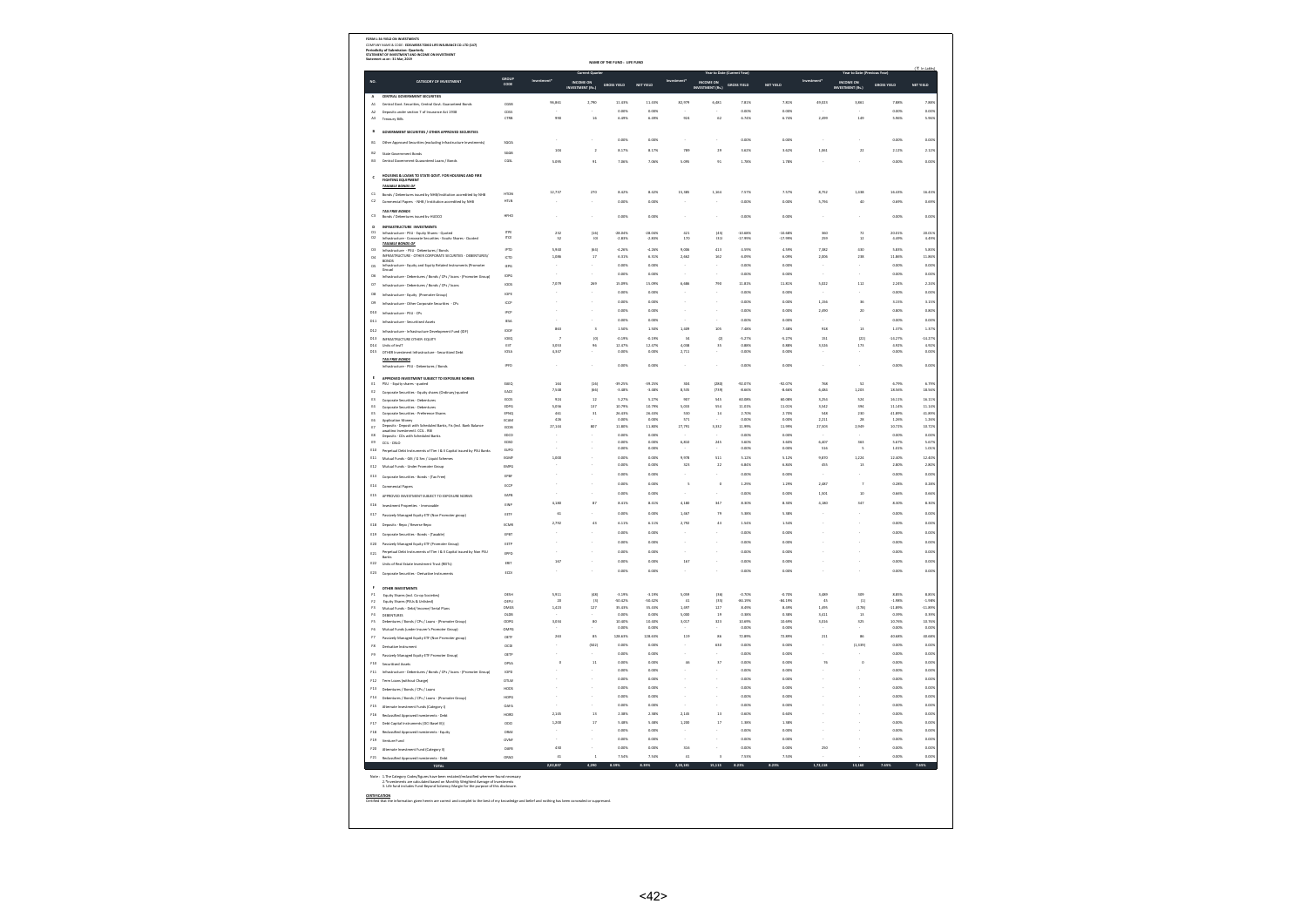| NO.                              | <b>CATEGORY OF INVESTMENT</b>                                                                                                                                                                                                                                   | GROUP<br>CODE              | Invest                                 | <b>Current Quarter</b><br>INCOME ON<br>INVESTMENT (Rs.) | GROSS YIELD             | NET YIELD            |                | Year to Date (Current Year)<br>INCOME ON GROSS YIELD |                 | NET YIELD         |                                                 | Year to Date (Previous Year)<br>INCOME ON<br>/ESTMENT (Rs.) | GROSS VIELD     | NET YIELD         |
|----------------------------------|-----------------------------------------------------------------------------------------------------------------------------------------------------------------------------------------------------------------------------------------------------------------|----------------------------|----------------------------------------|---------------------------------------------------------|-------------------------|----------------------|----------------|------------------------------------------------------|-----------------|-------------------|-------------------------------------------------|-------------------------------------------------------------|-----------------|-------------------|
|                                  | CENTRAL GOVERNMENT SECURITIES                                                                                                                                                                                                                                   |                            |                                        |                                                         |                         |                      | ×.             |                                                      |                 |                   | <b>A</b>                                        |                                                             |                 |                   |
|                                  | anteed Bonds<br>Central Govt. Securities, Central Govt. G.                                                                                                                                                                                                      | cost                       | 15.346                                 | 489                                                     | 12.65%                  | 12.65%               | 12.992         | 1.052                                                | 8.10%           | 8.10%             | 6.852                                           | 476                                                         | 6.94%           | 6.949             |
| AS                               | sits under section 7 of Insurance Act 1938<br>Treasury Bills                                                                                                                                                                                                    | coss<br>cras               | ×                                      |                                                         | opps<br>0.00%           | 0.0025<br>0.002      |                |                                                      | o.com<br>0.00%  | o.com<br>0.00%    | 272                                             | $12\,$                                                      | o.cox<br>4.46%  | 0.00<br>4.469     |
|                                  |                                                                                                                                                                                                                                                                 |                            |                                        |                                                         |                         |                      |                |                                                      |                 |                   |                                                 |                                                             |                 |                   |
| $\mathbf{B}$                     | GOVERNMENT SECURITIES / OTHER APPROVED SECURITIES                                                                                                                                                                                                               |                            |                                        |                                                         | opps                    | 0.0025               |                |                                                      | o.com           |                   |                                                 |                                                             | o.cox           |                   |
| $\mathbf{a}$                     | Other Approved Securities (excluding Infrastructure Investme                                                                                                                                                                                                    | soon                       |                                        |                                                         | opps                    | 0.0025               |                |                                                      | o.com           | o.com<br>n now    |                                                 |                                                             | o.cox           | 0.00              |
| $\overline{a}$<br>ss.            |                                                                                                                                                                                                                                                                 | soop<br>cost               |                                        |                                                         |                         |                      |                |                                                      |                 |                   |                                                 |                                                             |                 | 0.00              |
|                                  | Central Government Guaranteed Loans / Bonds                                                                                                                                                                                                                     |                            |                                        |                                                         | o.ook                   | 0.002                |                |                                                      | n now           | n now             |                                                 |                                                             | o cos           | 0.00              |
|                                  | HOUSING & LOANS TO STATE GOVT. FOR HOUSING AND FIRE<br>G EQUII                                                                                                                                                                                                  |                            |                                        |                                                         |                         |                      |                |                                                      |                 |                   |                                                 |                                                             |                 |                   |
|                                  | TAXABLE BONDS OF                                                                                                                                                                                                                                                |                            | 1.421                                  | $\overline{\mathbf{31}}$                                | 8.59%                   | a sono               | 862            | 73                                                   | 8.49%           | 8,49%             | 192                                             | 14                                                          | 7.35%           | 7.359             |
| C1<br>$\alpha$                   | Bonds / Debentures issued by NHB/Institution accredited by NHB<br>nercial Papers - NHB / Institution accredited by NHB<br>Corr                                                                                                                                  | <b>HTDN</b><br><b>HTLN</b> | ×                                      | ä,                                                      | 0.00%                   | 0.00%                | ×,             | ÷.                                                   | 0.00%           | 0.00%             |                                                 |                                                             | 0.00%           | 0.009             |
|                                  | TAX FREE BONDS                                                                                                                                                                                                                                                  |                            |                                        |                                                         |                         |                      |                |                                                      |                 |                   |                                                 |                                                             |                 |                   |
| $_{cs}$                          | OOCUM vd beussi aw                                                                                                                                                                                                                                              | HFHD                       |                                        |                                                         | o.ook                   | 0.002                |                |                                                      | o.com           | o om              |                                                 |                                                             | o.cox           | $_{\alpha\alpha}$ |
|                                  | <b>FRASTRUCTURE INVESTMENTS</b>                                                                                                                                                                                                                                 |                            |                                        | $\overline{a}$                                          | 12.74%                  | 12.74%               |                |                                                      |                 | 1.85%             |                                                 |                                                             | 14.49%          |                   |
| $\frac{D1}{D2}$                  | Infrastructure - PSU - Equity Shares - Quoted<br>Infrastructure - Corporate Securities - Equity Shares - Quoted                                                                                                                                                 | me<br>rrce                 | $\begin{array}{c} 18 \\ 3 \end{array}$ |                                                         | 0.00%                   | 0.00%                | $\frac{28}{3}$ | $\frac{1}{1}$                                        | 1.85%<br>10.84% | 10.84%            | $\begin{array}{c} 1 \, 7 \\ 1 \, 1 \end{array}$ | $\frac{2}{1}$                                               | 5.82%           | 14.499<br>5.829   |
| b3                               | TAXABLE BONDS OF<br>.<br>Change - PSII - Debardsmas / Bonds                                                                                                                                                                                                     | PTD                        |                                        |                                                         | o.ook                   | 0.0026               | 298            | $\omega$                                             | opex            | 0.08%             | 297                                             | $\mathbf{11}$                                               | 3,80%           | 3.809             |
| D4                               | INFRASTRUCTURE - OTHER CORPORATE SECURITIES - DEBENTURES/                                                                                                                                                                                                       | ICTD                       |                                        |                                                         | 0.00%                   | $\frac{1}{2}$        |                |                                                      | 0.003           | o.oox             |                                                 |                                                             | o.cox           | 0.00              |
| <b>DS</b>                        | Infrastructure - Equity and Equity Related Instruments (Promoter                                                                                                                                                                                                | iέR                        |                                        |                                                         | o.ook<br>o.oos          | 0.0026<br>0.002      |                |                                                      | 0.00%<br>a.cox  | 0.00%<br>o.cox    |                                                 |                                                             | 0.00%<br>o.cox  | o.co<br>$_{0.00}$ |
| D6<br>D2                         | Infrastructure - Debentures / Bonds / CPs / loans - (Promoter Group)<br>Infrastructure - Debentures / Bonds / CPs / Ioans                                                                                                                                       | <b>IDPG</b><br><b>rops</b> |                                        |                                                         | 0.00%                   | 0.00%                |                |                                                      | 0.00%           | 0.00%             |                                                 |                                                             | 0.00%           | 0.005             |
| DS                               | Infrastructure - Equity (Promoter Group)                                                                                                                                                                                                                        | IDPE                       |                                        |                                                         | opps                    | acces                |                |                                                      | o.com           | o.com             |                                                 |                                                             | 0.00%           | 0.00              |
| b9                               | Infrastructure - Other Corporate Securities - CPs                                                                                                                                                                                                               | кo                         |                                        |                                                         | 0.00%                   | 0.00%                |                |                                                      | 0.00%           | 0.00%             |                                                 |                                                             | 0.00%           | 0.009             |
| 010                              | Infrastructure - PSU - CPs                                                                                                                                                                                                                                      | inco                       |                                        |                                                         | ones                    | o oper               |                |                                                      | o oos           | n now             |                                                 |                                                             | occa            | 0.00              |
| $_{011}$                         | Infrastructure - Securitised Assets                                                                                                                                                                                                                             | .<br>IfKa                  |                                        |                                                         | 0.00%                   | 0.00%                |                |                                                      | 0.00%           | 0.00%             |                                                 |                                                             | 0.00%           | 0.005             |
| D12                              | Infrastructure - Infrastructure Development Fund (IDF)                                                                                                                                                                                                          | ippe                       |                                        |                                                         | opps                    | acces                |                |                                                      | o.com           | o.com             |                                                 |                                                             | o.cox           | 0.00              |
| 013<br>014                       | INFRASTRUCTURE OTHER- EQUITY<br>Units of InvIT                                                                                                                                                                                                                  | <b>IOEQ</b><br>ĖΙΤ         | sos                                    | $\overline{17}$                                         | 0.00%<br>13.47%         | 0.00%<br>13.47%      | 280            | $^{(4)}$                                             | 0.00%<br>1.51%  | 0.00%<br>$-1.51%$ | 194                                             |                                                             | 0.00%<br>2.60%  | 0.00<br>2.60!     |
| D15                              | OTHER Investment Infrastructure - Securitized Debt                                                                                                                                                                                                              | <b>IOSA</b>                |                                        |                                                         | 0.00%                   | 0.00%                |                |                                                      | 0.00%           | 0.00%             |                                                 |                                                             | 0.00%           | 0.005             |
|                                  | TAX FREE BONDS<br>Infrastructure - PSU - Debentures / Bonds                                                                                                                                                                                                     | IPFD.                      |                                        |                                                         | o.ook                   | 0.0026               |                |                                                      | o.oox           | 0.00%             |                                                 |                                                             | 0.00%           | o.co              |
|                                  | APPROVED INVESTMENT SUBJECT TO EXPOSURE NORMS.                                                                                                                                                                                                                  |                            |                                        |                                                         |                         |                      |                |                                                      |                 |                   |                                                 |                                                             |                 |                   |
| E1                               | PSU - Equity shares - quoted                                                                                                                                                                                                                                    | EAEO                       | 12                                     |                                                         | 37.75%                  | 37.75%               | 18             | (g)                                                  | 49.34%          | 49.34%            | 35                                              |                                                             | 8.10%           | 8.103             |
| $\Omega$<br><b>PE</b>            | Corporate Securities - Equity shares (Ordinary)-quoted                                                                                                                                                                                                          | EACE<br>sons.              | 643<br>1,520                           | $\left( 3\right)$<br>$^{34}$                            | $-1.55%$<br><b>ROTK</b> | 1.553<br><b>ROTH</b> | 526<br>026     | $_{23}$<br>$\mathbf{z}$                              | 4.41%<br>9.025  | 4.41%<br>9.02%    | 282<br>208                                      | 68<br>12                                                    | 24.22%<br>8.14% | 24.22%<br>8.14    |
| 64                               | Corporate Securities - Debentures<br>Corporate Securities - Debentures                                                                                                                                                                                          | EDPO                       |                                        |                                                         | 0.00%                   | 0.00%                | 386            |                                                      | 1.32%           | 1.32%             | 388                                             |                                                             | 1.71%           | 1.719             |
| $_{\rm es}$<br>66                | Corporate Securities - Preference Shares<br><b>Application Money</b>                                                                                                                                                                                            | EPNO<br>ECAM               |                                        |                                                         | opps<br>0.00%           | o oper<br>0.00%      |                |                                                      | o oos<br>0.00%  | o oos<br>0.00%    | 450                                             |                                                             | o.cox<br>0.59%  | o.cos<br>0.59     |
| $\epsilon$                       | sits - Deposit with Scheduled Banks, Fis (Incl. Bank Balance                                                                                                                                                                                                    | ECDB                       | 267                                    |                                                         | 10.86%                  | 10.86%               | 243            | $_{26}$                                              | 10.76%          | 10.76%            | 179                                             | $^{20}$                                                     | 11.11%          | 11.119            |
| $\epsilon$                       | Deposits - CDs with Scheduled Banks                                                                                                                                                                                                                             | EDCD                       |                                        |                                                         | 0.00%                   | 0.00%                |                |                                                      | 0.009           | 0.00%             |                                                 |                                                             | 0.00%           | 0.00              |
| $\epsilon$<br><b>E10</b>         | $ccu$ - $cuc$<br>Perpetual Debt Instruments of Tier I & II Capital issued by PSU Banks                                                                                                                                                                          | ECBO<br>Euro               |                                        |                                                         | o.ook<br>0.00%          | 0.0026<br>0.00%      | 865            | 39                                                   | 4.49%<br>0.00%  | 4.49%<br>0.00%    | 1.292                                           | 73                                                          | 5,66%<br>0.00%  | 5,669<br>0.005    |
| $_{611}$                         | Mutual Funds - Gilt / G Sec / Liquid Schemes                                                                                                                                                                                                                    | EGMF                       |                                        |                                                         | opps                    | 0.0025               | asa            | $\overline{25}$                                      | 2.91%           | 2.91%             | 628                                             | 25                                                          | 3.93%           | 3.935             |
| $_{52}$                          | Mutual Funds - Under Promoter Group                                                                                                                                                                                                                             | EMPO                       |                                        |                                                         | 0.00%                   | 0.00%                |                |                                                      | 0.00%           | o.cox             | 166                                             | $\mathbf{3}$                                                | 1.84%           | 1.849             |
|                                  | E13 Corporate Securities - Bonds - (Tax Free)                                                                                                                                                                                                                   | ross                       |                                        |                                                         | o.oox                   | 0.002                |                |                                                      | a.cox           | o.cox             |                                                 |                                                             | o.cox           | $_{0.00}$         |
| E14                              | <b>Com</b><br>nerrial Paners                                                                                                                                                                                                                                    | ECCP                       |                                        |                                                         | ones                    | o opsa               |                |                                                      | n now           | n now             |                                                 |                                                             | occa            | $_{0.00}$         |
| <b>ELS</b>                       | APPROVED INVESTMENT SUBJECT TO EXPOSURE NORMS                                                                                                                                                                                                                   | EAPB                       |                                        |                                                         | 0.00%<br>0.00%          | 0.00%<br>0.005       |                |                                                      | 0.00%<br>0.00%  | 0.00%             |                                                 |                                                             | 0.00%<br>0.00%  | 0.005             |
| E16                              | ent Properties - Immovable                                                                                                                                                                                                                                      | EINF                       | $_{28}$                                |                                                         | opps                    | acces                | 42             |                                                      | 0.31%           | 0.00%<br>0.31%    |                                                 |                                                             | o.cox           | 0.00<br>0.00      |
| E17                              | Passively Managed Equity ETF (Non Promoter gros                                                                                                                                                                                                                 | EETF                       | 629                                    | 10                                                      | 6.13%                   | 6.13%                | 629            | 10                                                   | 1.54%           | 1.54%             |                                                 |                                                             | 0.00%           | 0.009             |
| £18                              | Deposits - Repo / Reverse Repo                                                                                                                                                                                                                                  | ECMI<br>EPBT               |                                        |                                                         | 0.00%                   | 0.00%                |                |                                                      | 0.00%           | 0.00%             |                                                 |                                                             | 0.00%           | 0.00              |
| E19<br><b>E20</b>                | Corporate Securities - Bonds - (Taxable)<br>$\mathbf{a}$                                                                                                                                                                                                        | EETP                       |                                        |                                                         | 0.005                   |                      |                |                                                      | 0.003           |                   |                                                 |                                                             | 0.003           | $_{0.00}$         |
| 621                              | ely Managed Equity ETF (Promoter Group)<br>Perpetual Debt Instruments of Tier I & Il Capital issued by Non PSU                                                                                                                                                  | EPPD                       |                                        |                                                         | o.ook                   | 0.0025               |                |                                                      | o.oox           | 0.00%             |                                                 |                                                             | 0.00%           | o.cos             |
| 622                              | Ranks<br>Units of Real Estate Investment Trust (REITs)                                                                                                                                                                                                          | Farr                       |                                        |                                                         | 0.00%                   | 0.00%                |                |                                                      | 0.00%           | 0.00%             |                                                 |                                                             | 0.00%           | 0.00              |
| 623                              | Corp<br>rate Securities - Derivative Instrum                                                                                                                                                                                                                    | <b>FON</b>                 |                                        |                                                         | o.oox                   | 0.005                |                |                                                      | a.cox           | o.oox             |                                                 |                                                             | o.cos           | 0.00              |
|                                  |                                                                                                                                                                                                                                                                 |                            |                                        |                                                         |                         |                      |                |                                                      |                 |                   |                                                 |                                                             |                 |                   |
| $\mathbf{r}_1$                   | OTHER INVESTMENTS<br>Equity Shares (incl. Co-op Societies)                                                                                                                                                                                                      | otse                       |                                        |                                                         | o ons                   | o opsa               |                |                                                      | n nos           | n nos             |                                                 |                                                             | o nos           | 0.00              |
| $\mathfrak{p}_2$                 | Equity Shares (PSUs & Unlisted)                                                                                                                                                                                                                                 | otru                       |                                        |                                                         | 0.00%                   | 0.00%                |                |                                                      | 0.00%           | o.cox             |                                                 |                                                             | 0.00%           | 0.009             |
| $\mathbf{r}_3$<br>$^{64}$        | Mutual Funds - Debt/ Income/ Serial Plans<br><b>DEBENTURES</b>                                                                                                                                                                                                  | oM35<br>ous                |                                        |                                                         | opps<br>0.00%           | 0.0025<br>0.00%      |                |                                                      | o.com<br>0.00%  | o.com<br>0.00%    |                                                 |                                                             | o.cox<br>0.00%  | 0.001<br>0.005    |
| $_{5}$                           | Debentures / Bonds / CPs / Loans - (Promoter Group)                                                                                                                                                                                                             | oped                       |                                        |                                                         | opps                    | acos                 |                |                                                      | o.com           | o.com             |                                                 |                                                             | o.cox           | o.co              |
| f6                               | Mutual Funds (under Insurer's Promoter Group)                                                                                                                                                                                                                   | OMPO                       |                                        |                                                         | o.ook<br>opps           | 0.0026<br>o oper     |                |                                                      | 0.00%<br>o.com  | 0.00%<br>o.com    |                                                 |                                                             | 0.00%<br>o.cox  | o.cos<br>0.00     |
| $\boldsymbol{\theta}$<br>$_{rs}$ | Passively Managed Equity ETF (Non Promoter group)<br>Derivative Instrument                                                                                                                                                                                      | OETF<br>occo               |                                        |                                                         | 0.00%                   | 0.00%                |                |                                                      | 0.00%           | 0.00%             |                                                 |                                                             | 0.00%           | 0.00              |
| $\mathbf{r}$                     | $p_{46}$<br>ely Managed Equity ETF Promoter Group)                                                                                                                                                                                                              | orre                       |                                        |                                                         | 0.00%                   | 0.00%                |                |                                                      | 0.00%           | 0.00%             |                                                 |                                                             | 0.00%           | 0.005             |
| F10                              | <b>Securitised Assets</b>                                                                                                                                                                                                                                       | opsa                       |                                        |                                                         | o.ook                   | 0.0025               |                |                                                      | 0.00%           | 0.00%             |                                                 |                                                             | 0.00%           | 0.00              |
| f11                              | Infrastructure - Debentures / Bonds / CPs / Joans - (Promoter Group)                                                                                                                                                                                            | IOPD                       |                                        |                                                         | o.oos<br>0.00%          | o opsa<br>0.002      |                |                                                      | a.cox<br>a.cox  | n now<br>o.cox    |                                                 |                                                             | o.cox<br>o.cox  | $_{0.00}$         |
| F12<br>F13                       | Term Loans (without Charge)<br>Debentures / Bonds / CPs / Loans                                                                                                                                                                                                 | onw<br>HODS                |                                        |                                                         | 0.00%                   | 0.00%                |                |                                                      | 0.00%           | 0.00%             |                                                 |                                                             | 0.00%           | 0.00<br>0.005     |
|                                  | F14 Debentures / Bonds / CPs / Loans - (Promoter Group)                                                                                                                                                                                                         | HOPO                       |                                        |                                                         | o.ook                   | acces                |                |                                                      | o.oox           | 0.00%             |                                                 |                                                             | 0.00%           | o.cos             |
|                                  | F15 Alternate Investment Funds (Category I)                                                                                                                                                                                                                     | <b>OAFA</b>                |                                        |                                                         | o.com                   | 0.002                |                |                                                      | a.com           | o.oox             |                                                 |                                                             | o.cox           | $_{0.00}$         |
| <b>F16</b>                       | Reclassified Approved Investments - Debt                                                                                                                                                                                                                        | HORD                       |                                        |                                                         | 0.00%                   | 0.00%                |                |                                                      | 0.00%           | 0.00%             |                                                 |                                                             | 0.00%           | 0.00              |
| F17                              | Debt Capital Instruments (DCI Basel II))                                                                                                                                                                                                                        | opci                       |                                        |                                                         | 0.00%<br>ones           | 0.00%<br>o oper      |                |                                                      | 0.00%<br>o ook  | 0.00%<br>ones     |                                                 |                                                             | 0.00%<br>occio  | 0.009             |
| F18                              | Reclassified Approved Investments - Equity                                                                                                                                                                                                                      | ORAE                       |                                        |                                                         | o.oos                   | o.com                |                |                                                      | 0.00%           | o.com             |                                                 |                                                             | 0.00%           | 0.00<br>0.00      |
|                                  | F19 Venture Fund<br>F20 Alternate Investment Fund (Category II)                                                                                                                                                                                                 | own<br>OAFB                |                                        |                                                         | 0.00%                   | 0.00%                |                |                                                      | o.cox           | 0.00%             |                                                 |                                                             | $0.00\%$        | 0.00              |
| f22                              | Reclassified Approved Investments - Debt<br>TOTAL                                                                                                                                                                                                               | ORAD                       |                                        |                                                         | o.ook                   | 0.0026               |                |                                                      | 0.00%           | 0.00%             |                                                 |                                                             | 0.00%           | o.cos             |
|                                  |                                                                                                                                                                                                                                                                 |                            | 20,393                                 | 588                                                     | 11.43%                  | 11,43%               | 18,955         | 1,325                                                | 9.28%           | 9.283             | 11,461                                          | 739                                                         | 6,45%           |                   |
|                                  | Note: 1.The Category Cod<br>1.The Category Codes/Rigures have been restated/reclassified wherever found ne<br>2.*Investments are calculated based on Monthly Weighted Average of Investmen<br>3. Life fund includes Fund Beyond Solvency Margin for the purpose |                            |                                        |                                                         |                         |                      |                |                                                      |                 |                   |                                                 |                                                             |                 |                   |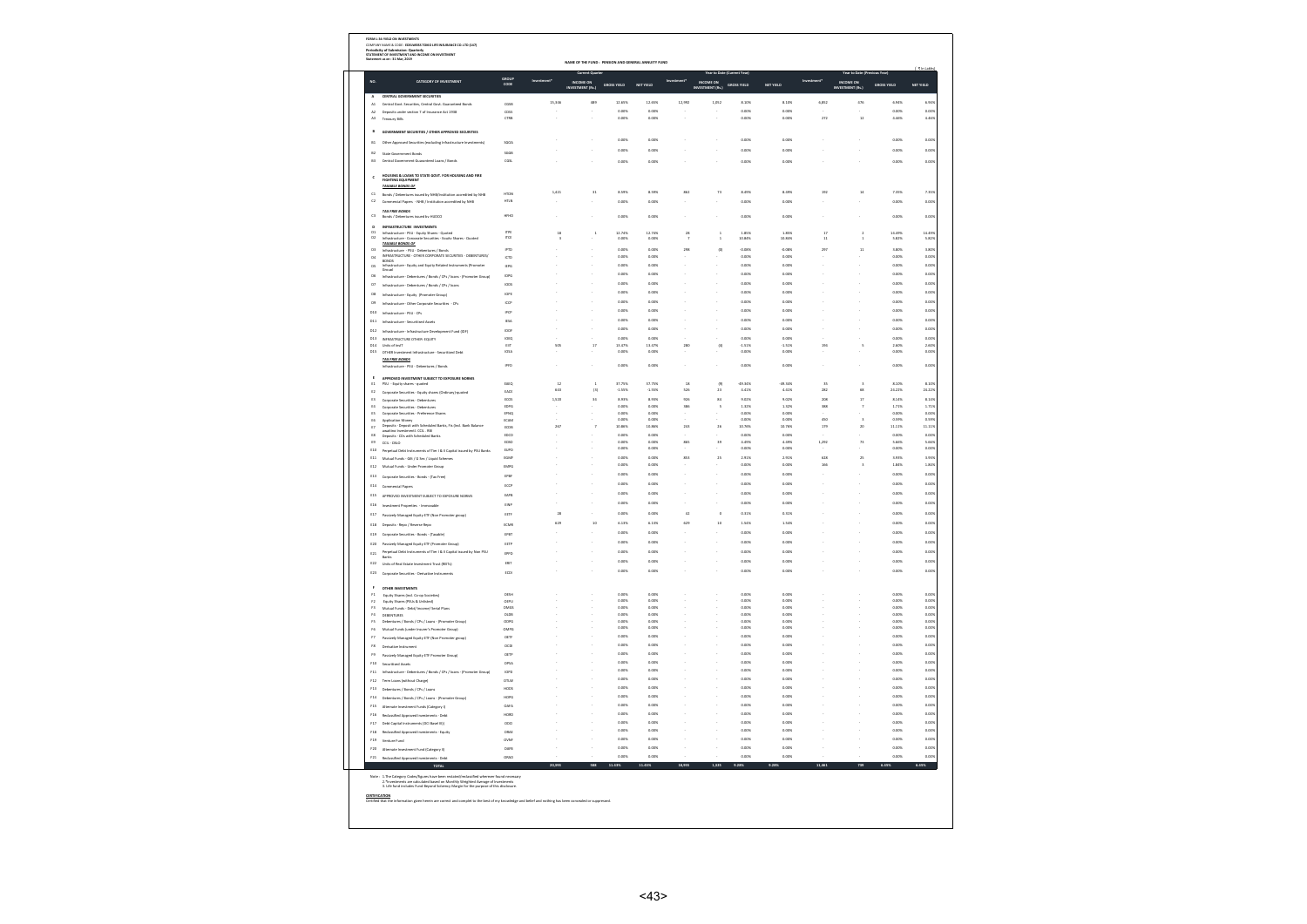| NO.                  | <b>CATEGORY OF INVESTMENT</b>                                                                                  |                       | Investment* | <b>Current Oparter</b>  |                    |                  |              | Year to Date (Current Year) |                 |                  |              | Year to Date (Previous Year) |                    |                    |
|----------------------|----------------------------------------------------------------------------------------------------------------|-----------------------|-------------|-------------------------|--------------------|------------------|--------------|-----------------------------|-----------------|------------------|--------------|------------------------------|--------------------|--------------------|
|                      |                                                                                                                | GROUP<br>CODE         |             | : ON<br>IT (Rs.)        | GROSS YIELD        |                  |              | ICOME ON<br>STMENT (Rs.)    | GROSS YIELD     | NET YIELD        |              | :OME ON<br>TMENT (Rs.)       | GROSS YIELD        |                    |
| A<br>A1              | CENTRAL GOVERNMENT SECURITIES<br>Central Govt. Securities, Central Govt. Guaranteed Bonds                      | cost                  | 3.014       | 57                      | 7.55%              | 7.55%            | 2.443        | 240                         | 9.81%           | 9.81%            | 1.334        | 57                           | 4.30%              | 4.305              |
| A2                   | Deposits under section 7 of Insurance Act 1938                                                                 | coss                  |             |                         | o.oos              | 0.002            |              |                             | 0.009           | o.oox            |              |                              | o.cox              | $_{0.00}$          |
| AS                   | Treasury Bills                                                                                                 | cres                  | 4.731       | 78                      | 652%               | 6.52%            | 4.100        | 268                         | 6.54%           | 6.54%            | 2.000        | 126                          | 6.29%              | 6.299              |
|                      | IMENT SECURITIES / OTHER APPROVED SECURITIES                                                                   |                       |             |                         |                    |                  |              |                             |                 |                  |              |                              |                    |                    |
| $\mathbf{a}$         | Other Approved Securities (excluding Infrastructure Investr                                                    | sona                  | 309         |                         | 9.24%              | 9.24%            | 3CS          |                             | 2.33%           | 2.33%            |              |                              | o.cox              | 0.00               |
| $\overline{a}$       | State Government Bonds                                                                                         | sons                  | 570         | 15                      | 10.56%             | 10.56%           | 570          | $15\,$                      | 2.70%           | 2.70%            | 128          | $\overline{a}$               | 3.04%              | 3.04               |
| as                   | vemment Guaranteed Loans / Bo<br>Central Gr                                                                    | cost                  | 623         | $\overline{\mathbf{3}}$ | 19.77%             | 19.775           | 623          | $\overline{\mathbf{H}}$     | 4.989           | 4.98%            |              |                              | 0.003              | 0.00               |
| ¢                    | HOUSING & LOANS TO STATE GOVT. FOR HOUSING AND FIRE<br>TING EQUI                                               |                       |             |                         |                    |                  |              |                             |                 |                  |              |                              |                    |                    |
| $\alpha$             | TAXABLE BONDS OF<br>Bonds / Debentures issued by NHB/Institution accredited by NHB                             | <b>HTDN</b>           | 1,038       | $\overline{z}$          | 10.19%             | 10.19%           | 1,190        | 115                         | 9.69%           | 9.69%            | 985          | 84                           | asss               | 8.55               |
| $^{12}$              | preial Danars - NHR / Institution according to NHR<br>Com                                                      | HTLN                  |             |                         | o one.             | o opsa           |              |                             | n now           | n nos            |              |                              | o cost             | 0.001              |
| $\alpha$             | TAX FREE BONDS                                                                                                 | няю                   |             |                         |                    |                  |              |                             |                 |                  |              |                              |                    |                    |
|                      | Bonds / Debentures issued by HUDCO                                                                             |                       | ÷.          |                         | 0.00%              | 0.00%            | ×            |                             | 0.00%           | 0.00%            |              |                              | 0.00%              | 0.001              |
| D <sub>2</sub>       | INFRASTRUCTURE INVESTMENTS<br>Infrastructure - PSU - Equity Shares - Quoted                                    | me                    | 1.068       | 80<br>55                | 29.59%             | 29.59%           | 1.227        | $\frac{46}{44}$             | 3.73%           | 3.73%            | 889          | 98                           | 11.04%             | 11.049             |
| D2                   | <b>Schule Cont</b><br>orate Securities - Equity Shares - Quoted<br>TAXABLE BONDS OF                            | mos                   | sos         |                         | 43.34%             | 43.34%           | 584          |                             | 7,48%           | 7.48%            | 641          | $\overline{151}$             | oass               | oss                |
| bà                   | ucture - PSU - D<br>tures / Bo<br>INFRASTRUCTURE - OTHER CORPORATE SECURITIES - DEBENTURES/                    | oto<br>icto           | 1,00<br>550 | z<br>31                 | 11.44%<br>22.50%   | 11.449<br>22.50% | 1,084<br>512 | 34<br>65                    | 7.78%<br>12.74% | 7.78%<br>12.74%  | 1,146<br>130 | $\overline{10}$<br>$14$      | 6.07%<br>10.89%    | 6.07<br>10.899     |
| $_{04}$<br><b>DS</b> | cture - Equity and Equity Related Instruments (Promoter                                                        | <b>IEPG</b>           |             |                         | 0.00%              | 0.003            |              |                             | 0.005           | 0.003            |              |                              | 0.003              | o.co               |
| bs                   | Infrastructure - Debentures / Bonds / CPs / Ioans - (Promoter Group)                                           | <b>IDPO</b>           |             |                         | o pos              | 0.0025           |              |                             | 0.00%           | 0.00%            |              |                              | 0.00%              | o.co               |
| D7                   | Infrastructure - Debentures / Bonds / CPs / Ioans                                                              | <b>IODS</b>           |             |                         | o pos              | oms              |              |                             | 0.002           | o om             |              |                              | o.cox              | 0.00               |
| bà                   | Infrastructure - Equity (Promoter Group)                                                                       | <b>IOPE</b>           |             |                         | 0.00%              | 0.002            |              |                             | 0.00%           | o.cox            |              |                              | 0.00%              | 0.00               |
| D <sub>3</sub>       | Infrastructure - Other Corporate Securities - CPs                                                              | KO                    |             |                         | o.oos              | 0.002            |              |                             | a.com           |                  | 248          |                              | 2.85%              | 2.85               |
| $_{010}$             | Infrastructure - PSU - CPs                                                                                     | øc                    |             |                         | 0.00%              | 0.002            |              |                             | 0.00%           | 0.00%            |              |                              | 0.00%              | 0.005              |
| 011                  | Infrastructure - Securitised Assets                                                                            | IESA                  | 208         | (6)                     | o.ook<br>$-10.93%$ | oms<br>10.93%    | 204          | 11                          | n nove<br>5.42% | o om<br>5.42%    |              |                              | o.cox<br>0.00%     | $_{0.00}$<br>0.001 |
| $_{012}$<br>013      | Infrastructure - Infrastructure Development Fund (IDF)<br>INFRASTRUCTURE OTHER- EQUITY                         | <b>IDD</b><br>ioeg    | $^{20}$     | (3)                     | 57,69%             | 57.69%           | 26           | (19)                        | 70.66%          | -<br>70.66%      | s.           |                              | 7.78%              | 7.785              |
| 014                  | There's ed boatt                                                                                               | EIT                   |             |                         | 0.00%              | 0.00%            |              |                             | 0.00%           | 0.00%            |              |                              | 0.00%              | 0.001              |
| <b>D15</b>           | OTHER Investment Infrastructure - Securitized Debt<br>TAX FREE BONDS                                           | 1054                  |             |                         | 0.00%              | 0.003            |              |                             |                 |                  |              |                              | o.cox              | $_{0.00}$          |
|                      | Infrastructure - PSU - Debentures / Bonds                                                                      | IPFD                  |             |                         | 0.00%              | 0.002            |              |                             | 0.00%           | o.cox            |              |                              | 0.00%              | 0.005              |
| $\epsilon_1$         | VED INVESTMENT SURJECT TO EXPOSURE NORMS<br>PSU - Equity shares - quoted                                       | EAEQ                  | 1,326       | 104                     | 31.14%             | 31.14%           | 1,141        | (135)                       | $-11.84%$       | $-11.84%$        | 1,351        | (301)                        | $-22.27%$          | $-22.27$           |
| $_{2}$               | Corporate Securities - Equity shares (Ordinary)-quoted                                                         | EACE                  | 29.234      | 1.477                   | 20.04%             | 20.04%           | 24.447       | 1.479                       | 6.05%           | 6.05%            | 12.394       | 1.967                        | 15.87%             | 15.87              |
| $\mathfrak{e}_3$     | Corporate Securities - Debentures                                                                              | Ecos<br>EDPG          | 1,123<br>10 | 29                      | 10.26%<br>9.07%    | 10.26%<br>9.07%  | 797<br>43    | 66                          | 8.23%<br>8.20%  | 8.23%<br>8.20%   | 431<br>143   | 40<br>10                     | 9.20%<br>7.33%     | 9.209<br>7.33%     |
| 64<br>$\mathbf{e}$   | <b>Corporate Securities - Debentures</b><br>rate Securities - Preference Share<br>$\epsilon_{\text{in}}$       | EPNO                  | 249         | $\overline{12}$         | 19.72%             | 19.72%           | 282          | $^{24}$                     | 8.35%           | 8.35%            | 200          | 38                           | 18.77%             | 18.77              |
| <b>E6</b>            | Application Money<br>Deposits - Deposit with Scheduled Banks, Fis (Incl. Bank Balance                          | ECAM                  | 148         | $\epsilon$              | 0.00%<br>15,48%    | 15,48%           | 453<br>176   | $^{26}$                     | 0.279<br>14.58% | 0.27%<br>14.58%  | š1<br>296    | $\overline{12}$<br>36        | 1.44%<br>12.34%    | 1.44<br>12:34      |
| Đ<br>$_{\rm{es}}$    | Deposits - CDs with Scheduled Banks                                                                            | ECDE<br>EDCC          |             |                         | 0.00%              | 0.005            |              |                             | a.com           | o.com            |              |                              | o.cox              | $_{0.00}$          |
| $\mathbf{e}$         | $CDL - CDLO$                                                                                                   | ECBO                  |             |                         | 0.00%              | 0.00%            | 1,931        | 69                          | 3.57%           | 3.57%            | 1,295        | 76                           | 5.88%              | 5.889              |
| <b>E10</b><br>611    | ints of Tier I & II Capital issued by PSU Banks<br>Perp<br><b>Bual Dalet Instru</b>                            | Eupo<br>FOME          |             |                         | 0.00%<br>o ons     | 0.005<br>o opsa  |              |                             | 0.00%<br>n now  | 0.00%<br>n nos   | 253          | $\alpha$                     | 0.00%<br>0.12%     | 0.00<br>0.125      |
| $_{512}$             | Mutual Funds - Gilt / G Sec / Liquid Scheme<br>Mutual Funds - Under Promoter Group                             | EMPO                  |             |                         | 0.00%              | 0.00%            |              |                             | 0.00%           | 0.00%            |              |                              | 0.00%              | 0.00               |
| 613                  | Corp<br>ate Securities - Bonds - (Tax Free)                                                                    | EPER                  | $^{26}$     | j,                      | 11.30%             | 11.50%           | $\mathbf{z}$ | $\overline{2}$              | 7.30%           | 7.30%            | $_{23}$      | $\overline{z}$               | 6.73%              | 6.73               |
| E14                  | Commercial Papers                                                                                              | ECCP                  |             |                         | o one.             | o opsa           | 200          | $\overline{1}$              | 0.41%           | 0.41%            |              |                              | o cos              | 0.00               |
| E15                  | APPROVED INVESTMENT SUBJECT TO EXPOSURE NORMS                                                                  | <b>FAN</b>            |             |                         | 0.00%              | 0.002            |              |                             | 0.00%           | o.cox            |              |                              | 0.00%              | 0.005              |
| ns.                  | nt Properties - Immovable                                                                                      | <b>Find</b>           |             |                         | o.oos              | 0.002            |              |                             | 0.009           | 0.009            |              |                              | o.cox              | 0.00               |
| E17                  | Passively Managed Equity ETF (Non Promoter group)                                                              | EETF                  | 123         |                         | 29.07%             | 20.029           | 327          | $\overline{25}$             | 7.65%           | 2.65%            |              |                              | o cos              | $_{\alpha\alpha}$  |
| <b>ELE</b>           | Deposits - Repo / Reverse Repo                                                                                 | ECMI                  | 1,573       | $^{24}$                 | 6.04%              | 6.04%            | 1,573        | $^{24}$                     | 1.52%           | 1.52%            |              |                              | 0.00%              | 0.00               |
| E19                  | Corporate Securities - Bonds - (Taxable)                                                                       | EPBT                  |             |                         | 0.00%              | 0.00%            |              |                             | 0.00%           | 0.009            |              |                              | 0.00%              | 0.00               |
| 620                  | ily Managed Equity ETF (Promoter Group)<br>Perpetual Debt Instruments of Tier I & Il Capital issued by Non PSU | EETP                  | ł,          |                         | 0.00%<br>o pos     | 0.005<br>0.0025  |              |                             | 0.003<br>0.00%  | o.cox            |              |                              | o.cox<br>o.cox     | $_{0.00}$<br>o.cos |
| E21                  | <b>Banks</b>                                                                                                   | EPPD                  |             |                         | 0.00%              | 0.002            |              |                             | 0.00%           | 0.00%            |              |                              | 0.00%              | 0.005              |
| $_{22}$<br>23        | Units of Real Estate Investment Trust (REITs)                                                                  | ERIT<br>$\epsilon$ co |             |                         | 0.00%              | 0.005            |              |                             | a.cox           | 0.00%            |              |                              | 0.00%              | 0.00               |
|                      | Corporate Securities - Derivative Instru                                                                       |                       |             |                         |                    |                  |              |                             |                 |                  |              |                              |                    |                    |
|                      | OTHER INVESTMENTS                                                                                              |                       |             |                         |                    |                  |              |                             |                 |                  |              |                              |                    |                    |
| ŕ.<br>F <sub>2</sub> | Equity Shares (incl. Co-op Societies)<br>Ferrity Shares (ISTI); & Endistant                                    | otse<br>OEPU          | 2,267<br>91 | 169<br>×                | 29.64%<br>37.92%   | 20.64%<br>37.92% | 1.979<br>101 | (83)<br>(54)                | 4.21%<br>53.84% | 4.21%<br>-53.84% | 713<br>106   | (3)<br>871                   | 0.48%<br>$-35.07%$ | 0.481<br>$-35.079$ |
| $\mathfrak{p}_3$     | Mutual Funds - Debt/ Income/ Serial Plans                                                                      | OMGS                  | 536         |                         | 0.28%              | 0.285            | 983          |                             | 7.07%           | 7.07%            | 675          |                              | 6.45%              | 6.455              |
| $^{14}$<br>55        | DEBENTURES<br>Debentures / Bonds / CPs / Loans - (Promoter Group)                                              | ouse<br><b>ODPG</b>   |             |                         | o pos<br>0.00%     | 0.0025<br>0.005  |              |                             | 0.00%<br>0.009  | 0.00%<br>o.oox   | 202          | $\overline{1}$               | o.cox<br>0.74%     | o.cos<br>0.74      |
| f6                   | Mutual Funds (under Insurer's Promoter Group)                                                                  | OMPG                  |             |                         | o nove             | o oper           |              |                             | ones            | o ook            |              |                              | onne               | o.co               |
| $\mathbf{r}$         | Passively Managed Equity ETF (Non Promoter group)                                                              | orre                  | 4,287       | 592                     | 54.83%             | 54.83%           | 3,574        | 294                         | 22.23%          | 22.23%           | 1,081        | 38                           | 8.10%              | 8.10               |
| rs.<br>ø             | <b>De</b><br>tive Instrument                                                                                   | ocos<br>orra          |             |                         | 0.00%<br>o.ook     | 0.002<br>0.0025  |              |                             | 0.00%<br>0.00%  | 0.00%<br>0.00%   |              |                              | 0.00%<br>0.00%     | 0.005<br>o.co      |
| F10                  | Passively Managed Equity ETF Promoter Group)<br>Securitised Assets                                             | OPSA                  |             |                         | opps               | oms              |              |                             | n now           | n now            |              |                              | o.cox              | 0.00               |
| $f_{11}$             | Infrastructure - Debentures / Bonds / CPs / Ioans - (Promoter Group)                                           | <b>IOPD</b>           |             |                         | 0.00%              | 0.00%            |              |                             | 0.00%           | 0.00%            |              |                              | 0.00%              | 0.00               |
| $12^{12}$            | Term Loans (without Charge)                                                                                    | onw                   |             |                         | 0.00%              | 0.002            |              |                             | 0.00%           | 0.00%            |              |                              | 0.00%              | 0.005              |
| F13                  | Debentures / Bonds / CPs / Loans                                                                               | HODS                  |             |                         | o pos<br>0.00%     | 0.0025<br>0.002  |              |                             | 0.00%<br>a.com  | o.oox<br>o.com   |              |                              | 0.00%<br>o.cox     | o.co<br>$_{0.00}$  |
| F14<br>f15           | Debentures / Bonds / CPs / Loans - (Promoter Group)<br>Aber                                                    | HOPG<br>nuis          |             |                         | 0.00%              | 0.00%            |              |                             | 0.00%           | 0.00%            |              |                              | 0.00%              | 0.005              |
| F16                  | nate Investment Funds (Category 1)<br>Rec<br>sified Approved Investments - Debt                                | HORD                  | 699         | b.                      | 3.84%              | 3.84%            | 699          | $\overline{2}$              | 0.97%           | 0.97%            |              |                              | 0.00%              | 0.005              |
| F17                  | Debt Capital Instruments (DCI Basel III)                                                                       | ODCI                  |             |                         | o nove             | o oper           |              |                             | o oos           | n nove           |              |                              | onne               | 0.00               |
| 518                  | <b>Barb</b><br>sified Approved Investments - Equity                                                            | ONE                   | $_{\rm 28}$ |                         | 77.06%             | 77.05%           | $_{28}$      |                             | 19.42%          | 19.42%           | 6            |                              | $-23.75%$          | $-23.755$          |
| 610                  | Venture Fund                                                                                                   | own                   |             |                         | 0.00%<br>o.ook     | 0.00%<br>0.0025  |              |                             | 0.00%<br>0.00%  | 0.00%<br>0.00%   |              |                              | 0.00%<br>0.00%     | 0.009<br>o.co      |
| F20<br>f21           | Alternate Investment Fund (Category II)<br>Reclassified Approved Investments - Debt                            | <b>GAFB</b><br>ORAD   |             |                         | o.oox              | o.cox            |              |                             | a.cox           | n nos            | 41           | $\mathbf{1}$                 | 2.72%              | 2.728              |
|                      | TOTAL                                                                                                          |                       | 55,430      | 2,846                   | 20.37%             | 20.37%           | 51,628       | 3,230                       | 8.30%           | 8,50%            | 27,580       | 2,430                        | 8.81%              | 8.81%              |
|                      |                                                                                                                |                       |             |                         |                    |                  |              |                             |                 |                  |              |                              |                    |                    |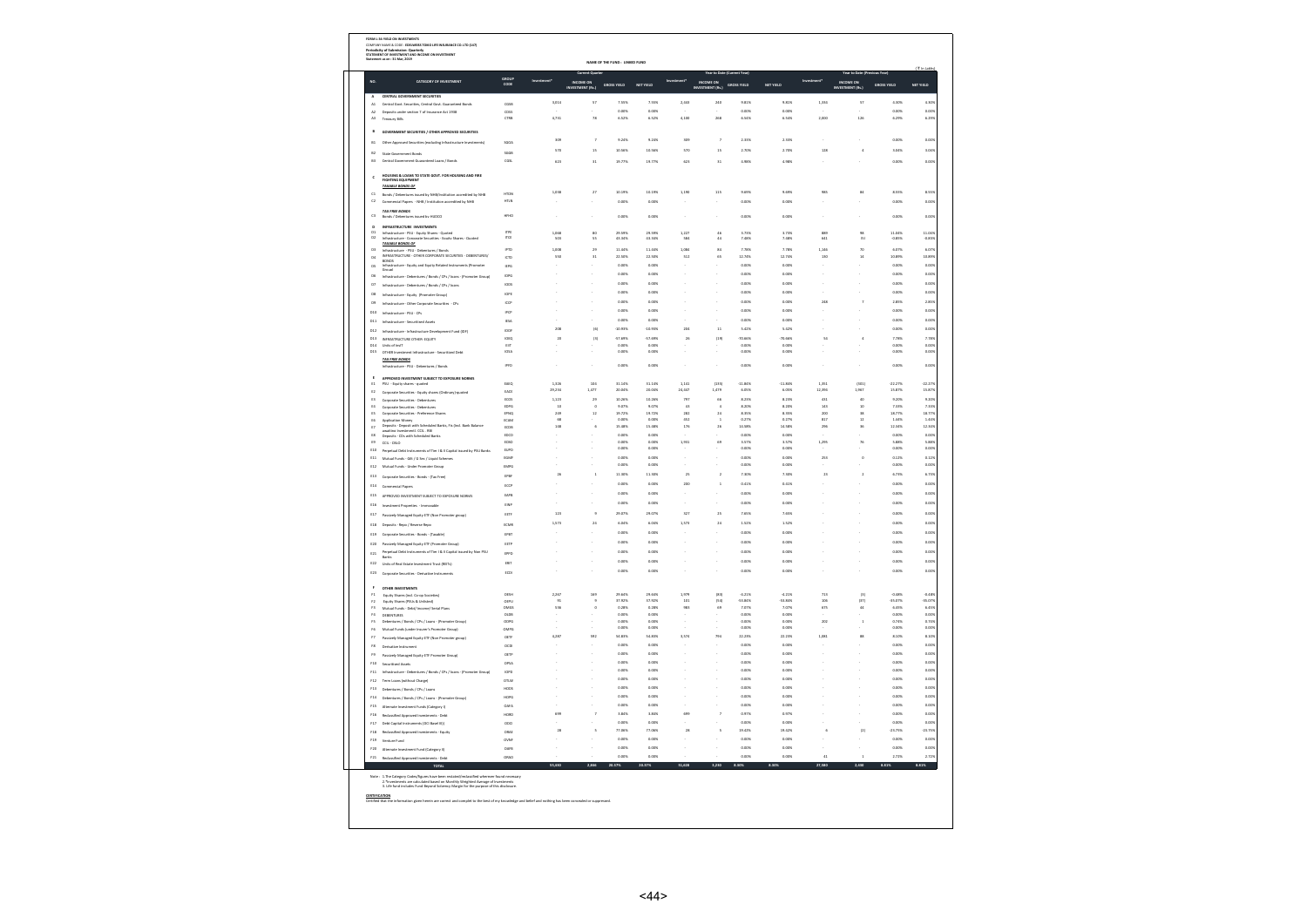**FORM L-35-DOWNGRADING OF INVESTMENTS - 2 COMPANY NAME & CODE : EDELWEISS TOKIO LIFE INSURANCE CO. LTD (147) Statement as on : 31 March, 2019 STATEMENT OF DOWN GRADED INVESTMENTS**

|                |                                                   |             |                                         |                                   |                                |                                 |                                |                                    | (₹ In Lakhs)   |
|----------------|---------------------------------------------------|-------------|-----------------------------------------|-----------------------------------|--------------------------------|---------------------------------|--------------------------------|------------------------------------|----------------|
| NO.            | <b>NAME OF THE SECURITY</b>                       | COI         | <b>AMOUNT</b><br>(As per balance sheet) | <b>DATE OF</b><br><b>PURCHASE</b> | <b>RATING</b><br><b>AGENCY</b> | <b>ORIGINAL</b><br><b>GRADE</b> | <b>CURRENT</b><br><b>GRADE</b> | <b>DATE OF</b><br><b>DOWNGRADE</b> | <b>REMARKS</b> |
| A.             | <b>DURING THE QUARTER</b>                         |             |                                         |                                   |                                |                                 |                                |                                    |                |
|                | 7.44% PNB HOUSING FINANCE LTD NCD 31-10-2019      | <b>HTDN</b> | 297.40                                  | 27/09/2018 FITCH                  |                                | AAA                             | $AA+$                          | 11/01/2019                         |                |
| $\overline{2}$ | 7.46% PNB HOUSING FINANCE LTD NCD 30-04-2020      | <b>HTDN</b> | 496.55                                  | 15/03/2018 FITCH                  |                                | AAA                             | $AA+$                          | 11/01/2019                         |                |
| 3              | 7.50% PNB HOUSING FINANCE LTD NCD 15-09-2020      | <b>HTDN</b> | 2,451.54                                | 27/09/2018 FITCH                  |                                | AAA                             | AA+                            | 11/01/2019                         |                |
| 14             | 9.05% DEWANHOUS NCD 09-09-2019                    | HORD        | 500.75                                  | 02/02/2018 CARE                   |                                | AAA                             | AA-                            | 07/03/2019                         |                |
| 5              | 9.15% DEWANHOUS NCD 20-09-2019                    | HORD        | 80.58                                   | 13/10/2016 CARE                   |                                | AAA                             | AA-                            | 07/03/2019                         |                |
| 6              | 9.25% DEWANHOUS NCD 09-09-2023                    | HORD        | 1,194.15                                | 12/02/2019 CARE                   |                                | AAA                             | AA-                            | 07/03/2019                         |                |
|                | 9.10% DEWANHOUS NCD 09-09-2019                    | HORD        | 345.01                                  | 13/10/2016 CARE                   |                                | AAA                             | AA-                            | 07/03/2019                         |                |
| IΒ.            | <b>AS ON DATE</b>                                 |             |                                         |                                   |                                |                                 |                                |                                    |                |
|                | 12.50% RELIANCE INFRASTRUCTURE LTD NCD 15-12-2021 | <b>IODS</b> | 7,000.00                                | 02/07/2018 FITCH                  |                                | BBB+                            | C                              | 01/08/2018                         |                |
| $\overline{2}$ | 7.44% PNB HOUSING FINANCE LTD NCD 31-10-2019      | <b>HTDN</b> | 297.40                                  | 27/09/2018 FITCH                  |                                | AAA                             | $AA+$                          | 11/01/2019                         |                |
| 3              | 7.46% PNB HOUSING FINANCE LTD NCD 30-04-2020      | <b>HTDN</b> | 496.55                                  | 15/03/2018 FITCH                  |                                | AAA                             | $AA+$                          | 11/01/2019                         |                |
|                | 7.50% PNB HOUSING FINANCE LTD NCD 15-09-2020      | <b>HTDN</b> | 2,451.54                                | 27/09/2018 FITCH                  |                                | AAA                             | $AA+$                          | 11/01/2019                         |                |
| 5              | 9.05% DEWANHOUS NCD 09-09-2019                    | HORD        | 500.75                                  | 02/02/2018 CARE                   |                                | AAA                             | AA-                            | 07/03/2019                         |                |
| 6              | 9.15% DEWANHOUS NCD 20-09-2019                    | HORD        | 80.58                                   | 13/10/2016 CARE                   |                                | AAA                             | AA-                            | 07/03/2019                         |                |
|                | 9.25% DEWANHOUS NCD 09-09-2023                    | HORD        | 1,194.15                                | 12/02/2019 CARE                   |                                | AAA                             | AA-                            | 07/03/2019                         |                |
|                | 9.10% DEWANHOUS NCD 09-09-2019                    | HORD        | 345.01                                  | 13/10/2016 CARE                   |                                | AAA                             | AA-                            | 07/03/2019                         |                |
|                |                                                   |             |                                         |                                   |                                |                                 |                                |                                    |                |

**NAME OF THE FUND : LIFE FUND**

Note: Life fund includes Fund Beyond Solvency Margin for the purpose of this disclosure.

### **CERTIFICATION:**

Certified that the information given herein are correct and complete to the best of my knowledge and belief and nothing has been concealed or suppressed.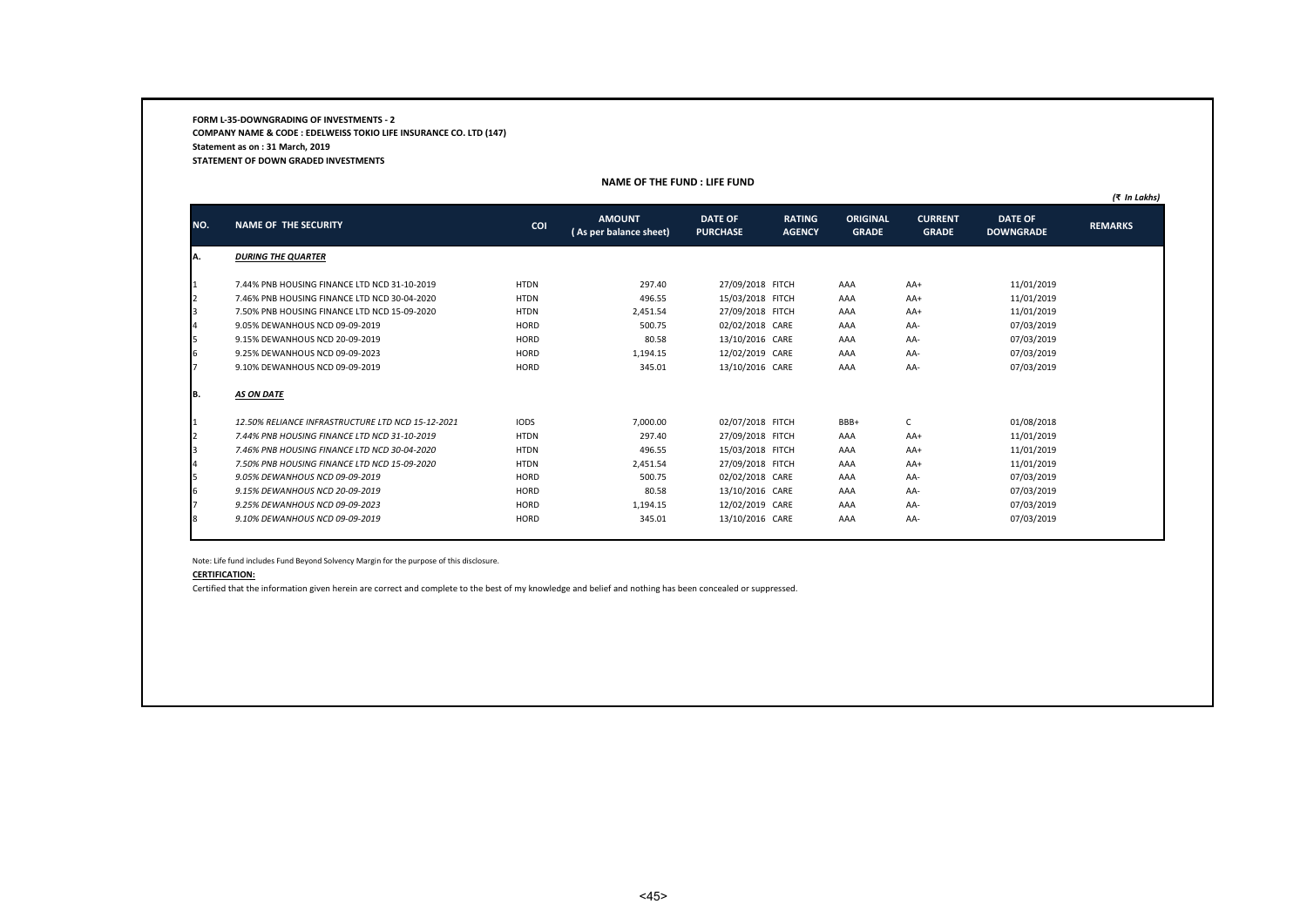**FORM L-35-DOWNGRADING OF INVESTMENTS - 2 COMPANY NAME & CODE : EDELWEISS TOKIO LIFE INSURANCE CO. LTD (147) Statement as on : 31 March, 2019 STATEMENT OF DOWN GRADED INVESTMENTS**

### **NAME OF THE FUND : PENSION AND GENERAL ANNUITY FUND**

| NO. | <b>NAME OF THE SECURITY</b>                                               | COI | <b>AMOUNT</b> | <b>DATE OF</b><br><b>PURCHASE</b> | <b>RATING</b><br><b>AGENCY</b> | <b>ORIGINAL</b><br><b>GRADE</b> | <b>CURRENT</b><br><b>GRADE</b> | <b>DATE OF</b><br><b>DOWNGRADE</b> | (₹ In Lakhs)<br><b>REMARKS</b> |
|-----|---------------------------------------------------------------------------|-----|---------------|-----------------------------------|--------------------------------|---------------------------------|--------------------------------|------------------------------------|--------------------------------|
| IA. | <b>DURING THE QUARTER</b><br>7.46% PNB HOUSING FINANCE LTD NCD 30-04 HTDN |     | 466.76        | 16/03/2018 FITCH                  |                                | AAA                             | $AA+$                          | 11/01/2019                         |                                |
| B.  | AS ON DATE<br>7.46% PNB HOUSING FINANCE LTD NCD 30-04-2020                |     | 466.76        | 16/03/2018 FITCH                  |                                | AAA                             | $AA+$                          | 11/01/2019                         |                                |

#### **CERTIFICATION:**

Certified that the information given herein are correct and complete to the best of my knowledge and belief and nothing has been concealed or suppressed.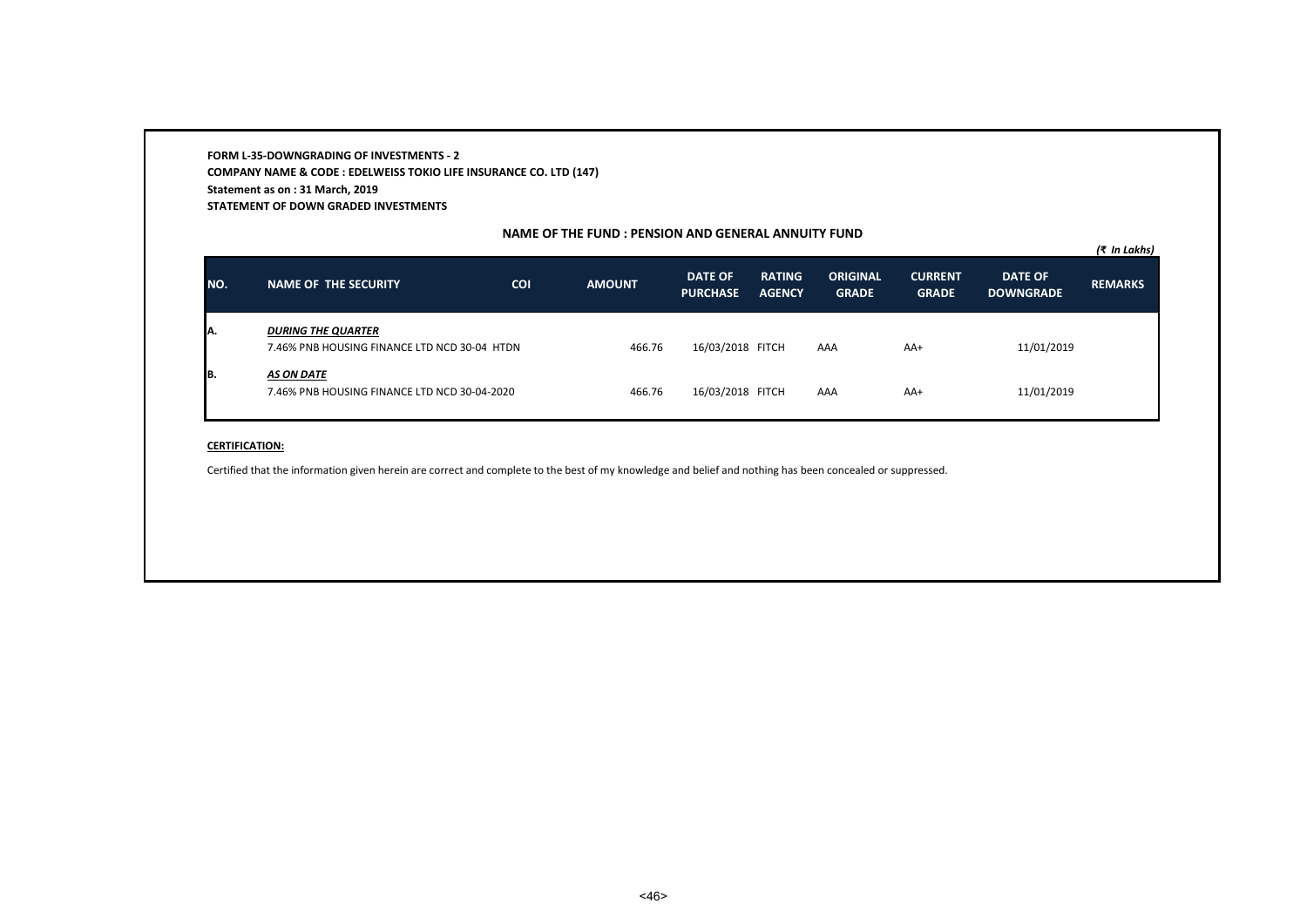**FORM L-35-DOWNGRADING OF INVESTMENTS - 2 COMPANY NAME & CODE : EDELWEISS TOKIO LIFE INSURANCE CO. LTD (147) Statement as on : 31 March, 2019 STATEMENT OF DOWN GRADED INVESTMENTS**

# **NAME OF THE FUND : LINKED LIFE FUND**

|               |                                              |             |               |                                   |                                |                                 |                                |                                    | (₹ In Lakhs)   |
|---------------|----------------------------------------------|-------------|---------------|-----------------------------------|--------------------------------|---------------------------------|--------------------------------|------------------------------------|----------------|
| NO.           | <b>NAME OF THE SECURITY</b>                  | <b>COI</b>  | <b>AMOUNT</b> | <b>DATE OF</b><br><b>PURCHASE</b> | <b>RATING</b><br><b>AGENCY</b> | <b>ORIGINAL</b><br><b>GRADE</b> | <b>CURRENT</b><br><b>GRADE</b> | <b>DATE OF</b><br><b>DOWNGRADE</b> | <b>REMARKS</b> |
| IA.           | <b>DURING THE QUARTER</b>                    |             |               |                                   |                                |                                 |                                |                                    |                |
| $\mathbf{I}$  | 7.44% PNB HOUSING FINANCE LTD NCD 31-10-2019 | <b>HTDN</b> | 199.67        | 11/09/2018 FITCH                  |                                | AAA                             | $AA+$                          | 11/01/2019                         |                |
| $\mathbf{I}$  | 7.46% PNB HOUSING FINANCE LTD NCD 30-04-2020 | <b>HTDN</b> | 29.97         | 20/11/2018 FITCH                  |                                | AAA                             | $AA+$                          | 11/01/2019                         |                |
| 13            | 8.36% PNB HOUSING FINANCE LTD NCD 12-07-2019 | <b>HTDN</b> | 50.02         | 03/04/2018 FITCH                  |                                | AAA                             | $AA+$                          | 11/01/2019                         |                |
| 14            | 9.10% DEWANHOUS NCD 09-09-2019               | <b>HORD</b> | 136.94        | 14/09/2016 CARE                   |                                | AAA                             | AA-                            | 07/03/2019                         |                |
| I5            | 9.25% DEWANHOUS NCD 09-09-2023               | <b>HORD</b> | 550.32        | 12/04/2017 CARE                   |                                | AAA                             | AA-                            | 07/03/2019                         |                |
| IB.           | AS ON DATE                                   |             |               |                                   |                                |                                 |                                |                                    |                |
| $\mathbf{I}$  | 8.64% IDFC BANK LTD NCD 15-04-2020           | <b>ECOS</b> | 20.21         | 17/02/2017 FITCH                  |                                | LAAA                            | $AA+$                          | 28/06/2018                         |                |
| $\mathsf{I}2$ | 7.44% PNB HOUSING FINANCE LTD NCD 31-10-2019 | <b>HTDN</b> | 199.67        | 11/09/2018 FITCH                  |                                | AAA                             | $AA+$                          | 11/01/2019                         |                |
| l3            | 7.46% PNB HOUSING FINANCE LTD NCD 30-04-2020 | <b>HTDN</b> | 29.97         | 20/11/2018 FITCH                  |                                | AAA                             | $AA+$                          | 11/01/2019                         |                |
| 14            | 8.36% PNB HOUSING FINANCE LTD NCD 12-07-2019 | <b>HTDN</b> | 50.02         | 03/04/2018 FITCH                  |                                | AAA                             | $AA+$                          | 11/01/2019                         |                |
| I5            | 9.10% DEWANHOUS NCD 09-09-2019               | HORD        | 136.94        | 14/09/2016 CARE                   |                                | AAA                             | AA-                            | 07/03/2019                         |                |
| 6             | 9.25% DEWANHOUS NCD 09-09-2023               | <b>HORD</b> | 550.32        | 12/04/2017 CARE                   |                                | AAA                             | AA-                            | 07/03/2019                         |                |

#### **CERTIFICATION:**

Certified that the information given herein are correct and complete to the best of my knowledge and belief and nothing has been concealed or suppressed.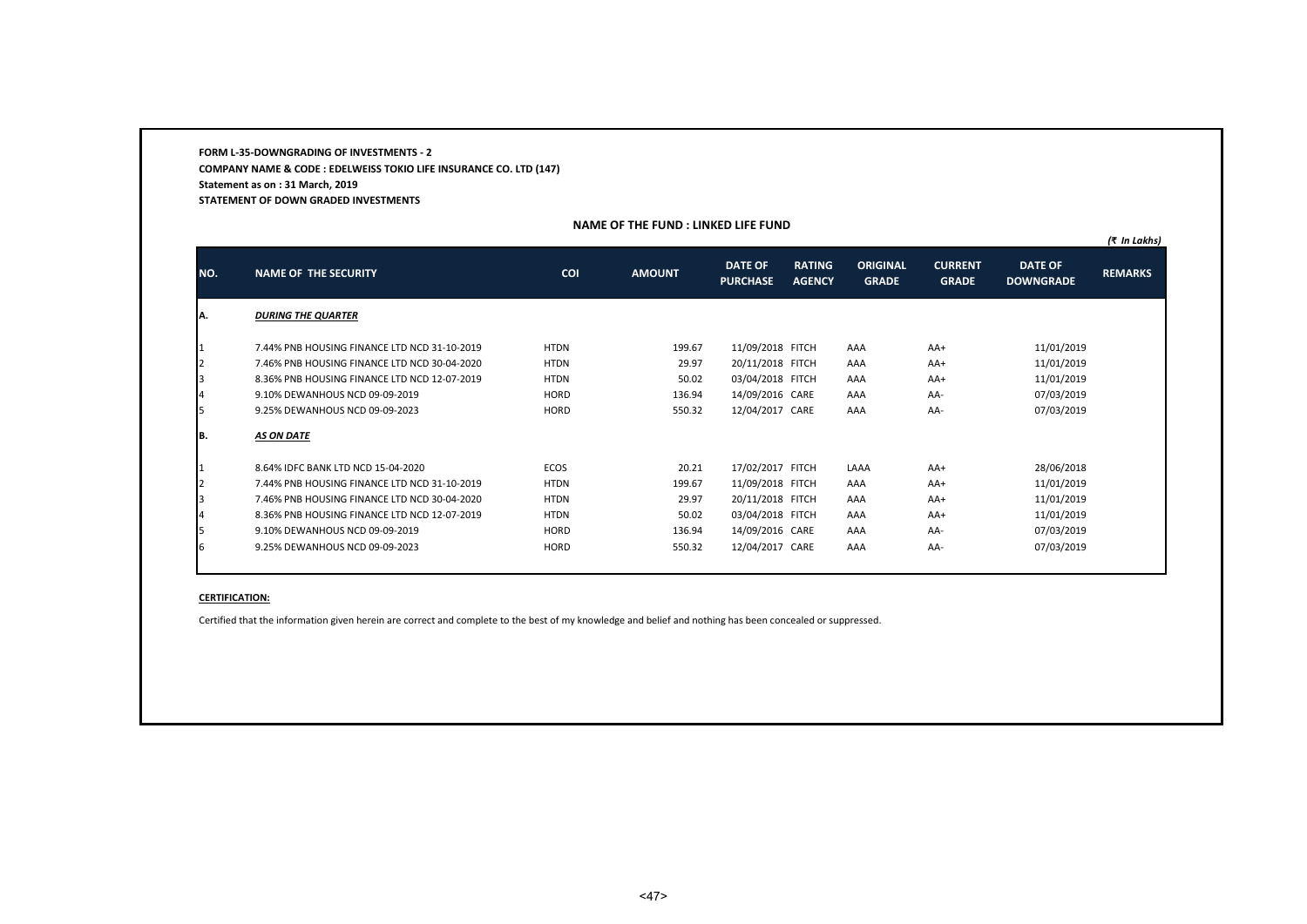# FORM L-36 : Premium and number of lives covered by policy type<br>Name of Insurer : Edelweiss Tokio Life Insurance Company Ltd.<br>Registration Number: 147 dated 10 May 2011

|              |                                                          |                         |                                  | For the Quarter Ended 31 March 2019 |                            |                                            | For the Year Ended 31 March 2019 |                                                      |                                                      |                                  |                        | For the Quarter Ended 31 March 2018 |                                  |                                  |                        | For the Year Ended 31 March 2018 | (₹ in Crores)            |
|--------------|----------------------------------------------------------|-------------------------|----------------------------------|-------------------------------------|----------------------------|--------------------------------------------|----------------------------------|------------------------------------------------------|------------------------------------------------------|----------------------------------|------------------------|-------------------------------------|----------------------------------|----------------------------------|------------------------|----------------------------------|--------------------------|
| Sr. No       | <b>Particulars</b>                                       |                         | No. of                           |                                     | Sum Insured,               |                                            |                                  |                                                      | Sum Insured,                                         |                                  |                        |                                     | Sum Insured.                     |                                  |                        |                                  | Sum Insured,             |
|              |                                                          | Premium                 | <b>Policies</b>                  | No. of Lives                        | <b>Wherever applicable</b> | Premium                                    | No. of Policies                  | No. of Lives                                         | <b>Wherever applicable</b>                           | Premium                          | No. of Policies        | No. of Lives                        | <b>Wherever applicable</b>       | Premium                          | <b>No. of Policies</b> | No. of Lives                     | Wherever<br>applicable   |
| $\mathbf{1}$ | <b>First year Premum</b>                                 |                         |                                  |                                     |                            |                                            |                                  |                                                      |                                                      |                                  |                        |                                     |                                  |                                  |                        |                                  |                          |
|              | i) Individual Single Premium (ISP)                       |                         |                                  |                                     |                            |                                            |                                  |                                                      |                                                      |                                  |                        |                                     |                                  |                                  |                        |                                  |                          |
|              | From 0-10,000                                            | $\,$ 0                  | 3,690                            | 3,690                               | $\overline{2}$             | $\,$ 0 $\,$                                | 5,735                            | 5,735                                                | $\overline{\mathbf{3}}$                              | $\,$ 0                           | 2,864                  | 2,864                               | $\overline{1}$                   | $\,$ 0                           | 3,349                  | 3,349                            |                          |
|              | From 10,000-25,000                                       | $\circ$<br>$\Omega$     | $\overline{1}$<br>$\overline{7}$ | $\mathbf{1}$                        | $\mathbf 0$                | $\circ$                                    | $\mathbf{1}$<br>18               | $\overline{1}$<br>14                                 | $\overline{0}$                                       | $\overline{\mathbf{0}}$          |                        | $\overline{3}$                      |                                  | $\circ$<br>$\Omega$              | $\overline{1}$         | $\overline{1}$                   | $\overline{3}$           |
|              | From 25,001-50,000<br>From 50,001-75,000                 | $^{\circ}$              | -9                               | 6<br>12                             | $^{\circ}$<br>$^{\circ}$   | $^{\circ}$<br>$^{\circ}$                   | 40                               | 36                                                   | $\overline{0}$<br>$\mathbf{A}$                       | $\overline{0}$<br>$\overline{0}$ | 8<br>16                | $11\,$                              | $\overline{2}$<br>$\overline{1}$ | $\overline{0}$                   | ${\bf 21}$<br>43       | 15<br>33                         | $\overline{\mathbf{3}}$  |
|              | From 75,000-100,000                                      | $^{\circ}$              | 36                               | 37                                  | $\,$ 1                     | $\mathbf{1}$                               | 108                              | 89                                                   | $\overline{4}$                                       | 1                                | 54                     | 40                                  | $\overline{\mathbf{3}}$          | <sup>1</sup>                     | 113                    | 86                               | 5                        |
|              | From 1,00,001 -1,25,000                                  | $\mathbf 0$             | $\overline{4}$                   | 5                                   | $\mathbf 0$                | $\,$ 0 $\,$                                | $13\,$                           | 12                                                   | <sup>1</sup>                                         | $\mathbf 0$                      | $\overline{7}$         | 5                                   | $\mathbf 0$                      | $\circ$                          | 19                     | 13                               | $\mathbf{1}$             |
|              | Above Rs. 1,25,000                                       | $\mathbf{1}$            | 46                               | 46                                  | $10\,$                     | 6                                          | 167                              | 132                                                  | 24                                                   | $\overline{\mathbf{3}}$          | 77                     | $\bf 48$                            | 13                               | $\mathbf{q}$                     | 172                    | 135                              | 26                       |
|              | ii) Individual Single Premium-Annuity (ISPA)             |                         |                                  |                                     |                            |                                            |                                  |                                                      |                                                      |                                  |                        |                                     |                                  |                                  |                        |                                  |                          |
|              | From 0-50,000                                            |                         |                                  |                                     |                            |                                            |                                  | $\tilde{\phantom{a}}$                                |                                                      | (0)                              | (1)                    | (1)                                 | (0)                              | (0)                              | (1)                    | (1)                              | (0)                      |
|              | From 50,001-100,000<br>From 1,00,001-150,000             |                         | ÷                                |                                     |                            |                                            | ÷                                | $\cdot$<br>٠                                         |                                                      | $\overline{0}$                   |                        |                                     | $\mathbf 0$                      |                                  |                        |                                  | $\sim$<br>$\sim$         |
|              | From 150,001-2,00,000                                    | $\circ$                 | $\overline{2}$                   | $\overline{2}$                      | $\circ$                    | $\circ$                                    | 21                               | 20                                                   | $\overline{0}$                                       | $\overline{\mathbf{0}}$          | 6                      | 6                                   | $\mathbf 0$                      | $\overline{1}$                   | 29                     | 25                               | $\mathbf{1}$             |
|              | From 2.00001-250.000                                     | $\circ$                 | $\overline{\mathbf{3}}$          | $\overline{\mathbf{3}}$             | $\circ$                    | $\circ$                                    | $\sim$                           | $\overline{4}$                                       | $\overline{0}$                                       | $\overline{0}$                   | 4                      | $\overline{\mathbf{3}}$             | $\mathbf 0$                      | $\overline{0}$                   | $\overline{4}$         | $\overline{\mathbf{3}}$          | $\mathbf 0$              |
|              | From 2,50,001 -3,00,000                                  |                         |                                  |                                     |                            | $\,0\,$                                    | $\overline{4}$                   | $\overline{4}$                                       | $\circ$                                              | $\overline{0}$                   | 5                      | $\overline{a}$                      | $\mathbf 0$                      | $\,$ 0                           | 13                     | 12                               | $\mathbf 0$              |
|              | Above Rs. 3,00,000                                       | $\overline{\mathbf{3}}$ | 17                               | 13                                  | $\overline{\mathbf{3}}$    | 6                                          | 48                               | 44                                                   | 6                                                    | $\overline{4}$                   | 29                     | 29                                  | $\overline{4}$                   | $\overline{7}$                   | 61                     | 59                               | $\overline{7}$           |
|              | iii) Group Single Premium (GSP)                          |                         |                                  |                                     |                            |                                            |                                  |                                                      |                                                      |                                  |                        |                                     |                                  |                                  |                        |                                  |                          |
|              | From 0-10,000                                            | $\mathbf{1}$            | $\sim$                           | 2,380                               | 165                        | $\overline{\mathbf{3}}$                    | $\overline{\phantom{a}}$         | 5,588                                                | 396                                                  | $\mathbf{1}$                     | $\sim$                 | 1,671                               | 132                              | $\overline{2}$                   |                        | 3,916                            | 304                      |
|              | From 10,000-25,000                                       | $\sqrt{4}$              | $\mathbf{1}$                     | 2,372                               | 276                        | $\mathbf{8}$                               | $\mathbf 1$                      | 4,681                                                | 547                                                  | $\overline{2}$                   | $\sim$                 | 1,416                               | 170                              | -5                               |                        | 3,156                            | 373                      |
|              | From 25,001-50,000                                       | 6                       |                                  | 1,763                               | 263                        | 15                                         |                                  | 4,127                                                | 643                                                  | 6                                |                        | 1,723                               | 282                              | 13                               |                        | 3,668                            | 582                      |
|              | From 50,001-75,000                                       | $\overline{a}$          | $\sim$                           | 583                                 | 114                        | 9                                          | $\overline{\phantom{a}}$         | 1,442                                                | 318                                                  | $\overline{\mathbf{3}}$          | $\sim$                 | 444                                 | 103                              | 6                                |                        | 999                              | 219                      |
|              | From 75,000-100,000<br>From 1,00,001 -1,25,000           | $\overline{2}$<br>-1    | ÷.<br>$\sim$                     | 204<br>60                           | 59<br>23                   | $\overline{\phantom{0}}$<br>$\overline{2}$ | ٠<br>٠                           | 606<br>188                                           | ${\bf 212}$<br>78                                    | $\overline{2}$<br>-1             | $\sim$<br>$\sim$       | 231<br>85                           | 74<br>34                         | $\overline{4}$<br>$\overline{2}$ |                        | 527<br>182                       | 173<br>71                |
|              | Above Rs. 1,25,000                                       | $\overline{\mathbf{3}}$ |                                  | 147                                 | 123                        | $10\,$                                     |                                  | 420                                                  | 421                                                  | $\overline{\phantom{a}}$         |                        | 177                                 | 165                              |                                  |                        | 383                              | 349                      |
|              | iv) Group Single Premium- Annuity (GSPA)                 |                         |                                  |                                     |                            |                                            |                                  |                                                      |                                                      |                                  |                        |                                     |                                  |                                  |                        |                                  |                          |
|              | From 0-50,000<br>From 50,001-100,000                     |                         |                                  |                                     |                            |                                            |                                  | $\overline{\phantom{a}}$<br>$\overline{\phantom{a}}$ | $\overline{\phantom{a}}$<br>$\overline{\phantom{a}}$ |                                  |                        |                                     |                                  |                                  |                        | ×<br>٠                           | $\sim$<br>$\sim$         |
|              | From 1,00,001-150,000                                    |                         |                                  |                                     |                            |                                            |                                  | $\cdot$                                              | $\blacksquare$                                       |                                  |                        |                                     |                                  |                                  |                        |                                  | $\sim$                   |
|              | From 150,001-2,00,000                                    |                         |                                  |                                     |                            |                                            |                                  |                                                      |                                                      |                                  |                        |                                     |                                  |                                  |                        |                                  | $\overline{\phantom{a}}$ |
|              | From 2,00,,001-250,000                                   |                         |                                  |                                     |                            | ٠                                          | $\overline{\phantom{a}}$         | $\overline{\phantom{a}}$                             | $\cdot$                                              |                                  | ٠.                     |                                     |                                  |                                  |                        | $\sim$                           | $\sim$                   |
|              | From 2,50,001 -3,00,000                                  |                         |                                  |                                     |                            |                                            | $\overline{\phantom{a}}$         | $\overline{\phantom{a}}$                             | $\cdot$                                              |                                  |                        |                                     |                                  |                                  |                        | $\cdot$                          | $\sim$                   |
|              | Above Rs. 3,00,000                                       |                         |                                  |                                     |                            |                                            | $\overline{\phantom{a}}$         | $\overline{\phantom{a}}$                             | $\sim$                                               |                                  |                        |                                     |                                  |                                  |                        | $\sim$                           | $\sim$                   |
|              | v) Individual non Single Premium (INSP)<br>From 0-10,000 | $\overline{2}$          | 3,604                            | 3.465                               | 1.606                      | $\overline{7}$                             | 9,510                            | 8,692                                                | 3.259                                                | $\overline{4}$                   | 5,112                  | 3,801                               | 685                              | 10                               | 14,012                 | 12,022                           | 1,889                    |
|              | From 10,000-25,000                                       | 16                      | 10.306                           | 10,010                              | 3,307                      | 44                                         | 28,051                           | 26.261                                               | 6.763                                                | 15                               | 8.901                  | 7.375                               | 800                              | 35                               | 20.642                 | 18,230                           | 2,114                    |
|              | From 25,001-50,000                                       | 26                      | 7,513                            | 7.251                               | 1.140                      | 67                                         | 18,734                           | 17.465                                               | 2.520                                                | 23                               | 6.117                  | 5,226                               | 490                              | 46                               | 12.504                 | 11,107                           | 1,135                    |
|              | From 50,001-75,000                                       | 15                      | 2,720                            | 2,603                               | 341                        | 42                                         | 7,180                            | 6,623                                                | 833                                                  | 13                               | 2,674                  | 2,262                               | 250                              | 28                               | 5,490                  | 4,826                            | 557                      |
|              | From 75,000-100,000                                      | 19                      | 1,993                            | 1,830                               | 315                        | 46                                         | 4,839                            | 4,341                                                | 737                                                  | 22                               | 2,280                  | 1,922                               | 271                              | 38                               | 3,993                  | 3,455                            | 476                      |
|              | From 1,00,001 -1,25,000<br>Above Rs. 1,25,000            | $9\,$<br>50             | 916<br>2,014                     | 837<br>1,773                        | 157<br>801                 | 24<br>110                                  | 2,350<br>4,208                   | 2,046<br>3,592                                       | 392<br>1,912                                         | $\overline{7}$<br>45             | 709<br>1,737           | 578<br>1,398                        | 129<br>644                       | 15<br>77                         | 1,438<br>2,839         | 1,239<br>2,342                   | 232<br>1,205             |
|              | vi) Individual non Single Premium- Annuity (INSPA)       |                         |                                  |                                     |                            |                                            |                                  |                                                      |                                                      |                                  |                        |                                     |                                  |                                  |                        |                                  |                          |
|              | From 0-50,000                                            |                         |                                  |                                     |                            |                                            |                                  |                                                      |                                                      |                                  |                        |                                     |                                  |                                  |                        |                                  | $\sim$                   |
|              | From 50,001-100,000                                      |                         |                                  |                                     |                            |                                            |                                  | $\overline{\phantom{a}}$                             | ٠                                                    |                                  |                        |                                     |                                  |                                  |                        |                                  | $\sim$                   |
|              | From 1,00,001-150,000                                    |                         |                                  |                                     |                            |                                            |                                  | ٠.                                                   | $\overline{\phantom{a}}$                             |                                  |                        |                                     |                                  |                                  |                        |                                  | $\sim$                   |
|              | From 150,001-2,00,000<br>From 2,00,,001-250,000          |                         |                                  |                                     |                            | $\sim$<br>$\overline{\phantom{a}}$         | ٠<br>٠                           | $\overline{\phantom{a}}$<br>$\overline{\phantom{a}}$ | $\overline{\phantom{a}}$<br>$\overline{\phantom{a}}$ |                                  | $\sim$<br>$\sim$       |                                     | $\sim$                           |                                  |                        | ٠<br>$\sim$                      | $\sim$<br>$\sim$         |
|              | From 2,50,001 -3,00,000                                  |                         |                                  |                                     |                            | $\overline{\phantom{a}}$                   | $\overline{\phantom{a}}$         | $\cdot$                                              | $\overline{\phantom{a}}$                             |                                  | $\sim$                 |                                     |                                  |                                  |                        | $\overline{\phantom{a}}$         | $\sim$                   |
|              | Above Rs. 3,00,000                                       |                         |                                  |                                     |                            |                                            |                                  |                                                      |                                                      |                                  |                        |                                     |                                  |                                  |                        |                                  | $\sim$                   |
|              | vii) Group Non Single Premium (GNSP)                     |                         |                                  |                                     |                            |                                            |                                  |                                                      |                                                      |                                  |                        |                                     |                                  |                                  |                        |                                  |                          |
|              | From 0-10,000<br>From 10,000-25,000                      | $\mathbf 0$             | $\mathbf 1$                      | 47                                  | $\mathbf{1}$               | $\,0\,$                                    | $\overline{2}$                   | $111\,$                                              | $\overline{\mathbf{3}}$                              |                                  |                        |                                     |                                  | $\overline{0}$                   |                        | $\overline{2}$                   | $\circ$                  |
|              | From 25,001-50,000                                       | $^{\circ}$              |                                  | 19                                  | $\overline{\mathbf{3}}$    | $\circ$                                    | <sup>1</sup>                     | 280                                                  | 23                                                   | $\,$ 0 $\,$                      | $\overline{1}$         | 96                                  | $\overline{4}$                   | $\circ$                          | $\mathbf{1}$           | 262                              | $\sim$<br>15             |
|              | From 50,001-75,000                                       | $^{\circ}$              | $\sim$                           | 124                                 | 11                         | $\circ$                                    | $\mathbf{1}$                     | 814                                                  | 64                                                   | (1)                              | (1)                    | (7, 499)                            | (458)                            | $\overline{0}$                   |                        | 84                               | 5                        |
|              | From 75,000-100,000                                      | $\Omega$                | $\sim$                           | 49                                  | $\overline{2}$             | $\Omega$                                   | $\overline{2}$                   | 550                                                  | 40                                                   | -1                               | $\sim$                 | 6.990                               | 425                              | $\overline{1}$                   | $\overline{1}$         | 7,684                            | 469                      |
|              | From 1,00,001 -1,25,000<br>Above Rs. 1,25,000            | $\Omega$<br>23          | $\sim$<br>$7\overline{ }$        | 3.582<br>10,585                     | $\mathbf{q}$<br>1,926      | $\Omega$<br>51                             | $\overline{\phantom{a}}$<br>36   | 8.826<br>87,411                                      | 25<br>12,227                                         | $\,$ 0 $\,$<br>$10\,$            | <sup>1</sup><br>$14\,$ | (3, 301)<br>29,074                  | 24<br>2,666                      | $\Omega$<br>33                   | $\overline{1}$<br>60   | 635<br>1,73,193                  | 40<br>14,793             |
|              | viii) Group Non Single Premium- Annuity (GNSPA)          |                         |                                  |                                     |                            |                                            |                                  |                                                      |                                                      |                                  |                        |                                     |                                  |                                  |                        |                                  |                          |
|              | From 0-10,000                                            |                         |                                  |                                     |                            |                                            |                                  | $\cdot$                                              | $\overline{\phantom{a}}$                             |                                  |                        |                                     |                                  |                                  |                        | $\sim$                           | $\sim$                   |
|              | From 10.000-25.000                                       |                         |                                  |                                     |                            |                                            |                                  | $\cdot$                                              | $\sim$                                               |                                  |                        |                                     |                                  |                                  |                        |                                  | $\sim$                   |
|              | From 25,001-50,000                                       |                         |                                  |                                     |                            |                                            |                                  | $\overline{\phantom{a}}$                             | $\overline{\phantom{a}}$                             |                                  |                        |                                     |                                  |                                  |                        |                                  | $\sim$                   |
|              | From 50,001-75,000                                       |                         |                                  |                                     |                            |                                            |                                  | $\overline{\phantom{a}}$                             | $\blacksquare$                                       |                                  |                        |                                     |                                  |                                  |                        |                                  | $\cdot$<br>$\cdot$       |
|              | From 75,000-100,000<br>From 1,00,001 -1,25,000           |                         |                                  |                                     |                            |                                            |                                  |                                                      |                                                      |                                  |                        |                                     |                                  |                                  |                        |                                  |                          |
|              | Ahove Rs. 1.25,000                                       |                         |                                  |                                     |                            |                                            |                                  |                                                      |                                                      |                                  |                        |                                     |                                  |                                  |                        |                                  |                          |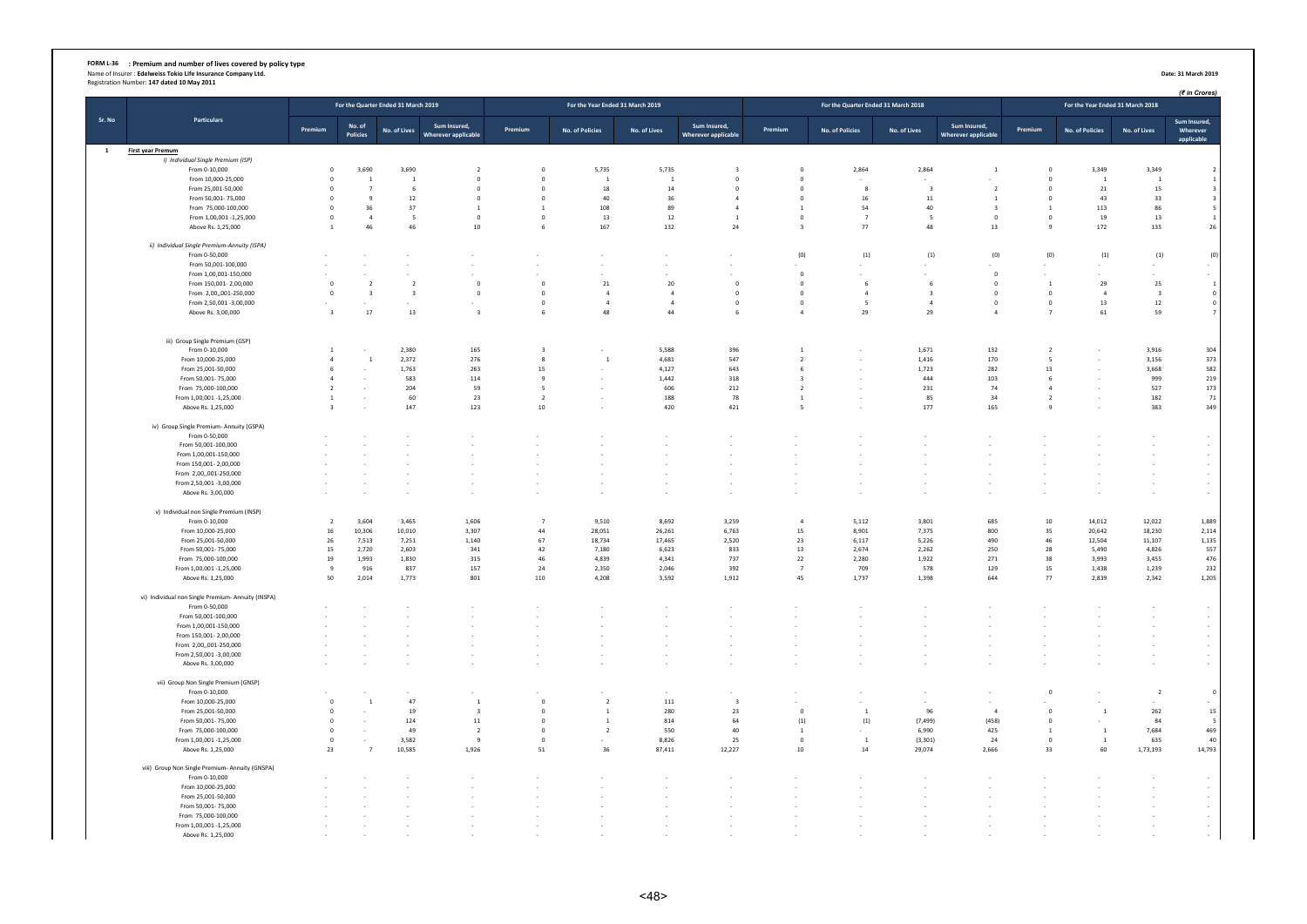|                |                         |                |                           | For the Quarter Ended 31 March 2019 |                                     |         | For the Year Ended 31 March 2019 |              |                                            |                | For the Quarter Ended 31 March 2018 |                |                                     |                | For the Year Ended 31 March 2018 |              |                                        |
|----------------|-------------------------|----------------|---------------------------|-------------------------------------|-------------------------------------|---------|----------------------------------|--------------|--------------------------------------------|----------------|-------------------------------------|----------------|-------------------------------------|----------------|----------------------------------|--------------|----------------------------------------|
| Sr. No         | <b>Particulars</b>      | Premium        | No. of<br><b>Policies</b> | No. of Lives                        | Sum Insured,<br>Wherever applicable | Premium | <b>No. of Policies</b>           | No. of Lives | Sum Insured,<br><b>Wherever applicable</b> | Premium        | <b>No. of Policies</b>              | No. of Lives   | Sum Insured,<br>Wherever applicable | Premium        | <b>No. of Policies</b>           | No. of Lives | Sum Insured,<br>Wherever<br>applicable |
| $\overline{2}$ | Renewal Premium         |                |                           |                                     |                                     |         |                                  |              |                                            |                |                                     |                |                                     |                |                                  |              |                                        |
|                | i) Individual           |                |                           |                                     |                                     |         |                                  |              |                                            |                |                                     |                |                                     |                |                                  |              |                                        |
|                | From 0-10,000           | - 5            | 5,315                     | 4,480                               | 1,394                               | 13      | 16,636                           | 14,191       | 4,440                                      | $\overline{a}$ | 3,330                               | 2,330          | 1,700                               | 11             | 11,254                           | 9,294        | 5,125                                  |
|                | From 10.000-25.000      | 34             | 13,920                    | 12,482                              | 2,499                               | 79      | 42,747                           | 37,856       | 7,365                                      | 26             | 10,055                              | 7,025          | 1,709                               | 62             | 33,706                           | 28,703       | 5,070                                  |
|                | From 25,001-50,000      | 47             | 9,559                     | 8,438                               | 1,213                               | 97      | 24,901                           | 22,011       | 3,340                                      | 33             | 6,583                               | 4,009          | 825                                 | 66             | 17,559                           | 13,829       | 2,232                                  |
|                | From 50,001-75,000      | 23             | 3,265                     | 2.858                               | 470                                 | 48      | 8,917                            | 7,854        | 1,351                                      | 13             | 1.848                               | 639            | 316                                 | 27             | 5,058                            | 3,477        | 835                                    |
|                | From 75,000-100,000     | 33             | 2,931                     | 2,539                               | 457                                 | 62      | 6,279                            | 5,501        | 1,059                                      | 20             | 1,745                               | 1,119          | 273                                 | 36             | 3,869                            | 2,945        | 685                                    |
|                | From 1,00,001 -1,25,000 | 10             | 753                       | 642                                 | 167                                 | 22      | 2,216                            | 1,939        | 475                                        | - 5            | 436                                 | 76             | 111                                 | 11             | 1,194                            | 731          | 311                                    |
|                | Above Rs. 1,25,000      | 65             | 1,962                     | 1,635                               | 1,058                               | 126     | 4,505                            | 3,770        | 2,688                                      | 38             | 1,062                               | 479            | 710                                 | 71             | 2,621                            | 1,747        | 1,850                                  |
|                | ii) Individual- Annuity |                |                           |                                     |                                     |         |                                  |              |                                            |                |                                     |                |                                     |                |                                  |              |                                        |
|                | From 0-10,000           |                |                           |                                     |                                     |         |                                  |              |                                            |                |                                     |                |                                     |                |                                  |              | $\overline{\phantom{a}}$               |
|                | From 10,000-25,000      |                |                           |                                     |                                     |         |                                  |              |                                            |                |                                     |                |                                     |                |                                  |              | $\sim$                                 |
|                | From 25,001-50,000      |                |                           |                                     |                                     |         |                                  |              |                                            |                |                                     |                |                                     |                |                                  |              |                                        |
|                | From 50,001-75,000      |                |                           |                                     |                                     |         |                                  |              |                                            |                |                                     |                |                                     |                |                                  |              |                                        |
|                | From 75,000-100,000     |                |                           |                                     |                                     |         |                                  |              |                                            |                |                                     |                |                                     |                |                                  |              |                                        |
|                | From 1,00,001 -1,25,000 |                |                           |                                     |                                     |         |                                  |              |                                            |                |                                     |                |                                     |                |                                  |              |                                        |
|                | Above Rs. 1,25,000      |                |                           |                                     |                                     |         |                                  |              |                                            |                |                                     |                |                                     |                |                                  |              | $\sim$                                 |
|                | iii) Group              |                |                           |                                     |                                     |         |                                  |              |                                            |                |                                     |                |                                     |                |                                  |              |                                        |
|                | From 0-10,000           |                |                           | $\sim$                              |                                     | $\sim$  | $\overline{\phantom{a}}$         | $\sim$       | $\sim$                                     | $\Omega$       |                                     |                |                                     | $\overline{0}$ | $\overline{1}$                   | (7)          |                                        |
|                | From 10,000-25,000      |                |                           | 70                                  |                                     | 0.00    |                                  | 70           | $\overline{2}$                             |                |                                     | <b>1999</b>    |                                     |                | $\sim$                           | $\sim$       |                                        |
|                | From 25,001-50,000      | $\Omega$       | $\overline{1}$            | 49                                  | $\overline{4}$                      | 0.03    | 5                                | 313          | 32                                         | $\circ$        |                                     | $\overline{7}$ | $\overline{1}$                      | $\circ$        | -6                               | 1,546        |                                        |
|                | From 50,001-75,000      | $\sqrt{2}$     | $\overline{1}$            | 44                                  | $\overline{4}$                      | 0.53    | -6                               | 7,246        | 439                                        | (0)            | (1)                                 | (1,939)        | (110)                               | $\Omega$       | $\overline{2}$                   | 182          |                                        |
|                | From 75,000-100,000     | (0)            |                           | (29)                                | (2)                                 | 0.06    | -6                               | 816          | 57                                         |                | (3)                                 | 441            | (230)                               | $\Omega$       | $\overline{a}$                   | 3,960        | 230                                    |
|                | From 1,00,001 -1,25,000 | $\circ$        | $\overline{1}$            | (178)                               | 13                                  | 0.11    | $\overline{4}$                   | 9,006        | 84                                         | $\Omega$       | $\overline{1}$                      | (2,395)        | 382                                 | $\Omega$       | $\sim$                           | 3,200        | 439                                    |
|                | Above Rs. 1,25,000      | $\overline{5}$ | 22                        | 21,659                              | 5,421                               | 15.01   | 74                               | 80,874       | 19,019                                     | 6              | $\mathbf{q}$                        | 27,388         | 4,946                               | 11             | 49                               | 59,931       | 11,087                                 |
|                | iv) Group-Annuity       |                |                           |                                     |                                     |         |                                  |              |                                            |                |                                     |                |                                     |                |                                  |              |                                        |
|                | From 0-10,000           |                |                           |                                     |                                     |         |                                  |              |                                            |                |                                     |                |                                     |                |                                  |              |                                        |
|                | From 10,000-25,000      |                |                           |                                     |                                     |         |                                  |              |                                            |                |                                     |                |                                     |                |                                  |              |                                        |
|                | From 25.001-50.000      |                |                           |                                     |                                     |         |                                  |              |                                            |                |                                     |                |                                     |                |                                  |              |                                        |
|                | From 50,001-75,000      |                |                           |                                     |                                     |         |                                  |              |                                            |                |                                     |                |                                     |                |                                  |              |                                        |
|                | From 75,000-100,000     |                |                           |                                     |                                     |         |                                  |              |                                            |                |                                     |                |                                     |                |                                  |              |                                        |
|                | From 1,00,001 -1,25,000 |                |                           |                                     |                                     |         |                                  |              |                                            |                |                                     |                |                                     |                |                                  |              |                                        |
|                | Above Rs. 1,25,000      |                |                           |                                     |                                     |         |                                  |              |                                            |                |                                     |                |                                     |                |                                  | $\sim$       | $\sim$                                 |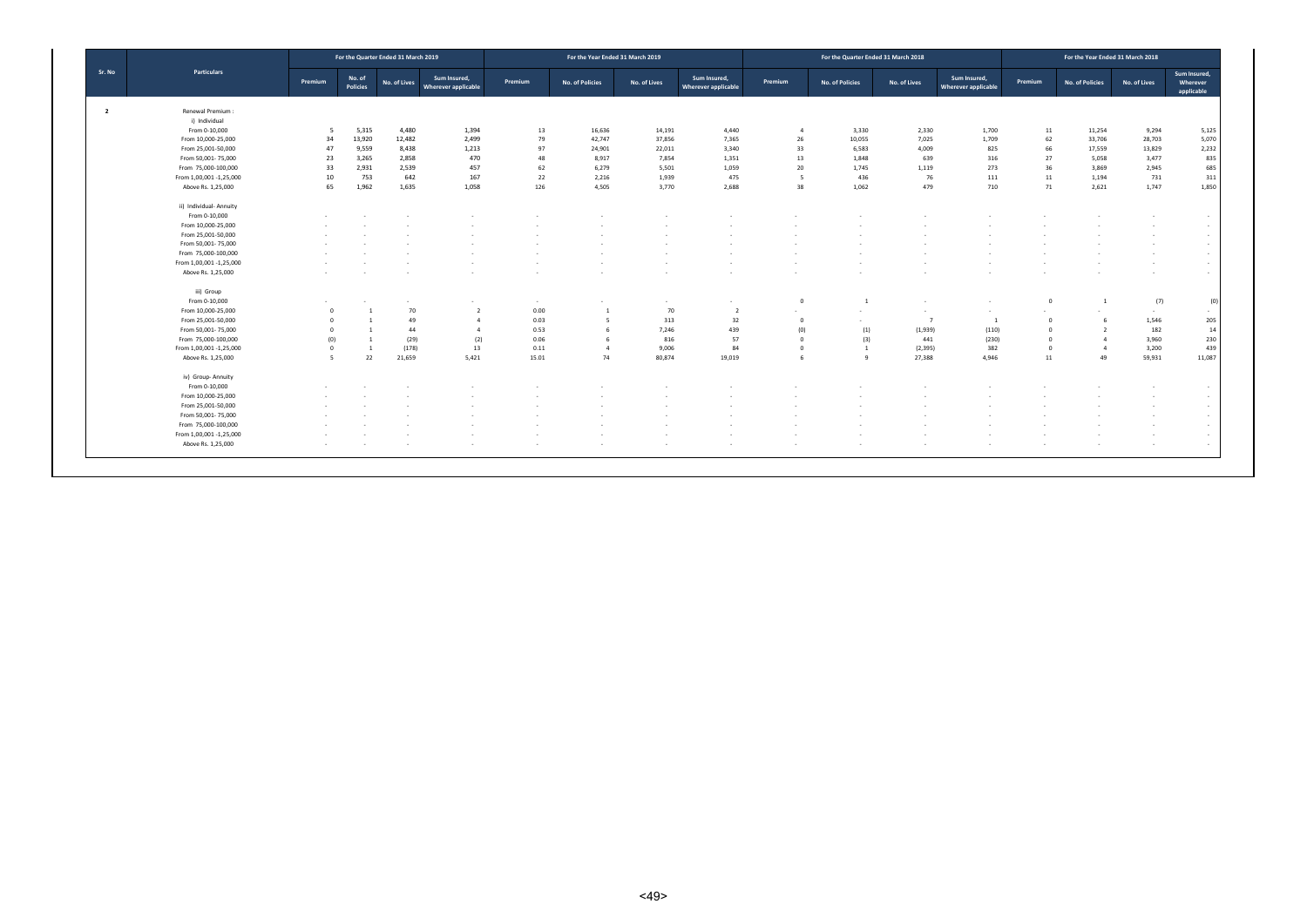**FORM L-37-BUSINESS ACQUISITION THROUGH DFFERENT CHANNELS (GROUP)** Name of Insurer : **Edelweiss Tokio Life Insurance Company Ltd.** Registration Number: **147 dated 10 May 2011**

|        |                           |                                           |                                   |         |                                           |                                |        |                                            |                                   |                          |                                                 |                                | (₹ in Crores) |
|--------|---------------------------|-------------------------------------------|-----------------------------------|---------|-------------------------------------------|--------------------------------|--------|--------------------------------------------|-----------------------------------|--------------------------|-------------------------------------------------|--------------------------------|---------------|
|        |                           |                                           | For the quarter ended 31 March 19 |         |                                           | For the year ended 31 March 19 |        |                                            | For the quarter ended 31 March 18 |                          |                                                 | For the year ended 31 March 19 |               |
| Sr.No. | <b>Channels</b>           | No. of Policies/<br><b>No. of Schemes</b> | No. of Lives<br>Covered           | Premium | No. of Policies/<br><b>No. of Schemes</b> | No. of Lives<br>Covered        |        | No. of Policies/<br>Premium No. of Schemes | No. of Lives<br>Covered           | Premium                  | No. of Policies/ No. of Lives<br>No. of Schemes | Covered                        | Premium       |
|        | Individual agents         |                                           | 2714                              | 2.07    |                                           | 601                            | 2.16   |                                            | 1027                              | 0.05                     |                                                 | 412                            | 0.04          |
|        | Corporate Agents-Banks    |                                           |                                   |         |                                           | ۰.                             |        |                                            |                                   |                          |                                                 |                                |               |
|        | Corporate Agents - Others |                                           |                                   |         | $\overline{\phantom{a}}$                  | $\sim$                         |        | $\sim$                                     |                                   |                          | ۰.                                              | $\sim$                         |               |
|        | <b>Brokers</b>            |                                           | 8709                              | 3.71    | 29                                        | 52944                          | 7.94   |                                            | 18673                             | 1.89                     | 35                                              | 55902                          | 7.08          |
|        | <b>Micro Agents</b>       |                                           |                                   |         |                                           | ۰.                             |        |                                            |                                   |                          |                                                 |                                |               |
| b      | <b>Direct Business</b>    |                                           | 10492                             | 38.00   | 13                                        | 61499                          | 91.94  |                                            | 11407                             | 27.76                    | 27                                              | 138377                         | 68.25         |
|        | Total(A)                  |                                           | 21915                             | 43.78   | 43                                        | 115044                         | 102.04 | 15                                         | 31107                             | 29.70                    | 63                                              | 194691                         | 75.37         |
|        | Referral (B)              |                                           |                                   |         |                                           |                                |        |                                            | $\overline{\phantom{a}}$          | $\overline{\phantom{a}}$ | $\overline{\phantom{a}}$                        | $\overline{\phantom{a}}$       |               |
|        | <b>Grand Total (A+B)</b>  |                                           | 21915                             | 43.78   | 43                                        | 115044                         | 102.04 | 15                                         | 31107                             | 29.70                    | 63                                              | 194691                         | 75.37         |

**Date: 31 March 19**

# **Business Acquisition through different channels (Group)**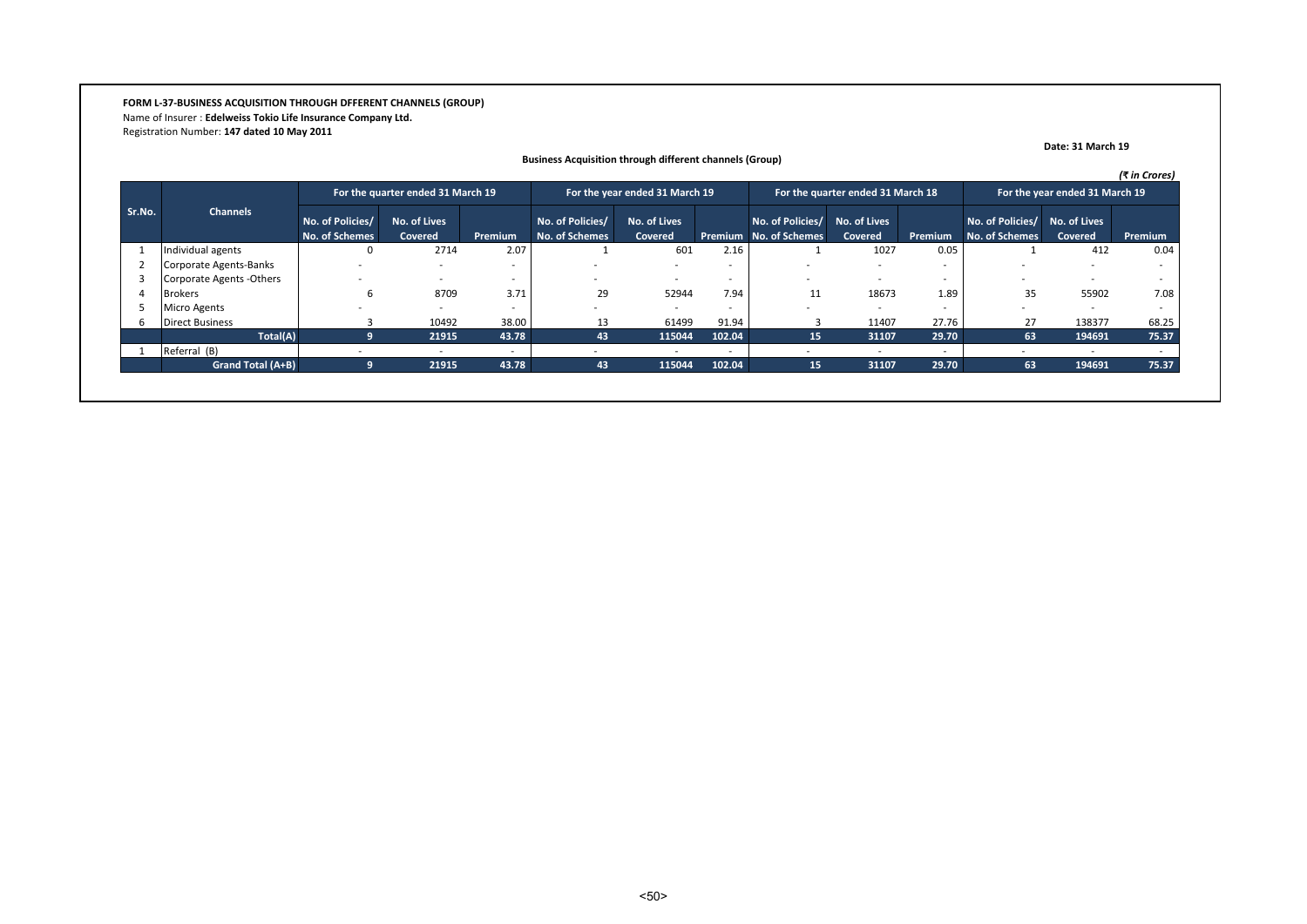# **FORM L-38- BUSINESS ACQUISITION THROUGH DIFFERENT CHANNELS (INDIVIDUALS)** Name of the Insurer : EDELWEISS TOKIO LIFE INSURANCE CO. LTD.

|        |                          | For the Quarter ended 31 March 2019 |         | For the year ended 31 March 2019 |         | For the Quarter ended 31 March 2018 |         | For the year ended 31 March 2018 |         |
|--------|--------------------------|-------------------------------------|---------|----------------------------------|---------|-------------------------------------|---------|----------------------------------|---------|
| Sr.No. | <b>Channels</b>          | <b>No. of Policies</b>              | Premium | <b>No. of Policies</b>           | Premium | <b>No. of Policies</b>              | Premium | No. of Policies                  | Premium |
|        | Individual agents        | 17,804                              | 84      | 46,727                           | 204.66  | 19,040                              | 82.81   | 43,420                           | 167.67  |
|        | Corporate Agents-Banks   | 2,996                               | 17      | 6,602                            | 38.35   | 2,175                               | 18.88   | 4,761                            | 37.51   |
|        | Corporate Agents -Others | 2,607                               | 12      | 6,163                            | 28.64   | 1,344                               | 8.99    | 3,418                            | 22.00   |
|        | <b>Brokers</b>           | 710                                 |         | 1947                             | 11.22   | 382                                 | 2.61    | 816                              | 5.43    |
|        | Micro Agents             | 149                                 | n       | 429                              | 0.01    | 64                                  | 0.00    | 329                              | 0.01    |
|        | <b>Direct Business</b>   | 8,615                               | 25      | 19,163                           | 70.96   | 7,594                               | 23.15   | 11,998                           | 34.48   |
|        | Total (A)                | 32,881                              | 141.71  | 81,031                           | 353.84  | 30,599                              | 136.43  | 64,742                           | 267.09  |
|        | Referral (B)             |                                     |         |                                  |         |                                     |         |                                  |         |
|        | Grand Total (A+B)        | 32,881                              | 141.71  | 81,031                           | 353.84  | 30,599                              | 136.43  | 64,742                           | 267.09  |

 **Business Acquisition through different channels (Individuals)**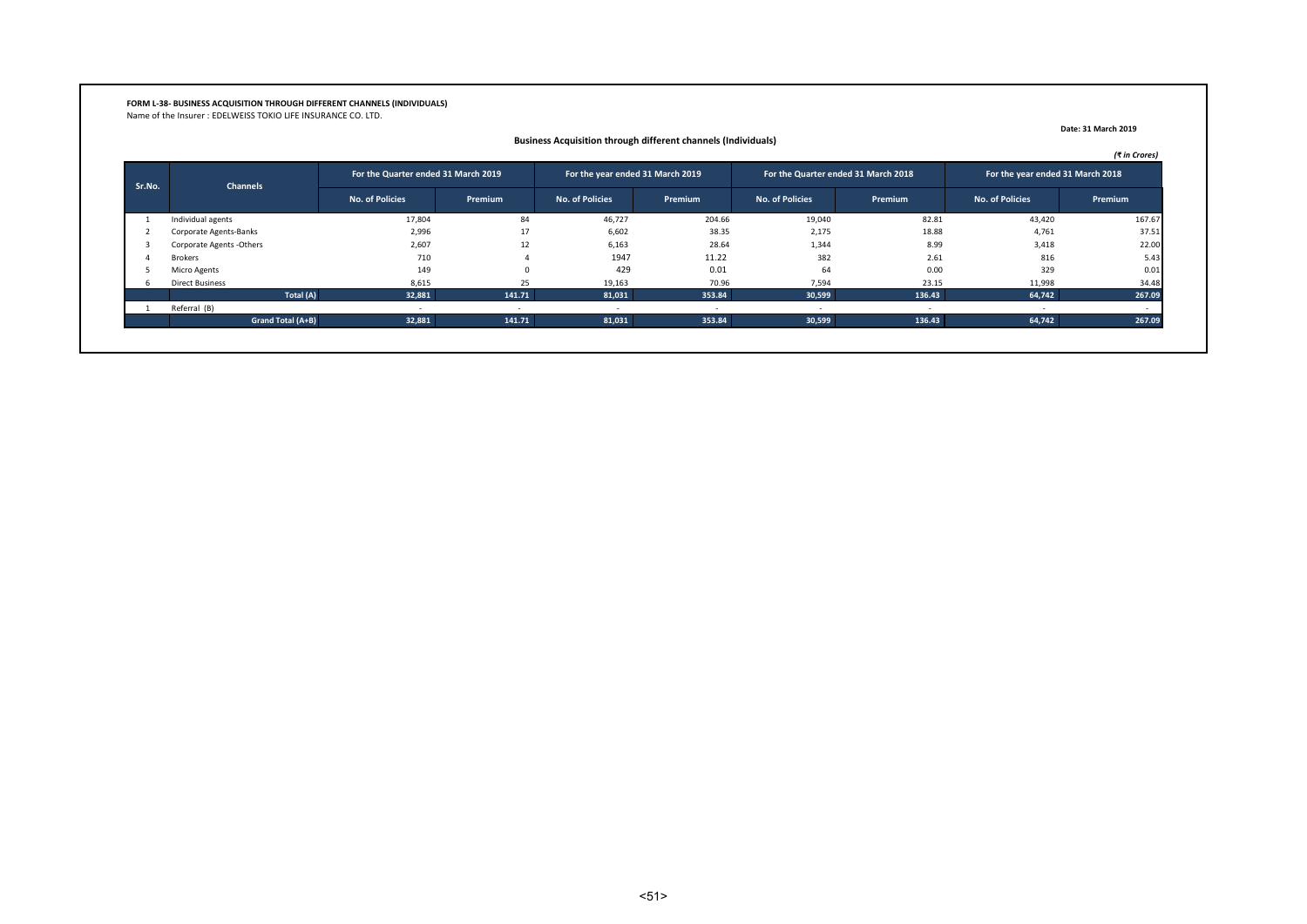# **FORM L-39-Data on Settlement of Claims**

Name of the Insurer : **EDELWEISS TOKIO LIFE INSURANCE CO. LTD. Date: 31st March 2019 Date: 31st March 2019** 

|               |                           |                             |                |                   | No. of claims paid |                      |              |                                    | <b>Total amount</b>             |
|---------------|---------------------------|-----------------------------|----------------|-------------------|--------------------|----------------------|--------------|------------------------------------|---------------------------------|
| S.No.         | <b>Types of Claims</b>    | On or<br>before<br>matuirty | 1<br>mont<br>h | $1 - 3$<br>months | $3 - 6$<br>months  | 6 months -<br>1 year | >1<br>year   | <b>Total No. of</b><br>claims paid | of claims paid<br>(₹ In Crores) |
| $\mathbf{1}$  | <b>Maturity Claims</b>    | ٠                           | ٠              |                   |                    |                      |              |                                    |                                 |
| 2             | Survival Benefit          | 326                         | 71             | 29                | 16                 | 13                   | 10           | 465                                | 2.65                            |
|               | for Annuities /           | 470                         | $\overline{2}$ | 26                | 21                 | 9                    | $\mathbf{1}$ | 529                                | 0.55                            |
| 3             | Pension                   |                             |                |                   |                    |                      |              |                                    |                                 |
| 4             | For Surrender             |                             | 196            | 275               |                    |                      |              | 471                                | 6.28                            |
| 5             | Other benefits*           | $3965**$                    | 3              | 3                 |                    |                      |              | 3,971                              | 2.61                            |
|               | <b>Group Death Claims</b> |                             | 119            | 5                 |                    |                      |              | 124                                | 8.83                            |
| $\mathbf{1}$  |                           |                             |                |                   |                    |                      |              |                                    |                                 |
|               | <b>Individual Death</b>   |                             | 66             | 7                 | $\mathbf{1}$       |                      |              | 74                                 | 3.29                            |
| $\mathcal{P}$ | Claims                    |                             |                |                   |                    |                      |              |                                    |                                 |

\*\* No. of claims of other benefits for group business are based on claims of individual members

Ageing reckoned from the date of receipt of last requirement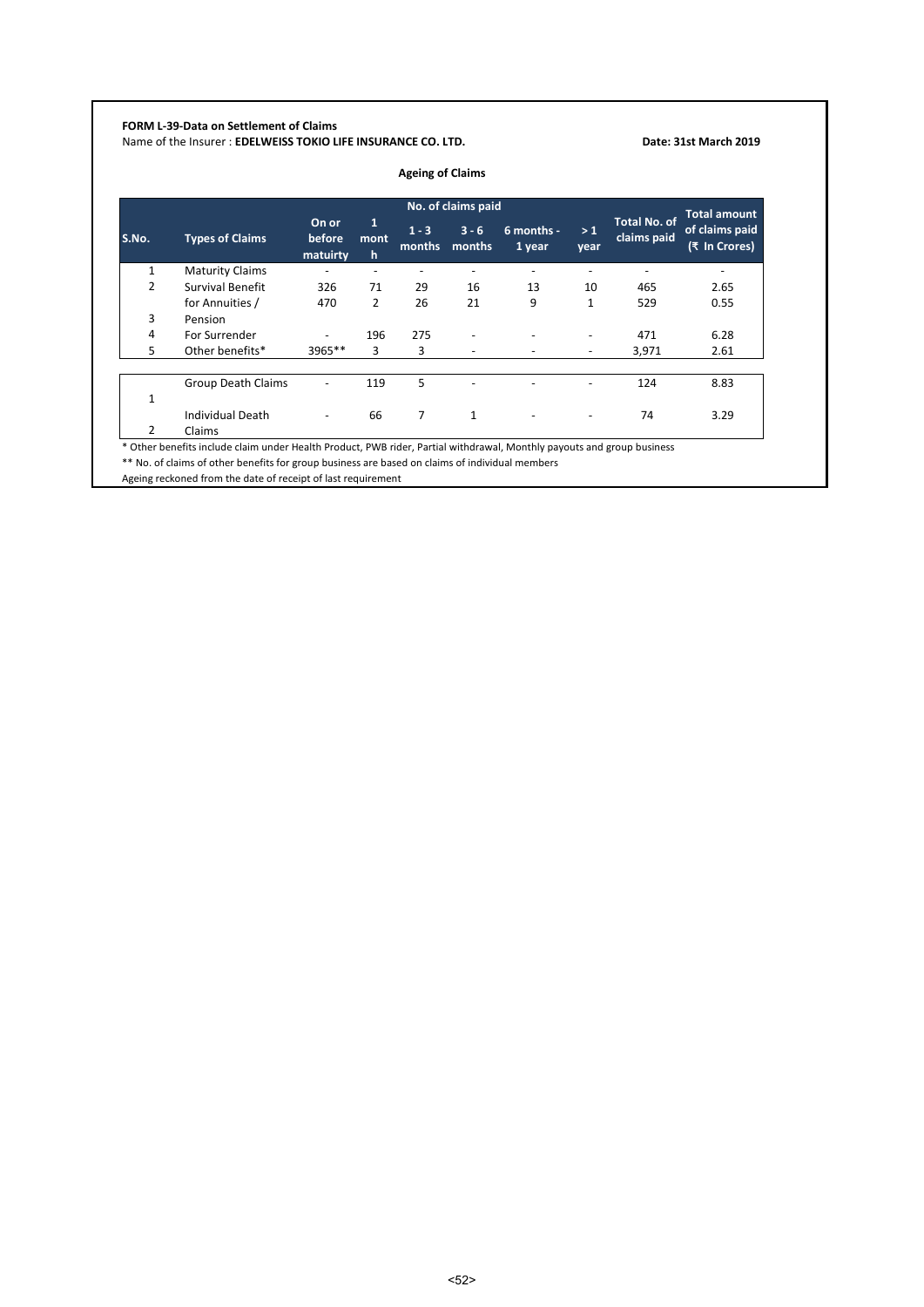|                   | Name of the Insurer: EDELWEISS TOKIO LIFE INSURANCE CO. LTD.<br>Quarterly claims data for Life For the Quarter ended 31st, March 2019                      |                              |                     |                             |                                  | Date: 31st March 2019 |                                                  |
|-------------------|------------------------------------------------------------------------------------------------------------------------------------------------------------|------------------------------|---------------------|-----------------------------|----------------------------------|-----------------------|--------------------------------------------------|
| <b>Individual</b> |                                                                                                                                                            |                              |                     |                             |                                  |                       | (No. of claims only)                             |
| S. No.            | <b>Claims Experience</b>                                                                                                                                   | For Death                    | <b>For Maturity</b> | <b>For Survival Benefit</b> | For Annuities/<br><b>Pension</b> | <b>For Surrender</b>  | Other<br><b>Benefits</b>                         |
| $\mathbf{1}$      | Claims O/S at the beginning of the period                                                                                                                  | 6                            | ٠                   | 179                         | 164                              | 165                   | 2                                                |
| $\overline{2}$    | Claims reported during the period                                                                                                                          | 69                           |                     | 537                         | 562                              | 555                   | 11                                               |
| 3                 | Claims Settled during the period                                                                                                                           | 74                           |                     | 465                         | 529                              | 471                   | 8                                                |
| 4                 | T & C Rejected                                                                                                                                             | ä,                           |                     | ä,                          |                                  |                       | $\overline{a}$                                   |
| 5                 | Claims Repudiated during the period<br>a) Less than 2years from the date of acceptance of<br>risk                                                          | $\mathbf{1}$<br>$\mathbf{1}$ |                     |                             |                                  |                       | 1<br>$\mathbf{1}$                                |
|                   | b) Grater than 2 year from the date of acceptance<br>of risk                                                                                               |                              |                     |                             |                                  |                       |                                                  |
| 6                 | Claims Written Back                                                                                                                                        |                              |                     | ٠                           | ٠                                |                       |                                                  |
| $\overline{7}$    | Claims O/S at End of the period                                                                                                                            |                              |                     | 251                         | 197                              | 249                   |                                                  |
|                   | Less than 3months                                                                                                                                          |                              |                     | 140                         | 91                               | 84                    |                                                  |
|                   | 3 months to 6 months                                                                                                                                       |                              |                     | 19                          | 50                               | 6                     |                                                  |
|                   |                                                                                                                                                            |                              |                     |                             |                                  |                       |                                                  |
|                   | 6months to 1 year                                                                                                                                          |                              |                     | 43                          | 34                               | 128                   |                                                  |
|                   | 1year and above<br>* Other benefits include claim under Health Product, PWB rider, Partial withdrawal, Monthly payouts and group business(lives of Groups) |                              |                     | 49                          | 22                               | 31                    |                                                  |
| Group<br>S. No.   | <b>Claims Experience</b>                                                                                                                                   | For Death                    | <b>For Maturity</b> | <b>For Survival Benefit</b> | For Annuities/<br><b>Pension</b> | <b>For Surrender</b>  | (No. of claims only)<br>Other<br><b>Benefits</b> |
|                   |                                                                                                                                                            | $\epsilon$                   |                     |                             |                                  |                       |                                                  |
| $\mathbf{1}$      | Claims O/S at the beginning of the period                                                                                                                  |                              |                     |                             |                                  |                       |                                                  |
| $\mathbf 2$       | Claims reported during the period                                                                                                                          | 128                          |                     |                             |                                  |                       | 3,963                                            |
| 3<br>4            | Claims Settled during the period                                                                                                                           | 124                          |                     |                             |                                  |                       | 3,963                                            |
| 5                 | T & C Rejected<br>Claims Repudiated during the period<br>a) Less than 2years from the date of acceptance of                                                | $\overline{a}$               |                     |                             |                                  |                       |                                                  |
|                   | risk<br>b) Grater than 2 year from the date of acceptance                                                                                                  | $\overline{a}$               |                     |                             |                                  |                       |                                                  |
| 6                 | of risk<br>Claims Written Back                                                                                                                             |                              |                     |                             |                                  |                       |                                                  |
| $\overline{7}$    |                                                                                                                                                            |                              |                     |                             |                                  |                       |                                                  |
|                   | Claims O/S at End of the period<br>Less than 3months                                                                                                       |                              |                     |                             |                                  |                       |                                                  |
|                   | 3 months to 6 months                                                                                                                                       |                              |                     |                             |                                  |                       |                                                  |
|                   | 6months to 1 year                                                                                                                                          |                              |                     |                             |                                  |                       |                                                  |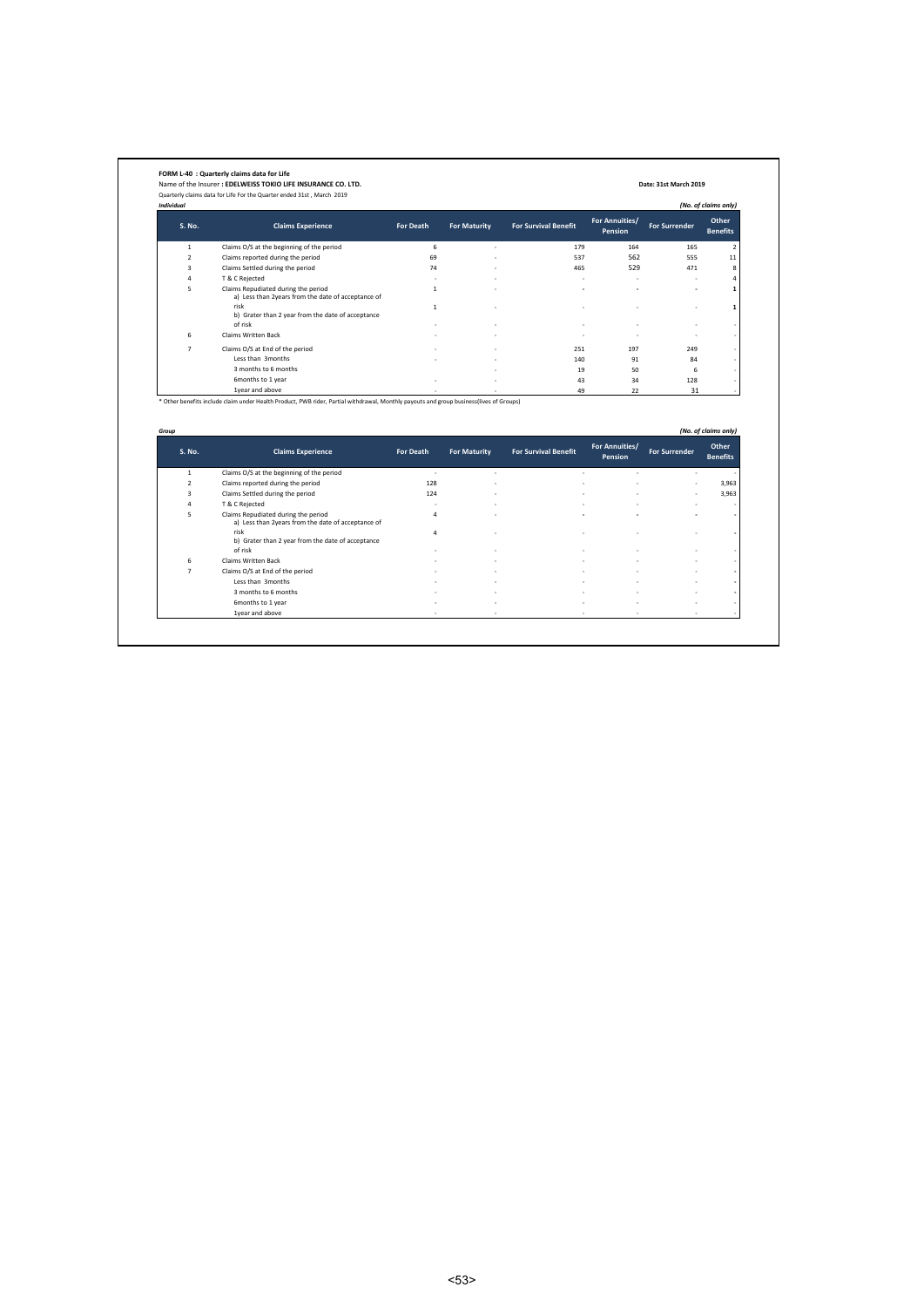#### **FORM L-40 : Quarterly claims data for Life**

Name of the Insurer **: EDELWEISS TOKIO LIFE INSURANCE CO. LTD. Date: 31st March 2019 Quarterly claims data for Life For the period ended 31st March 2019**

|               |                                                                                           |                          |                          |                                   |                                  |                          | (No. of claims only)     |
|---------------|-------------------------------------------------------------------------------------------|--------------------------|--------------------------|-----------------------------------|----------------------------------|--------------------------|--------------------------|
| <b>S. No.</b> | <b>Claims Experience</b>                                                                  | <b>For Death</b>         | for Maturity             | <b>Survival</b><br><b>Benefit</b> | For Annuities/<br><b>Pension</b> | <b>For Surrender</b>     | Other<br><b>Benefits</b> |
|               | Claims O/S at the beginning of the period                                                 |                          |                          | 351                               | 64                               | 139                      |                          |
|               | Claims reported during the period                                                         | 239                      | $\overline{\phantom{a}}$ | 1,298                             | 1,997                            | 1,821                    | 173                      |
| 3             | Claims Settled during the period                                                          | 225                      | ٠                        | 1,398                             | 1,864                            | 1,711                    | 168                      |
| 4             | T & C Rejected                                                                            | $\overline{\phantom{a}}$ | ٠                        |                                   | $\overline{a}$                   |                          |                          |
| 5             | Claims Repudiated during the period<br>a) Less than 2years from the date of acceptance of | 14                       |                          |                                   |                                  |                          |                          |
|               | risk<br>b) Grater than 2 year from the date of acceptance of<br>risk                      | 14                       |                          |                                   |                                  | $\overline{\phantom{a}}$ |                          |
| 6             | <b>Claims Written Back</b>                                                                |                          |                          |                                   |                                  |                          |                          |
|               | Claims O/S at End of the period                                                           |                          | ٠                        | 251                               | 197                              | 249                      |                          |
|               | Less than 3months                                                                         |                          | ٠                        | 140                               | 91                               | 84                       |                          |
|               | 3 months to 6 months                                                                      |                          | ٠                        | 19                                | 50                               | 6                        |                          |
|               | 6months to 1 year                                                                         |                          | ٠                        | 43                                | 34                               | 128                      |                          |
|               | 1year and above                                                                           |                          | ٠                        | 49                                | 22                               | 31                       |                          |

\* Other benefits include claim under Health Product, PWB rider, Partial withdrawal, Monthly payouts and group business(Group Lives)

| <b>S. No.</b> | <b>Claims Experience</b>                                                                  | <b>For Death</b>         | for Maturity | <b>Survival</b><br><b>Benefit</b> | For Annuities/<br>Pension                            | <b>For Surrender</b> | Other<br><b>Benefits</b> |
|---------------|-------------------------------------------------------------------------------------------|--------------------------|--------------|-----------------------------------|------------------------------------------------------|----------------------|--------------------------|
|               | Claims O/S at the beginning of the period                                                 |                          |              |                                   |                                                      |                      |                          |
| 2             | Claims reported during the period                                                         | 1,021                    |              |                                   |                                                      |                      | 4,706                    |
| 3             | Claims Settled during the period                                                          | 1,011                    |              |                                   | $\overline{\phantom{a}}$<br>$\overline{\phantom{a}}$ |                      | 4,706                    |
| 4             | T & C Rejected                                                                            | $\overline{\phantom{a}}$ |              |                                   |                                                      |                      |                          |
| 5             | Claims Repudiated during the period<br>a) Less than 2years from the date of acceptance of | 10                       |              |                                   |                                                      |                      |                          |
|               | risk<br>b) Grater than 2 year from the date of acceptance of                              | 10                       |              |                                   |                                                      |                      |                          |
|               | risk                                                                                      |                          |              |                                   |                                                      |                      |                          |
| 6             | Claims Written Back                                                                       |                          |              |                                   |                                                      |                      |                          |
|               | Claims O/S at End of the period                                                           |                          |              |                                   |                                                      |                      |                          |
|               | Less than 3months                                                                         |                          |              |                                   |                                                      |                      |                          |
|               | 3 months to 6 months                                                                      |                          |              |                                   |                                                      |                      |                          |
|               | 6months to 1 year                                                                         |                          |              |                                   |                                                      |                      |                          |
|               | 1year and above                                                                           |                          |              |                                   | $\overline{\phantom{a}}$                             |                      |                          |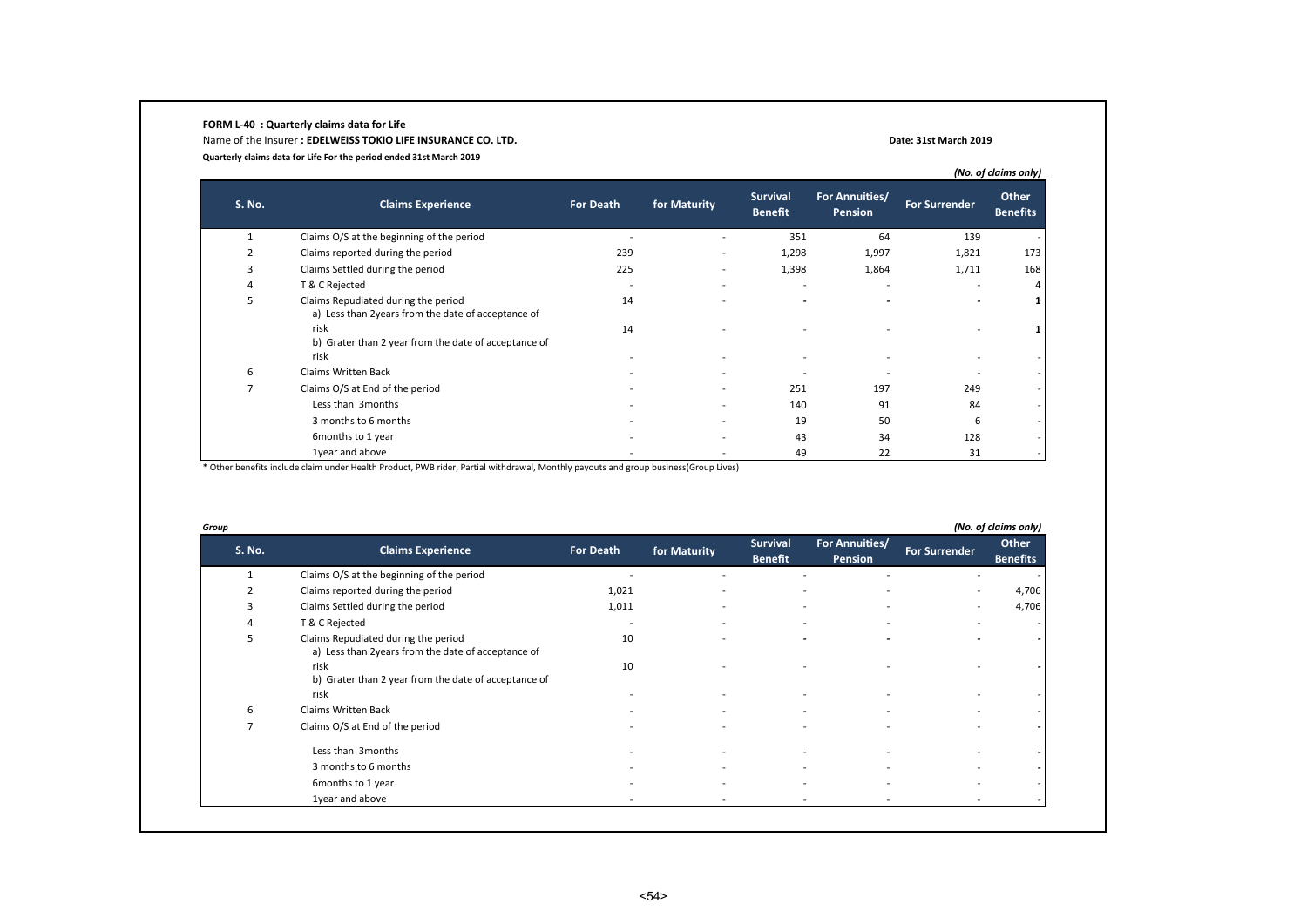#### **FORM L-41 - GREIVANCE DISPOSAL**

Name of the Insurer: **EDELWEISS TOKIO LIFE INSURANCE CO. LTD.**

#### **Date: 31 March 2019**

#### **GRIEVANCE DISPOSAL**

| SI.No. | <b>Particulars</b>                                            | <b>Opening Balance As on</b> | <b>Additions during the</b> |                       |                       | Complaints Resolved / Settled during the quarter | <b>Complaints Pending at</b> | <b>Total complaints</b><br>registered up to the |
|--------|---------------------------------------------------------------|------------------------------|-----------------------------|-----------------------|-----------------------|--------------------------------------------------|------------------------------|-------------------------------------------------|
|        |                                                               | begining of the quarter      | quarter                     | <b>Fully Accepted</b> | Partially<br>Accepted | Rejected                                         | the end of the quarter       | quarter during the<br>financial year            |
|        | Complaints made by the customers                              |                              |                             |                       |                       |                                                  |                              |                                                 |
| (a)    | Death Claims                                                  | $\Omega$                     |                             | 0                     |                       |                                                  | 0                            |                                                 |
| (b)    | <b>Policy Servicing</b>                                       | $\Omega$                     |                             | 3                     | ŋ                     |                                                  | 0                            | 23                                              |
| (c)    | Proposal Processing                                           | $\Omega$                     |                             |                       | 0                     |                                                  | 0                            | 40                                              |
| (d)    | <b>Survival Claims</b>                                        | 0                            |                             |                       | $\Omega$              | $\mathbf{a}$                                     | 0                            | 11                                              |
| (e)    | ULIP Related                                                  | $\Omega$                     |                             | o                     | 0                     |                                                  | 0                            |                                                 |
| (f)    | <b>Unfair Business Practices</b>                              |                              | 113                         | 30                    |                       | 86                                               | $\Omega$                     | 356                                             |
| (g)    | Others                                                        | $\Omega$                     | $\mathbf{a}$                |                       | ŋ                     |                                                  | 0                            |                                                 |
| h.     | Distant Marketing / Call centre Marketing / Website Marketing | $\Omega$                     |                             | o                     |                       |                                                  | 0                            |                                                 |
|        | Total Number of complaints:                                   |                              | 130                         | 38                    |                       | 95                                               | $\Omega$                     | 445                                             |

|   | Total No. of policies during previous year:                                                | 64.805 |
|---|--------------------------------------------------------------------------------------------|--------|
|   | Total No. of claims during previous year                                                   | 2.277  |
| 4 | Total No. of policies during current year                                                  | 81.074 |
|   | Total No. of claims during current year                                                    | 1286   |
| 6 | Total No. of Policy Complaints (current year) per 10,000 policies (current year)           | 55     |
|   | Total No. of Claim Complaints (current year) per 10,000 claims registered (current year) : | 39     |
|   |                                                                                            |        |

| $\bullet$<br>◠ | <b>Duration wise Pending Status</b>                                                    | <b>Complaints made by</b><br><b>Customers</b> | <b>Complaints made by</b><br><b>Intermediaries</b> | <b>Total</b> |
|----------------|----------------------------------------------------------------------------------------|-----------------------------------------------|----------------------------------------------------|--------------|
|                |                                                                                        |                                               |                                                    |              |
| (a)            | Upto 7 days                                                                            |                                               |                                                    |              |
| (b)            | 7 - 15 days                                                                            |                                               |                                                    |              |
| (c)            | 15-30 days                                                                             |                                               |                                                    |              |
| (d)            | 30-90 days                                                                             |                                               |                                                    |              |
| (e)            | 90 days & Beyond                                                                       |                                               |                                                    |              |
|                | <b>Total No. of complaints</b>                                                         |                                               |                                                    |              |
|                | * Opening balance should tally with the closing balance of the previous financial year |                                               |                                                    |              |